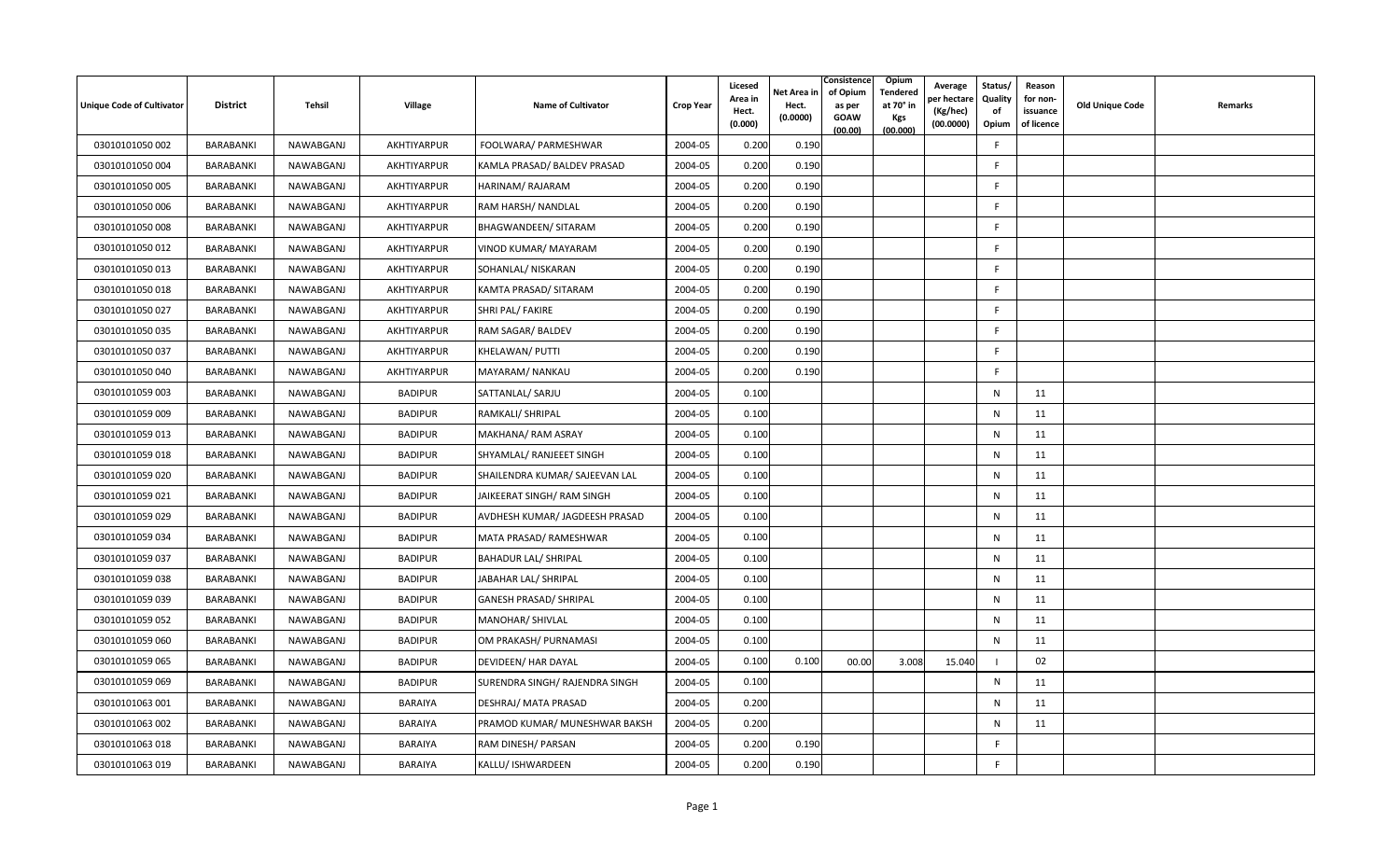| <b>Unique Code of Cultivator</b> | <b>District</b> | Tehsil    | Village          | Name of Cultivator           | <b>Crop Year</b> | Licesed<br>Area in<br>Hect.<br>(0.000) | Net Area in<br>Hect.<br>(0.0000) | Consistence<br>of Opium<br>as per<br><b>GOAW</b><br>(00.00) | Opium<br>Tendered<br>at 70° in<br><b>Kgs</b><br>(00.000) | Average<br>er hectare)<br>(Kg/hec)<br>(00.0000) | Status/<br>Quality<br>of<br>Opium | Reason<br>for non-<br>issuance<br>of licence | <b>Old Unique Code</b> | Remarks            |
|----------------------------------|-----------------|-----------|------------------|------------------------------|------------------|----------------------------------------|----------------------------------|-------------------------------------------------------------|----------------------------------------------------------|-------------------------------------------------|-----------------------------------|----------------------------------------------|------------------------|--------------------|
| 03010101063 034                  | BARABANKI       | NAWABGANJ | BARAIYA          | ASHOK KUMAR/ MAHESH PRASAD   | 2004-05          | 0.200                                  | 0.190                            |                                                             |                                                          |                                                 | -F                                |                                              |                        |                    |
| 03010101063 036                  | BARABANKI       | NAWABGANJ | BARAIYA          | GAYA PRASAD/ SHRIRAM         | 2004-05          | 0.200                                  | 0.190                            |                                                             |                                                          |                                                 | -F                                | 08                                           |                        |                    |
| 03010101063 037                  | BARABANKI       | NAWABGANJ | <b>BARAIYA</b>   | GURU SHARAN/ RAM PRASAD      | 2004-05          | 0.200                                  | 0.190                            |                                                             |                                                          |                                                 | F.                                |                                              |                        |                    |
| 03010101063 043                  | BARABANKI       | NAWABGANJ | <b>BARAIYA</b>   | SADIKHAN/ ABDULLA            | 2004-05          | 0.200                                  | 0.190                            |                                                             |                                                          |                                                 | F                                 | 07                                           |                        |                    |
| 03010101063 051                  | BARABANKI       | NAWABGANJ | BARAIYA          | RAM KUMAR/ KALLU             | 2004-05          | 0.200                                  | 0.190                            |                                                             |                                                          |                                                 | F.                                |                                              |                        |                    |
| 03010101099 004                  | BARABANKI       | NAWABGANJ | <b>KARIMABAD</b> | <b>BHIKHARAM/ SARJU</b>      | 2004-05          | 0.100                                  | 0.100                            |                                                             |                                                          |                                                 | F.                                |                                              |                        |                    |
| 03010101099 006                  | BARABANKI       | NAWABGANJ | KARIMABAD        | RAMCHANDAR/ FAKIRE           | 2004-05          | 0.100                                  | 0.100                            |                                                             |                                                          |                                                 | F.                                |                                              |                        |                    |
| 03010101099 007                  | BARABANKI       | NAWABGANJ | KARIMABAD        | RAM SARAN/ RAM MANOHAR       | 2004-05          | 0.100                                  | 0.100                            |                                                             |                                                          |                                                 | F.                                |                                              |                        |                    |
| 03010101099 008                  | BARABANKI       | NAWABGANJ | KARIMABAD        | RAM HARSH/ LAL BAHADUR       | 2004-05          | 0.100                                  | 0.100                            |                                                             |                                                          |                                                 | F.                                |                                              |                        |                    |
| 03010101099 017                  | BARABANKI       | NAWABGANJ | KARIMABAD        | JAGDEESH PRASAD/ RAM ASRE    | 2004-05          | 0.100                                  | 0.100                            |                                                             |                                                          |                                                 | F.                                |                                              |                        |                    |
| 03010101099 025                  | BARABANKI       | NAWABGANJ | KARIMABAD        | RAM NARESH/ RAM DULARE       | 2004-05          | 0.100                                  | 0.100                            |                                                             |                                                          |                                                 | F.                                |                                              |                        |                    |
| 03010101099 031                  | BARABANKI       | NAWABGANJ | KARIMABAD        | BABULAL/ MEVALAL             | 2004-05          | 0.100                                  | 0.100                            |                                                             |                                                          |                                                 | F.                                |                                              |                        |                    |
| 03010101099 034                  | BARABANKI       | NAWABGANJ | KARIMABAD        | SURENDRA BAHADUR/ DULARE     | 2004-05          | 0.100                                  | 0.100                            |                                                             |                                                          |                                                 | F.                                |                                              |                        |                    |
| 03010101099 035                  | BARABANKI       | NAWABGANJ | KARIMABAD        | MUNNILAL/ VISHESHAR          | 2004-05          | 0.100                                  | 0.100                            |                                                             |                                                          |                                                 | F.                                |                                              |                        |                    |
| 03010101099 042                  | BARABANKI       | NAWABGANJ | KARIMABAD        | DAYAWATI/ KESHAVRAM          | 2004-05          | 0.100                                  | 0.100                            |                                                             |                                                          |                                                 | F.                                |                                              |                        | <b>NAME CHANGE</b> |
| 03010101099 055                  | BARABANKI       | NAWABGANJ | KARIMABAD        | VIMLA DEVI/ KAILASH          | 2004-05          | 0.100                                  | 0.100                            |                                                             |                                                          |                                                 | F.                                |                                              |                        |                    |
| 03010101099 056                  | BARABANKI       | NAWABGANJ | KARIMABAD        | RAJENDRA/ TAPESWARI          | 2004-05          | 0.100                                  | 0.100                            |                                                             |                                                          |                                                 | F.                                |                                              |                        |                    |
| 03010101099 057                  | BARABANKI       | NAWABGANJ | KARIMABAD        | RAMPHER/ GURU DAYAL          | 2004-05          | 0.100                                  | 0.100                            |                                                             |                                                          |                                                 | F.                                |                                              |                        |                    |
| 03010101099 059                  | BARABANKI       | NAWABGANJ | KARIMABAD        | RAMPYARI/ GURUDAYAL          | 2004-05          | 0.100                                  | 0.100                            | 57.09                                                       | 5.009                                                    | 50.090                                          |                                   | 02                                           |                        |                    |
| 03010101099 062                  | BARABANKI       | NAWABGANJ | KARIMABAD        | RAM RATAN/ RAM FALI          | 2004-05          | 0.100                                  | 0.095                            | 63.51                                                       | 5.260                                                    | 55.368                                          | G                                 |                                              |                        |                    |
| 03010101099 063                  | BARABANKI       | NAWABGANJ | KARIMABAD        | RAM KUMAR/ SHRI KRISHNA      | 2004-05          | 0.100                                  | 0.100                            |                                                             |                                                          |                                                 | F.                                |                                              |                        |                    |
| 03010101099 087                  | BARABANKI       | NAWABGANJ | <b>KARIMABAD</b> | PREM CHANDRA/ RAM DAYAL      | 2004-05          | 0.100                                  | 0.100                            |                                                             |                                                          |                                                 | F.                                | 07                                           |                        |                    |
| 03010101099 130                  | BARABANKI       | NAWABGANJ | KARIMABAD        | BRAMHA DEVI/ SHEETLA PRASAAD | 2004-05          | 0.100                                  | 0.100                            |                                                             |                                                          |                                                 | F.                                |                                              |                        |                    |
| 03010101099 154                  | BARABANKI       | NAWABGANJ | KARIMABAD        | KISHORILAL/ RAM KHELAVAN     | 2004-05          | 0.100                                  | 0.100                            |                                                             |                                                          |                                                 | F                                 |                                              |                        |                    |
| 03010101099 159                  | BARABANKI       | NAWABGANJ | KARIMABAD        | PARWATI DEVI/ NAND KISHOR    | 2004-05          | 0.100                                  | 0.095                            | 55.53                                                       | 5.267                                                    | 55.442                                          |                                   | 02                                           |                        |                    |
| 03010101099 162                  | BARABANKI       | NAWABGANJ | KARIMABAD        | ANOOP KUMAR/ TAPESWARI       | 2004-05          | 0.100                                  | 0.100                            |                                                             |                                                          |                                                 | F.                                |                                              |                        |                    |
| 03010101099 164                  | BARABANKI       | NAWABGANJ | KARIMABAD        | AMBAR PRASAD/ RAMESWAR       | 2004-05          | 0.100                                  | 0.100                            |                                                             |                                                          |                                                 | F.                                |                                              |                        |                    |
| 03010101099 166                  | BARABANKI       | NAWABGANJ | KARIMABAD        | LAXMI PRASAD/ MAHAVEER       | 2004-05          | 0.100                                  | 0.100                            |                                                             |                                                          |                                                 | F.                                |                                              |                        |                    |
| 03010101099 170                  | BARABANKI       | NAWABGANJ | KARIMABAD        | OM PRAKASH/ BABURAM          | 2004-05          | 0.100                                  | 0.100                            |                                                             |                                                          |                                                 | F                                 |                                              |                        |                    |
| 03010101099 185                  | BARABANKI       | NAWABGANJ | KARIMABAD        | WASUDEV/ BABURAM             | 2004-05          | 0.100                                  | 0.100                            |                                                             |                                                          |                                                 | F.                                |                                              |                        |                    |
| 03010101099 189                  | BARABANKI       | NAWABGANJ | KARIMABAD        | SHRI RAM/ GAJODHAR           | 2004-05          | 0.100                                  | 0.100                            |                                                             |                                                          |                                                 | F                                 |                                              |                        |                    |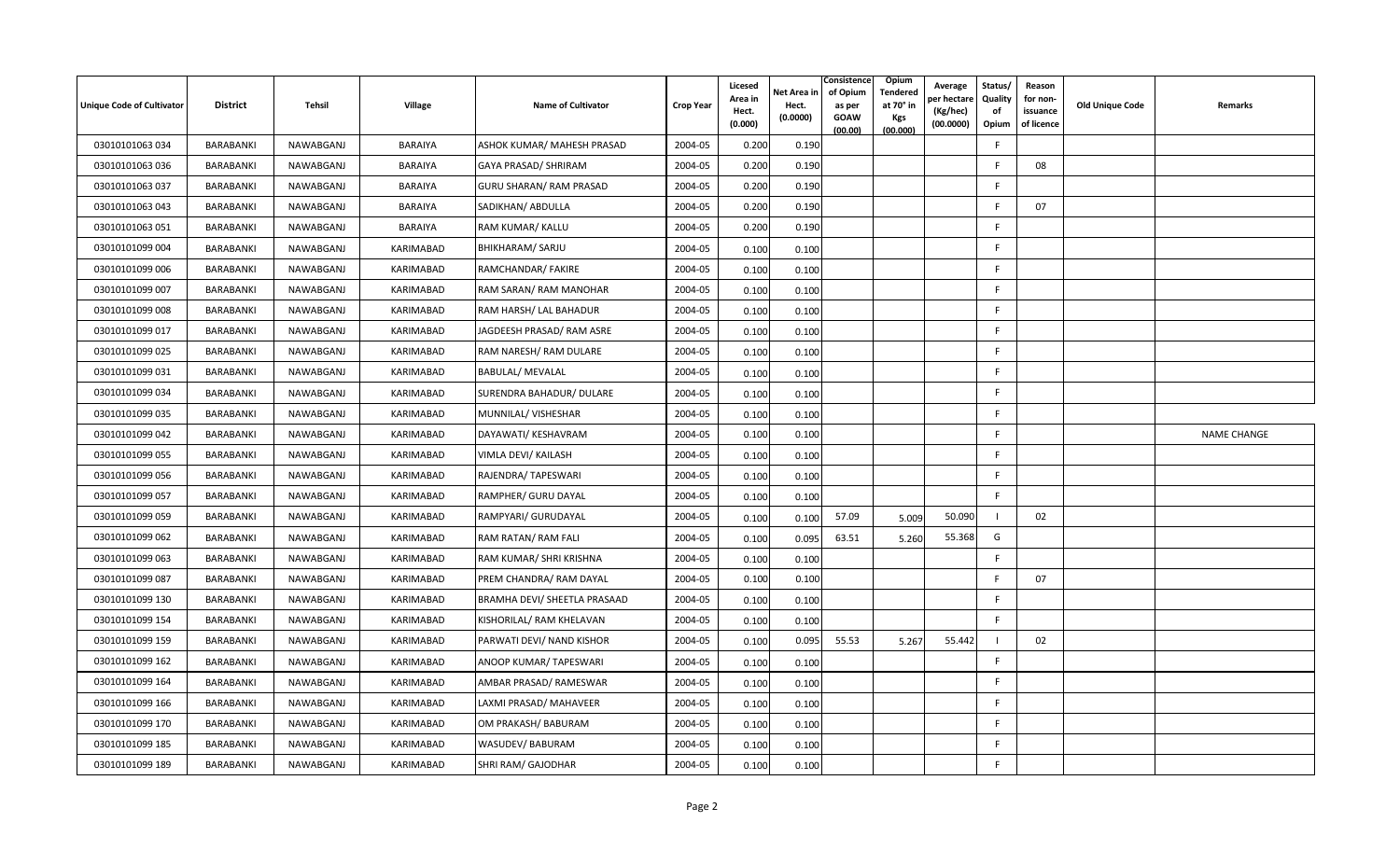| Unique Code of Cultivator | <b>District</b>  | Tehsil    | Village      | <b>Name of Cultivator</b>   | <b>Crop Year</b> | Licesed<br>Area in<br>Hect.<br>(0.000) | Net Area in<br>Hect.<br>(0.0000) | Consistence<br>of Opium<br>as per<br><b>GOAW</b><br>(00.00) | Opium<br>Tendered<br>at 70° in<br>Kgs<br>(00.000) | Average<br>oer hectare<br>(Kg/hec)<br>(00.0000) | Status/<br>Quality<br>of<br>Opium | Reason<br>for non-<br>issuance<br>of licence | Old Unique Code | Remarks |
|---------------------------|------------------|-----------|--------------|-----------------------------|------------------|----------------------------------------|----------------------------------|-------------------------------------------------------------|---------------------------------------------------|-------------------------------------------------|-----------------------------------|----------------------------------------------|-----------------|---------|
| 03010101099 192           | <b>BARABANKI</b> | NAWABGANJ | KARIMABAD    | <b>SURYA LAL/ PYARELAL</b>  | 2004-05          | 0.100                                  | 0.105                            |                                                             |                                                   |                                                 | F.                                |                                              |                 |         |
| 03010101099 195           | BARABANKI        | NAWABGANJ | KARIMABAD    | PARIDEEN/ DHODHE            | 2004-05          | 0.100                                  | 0.100                            |                                                             |                                                   |                                                 | F                                 |                                              |                 |         |
| 03010101099 198           | BARABANKI        | NAWABGANJ | KARIMABAD    | JALALU/ FAKIRE              | 2004-05          | 0.100                                  | 0.105                            |                                                             |                                                   |                                                 | F.                                |                                              |                 |         |
| 03010101099 200           | BARABANKI        | NAWABGANJ | KARIMABAD    | VASUDEV/ SARVJEET           | 2004-05          | 0.100                                  | 0.100                            |                                                             |                                                   |                                                 | F.                                |                                              |                 |         |
| 03010101099 216           | BARABANKI        | NAWABGANJ | KARIMABAD    | RAJENDRA/ SATROHAN PRASAD   | 2004-05          | 0.100                                  | 0.105                            |                                                             |                                                   |                                                 | F.                                |                                              |                 |         |
| 03010101099 217           | BARABANKI        | NAWABGANJ | KARIMABAD    | SHAILENDRA KUMAR/ GURUDAYAL | 2004-05          | 0.100                                  | 0.100                            |                                                             |                                                   |                                                 | F.                                |                                              |                 |         |
| 03010101099 222           | BARABANKI        | NAWABGANJ | KARIMABAD    | NARENDRA KUMAR/ SATROHANLAL | 2004-05          | 0.100                                  | 0.095                            | 62.45                                                       | 5.205                                             | 54.789                                          |                                   | 02                                           |                 |         |
| 03010101099 223           | <b>BARABANKI</b> | NAWABGANJ | KARIMABAD    | RAJ KISHOR/ CHEDALAL        | 2004-05          | 0.100                                  | 0.100                            |                                                             |                                                   |                                                 | F.                                |                                              |                 |         |
| 03010101099 225           | BARABANKI        | NAWABGANJ | KARIMABAD    | SUKHNANDAN/ PATANDEEN       | 2004-05          | 0.100                                  | 0.100                            |                                                             |                                                   |                                                 | F                                 |                                              |                 |         |
| 03010101099 226           | BARABANKI        | NAWABGANJ | KARIMABAD    | ASHARAM/ PATANDEEN          | 2004-05          | 0.100                                  | 0.100                            |                                                             |                                                   |                                                 | F.                                |                                              |                 |         |
| 03010101099 229           | BARABANKI        | NAWABGANJ | KARIMABAD    | AMAR SINGH/ POODNMASI       | 2004-05          | 0.100                                  | 0.100                            |                                                             |                                                   |                                                 | F.                                |                                              |                 |         |
| 03010101099 230           | BARABANKI        | NAWABGANJ | KARIMABAD    | RAM TIRATH/ CHOTYLAL        | 2004-05          | 0.100                                  | 0.100                            |                                                             |                                                   |                                                 | F.                                |                                              |                 |         |
| 03010101099 237           | BARABANKI        | NAWABGANJ | KARIMABAD    | LAJJAWATI/ BABULAL          | 2004-05          | 0.100                                  | 0.100                            |                                                             |                                                   |                                                 | F.                                |                                              |                 |         |
| 03010101099 238           | BARABANKI        | NAWABGANJ | KARIMABAD    | SANJAY KUMAR/ BABULAL       | 2004-05          | 0.100                                  | 0.100                            |                                                             |                                                   |                                                 | -F                                | 07                                           |                 |         |
| 03010101099 242           | BARABANKI        | NAWABGANJ | KARIMABAD    | AJAY KUMAR/ SATROHAN LAL    | 2004-05          | 0.100                                  | 0.100                            |                                                             |                                                   |                                                 | F.                                |                                              |                 |         |
| 03010101099 250           | BARABANKI        | NAWABGANJ | KARIMABAD    | PUTTILAL/ SOHANLAL          | 2004-05          | 0.100                                  | 0.100                            |                                                             |                                                   |                                                 | F.                                |                                              |                 |         |
| 03010101099 256           | BARABANKI        | NAWABGANJ | KARIMABAD    | SUNDARI/ GAYADEEN           | 2004-05          | 0.100                                  | 0.100                            | 58.26                                                       | 8.401                                             | 84.010                                          |                                   | 02                                           |                 |         |
| 03010101099 257           | BARABANKI        | NAWABGANJ | KARIMABAD    | NANKU/ SOHANLAL             | 2004-05          | 0.100                                  | 0.100                            |                                                             |                                                   |                                                 | F.                                |                                              |                 |         |
| 03010101099 258           | BARABANKI        | NAWABGANJ | KARIMABAD    | VANSHLAL/ PUTTILAL          | 2004-05          | 0.100                                  | 0.100                            |                                                             |                                                   |                                                 | F                                 | 07                                           |                 |         |
| 03010101106 012           | BARABANKI        | NAWABGANJ | LAKHIYAPUR   | CHANDRA SHEKHAR/ GARIBE     | 2004-05          | 0.100                                  | 0.100                            |                                                             |                                                   |                                                 | F.                                |                                              |                 |         |
| 03010101106014            | BARABANKI        | NAWABGANJ | LAKHIYAPUR   | <b>AMAR SINGH/ RAMPAL</b>   | 2004-05          | 0.100                                  | 0.100                            |                                                             |                                                   |                                                 | F                                 |                                              |                 |         |
| 03010101106 017           | BARABANKI        | NAWABGANJ | LAKHIYAPUR   | RAM CHANDRA/ BHARATLAL      | 2004-05          | 0.100                                  | 0.100                            |                                                             |                                                   |                                                 | E                                 |                                              |                 |         |
| 03010101106019            | BARABANKI        | NAWABGANJ | LAKHIYAPUR   | RAMPAL/ ARJUN               | 2004-05          | 0.100                                  | 0.100                            |                                                             |                                                   |                                                 | F.                                |                                              |                 |         |
| 03010101106 020           | BARABANKI        | NAWABGANJ | LAKHIYAPUR   | <b>FULA/BIHARI</b>          | 2004-05          | 0.100                                  | 0.100                            |                                                             |                                                   |                                                 | F                                 |                                              |                 |         |
| 03010101106 021           | BARABANKI        | NAWABGANJ | LAKHIYAPUR   | SATYANAM/ BIHARI            | 2004-05          | 0.100                                  | 0.100                            |                                                             |                                                   |                                                 | F.                                |                                              |                 |         |
| 03010101106022            | BARABANKI        | NAWABGANJ | LAKHIYAPUR   | RAMSAJIVAN/NAVMI            | 2004-05          | 0.100                                  | 0.100                            |                                                             |                                                   |                                                 | F                                 |                                              |                 |         |
| 03010101122 001           | BARABANKI        | NAWABGANJ | <b>MOHNA</b> | RAJARAM/ CHEDA              | 2004-05          | 0.100                                  | 0.100                            | 00.00                                                       | 5.513                                             | 51.552                                          |                                   | 02                                           |                 |         |
| 03010101122 002           | BARABANKI        | NAWABGANJ | <b>MOHNA</b> | SAHAJRAM/ NAANHU            | 2004-05          | 0.100                                  | 0.100                            |                                                             |                                                   |                                                 | F.                                |                                              |                 |         |
| 03010101122 005           | BARABANKI        | NAWABGANJ | <b>MOHNA</b> | RAM MANOHAR/ GHISHA         | 2004-05          | 0.100                                  | 0.100                            |                                                             |                                                   |                                                 | F.                                |                                              |                 |         |
| 03010101122 014           | <b>BARABANKI</b> | NAWABGANJ | <b>MOHNA</b> | CHOTYLAL/ NANHU             | 2004-05          | 0.100                                  | 0.105                            | 00.00                                                       | 5.710                                             | 57.100                                          |                                   | 02                                           |                 |         |
| 03010101122 015           | BARABANKI        | NAWABGANJ | <b>MOHNA</b> | GAYA PRASAD/ BECHU          | 2004-05          | 0.100                                  | 0.100                            |                                                             |                                                   |                                                 | F                                 |                                              |                 |         |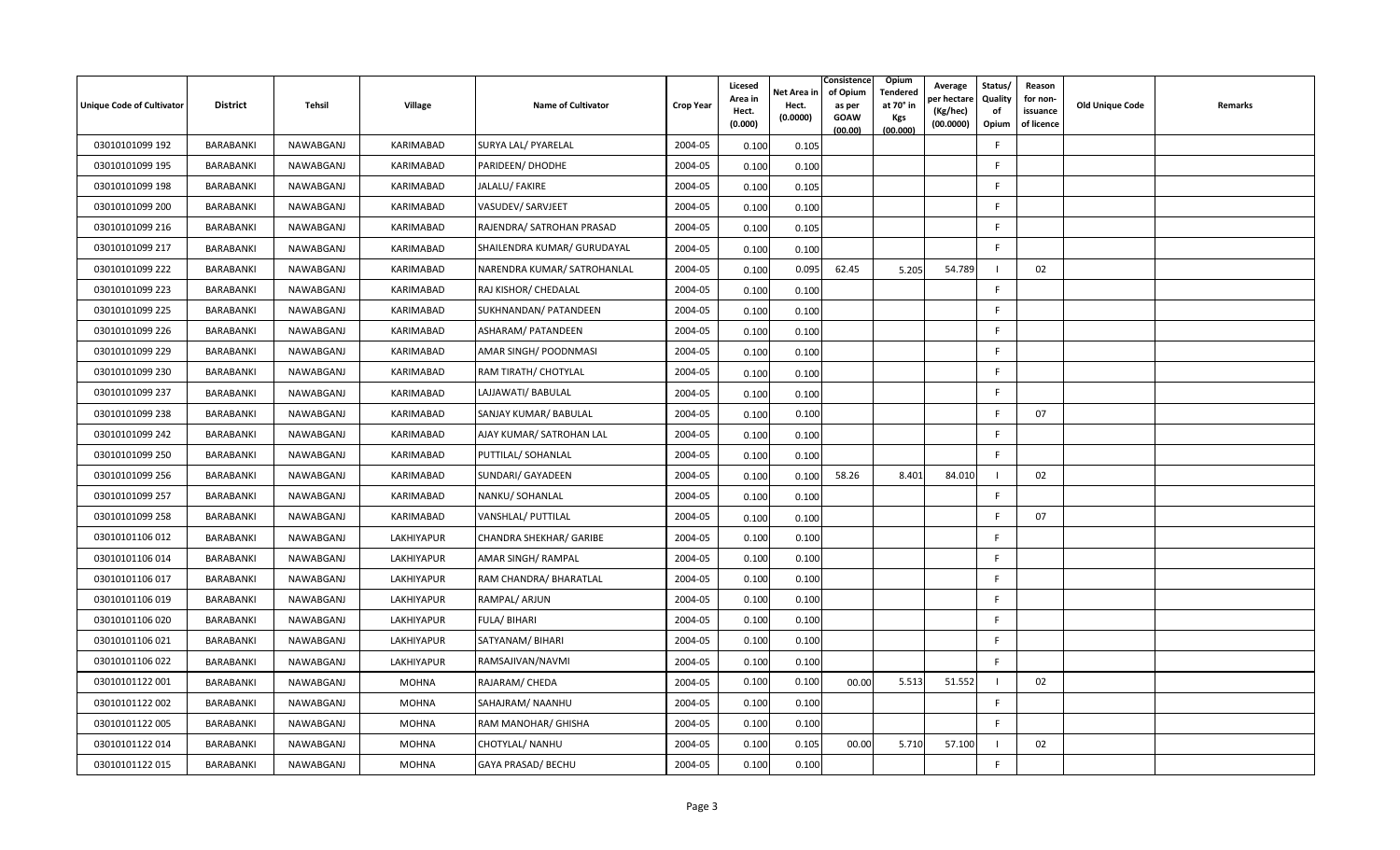| Unique Code of Cultivator | <b>District</b> | Tehsil    | Village        | <b>Name of Cultivator</b>        | <b>Crop Year</b> | Licesed<br>Area in<br>Hect.<br>(0.000) | Net Area in<br>Hect.<br>(0.0000) | Consistence<br>of Opium<br>as per<br><b>GOAW</b><br>(00.00) | Opium<br><b>Tendered</b><br>at 70° in<br>Kgs<br>(00.000) | Average<br>oer hectare<br>(Kg/hec)<br>(00.0000) | Status/<br>Quality<br>of<br>Opium | Reason<br>for non-<br>issuance<br>of licence | Old Unique Code | Remarks            |
|---------------------------|-----------------|-----------|----------------|----------------------------------|------------------|----------------------------------------|----------------------------------|-------------------------------------------------------------|----------------------------------------------------------|-------------------------------------------------|-----------------------------------|----------------------------------------------|-----------------|--------------------|
| 03010101122 020           | BARABANKI       | NAWABGANJ | <b>MOHNA</b>   | <b>BRIJRANI/ RAM SAGAR</b>       | 2004-05          | 0.100                                  | 0.100                            |                                                             |                                                          |                                                 | E                                 |                                              |                 |                    |
| 03010101122 022           | BARABANKI       | NAWABGANJ | MOHNA          | RAMPAL/ KESHAV                   | 2004-05          | 0.100                                  | 0.100                            |                                                             |                                                          |                                                 | F.                                |                                              |                 |                    |
| 03010101122 023           | BARABANKI       | NAWABGANJ | <b>MOHNA</b>   | RAM KAILASH/ KHUSHAL             | 2004-05          | 0.100                                  | 0.100                            |                                                             |                                                          |                                                 | F.                                |                                              |                 |                    |
| 03010101122 025           | BARABANKI       | NAWABGANJ | <b>MOHNA</b>   | <b>BAHADUR/ MATHURA</b>          | 2004-05          | 0.100                                  | 0.100                            |                                                             |                                                          |                                                 | F.                                |                                              |                 |                    |
| 03010101122 026           | BARABANKI       | NAWABGANJ | <b>MOHNA</b>   | DEENA/ CHEDA                     | 2004-05          | 0.100                                  | 0.105                            | 00.00                                                       | 5.708                                                    | 54.362                                          |                                   | 02                                           |                 |                    |
| 03010101122 027           | BARABANKI       | NAWABGANJ | <b>MOHNA</b>   | RADHELAL/ MATHURA                | 2004-05          | 0.100                                  | 0.100                            |                                                             |                                                          |                                                 | F.                                |                                              |                 |                    |
| 03010101122 029           | BARABANKI       | NAWABGANJ | <b>MOHNA</b>   | AMARKESH/ RAM GULAM              | 2004-05          | 0.100                                  | 0.095                            | 00.00                                                       | 4.893                                                    | 51.513                                          | G                                 |                                              |                 |                    |
| 03010101122 030           | BARABANKI       | NAWABGANJ | <b>MOHNA</b>   | RAM SINGH/ PERMESWAR             | 2004-05          | 0.100                                  | 0.100                            |                                                             |                                                          |                                                 | F.                                |                                              |                 |                    |
| 03010101122 033           | BARABANKI       | NAWABGANJ | <b>MOHNA</b>   | RAM SAJEEVAN/ MAHADEV            | 2004-05          | 0.100                                  |                                  |                                                             |                                                          |                                                 | N                                 | 11                                           |                 |                    |
| 03010101122 036           | BARABANKI       | NAWABGANJ | <b>MOHNA</b>   | RAMPAL/ PURAEE                   | 2004-05          | 0.200                                  |                                  |                                                             |                                                          |                                                 | N                                 | 11                                           |                 |                    |
| 03010101122 037           | BARABANKI       | NAWABGANJ | MOHNA          | YASHODA/ BUDDHU                  | 2004-05          | 0.200                                  |                                  |                                                             |                                                          |                                                 | N                                 | 11                                           |                 |                    |
| 03010101122040            | BARABANKI       | NAWABGANJ | <b>MOHNA</b>   | SANT BAKSH/ RAM ASRE             | 2004-05          | 0.100                                  | 0.100                            |                                                             |                                                          |                                                 | -F.                               | 07                                           |                 |                    |
| 03010101122 044           | BARABANKI       | NAWABGANJ | <b>MOHNA</b>   | NANKAU/DAYAL                     | 2004-05          | 0.100                                  | 0.100                            |                                                             |                                                          |                                                 | F.                                |                                              |                 |                    |
| 03010101127 005           | BARABANKI       | NAWABGANJ | <b>NAKATUA</b> | VIJAY KUMAR/ CHOTELAL            | 2004-05          | 0.100                                  | 0.100                            |                                                             |                                                          |                                                 | F                                 |                                              |                 |                    |
| 03010101127 009           | BARABANKI       | NAWABGANJ | <b>NAKATUA</b> | SHAMBHU/ PARMADEEN               | 2004-05          | 0.100                                  | 0.100                            |                                                             |                                                          |                                                 | F.                                |                                              |                 |                    |
| 03010101127 014           | BARABANKI       | NAWABGANJ | <b>NAKATUA</b> | RAM SAGAR/ DHANIRAM              | 2004-05          | 0.100                                  | 0.100                            |                                                             |                                                          |                                                 | F                                 | 07                                           |                 |                    |
| 03010101127 015           | BARABANKI       | NAWABGANJ | <b>NAKATUA</b> | SHIV KUMAR/ CHOTE LAL            | 2004-05          | 0.100                                  | 0.100                            |                                                             |                                                          |                                                 | E                                 |                                              |                 |                    |
| 03010101127 017           | BARABANKI       | NAWABGANJ | <b>NAKATUA</b> | SUNDAR LAL/ GURDAYAL             | 2004-05          | 0.100                                  | 0.100                            |                                                             |                                                          |                                                 | F.                                |                                              |                 |                    |
| 03010101127019            | BARABANKI       | NAWABGANJ | <b>NAKATUA</b> | SHIV NANDAN/ MATHURA             | 2004-05          | 0.100                                  | 0.100                            |                                                             |                                                          |                                                 | F                                 |                                              |                 |                    |
| 03010101127 020           | BARABANKI       | NAWABGANJ | <b>NAKATUA</b> | <b>GANGA DEI/ PUTTILAL</b>       | 2004-05          | 0.100                                  | 0.100                            |                                                             |                                                          |                                                 | F                                 |                                              |                 |                    |
| 03010101127 021           | BARABANKI       | NAWABGANJ | <b>NAKATUA</b> | RAM DULARE/ GURU BAKSH           | 2004-05          | 0.100                                  | 0.095                            | 00.00                                                       | 5.819                                                    | 61.252                                          | - 1                               | 02                                           |                 |                    |
| 03010101127 022           | BARABANKI       | NAWABGANJ | <b>NAKATUA</b> | CHOTYLAL/ LAKHSMAN               | 2004-05          | 0.100                                  | 0.100                            |                                                             |                                                          |                                                 | F.                                |                                              |                 | <b>NAME CHANGE</b> |
| 03010101127024            | BARABANKI       | NAWABGANJ | <b>NAKATUA</b> | RAMPAL/PARAG                     | 2004-05          | 0.100                                  | 0.100                            |                                                             |                                                          |                                                 | F                                 |                                              |                 |                    |
| 03010101127 025           | BARABANKI       | NAWABGANJ | <b>NAKATUA</b> | RAM SWAROOP/ SITARAM             | 2004-05          | 0.100                                  | 0.100                            |                                                             |                                                          |                                                 | F                                 |                                              |                 |                    |
| 03010101127 027           | BARABANKI       | NAWABGANJ | <b>NAKATUA</b> | RATAN/ BADALU                    | 2004-05          | 0.100                                  | 0.100                            |                                                             |                                                          |                                                 | F.                                |                                              |                 |                    |
| 03010101127 029           | BARABANKI       | NAWABGANJ | NAKATUA        | RAM DAYAL/ GURBAKSH              | 2004-05          | 0.100                                  | 0.090                            | 56.905                                                      | 0.000                                                    | 0.000                                           | - 1                               | 02                                           |                 |                    |
| 03010101127031            | BARABANKI       | NAWABGANJ | NAKATUA        | SALIK/ PRASAD                    | 2004-05          | 0.100                                  | 0.100                            |                                                             |                                                          |                                                 | F.                                |                                              |                 |                    |
| 03010101168014            | BARABANKI       | NAWABGANJ | AMBAUR         | SHIV PRASAD/ RAM AASRE           | 2004-05          | 0.100                                  | 0.100                            |                                                             |                                                          |                                                 | -F                                |                                              |                 |                    |
| 03010101168 027           | BARABANKI       | NAWABGANJ | AMBAUR         | <b>GERJADATT/ ANURUDH BAKHSH</b> | 2004-05          | 0.100                                  |                                  |                                                             |                                                          |                                                 | N                                 | 11                                           |                 |                    |
| 03010101168028            | BARABANKI       | NAWABGANJ | AMBAUR         | SATGURU SHARAN/GANGA VISHUN      | 2004-05          | 0.100                                  | 0.100                            |                                                             |                                                          |                                                 | -F                                |                                              |                 |                    |
| 03010101168 030           | BARABANKI       | NAWABGANJ | AMBAUR         | NANHKAU/ BADAL                   | 2004-05          | 0.100                                  | 0.100                            |                                                             |                                                          |                                                 | F                                 |                                              |                 |                    |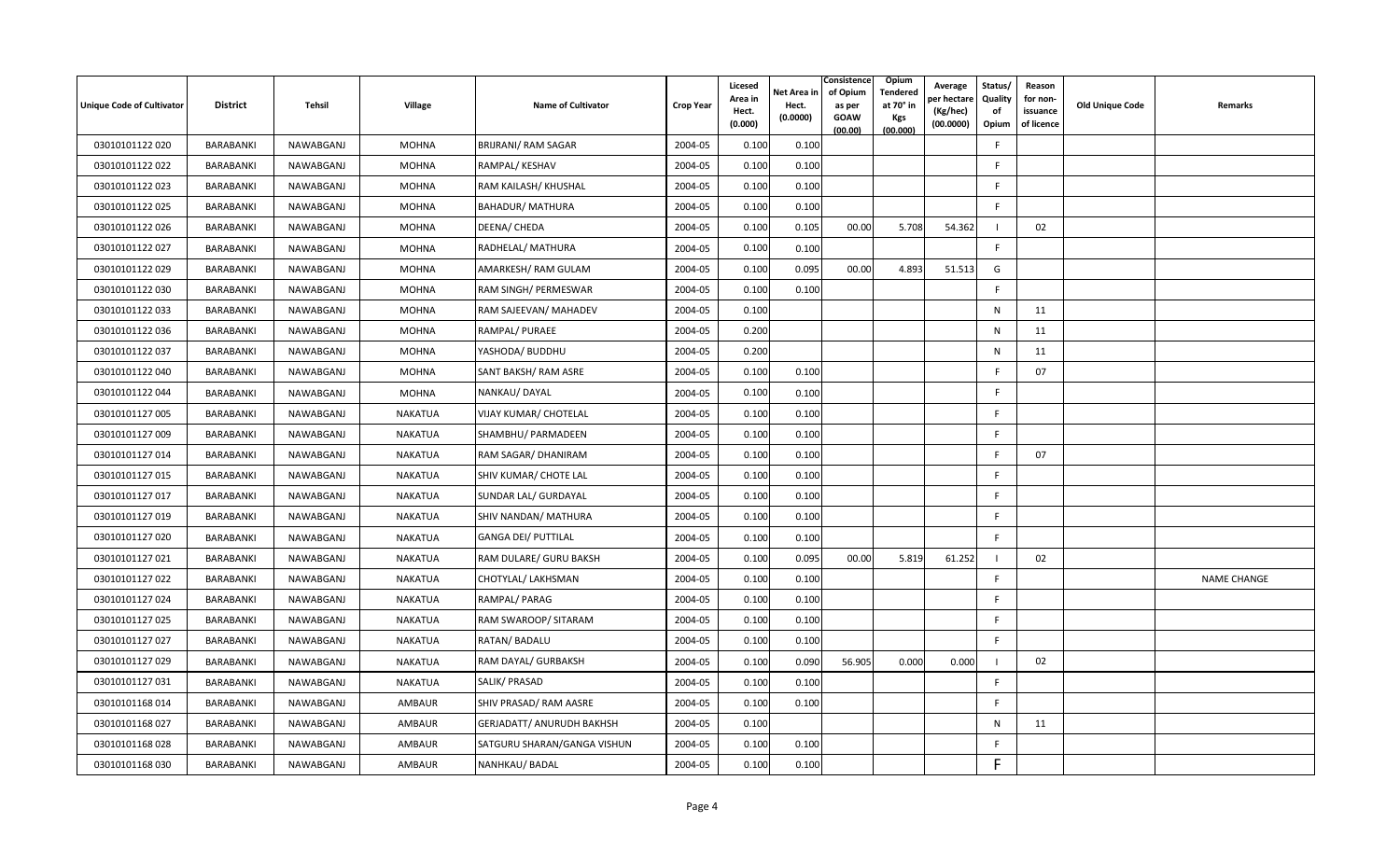| <b>Unique Code of Cultivator</b> | <b>District</b> | Tehsil    | Village       | <b>Name of Cultivator</b>   | <b>Crop Year</b> | Licesed<br>Area in<br>Hect.<br>(0.000) | Net Area in<br>Hect.<br>(0.0000) | Consistence<br>of Opium<br>as per<br><b>GOAW</b><br>(00.00) | <b>Opium</b><br>Tendered<br>at 70° in<br><b>Kgs</b><br>(00.000) | Average<br>per hectarı<br>(Kg/hec)<br>(00.0000) | Status/<br>Quality<br>of<br>Opium | Reason<br>for non-<br>issuance<br>of licence | <b>Old Unique Code</b> | Remarks            |
|----------------------------------|-----------------|-----------|---------------|-----------------------------|------------------|----------------------------------------|----------------------------------|-------------------------------------------------------------|-----------------------------------------------------------------|-------------------------------------------------|-----------------------------------|----------------------------------------------|------------------------|--------------------|
| 03010101168 040                  | BARABANKI       | NAWABGANJ | <b>AMBAUR</b> | MANOHER/ SHANKER            | 2004-05          | 0.100                                  |                                  |                                                             |                                                                 |                                                 | $\mathsf{N}$                      | 11                                           |                        |                    |
| 03010101168 073                  | BARABANKI       | NAWABGANJ | AMBAUR        | KLAWATI/ PRATHVIPAAL        | 2004-05          | 0.100                                  |                                  |                                                             |                                                                 |                                                 | N                                 | 11                                           |                        |                    |
| 03010101168091                   | BARABANKI       | NAWABGANJ | AMBAUR        | JHAGRU/ VESHESER            | 2004-05          | 0.200                                  | 0.200                            |                                                             |                                                                 |                                                 | -F                                |                                              |                        |                    |
| 03010101168 100                  | BARABANKI       | NAWABGANJ | AMBAUR        | JAGDEESH/ MEVALAL           | 2004-05          | 0.200                                  |                                  |                                                             |                                                                 |                                                 | N                                 | 11                                           |                        |                    |
| 03010101168 101                  | BARABANKI       | NAWABGANJ | AMBAUR        | RAMMELAN/ GYAPRASAD         | 2004-05          | 0.200                                  | 0.200                            |                                                             |                                                                 |                                                 | F.                                |                                              |                        |                    |
| 03010101168 110                  | BARABANKI       | NAWABGANJ | <b>AMBAUR</b> | <b>BABULAL/ NAURANG</b>     | 2004-05          | 0.100                                  |                                  |                                                             |                                                                 |                                                 | N                                 | 11                                           |                        |                    |
| 03010101168 112                  | BARABANKI       | NAWABGANJ | AMBAUR        | MULCHANDRA/ RAM LAKHAN      | 2004-05          | 0.200                                  |                                  |                                                             |                                                                 |                                                 | $\mathsf{N}$                      | 11                                           |                        |                    |
| 03010101168 125                  | BARABANKI       | NAWABGANJ | AMBAUR        | RAM SAJEEVAN/ INDRARAM      | 2004-05          | 0.100                                  | 0.100                            |                                                             |                                                                 |                                                 | E                                 |                                              |                        |                    |
| 03010101168 138                  | BARABANKI       | NAWABGANJ | AMBAUR        | RAN DULARI/ KHUSHIRAM       | 2004-05          | 0.100                                  | 0.100                            |                                                             |                                                                 |                                                 | F.                                |                                              |                        |                    |
| 03010101201 007                  | BARABANKI       | NAWABGANJ | <b>MANPUR</b> | MANSHA RAM/ KHUSHIRAM       | 2004-05          | 0.100                                  |                                  |                                                             |                                                                 |                                                 | $\mathsf{N}$                      | 11                                           |                        |                    |
| 03010101201018                   | BARABANKI       | NAWABGANJ | <b>MANPUR</b> | ANIL KUMAR/ SHIV SHANKER    | 2004-05          | 0.100                                  | 0.100                            |                                                             |                                                                 |                                                 | -F                                |                                              |                        | <b>NAME CHANGE</b> |
| 03010101201 021                  | BARABANKI       | NAWABGANJ | <b>MANPUR</b> | MEENA WATI/ SUNDERLAL       | 2004-05          | 0.200                                  | 0.200                            |                                                             |                                                                 |                                                 | F                                 |                                              |                        |                    |
| 03010101201 033                  | BARABANKI       | NAWABGANJ | <b>MANPUR</b> | <b>BUDDHU/ BRAJLAL</b>      | 2004-05          | 0.100                                  | 0.100                            |                                                             |                                                                 |                                                 | -F                                |                                              |                        |                    |
| 03010101201 039                  | BARABANKI       | NAWABGANJ | <b>MANPUR</b> | MAYANK RAJ/ BHAGWATI SARAN  | 2004-05          | 0.100                                  | 0.100                            |                                                             |                                                                 |                                                 | F.                                |                                              |                        |                    |
| 03010101203 007                  | BARABANKI       | NAWABGANJ | NIYAMATPUR    | SHYAM KALI/ HOLI            | 2004-05          | 0.200                                  | 0.105                            | 00.00                                                       | 7.230                                                           | 68.860                                          |                                   | 02                                           |                        |                    |
| 03010101203 020                  | BARABANKI       | NAWABGANJ | NIYAMATPUR    | RAM GULAM/ BDAL             | 2004-05          | 0.200                                  | 0.100                            | 59.41                                                       | 4.966                                                           | 49.666                                          | -1                                | 02                                           |                        |                    |
| 03010101203 023                  | BARABANKI       | NAWABGANJ | NIYAMATPUR    | GANGARAM/ JAGGANNATH        | 2004-05          | 0.200                                  | 0.100                            | 51.87                                                       | 5.653                                                           | 56.530                                          |                                   | 02                                           |                        |                    |
| 03010101203 032                  | BARABANKI       | NAWABGANJ | NIYAMATPUR    | CAMAELI/ BHAGWAN DEEN       | 2004-05          | 0.200                                  | 0.200                            |                                                             |                                                                 |                                                 | -F                                |                                              |                        |                    |
| 03010101203 037                  | BARABANKI       | NAWABGANJ | NIYAMATPUR    | <b>BABU/ MAHADEV</b>        | 2004-05          | 0.200                                  | 0.100                            |                                                             |                                                                 |                                                 | F                                 |                                              |                        |                    |
| 03010101203 040                  | BARABANKI       | NAWABGANJ | NIYAMATPUR    | SUMETRA/ KHARGI             | 2004-05          | 0.200                                  | 0.100                            |                                                             |                                                                 |                                                 | -F                                |                                              |                        |                    |
| 03010101203 044                  | BARABANKI       | NAWABGANJ | NIYAMATPUR    | RAM AADHAR/ PRAN            | 2004-05          | 0.200                                  | 0.100                            |                                                             |                                                                 |                                                 | F.                                |                                              |                        |                    |
| 03010101206 001                  | BARABANKI       | NAWABGANJ | PALHARI       | PALTU/ SHYAM BEHARI         | 2004-05          | 0.100                                  | 0.100                            | 53.55                                                       | 4.857                                                           | 48.570                                          |                                   | 02                                           |                        |                    |
| 03010101206 002                  | BARABANKI       | NAWABGANJ | PALHARI       | MATAPRASAD/ LAL BAHADUR     | 2004-05          | 0.100                                  | 0.105                            | 56.39                                                       | 4.461                                                           | 52.009                                          |                                   | 02                                           |                        |                    |
| 03010101206 013                  | BARABANKI       | NAWABGANJ | PALHARI       | MATHURA/ BEHARI             | 2004-05          | 0.100                                  | 0.100                            |                                                             |                                                                 |                                                 | F                                 |                                              |                        |                    |
| 03010101206 014                  | BARABANKI       | NAWABGANJ | PALHARI       | <b>GANGA DEAI/ BALAK</b>    | 2004-05          | 0.100                                  | 0.100                            |                                                             |                                                                 |                                                 | F.                                |                                              |                        |                    |
| 03010101206 028                  | BARABANKI       | NAWABGANJ | PALHARI       | ASHOK KUMAR/ MATA PRASAD    | 2004-05          | 0.100                                  | 0.100                            | 53.65                                                       | 4.989                                                           | 49.890                                          | G                                 |                                              |                        |                    |
| 03010101206 030                  | BARABANKI       | NAWABGANJ | PALHARI       | <b>VESHAMBHER/ MATADEEN</b> | 2004-05          | 0.100                                  | 0.100                            |                                                             |                                                                 |                                                 | F                                 |                                              |                        |                    |
| 03010101206 055                  | BARABANKI       | NAWABGANJ | PALHARI       | ABDUL HAK/ WASHEER          | 2004-05          | 0.100                                  | 0.100                            |                                                             |                                                                 |                                                 | -F                                |                                              |                        |                    |
| 03010101206 063                  | BARABANKI       | NAWABGANJ | PALHARI       | YASHODA/ RAMLAL             | 2004-05          | 0.100                                  | 0.100                            |                                                             |                                                                 |                                                 | -F                                |                                              |                        |                    |
| 03010101206 065                  | BARABANKI       | NAWABGANJ | PALHARI       | LALLA/ GARIBE               | 2004-05          | 0.100                                  | 0.100                            |                                                             |                                                                 |                                                 | -F                                |                                              |                        |                    |
| 03010101206 071                  | BARABANKI       | NAWABGANJ | PALHARI       | RAMDEV/WAASDEV              | 2004-05          | 0.100                                  | 0.100                            |                                                             |                                                                 |                                                 | F                                 |                                              |                        |                    |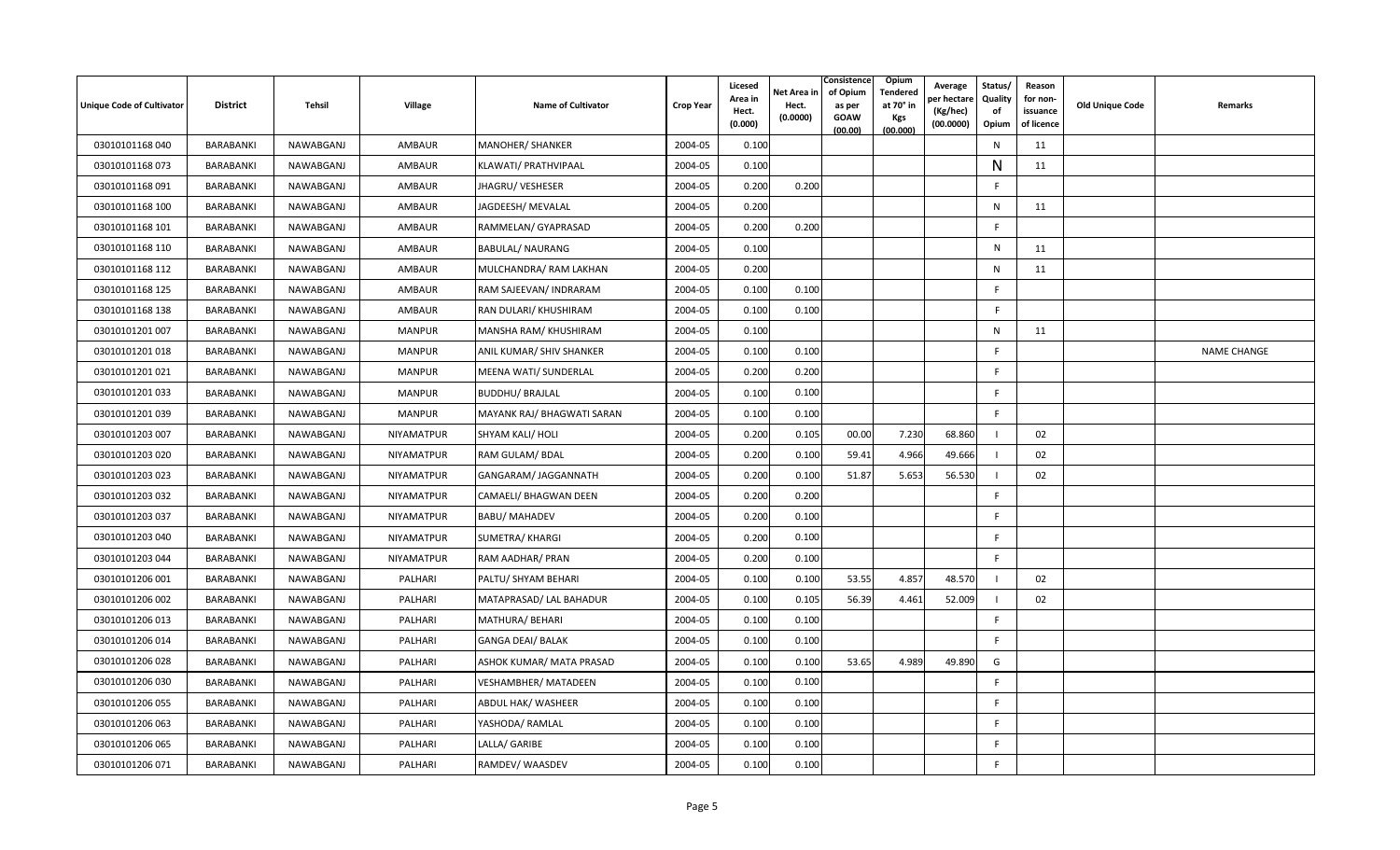| Unique Code of Cultivator | <b>District</b> | Tehsil    | Village        | <b>Name of Cultivator</b>     | <b>Crop Year</b> | Licesed<br>Area in<br>Hect.<br>(0.000) | Net Area in<br>Hect.<br>(0.0000) | Consistence<br>Opium<br>of Opium<br>Tendered<br>at 70° in<br>as per<br>GOAW<br>Kgs<br>(00.000)<br>(00.00) | Average<br>oer hectare<br>(Kg/hec)<br>(00.0000) | Status/<br>Quality<br>of<br>Opium | Reason<br>for non-<br>issuance<br>of licence | Old Unique Code | Remarks |
|---------------------------|-----------------|-----------|----------------|-------------------------------|------------------|----------------------------------------|----------------------------------|-----------------------------------------------------------------------------------------------------------|-------------------------------------------------|-----------------------------------|----------------------------------------------|-----------------|---------|
| 03010101206 076           | BARABANKI       | NAWABGANJ | PALHARI        | MAIKA/ WAASDEV                | 2004-05          | 0.100                                  | 0.100                            |                                                                                                           |                                                 | E                                 |                                              |                 |         |
| 03010101206 080           | BARABANKI       | NAWABGANJ | PALHARI        | ABDUL WAHID/ ABDUL SHAMAD     | 2004-05          | 0.100                                  | 0.100                            |                                                                                                           |                                                 | F                                 |                                              |                 |         |
| 03010101218010            | BARABANKI       | NAWABGANJ | SAIDABAD       | SUNDERLAL/ RAM SWAROOP        | 2004-05          | 0.100                                  | 0.100                            |                                                                                                           |                                                 | F.                                |                                              |                 |         |
| 03010101218011            | BARABANKI       | NAWABGANJ | SAIDABAD       | CHANDREKA/ MOTI               | 2004-05          | 0.100                                  | 0.100                            |                                                                                                           |                                                 | F                                 |                                              |                 |         |
| 03010101218021            | BARABANKI       | NAWABGANJ | SAIDABAD       | SUKHRAJA/ BANSHILAL           | 2004-05          | 0.100                                  |                                  |                                                                                                           |                                                 | N                                 | 11                                           |                 |         |
| 03010101218025            | BARABANKI       | NAWABGANJ | SAIDABAD       | KHUSHIRAM/DAYAL               | 2004-05          | 0.100                                  | 0.100                            |                                                                                                           |                                                 | F.                                |                                              |                 |         |
| 03010101218028            | BARABANKI       | NAWABGANJ | SAIDABAD       | SIYARAM/ BADALU               | 2004-05          | 0.100                                  | 0.100                            |                                                                                                           |                                                 | -F                                |                                              |                 |         |
| 03010101218029            | BARABANKI       | NAWABGANJ | SAIDABAD       | RAJARAM/RAMSWAROOP            | 2004-05          | 0.100                                  | 0.100                            |                                                                                                           |                                                 | F.                                |                                              |                 |         |
| 03010101218036            | BARABANKI       | NAWABGANJ | SAIDABAD       | KRISHNA KUMAR/ KAIVAL BAHADUR | 2004-05          | 0.100                                  | 0.105                            | 50.05<br>3.700                                                                                            | 35.238                                          | G                                 | 04                                           |                 |         |
| 03010101228 002           | BARABANKI       | NAWABGANJ | <b>UDHAULI</b> | RAM SINGH/RAJARAM             | 2004-05          | 0.200                                  | 0.200                            |                                                                                                           |                                                 | F.                                |                                              |                 |         |
| 03010101228 005           | BARABANKI       | NAWABGANJ | <b>UDHAULI</b> | RAJARAM/ KHUSHIRAM            | 2004-05          | 0.200                                  | 0.200                            |                                                                                                           |                                                 | F.                                |                                              |                 |         |
| 03010101228 015           | BARABANKI       | NAWABGANJ | <b>UDHAULI</b> | RAMKHELAVAN/ GYA PRASAD       | 2004-05          | 0.200                                  | 0.200                            |                                                                                                           |                                                 | F                                 |                                              |                 |         |
| 03010101228 017           | BARABANKI       | NAWABGANJ | <b>UDHAULI</b> | NANHELAL/RAMAASRE             | 2004-05          | 0.200                                  | 0.200                            |                                                                                                           |                                                 | F                                 |                                              |                 |         |
| 03010101228 021           | BARABANKI       | NAWABGANJ | <b>UDHAULI</b> | RAMLAKHAN/ GANGADEEN          | 2004-05          | 0.200                                  | 0.200                            |                                                                                                           |                                                 | F.                                |                                              |                 |         |
| 03010101228027            | BARABANKI       | NAWABGANJ | <b>UDHAULI</b> | KAMLESH/ KALLU                | 2004-05          | 0.200                                  | 0.200                            |                                                                                                           |                                                 | F                                 |                                              |                 |         |
| 03010101228 028           | BARABANKI       | NAWABGANJ | <b>UDHAULI</b> | RAM SAHARE/ LALBAHADUR        | 2004-05          | 0.200                                  | 0.200                            |                                                                                                           |                                                 | F.                                |                                              |                 |         |
| 03010101228 031           | BARABANKI       | NAWABGANJ | <b>UDHAULI</b> | JAGJEVAN/RAMNATH              | 2004-05          | 0.200                                  | 0.200                            |                                                                                                           |                                                 | F.                                |                                              |                 |         |
| 03010101228 033           | BARABANKI       | NAWABGANJ | <b>UDHAULI</b> | JAGJEEVAN/ BALDEV             | 2004-05          | 0.200                                  | 0.200                            |                                                                                                           |                                                 | F                                 |                                              |                 |         |
| 03010101228 037           | BARABANKI       | NAWABGANJ | <b>UDHAULI</b> | RAM KUMAR/ SANTRAM            | 2004-05          | 0.200                                  | 0.200                            |                                                                                                           |                                                 | F                                 |                                              |                 |         |
| 03010101228 040           | BARABANKI       | NAWABGANJ | <b>UDHAULI</b> | HERNAAM/ MAIKULAL             | 2004-05          | 0.200                                  | 0.200                            |                                                                                                           |                                                 | F.                                |                                              |                 |         |
| 03010101228 043           | BARABANKI       | NAWABGANJ | <b>UDHAULI</b> | LAXMI NARAYAN/ MAHAVEER       | 2004-05          | 0.200                                  | 0.200                            |                                                                                                           |                                                 | F.                                |                                              |                 |         |
| 03010101228 045           | BARABANKI       | NAWABGANJ | <b>UDHAULI</b> | PERMOD KUMAR/RAM GULAM        | 2004-05          | 0.200                                  | 0.200                            |                                                                                                           |                                                 | F.                                |                                              |                 |         |
| 03010101228 056           | BARABANKI       | NAWABGANJ | <b>UDHAULI</b> | UMANATH/ SURENDRA SINGH       | 2004-05          | 0.200                                  | 0.200                            |                                                                                                           |                                                 | F                                 |                                              |                 |         |
| 03010101228 079           | BARABANKI       | NAWABGANJ | <b>UDHAULI</b> | HANUMAAN/ KRISHNA VERMA       | 2004-05          | 0.200                                  | 0.200                            |                                                                                                           |                                                 | -F                                | 07                                           |                 |         |
| 03010101228 080           | BARABANKI       | NAWABGANJ | <b>UDHAULI</b> | SALEEM/ RAMJANI               | 2004-05          | 0.200                                  |                                  |                                                                                                           |                                                 | ${\sf N}$                         | 11                                           |                 |         |
| 03010101228 086           | BARABANKI       | NAWABGANJ | <b>UDHAULI</b> | MOTILAL/ GHESEYAVAN           | 2004-05          | 0.200                                  | 0.095                            | 2.506<br>00.00                                                                                            | 26.381                                          |                                   | 02                                           |                 |         |
| 03010101228 104           | BARABANKI       | NAWABGANJ | <b>UDHAULI</b> | ALI ABBAS/ HUSAIN             | 2004-05          | 0.200                                  |                                  |                                                                                                           |                                                 | N                                 | 11                                           |                 |         |
| 03010101228 105           | BARABANKI       | NAWABGANJ | <b>UDHAULI</b> | <b>UERMILA/ SOHANLAL</b>      | 2004-05          | 0.200                                  | 0.200                            |                                                                                                           |                                                 | E                                 |                                              |                 |         |
| 03010101228 114           | BARABANKI       | NAWABGANJ | <b>UDHAULI</b> | HETA/ DEVIDEEN                | 2004-05          | 0.200                                  | 0.200                            |                                                                                                           |                                                 | -F.                               |                                              |                 |         |
| 03010101228 115           | BARABANKI       | NAWABGANJ | <b>UDHAULI</b> | MATAPRASAD/ BEHARI            | 2004-05          | 0.200                                  | 0.200                            |                                                                                                           |                                                 | F.                                |                                              |                 |         |
| 03010101228 121           | BARABANKI       | NAWABGANJ | <b>UDHAULI</b> | <b>GYA PRASAD/ MATHURA</b>    | 2004-05          | 0.200                                  | 0.080                            | 00.00                                                                                                     | 3.324<br>41.553                                 |                                   | 02                                           |                 |         |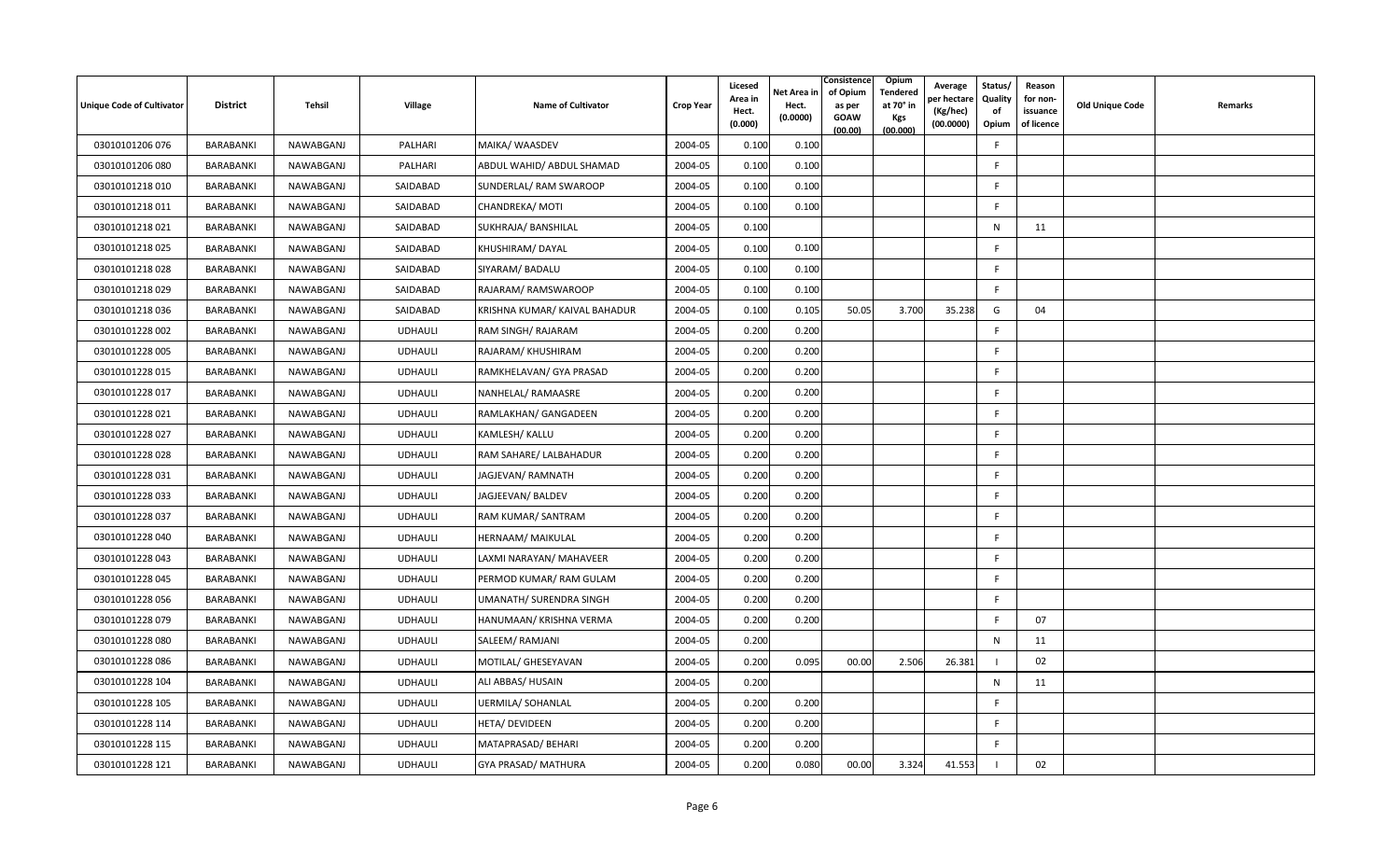| Unique Code of Cultivator | <b>District</b> | Tehsil     | Village               | <b>Name of Cultivator</b>   | <b>Crop Year</b> | Licesed<br>Area in<br>Hect.<br>(0.000) | Net Area in<br>Hect.<br>(0.0000) | Consistence<br>of Opium<br>as per<br><b>GOAW</b><br>(00.00) | Opium<br><b>Tendered</b><br>at 70° in<br>Kgs<br>(00.000) | Average<br>oer hectare<br>(Kg/hec)<br>(00.0000) | Status/<br>Quality<br>of<br>Opium | Reason<br>for non-<br>issuance<br>of licence | Old Unique Code | Remarks            |
|---------------------------|-----------------|------------|-----------------------|-----------------------------|------------------|----------------------------------------|----------------------------------|-------------------------------------------------------------|----------------------------------------------------------|-------------------------------------------------|-----------------------------------|----------------------------------------------|-----------------|--------------------|
| 03010101228 122           | BARABANKI       | NAWABGANJ  | <b>UDHAULI</b>        | GHESEYAVAN/ FAKERE          | 2004-05          | 0.200                                  | 0.085                            | 00.00                                                       | 4.833                                                    | 65.859                                          |                                   | 02                                           |                 |                    |
| 03010101228 129           | BARABANKI       | NAWABGANJ  | <b>UDHAULI</b>        | SURESH CHANDRA/ BABULAL     | 2004-05          | 0.200                                  | 0.200                            |                                                             |                                                          |                                                 | F                                 |                                              |                 |                    |
| 03010101228 134           | BARABANKI       | NAWABGANJ  | <b>UDHAULI</b>        | MEENA YADAV/ SHIV PRASAD    | 2004-05          | 0.200                                  | 0.200                            |                                                             |                                                          |                                                 | F.                                |                                              |                 |                    |
| 03010101228 136           | BARABANKI       | NAWABGANJ  | <b>UDHAULI</b>        | AHARWADEEN/ BAIDNATH        | 2004-05          | 0.200                                  | 0.200                            |                                                             |                                                          |                                                 | F                                 |                                              |                 |                    |
| 03010101228 153           | BARABANKI       | NAWABGANJ  | <b>UDHAULI</b>        | UMESH CHANDRA/ BHAGAUTI     | 2004-05          | 0.200                                  |                                  |                                                             |                                                          |                                                 | N                                 | 11                                           |                 |                    |
| 03010101236 001           | BARABANKI       | NAWABGANJ  | <b>JULIYA BANARAS</b> | SATGURU SHARAN/ RAMAADHAR   | 2004-05          | 0.200                                  | 0.200                            |                                                             |                                                          |                                                 | F                                 |                                              |                 |                    |
| 03010101236038            | BARABANKI       | NAWABGANJ  | <b>JULIYA BANARAS</b> | SURESHCHANDRA/ BACCHULAL    | 2004-05          | 0.200                                  | 0.200                            |                                                             |                                                          |                                                 | -F                                |                                              |                 |                    |
| 03010101236 039           | BARABANKI       | NAWABGANJ  | <b>JULIYA BANARAS</b> | THAKURA DEVI/ BACCHULAL     | 2004-05          | 0.200                                  | 0.200                            |                                                             |                                                          |                                                 | F.                                |                                              |                 |                    |
| 03010101236 042           | BARABANKI       | NAWABGANJ  | <b>JULIYA BANARAS</b> | PAANCHU/ DURGA              | 2004-05          | 0.200                                  | 0.200                            |                                                             |                                                          |                                                 | F                                 |                                              |                 |                    |
| 03010101236 095           | BARABANKI       | NAWABGANJ  | <b>JULIYA BANARAS</b> | NARAYAN/ BUDDHA             | 2004-05          | 0.200                                  | 0.200                            |                                                             |                                                          |                                                 | E                                 |                                              |                 |                    |
| 03010102001 001           | BARABANKI       | HAIDARGARH | AJAUWA                | RAM LAKHAN/RAM PRASAD       | 2004-05          | 0.200                                  | 0.200                            |                                                             |                                                          |                                                 | F.                                |                                              |                 |                    |
| 03010102001 006           | BARABANKI       | HAIDARGARH | AJAUWA                | SHIV NARAYAN/RAM SAJIVAN    | 2004-05          | 0.200                                  | 0.200                            |                                                             |                                                          |                                                 | F.                                |                                              |                 |                    |
| 03010102001 023           | BARABANKI       | HAIDARGARH | <b>AJAUWA</b>         | BUDDHU/DYARAM               | 2004-05          | 0.200                                  | 0.200                            | 00.00                                                       | 2.760                                                    | 27.600                                          | - 1                               | 02                                           |                 |                    |
| 03010102001 032           | BARABANKI       | HAIDARGARH | <b>AJAUWA</b>         | VISHUNADEVI/SAHDEV          | 2004-05          | 0.100                                  | 0.100                            |                                                             |                                                          |                                                 | F                                 |                                              |                 |                    |
| 03010102001 039           | BARABANKI       | HAIDARGARH | AJAUWA                | RAJNI/RAM AUTAR             | 2004-05          | 0.200                                  | 0.200                            |                                                             |                                                          |                                                 | F.                                |                                              |                 | <b>NAME CHANGE</b> |
| 03010102001 042           | BARABANKI       | HAIDARGARH | <b>AJAUWA</b>         | PRABHANA/RAMDEV             | 2004-05          | 0.200                                  | 0.200                            | 00.00                                                       | 3.150                                                    | 31.500                                          |                                   | 02                                           |                 |                    |
| 03010102001 051           | BARABANKI       | HAIDARGARH | AJAUWA                | SHIV MILAN/BHAGAUTI PRASAD  | 2004-05          | 0.200                                  | 0.200                            |                                                             |                                                          |                                                 | F.                                |                                              |                 |                    |
| 03010102001 067           | BARABANKI       | HAIDARGARH | <b>AJAUWA</b>         | MANGAL/DYARAM               | 2004-05          | 0.200                                  | 0.200                            |                                                             |                                                          |                                                 | F.                                |                                              |                 |                    |
| 03010102001 072           | BARABANKI       | HAIDARGARH | <b>AJAUWA</b>         | RAM KUVAR/SRIRAM            | 2004-05          | 0.200                                  | 0.200                            |                                                             |                                                          |                                                 | F                                 |                                              |                 |                    |
| 03010102002 001           | BARABANKI       | HAIDARGARH | <b>ALAMPUR</b>        | FAJAL MEHNDI/MUBARAK ALI    | 2004-05          | 0.100                                  |                                  |                                                             |                                                          |                                                 | $\mathsf{N}$                      | 11                                           |                 |                    |
| 03010102002 004           | BARABANKI       | HAIDARGARH | <b>ALAMPUR</b>        | MUSHEER ALI/MUNEER HASAN    | 2004-05          | 0.100                                  |                                  |                                                             |                                                          |                                                 | $\mathsf{N}$                      | 11                                           |                 |                    |
| 03010102002 007           | BARABANKI       | HAIDARGARH | ALAMPUR               | NAAJIR ALI/FAAMIJ ALI       | 2004-05          | 0.100                                  | 0.100                            |                                                             |                                                          |                                                 | -F                                |                                              |                 |                    |
| 03010102002 008           | BARABANKI       | HAIDARGARH | <b>ALAMPUR</b>        | KAMRULNISHA/MO. RAFEEK      | 2004-05          | 0.100                                  | 0.100                            |                                                             |                                                          |                                                 | F.                                |                                              |                 |                    |
| 03010102002 013           | BARABANKI       | HAIDARGARH | <b>ALAMPUR</b>        | JMIRUL HASAN/RJAHUSAIN      | 2004-05          | 0.100                                  | 0.100                            |                                                             |                                                          |                                                 | F                                 |                                              |                 |                    |
| 03010102002 019           | BARABANKI       | HAIDARGARH | <b>ALAMPUR</b>        | CHEDU/ALI SGEER             | 2004-05          | 0.100                                  | 0.100                            |                                                             |                                                          |                                                 | E                                 |                                              |                 |                    |
| 03010102003 004           | BARABANKI       | HAIDERGARH | ALIGARH               | RAM HARSH/MAIKU             | 2004-05          | 0.200                                  | 0.200                            |                                                             |                                                          |                                                 | F                                 |                                              |                 |                    |
| 03010102017004            | BARABANKI       | HAIDARGARH | <b>BASANTPUR</b>      | CHANDRA PRAKASH/RAM PAAL    | 2004-05          | 0.200                                  | 0.145                            | 00.00                                                       | 5.750                                                    | 39.655                                          |                                   | 02                                           |                 |                    |
| 03010102018 002           | BARABANKI       | HAIDARGARH | <b>BELAHRI</b>        | <b>GURU SARAN/DRIG PAAL</b> | 2004-05          | 0.100                                  |                                  |                                                             |                                                          |                                                 | N                                 | 11                                           |                 |                    |
| 03010102018010            | BARABANKI       | HAIDARGARH | BELAHRI               | SEETA RAM/SATROHAN          | 2004-05          | 0.100                                  | 0.100                            |                                                             |                                                          |                                                 | - F                               | 07                                           |                 |                    |
| 03010102018 012           | BARABANKI       | HAIDARGARH | <b>BELAHRI</b>        | RAM PRAKASH/BAJRANG         | 2004-05          | 0.100                                  | 0.200                            |                                                             |                                                          |                                                 | -F                                | 07                                           |                 |                    |
| 03010102018 031           | BARABANKI       | HAIDARGARH | <b>BELAHRI</b>        | RAM PHER/MAIKU              | 2004-05          | 0.100                                  | 0.100                            |                                                             |                                                          |                                                 | E                                 | 07                                           |                 |                    |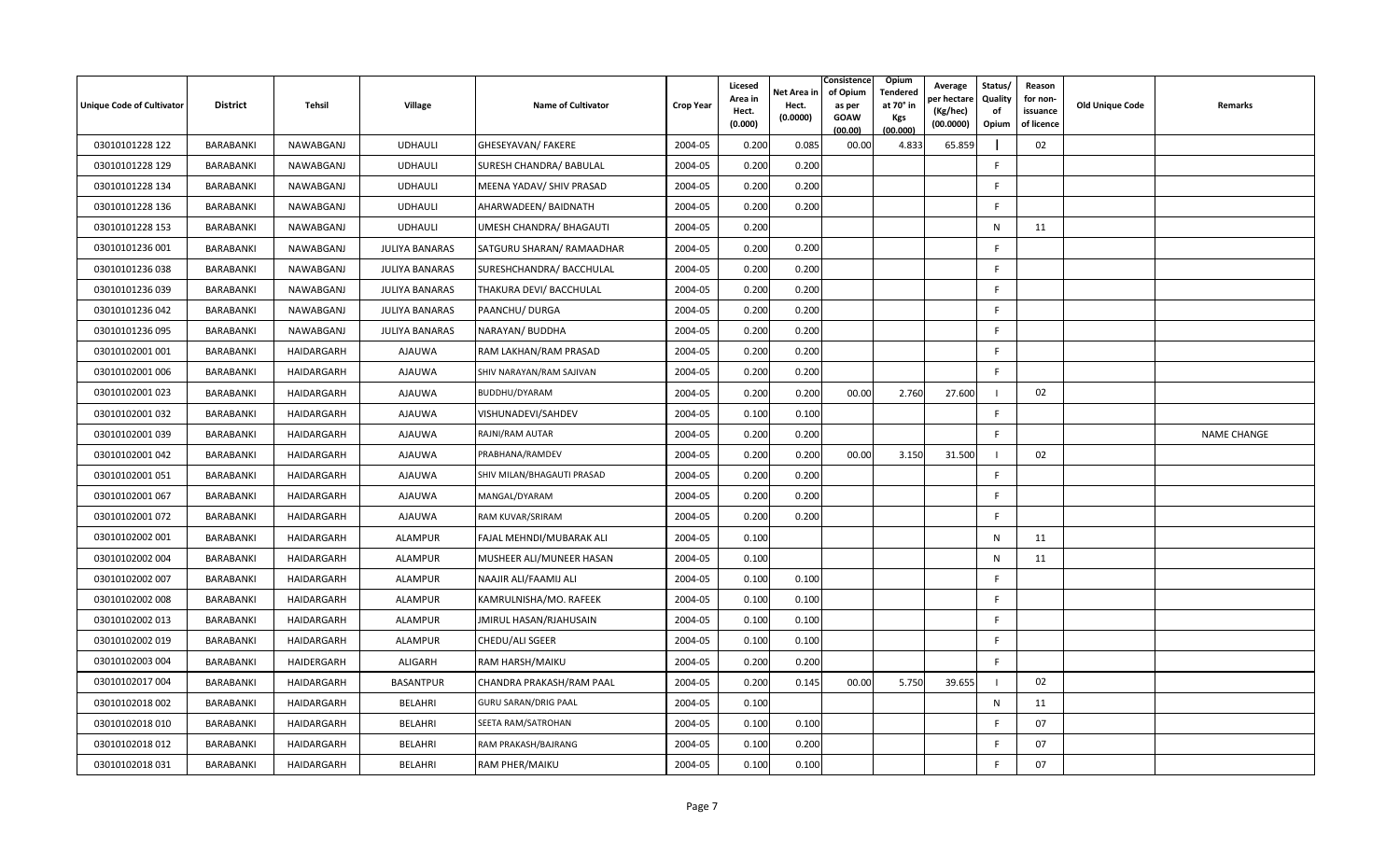| <b>Unique Code of Cultivator</b> | <b>District</b>  | <b>Tehsil</b> | <b>Village</b>                   | <b>Name of Cultivator</b>      | <b>Crop Year</b> | Licesed<br>Area in<br>Hect.<br>(0.000) | Net Area in<br>Hect.<br>(0.0000) | Consistence<br>of Opium<br>as per<br><b>GOAW</b><br>(00.00) | Opium<br>Tendered<br>at 70° in<br><b>Kgs</b><br>(00.000) | Average<br>er hectar<br>(Kg/hec)<br>(00.0000) | Status/<br>Quality<br>of<br>Opium | Reason<br>for non-<br>issuance<br>of licence | <b>Old Unique Code</b> | Remarks |
|----------------------------------|------------------|---------------|----------------------------------|--------------------------------|------------------|----------------------------------------|----------------------------------|-------------------------------------------------------------|----------------------------------------------------------|-----------------------------------------------|-----------------------------------|----------------------------------------------|------------------------|---------|
| 03010102018 035                  | BARABANKI        | HAIDARGARH    | <b>BELAHRI</b>                   | SHIV KALA/ RAM MANOHAR         | 2004-05          | 0.100                                  | 0.100                            |                                                             |                                                          |                                               | -F                                | 07                                           |                        |         |
| 03010102018 042                  | BARABANKI        | HAIDARGARH    | BELAHRI                          | RAM SURESH/DUKHI               | 2004-05          | 0.100                                  | 0.100                            |                                                             |                                                          |                                               | E                                 | 07                                           |                        |         |
| 03010102022 003                  | BARABANKI        | HAIDARGARH    | BHAWANI BAKSH KA                 | <b>BANSRAJ/SHIV RATAN</b>      | 2004-05          | 0.200                                  | 0.200                            |                                                             |                                                          |                                               | <b>F</b>                          |                                              |                        |         |
| 03010102022 015                  | BARABANKI        | HAIDARGARH    | BHAWANI BAKSH KA                 | RAM KUMAR/RAM AUTAR            | 2004-05          | 0.200                                  | 0.105                            | 00.00                                                       | 3.970                                                    | 37.809                                        | - 1                               | 02                                           |                        |         |
| 03010102022 016                  | <b>BARABANKI</b> | HAIDARGARH    | <b>BHAWANI BAKSH KA</b>          | JAGPAAL URF FARHARI/RAM AUTAR  | 2004-05          | 0.200                                  | 0.200                            |                                                             |                                                          |                                               | E                                 |                                              |                        |         |
| 03010102022 034                  | BARABANKI        | HAIDARGARH    | <b>BHAWANI BAKSH KA</b>          | GENDRAM/KESHAVRAM              | 2004-05          | 0.200                                  | 0.095                            | 00.00                                                       | 3.760                                                    | 39.578                                        |                                   | 02                                           |                        |         |
| 03010102022 046                  | BARABANKI        | HAIDARGARH    | BHAWANI BAKSH KA                 | NANHA URF VISHAVNATH/RAM AUTAR | 2004-05          | 0.200                                  | 0.200                            |                                                             |                                                          |                                               | F.                                |                                              |                        |         |
| 03010102022 053                  | BARABANKI        | HAIDARGARH    | <b>BHAWANI BAKSH KA</b>          | KAMLESH/RAM AUTAR              | 2004-05          | 0.200                                  | 0.200                            |                                                             |                                                          |                                               | F.                                |                                              |                        |         |
| 03010102022 062                  | BARABANKI        | HAIDARGARH    | BHAWANI BAKSH KA                 | JAGJEEVAN PRASAD/GURUDIN       | 2004-05          | 0.200                                  | 0.200                            |                                                             |                                                          |                                               | -F                                |                                              |                        |         |
| 03010102022 069                  | <b>BARABANKI</b> | HAIDARGARH    | <b>BHAWANI BAKSH KA</b><br>PURWA | SARVJEET/RAM DAAS              | 2004-05          | 0.200                                  | 0.200                            |                                                             |                                                          |                                               | E                                 |                                              |                        |         |
| 03010102024 004                  | BARABANKI        | HAIDARGARH    | BHITAURA LAKHAN                  | <b>SURAJ BAKSH/BRIJ LAL</b>    | 2004-05          | 0.200                                  | 0.200                            | 00.00                                                       | 3.470                                                    | 34.702                                        |                                   | 02                                           |                        |         |
| 03010102024 024                  | BARABANKI        | HAIDARGARH    | <b>BHITAURA LAKHAN</b>           | JANAK DULARI/BARSATI           | 2004-05          | 0.200                                  | 0.200                            |                                                             |                                                          |                                               | F.                                |                                              |                        |         |
| 03010102024 037                  | BARABANKI        | HAIDARGARH    | <b>BHITAURA LAKHAN</b>           | HEERA LAL/NEVALRAM             | 2004-05          | 0.200                                  | 0.200                            | 00.00                                                       | 2.446                                                    | 24.461                                        |                                   | 02                                           |                        |         |
| 03010102024 039                  | BARABANKI        | HAIDARGARH    | <b>BHITAURA LAKHAN</b>           | SHAKUNTLA/RAM CHANDAR          | 2004-05          | 0.200                                  | 0.200                            |                                                             |                                                          |                                               | F.                                |                                              |                        |         |
| 03010102024 042                  | BARABANKI        | HAIDARGARH    | <b>BHITAURA LAKHAN</b>           | DASHRAN/RAM SUKH               | 2004-05          | 0.200                                  | 0.200                            | 00.00                                                       | 5.350                                                    | 53.500                                        | G                                 |                                              |                        |         |
| 03010102024 048                  | BARABANKI        | HAIDARGARH    | <b>BHITAURA LAKHAN</b>           | TEJ NARAYAN/NAANHU             | 2004-05          | 0.200                                  | 0.200                            |                                                             |                                                          |                                               | F.                                |                                              |                        |         |
| 03010102024 059                  | BARABANKI        | HAIDARGARH    | BHITAURA LAKHAN                  | MITHILA SARAN/AYODHYA PRASAD   | 2004-05          | 0.200                                  | 0.200                            |                                                             |                                                          |                                               | F.                                |                                              |                        |         |
| 03010102024 071                  | BARABANKI        | HAIDARGARH    | <b>BHITAURA LAKHAN</b>           | DEV MURTI/YDUNANDAN            | 2004-05          | 0.200                                  | 0.200                            |                                                             |                                                          |                                               | F.                                |                                              |                        |         |
| 03010102024 075                  | BARABANKI        | HAIDARGARH    | <b>BHITAURA LAKHAN</b>           | LALJI/RAM NEVAJ                | 2004-05          | 0.200                                  | 0.200                            |                                                             |                                                          |                                               | F                                 |                                              |                        |         |
| 03010102024 088                  | <b>BARABANKI</b> | HAIDARGARH    | <b>BHITAURA LAKHAN</b>           | RAM BAKSH/RAMDEEN              | 2004-05          | 0.200                                  | 0.200                            |                                                             |                                                          |                                               | F.                                |                                              |                        |         |
| 03010102024 089                  | BARABANKI        | HAIDARGARH    | <b>BHITAURA LAKHAN</b>           | KAMAL CHANDRA/RAMDIN           | 2004-05          | 0.200                                  | 0.200                            |                                                             |                                                          |                                               | F                                 |                                              |                        |         |
| 03010102024 117                  | BARABANKI        | HAIDARGARH    | <b>BHITAURA LAKHAN</b>           | MANOJ KUMAR/RAM DULARE         | 2004-05          | 0.200                                  | 0.200                            |                                                             |                                                          |                                               | F.                                |                                              |                        |         |
| 03010102024 125                  | BARABANKI        | HAIDARGARH    | <b>BHITAURA LAKHAN</b>           | RAM NEVAL/RAM NARESH           | 2004-05          | 0.200                                  | 0.200                            | 00.00                                                       | 4.886                                                    | 48.869                                        |                                   | 02                                           |                        |         |
| 03010102024 126                  | BARABANKI        | HAIDARGARH    | <b>BHITAURA LAKHAN</b>           | <b>VIJAI BHADUR/RAM NARESH</b> | 2004-05          | 0.200                                  | 0.200                            | 00.00                                                       | 0.000                                                    | 0.000                                         |                                   | 02                                           |                        |         |
| 03010102024 127                  | <b>BARABANKI</b> | HAIDARGARH    | <b>BHITAURA LAKHAN</b>           | RAM PRAKASH/RAM SUKH           | 2004-05          | 0.200                                  | 0.200                            | 00.00                                                       | 3.374                                                    | 33.743                                        |                                   | 02                                           |                        |         |
| 03010102024 144                  | BARABANKI        | HAIDARGARH    | <b>BHITAURA LAKHAN</b>           | RAM MILAN/DASHRATH             | 2004-05          | 0.200                                  | 0.200                            |                                                             |                                                          |                                               | F                                 |                                              |                        |         |
| 03010102024 145                  | BARABANKI        | HAIDARGARH    | <b>BHITAURA LAKHAN</b>           | DEEN DYAL/PARMANAND            | 2004-05          | 0.200                                  | 0.200                            |                                                             |                                                          |                                               | F.                                |                                              |                        |         |
| 03010102024 159                  | BARABANKI        | HAIDARGARH    | <b>BHITAURA LAKHAN</b>           | PRATAP NARAYAN/NAANHU          | 2004-05          | 0.200                                  | 0.200                            |                                                             |                                                          |                                               | F                                 |                                              |                        |         |
| 03010102024 161                  | <b>BARABANKI</b> | HAIDARGARH    | <b>BHITAURA LAKHAN</b>           | RAM GOPAL/PRATAP NARAYAN       | 2004-05          | 0.200                                  | 0.200                            |                                                             |                                                          |                                               | -F                                |                                              |                        |         |
| 03010102024 168                  | <b>BARABANKI</b> | HAIDARGARH    | <b>BHITAURA LAKHAN</b>           | <b>BADLU/MUNNA LAL</b>         | 2004-05          | 0.200                                  | 0.200                            |                                                             |                                                          |                                               | E                                 |                                              |                        |         |
| 03010102027 047                  | BARABANKI        | HAIDARGARH    | BIBIYAPUR                        | GIRDHARI/JGESHAR               | 2004-05          | 0.200                                  | 0.200                            |                                                             |                                                          |                                               | -F                                |                                              |                        |         |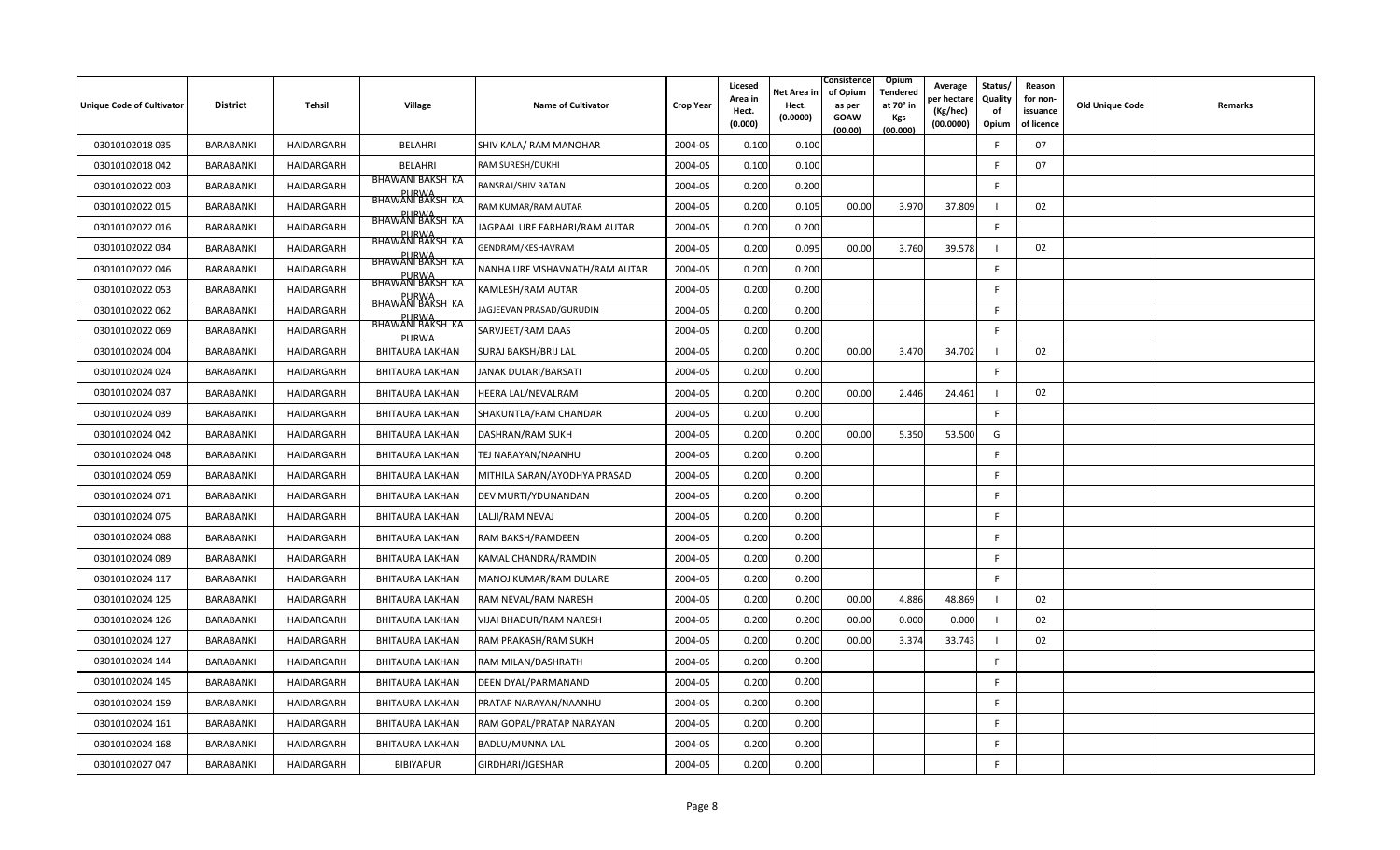| <b>Unique Code of Cultivator</b> | <b>District</b>  | Tehsil     | <b>Village</b>      | <b>Name of Cultivator</b>    | <b>Crop Year</b> | Licesed<br>Area in<br>Hect.<br>(0.000) | Net Area in<br>Hect.<br>(0.0000) | Consistence<br>of Opium<br>as per<br><b>GOAW</b><br>(00.00) | Opium<br>Tendered<br>at 70° in<br><b>Kgs</b><br>(00.000) | Average<br>er hectare)<br>(Kg/hec)<br>(00.0000) | Status/<br>Quality<br>of<br>Opium | Reason<br>for non-<br>issuance<br>of licence | <b>Old Unique Code</b> | Remarks |
|----------------------------------|------------------|------------|---------------------|------------------------------|------------------|----------------------------------------|----------------------------------|-------------------------------------------------------------|----------------------------------------------------------|-------------------------------------------------|-----------------------------------|----------------------------------------------|------------------------|---------|
| 03010102027 053                  | BARABANKI        | HAIDARGARH | <b>BIBIYAPUR</b>    | JMAAL AHMAD/GULAM RASUL      | 2004-05          | 0.200                                  | 0.200                            |                                                             |                                                          |                                                 | F                                 |                                              |                        |         |
| 03010102027056                   | BARABANKI        | HAIDARGARH | <b>BIBIYAPUR</b>    | RAM KHELAVAN/MAIKU           | 2004-05          | 0.200                                  | 0.200                            |                                                             |                                                          |                                                 | E                                 |                                              |                        |         |
| 03010102027 073                  | BARABANKI        | HAIDARGARH | <b>BIBIYAPUR</b>    | NASHIR/GULAM RASUL           | 2004-05          | 0.200                                  | 0.200                            |                                                             |                                                          |                                                 | <b>F</b>                          |                                              |                        |         |
| 03010102027 076                  | BARABANKI        | HAIDARGARH | BIBIYAPUR           | <b>RAM NARESH/PHULESAR</b>   | 2004-05          | 0.200                                  | 0.200                            |                                                             |                                                          |                                                 | -F                                |                                              |                        |         |
| 03010102027 078                  | <b>BARABANKI</b> | HAIDARGARH | <b>BIBIYAPUR</b>    | SAMIULLA/RHIMULLA            | 2004-05          | 0.200                                  | 0.200                            |                                                             |                                                          |                                                 | -F                                |                                              |                        |         |
| 03010102032 006                  | BARABANKI        | HAIDARGARH | CHANDUPUR           | RAM KISHOR/BRIJLAL           | 2004-05          | 0.200                                  | 0.200                            |                                                             |                                                          |                                                 | F.                                |                                              |                        |         |
| 03010102032 016                  | BARABANKI        | HAIDARGARH | <b>CHANDUPUR</b>    | <b>BECHAN LAL/DASHRATH</b>   | 2004-05          | 0.200                                  | 0.200                            |                                                             |                                                          |                                                 | E                                 |                                              |                        |         |
| 03010102032 017                  | BARABANKI        | HAIDARGARH | <b>CHANDUPUR</b>    | KUNJ BIHARI/BHEEKHARI        | 2004-05          | 0.200                                  | 0.200                            |                                                             |                                                          |                                                 | F.                                |                                              |                        |         |
| 03010102032 020                  | BARABANKI        | HAIDARGARH | <b>CHANDUPUR</b>    | <b>VIJAY BHADUR/BABADEEN</b> | 2004-05          | 0.200                                  | 0.105                            | 00.00                                                       | 1.310                                                    | 12.476                                          | - 1                               | 02                                           |                        |         |
| 03010102032 026                  | BARABANKI        | HAIDARGARH | CHANDUPUR           | RMASANKAR/RAM PRASAD         | 2004-05          | 0.200                                  | 0.200                            |                                                             |                                                          |                                                 | E                                 |                                              |                        |         |
| 03010102032 072                  | BARABANKI        | HAIDARGARH | CHANDUPUR           | RAM SEVAK/BHAIRAV            | 2004-05          | 0.200                                  | 0.200                            |                                                             |                                                          |                                                 | F.                                |                                              |                        |         |
| 03010102060 035                  | BARABANKI        | HAIDARGARH | <b>ISRAULI SARI</b> | RAM NARAYAN/JAIKARAN         | 2004-05          | 0.200                                  | 0.200                            |                                                             |                                                          |                                                 | E                                 |                                              |                        |         |
| 03010102060 040                  | BARABANKI        | HAIDARGARH | <b>ISRAULI SARI</b> | <b>AVDH RAM/PANCHAM</b>      | 2004-05          | 0.100                                  | 0.100                            |                                                             |                                                          |                                                 | F.                                |                                              |                        |         |
| 03010102060 051                  | BARABANKI        | HAIDARGARH | <b>ISRAULI SARI</b> | RAM NARESH/RAMESWAR          | 2004-05          | 0.100                                  | 0.100                            |                                                             |                                                          |                                                 | -F                                |                                              |                        |         |
| 03010102060 061                  | BARABANKI        | HAIDARGARH | <b>ISRAULI SARI</b> | RAJ NARAYAN/MRITYUNJAI       | 2004-05          | 0.200                                  | 0.200                            |                                                             |                                                          |                                                 | F.                                |                                              |                        |         |
| 03010102060081                   | BARABANKI        | HAIDARGARH | <b>ISRAULI SARI</b> | PRAVEEN/DEVKI NANDAN         | 2004-05          | 0.200                                  | 0.200                            |                                                             |                                                          |                                                 | F                                 |                                              |                        |         |
| 03010102060084                   | BARABANKI        | HAIDARGARH | <b>ISRAULI SARI</b> | SHIV PAAL/PANNA LAL          | 2004-05          | 0.200                                  | 0.200                            |                                                             |                                                          |                                                 | E                                 |                                              |                        |         |
| 03010102060 090                  | BARABANKI        | HAIDARGARH | <b>ISRAULI SARI</b> | RAM LAKHAN/SANT BAKSH        | 2004-05          | 0.200                                  | 0.200                            |                                                             |                                                          |                                                 | F.                                |                                              |                        |         |
| 03010102060 094                  | BARABANKI        | HAIDARGARH | <b>ISRAULI SARI</b> | KALLU/NANDU                  | 2004-05          | 0.200                                  | 0.200                            |                                                             |                                                          |                                                 | F                                 |                                              |                        |         |
| 03010102060 097                  | <b>BARABANKI</b> | HAIDARGARH | <b>ISRAULI SARI</b> | GANGARAM/NAANHU              | 2004-05          | 0.100                                  | 0.105                            | 00.00                                                       | 0.000                                                    | 0.000                                           |                                   | 02                                           |                        |         |
| 03010102060 102                  | BARABANKI        | HAIDARGARH | <b>ISRAULI SARI</b> | <b>BENI/NAANHU</b>           | 2004-05          | 0.200                                  | 0.200                            |                                                             |                                                          |                                                 | F                                 |                                              |                        |         |
| 03010102060 131                  | BARABANKI        | HAIDARGARH | <b>ISRAULI SARI</b> | SHIV SARAN/SHIV RAJ          | 2004-05          | 0.100                                  | 0.100                            | 00.00                                                       | 5.220                                                    | 52.200                                          | G                                 |                                              |                        |         |
| 03010102060 169                  | BARABANKI        | HAIDARGARH | <b>ISRAULI SARI</b> | AVDHESH KUMAR/BRIJMOHAN      | 2004-05          | 0.100                                  | 0.100                            |                                                             |                                                          |                                                 | E                                 |                                              |                        |         |
| 03010102060 184                  | BARABANKI        | HAIDARGARH | <b>ISRAULI SARI</b> | PRAVESH KUMAR/JAI KARAN      | 2004-05          | 0.200                                  | 0.200                            |                                                             |                                                          |                                                 | -F                                |                                              |                        |         |
| 03010102072 068                  | BARABANKI        | HAIDARGARH | KHUSHALI KA PURVA   | <b>BARSAATI/ BANSHI</b>      | 2004-05          | 0.100                                  | 0.100                            |                                                             |                                                          |                                                 | E                                 |                                              |                        |         |
| 03010102072 075                  | BARABANKI        | HAIDARGARH | KHUSHALI KA PURVA   | BHARATLAL/DARBAARI           | 2004-05          | 0.100                                  | 0.100                            |                                                             |                                                          |                                                 | F                                 |                                              |                        |         |
| 03010102072 076                  | BARABANKI        | HAIDARGARH | KHUSHALI KA PURVA   | BHAGAUTI PRASAD/ RAM SARAN   | 2004-05          | 0.100                                  | 0.100                            |                                                             |                                                          |                                                 | F.                                |                                              |                        |         |
| 03010102072 077                  | BARABANKI        | HAIDARGARH | KHUSHALI KA PURVA   | DEVRAAJ/ MAHADEV             | 2004-05          | 0.100                                  | 0.100                            |                                                             |                                                          |                                                 | F                                 |                                              |                        |         |
| 03010102072 087                  | <b>BARABANKI</b> | HAIDARGARH | KHUSHALI KA PURVA   | JAGDISH/ NATTHU              | 2004-05          | 0.100                                  | 0.100                            |                                                             |                                                          |                                                 | -F                                |                                              |                        |         |
| 03010102072 090                  | <b>BARABANKI</b> | HAIDARGARH | KHUSHALI KA PURVA   | KAMLESH/BDAL                 | 2004-05          | 0.100                                  | 0.100                            |                                                             |                                                          |                                                 | E                                 |                                              |                        |         |
| 03010102072 091                  | BARABANKI        | HAIDARGARH | KHUSHALI KA PURVA   | SUNDAR/ MEDHAI               | 2004-05          | 0.100                                  | 0.100                            |                                                             |                                                          |                                                 | -F                                |                                              |                        |         |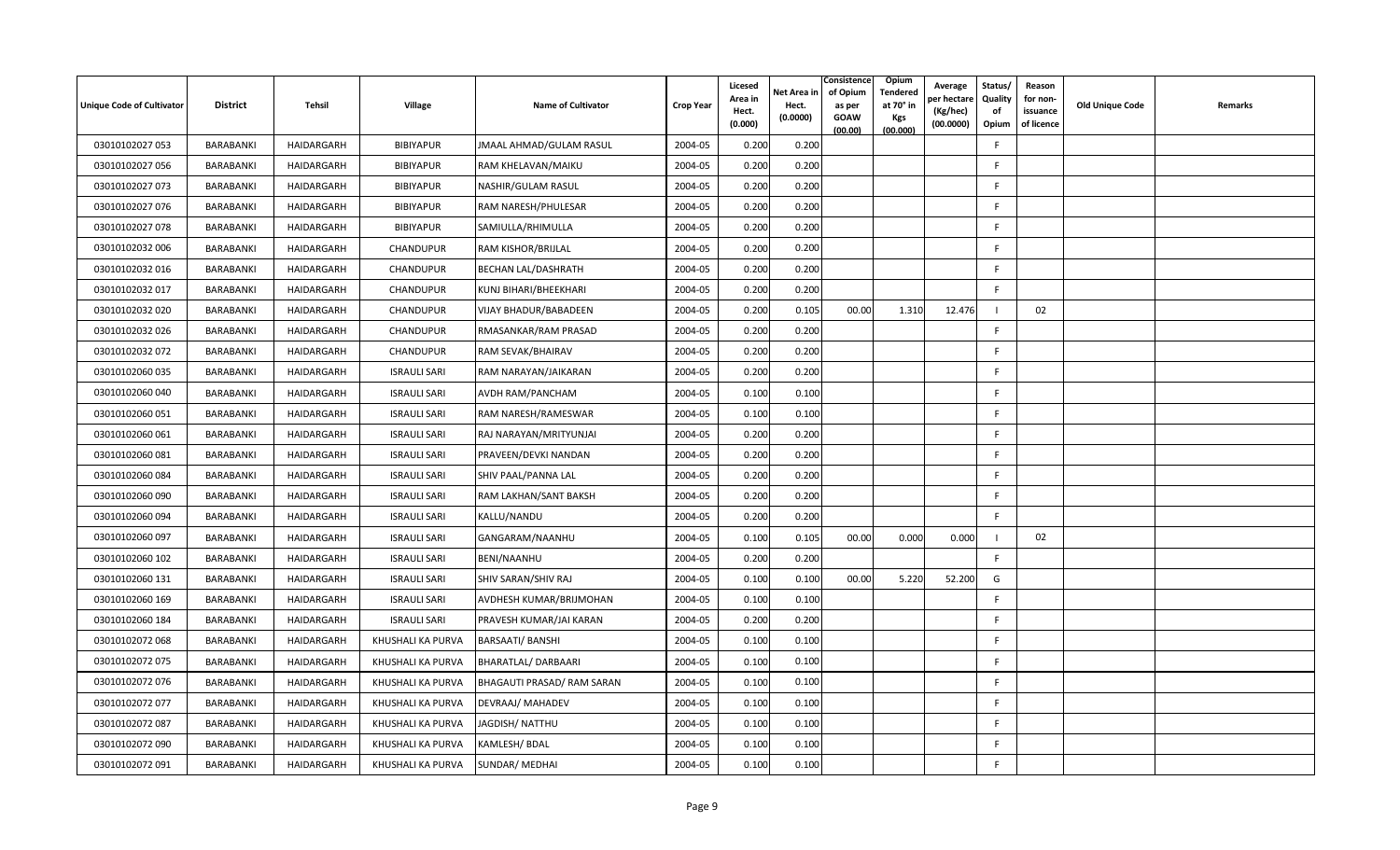| <b>Unique Code of Cultivator</b> | <b>District</b> | Tehsil     | Village           | Name of Cultivator             | <b>Crop Year</b> | Licesed<br>Area in<br>Hect.<br>(0.000) | Net Area in<br>Hect.<br>(0.0000) | Consistence<br>of Opium<br>as per<br><b>GOAW</b><br>(00.00) | <b>Opium</b><br>Tendered<br>at 70° in<br><b>Kgs</b><br>(00.000) | Average<br>วer hectarง<br>(Kg/hec)<br>(00.0000) | Status/<br>Quality<br>of<br>Opium | Reason<br>for non-<br>issuance<br>of licence | <b>Old Unique Code</b> | Remarks |
|----------------------------------|-----------------|------------|-------------------|--------------------------------|------------------|----------------------------------------|----------------------------------|-------------------------------------------------------------|-----------------------------------------------------------------|-------------------------------------------------|-----------------------------------|----------------------------------------------|------------------------|---------|
| 03010102077 047                  | BARABANKI       | HAIDARGARH | <b>KOTWA</b>      | RIYAAJ ALI/SADDIK ALI          | 2004-05          | 0.200                                  |                                  |                                                             |                                                                 |                                                 | $\mathsf{N}$                      | 11                                           |                        |         |
| 03010102077 049                  | BARABANKI       | HAIDARGARH | <b>KOTWA</b>      | RAM PHER/SUKAI                 | 2004-05          | 0.200                                  | 0.200                            |                                                             |                                                                 |                                                 | E                                 |                                              |                        |         |
| 03010102077 058                  | BARABANKI       | HAIDARGARH | <b>KOTWA</b>      | RADHE SYAM/BHAGIRATH           | 2004-05          | 0.200                                  | 0.200                            |                                                             |                                                                 |                                                 | F.                                |                                              |                        |         |
| 03010102077 064                  | BARABANKI       | HAIDARGARH | <b>KOTWA</b>      | RAMRTI/BHAGAUTI                | 2004-05          | 0.200                                  | 0.200                            | 00.00                                                       | 0.000                                                           | 0.000                                           | - 1                               | 02                                           |                        |         |
| 03010102077 065                  | BARABANKI       | HAIDARGARH | <b>KOTWA</b>      | SUKHDEV/RAJARAM                | 2004-05          | 0.200                                  |                                  |                                                             |                                                                 |                                                 | N                                 | 11                                           |                        |         |
| 03010102083 026                  | BARABANKI       | HAIDARGARH | LAKHUPUR          | RAM KUMAR/MAHESH               | 2004-05          | 0.100                                  | 0.100                            |                                                             |                                                                 |                                                 | F                                 |                                              |                        |         |
| 03010102083 032                  | BARABANKI       | HAIDARGARH | LAKHUPUR          | SARJU/RAM CHARAN               | 2004-05          | 0.100                                  | 0.100                            |                                                             |                                                                 |                                                 | E                                 |                                              |                        |         |
| 03010102083 036                  | BARABANKI       | HAIDARGARH | LAKHUPUR          | SHIV PRASAD/MANIRAM            | 2004-05          | 0.100                                  | 0.100                            |                                                             |                                                                 |                                                 | E                                 |                                              |                        |         |
| 03010102083 042                  | BARABANKI       | HAIDARGARH | LAKHUPUR          | NAUSHAAD ALI/ASHRAF            | 2004-05          | 0.100                                  | 0.100                            |                                                             |                                                                 |                                                 | -F                                |                                              |                        |         |
| 03010102083 054                  | BARABANKI       | HAIDARGARH | LAKHUPUR          | SULEMAN/NAADIR                 | 2004-05          | 0.100                                  | 0.100                            |                                                             |                                                                 |                                                 | E                                 |                                              |                        |         |
| 03010102083 056                  | BARABANKI       | HAIDARGARH | LAKHUPUR          | IDRISH/BABBAR                  | 2004-05          | 0.100                                  | 0.100                            |                                                             |                                                                 |                                                 | F.                                |                                              |                        |         |
| 03010102087 065                  | BARABANKI       | HAIDARGARH | MAJHAWAN          | SHIVPAAL/AYODHYA               | 2004-05          | 0.200                                  |                                  |                                                             |                                                                 |                                                 | $\mathsf{N}$                      | 11                                           |                        |         |
| 03010102087081                   | BARABANKI       | HAIDARGARH | <b>MAJHAWAN</b>   | JAHIR KHAN/JAMEEL KHAN         | 2004-05          | 0.200                                  | 0.200                            |                                                             |                                                                 |                                                 | -F                                |                                              |                        |         |
| 03010102087 091                  | BARABANKI       | HAIDARGARH | MAJHAWAN          | IRSHAAD/MUMTAJ                 | 2004-05          | 0.200                                  |                                  |                                                             |                                                                 |                                                 | N                                 | 11                                           |                        |         |
| 03010102087 130                  | BARABANKI       | HAIDARGARH | <b>MAJHAWAN</b>   | DEVI PRASAD/KHUSHI RAM         | 2004-05          | 0.200                                  |                                  |                                                             |                                                                 |                                                 | $\mathsf{N}$                      | 11                                           |                        |         |
| 03010102087 136                  | BARABANKI       | HAIDARGARH | MAJHAWAN          | JAGDEESH PRASAD/HEERA LAL      | 2004-05          | 0.200                                  |                                  |                                                             |                                                                 |                                                 | $\mathsf{N}$                      | 11                                           |                        |         |
| 03010102087 168                  | BARABANKI       | HAIDARGARH | MAJHAWAN          | RAM KUMAR/JAISIRAM             | 2004-05          | 0.200                                  |                                  |                                                             |                                                                 |                                                 | $\mathsf{N}$                      | 11                                           |                        |         |
| 03010102087 185                  | BARABANKI       | HAIDARGARH | <b>MAJHAWAN</b>   | DULAM PRASAD/KHYALI            | 2004-05          | 0.200                                  |                                  |                                                             |                                                                 |                                                 | $\mathsf{N}$                      | 11                                           |                        |         |
| 03010102101 010                  | BARABANKI       | HAIDARGARH | <b>MURTAJIPUR</b> | RGHU NANDAN/HAJARI             | 2004-05          | 0.200                                  | 0.200                            |                                                             |                                                                 |                                                 | F                                 |                                              |                        |         |
| 03010102101 022                  | BARABANKI       | HAIDARGARH | <b>MURTAJIPUR</b> | NANKAU/KASHI RAM               | 2004-05          | 0.200                                  | 0.095                            | 00.00                                                       | 24.334                                                          | 60.840                                          |                                   | 02                                           |                        |         |
| 03010102101 023                  | BARABANKI       | HAIDARGARH | <b>MURTAJIPUR</b> | ABDUL KYUM/MO. VASHEER         | 2004-05          | 0.200                                  | 0.105                            | 00.00                                                       | 0.000                                                           | 0.000                                           | - 1                               | 02                                           |                        |         |
| 03010102101 024                  | BARABANKI       | HAIDARGARH | <b>MURTAJIPUR</b> | NANHE/PRABHU                   | 2004-05          | 0.200                                  | 0.105                            | 00.00                                                       | 4.755                                                           | 45.293                                          |                                   | 02                                           |                        |         |
| 03010102101038                   | BARABANKI       | HAIDARGARH | <b>MURTAJIPUR</b> | RAM NATH/PRABHU                | 2004-05          | 0.200                                  | 0.105                            | 00.00                                                       | 0.000                                                           | 0.000                                           |                                   | 02                                           |                        |         |
| 03010102101 042                  | BARABANKI       | HAIDARGARH | <b>MURTAJIPUR</b> | PREM NARAYAN/BADDRI            | 2004-05          | 0.200                                  | 0.200                            |                                                             |                                                                 |                                                 | F.                                |                                              |                        |         |
| 03010102109 005                  | BARABANKI       | HAIDARGARH | <b>NOORAPUR</b>   | UMESH SINGH/SHIV NARAYAN SINGH | 2004-05          | 0.200                                  | 0.200                            | 00.00                                                       | 3.900                                                           | 39.000                                          | - 1                               | 02                                           |                        |         |
| 03010102109 006                  | BARABANKI       | HAIDARGARH | <b>NOORAPUR</b>   | RAJ BHADUR/JAGPAAL SINGH       | 2004-05          | 0.200                                  | 0.200                            |                                                             |                                                                 |                                                 | F.                                |                                              |                        |         |
| 03010102109 007                  | BARABANKI       | HAIDARGARH | <b>NOORAPUR</b>   | RAM CHANDAR/SAHDEV SINGH       | 2004-05          | 0.200                                  | 0.200                            |                                                             |                                                                 |                                                 | F.                                |                                              |                        |         |
| 03010102109 008                  | BARABANKI       | HAIDARGARH | <b>NOORAPUR</b>   | VISHRAM/GURU BAKSH             | 2004-05          | 0.200                                  | 0.200                            | 00.00                                                       | 4.645                                                           | 46.450                                          | G                                 | 04                                           |                        |         |
| 03010102109 015                  | BARABANKI       | HAIDARGARH | <b>NOORAPUR</b>   | RAJU SINGH/HAR BHADUR          | 2004-05          | 0.200                                  | 0.200                            |                                                             |                                                                 |                                                 | -F                                |                                              |                        |         |
| 03010102109 016                  | BARABANKI       | HAIDARGARH | <b>NOORAPUR</b>   | AMAR SINGH/RAJ BHADUR          | 2004-05          | 0.200                                  | 0.200                            |                                                             |                                                                 |                                                 | E                                 |                                              |                        |         |
| 03010102109 017                  | BARABANKI       | HAIDARGARH | <b>NOORAPUR</b>   | SATYNAAM/RAM SARAN             | 2004-05          | 0.200                                  |                                  |                                                             |                                                                 |                                                 | N                                 | 11                                           |                        |         |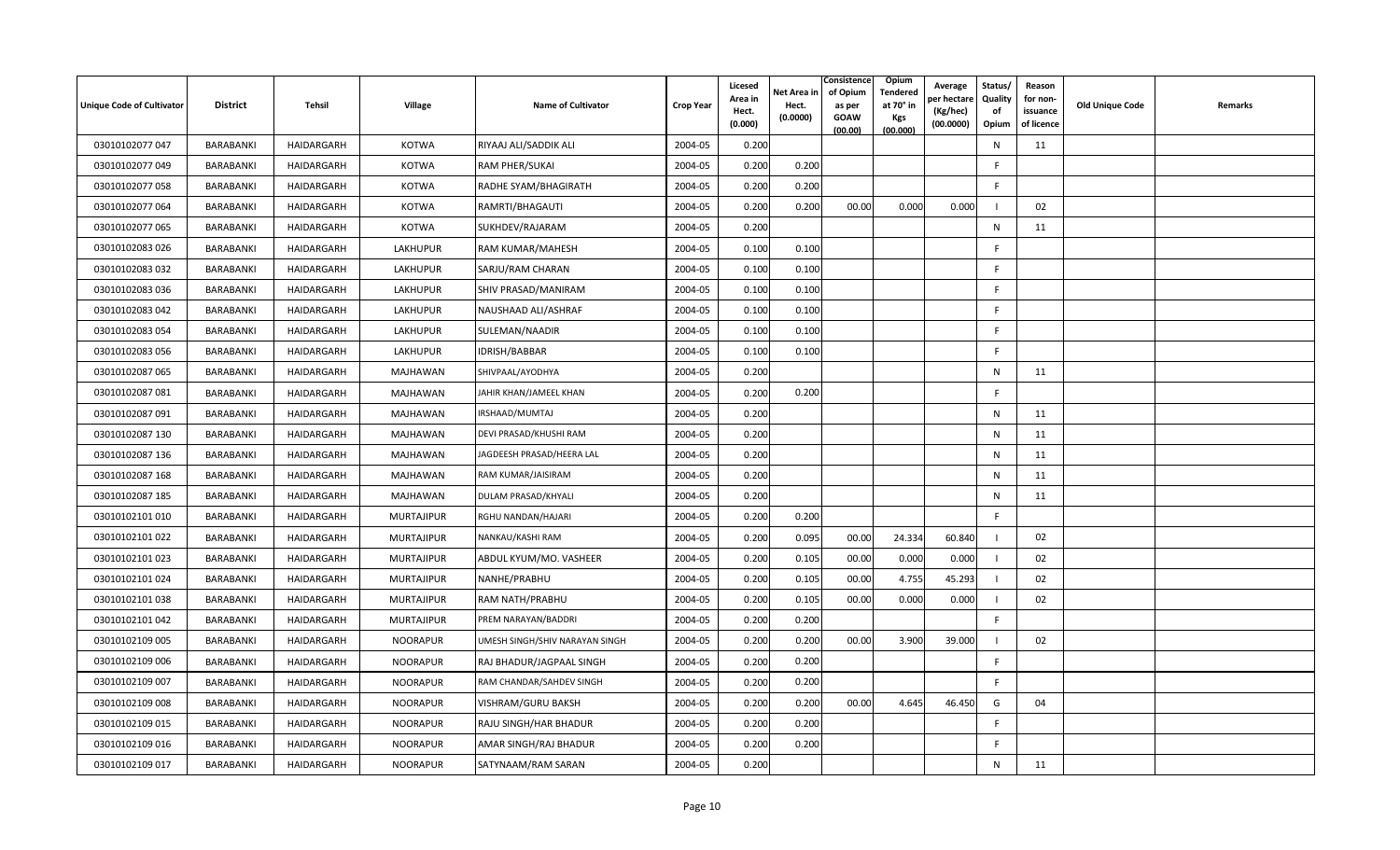| <b>Unique Code of Cultivator</b> | <b>District</b> | Tehsil     | Village             | Name of Cultivator        | <b>Crop Year</b> | Licesed<br>Area in<br>Hect.<br>(0.000) | Net Area in<br>Hect.<br>(0.0000) | Consistence<br>of Opium<br>as per<br><b>GOAW</b><br>(00.00) | <b>Opium</b><br>Tendered<br>at 70° in<br>Kgs<br>(00.000) | Average<br>วer hectarง<br>(Kg/hec)<br>(00.0000) | Status/<br>Quality<br>of<br>Opium | Reason<br>for non-<br>issuance<br>of licence | <b>Old Unique Code</b> | Remarks            |
|----------------------------------|-----------------|------------|---------------------|---------------------------|------------------|----------------------------------------|----------------------------------|-------------------------------------------------------------|----------------------------------------------------------|-------------------------------------------------|-----------------------------------|----------------------------------------------|------------------------|--------------------|
| 03010102119 001                  | BARABANKI       | HAIDARGARH | <b>PURAB BELAV</b>  | MO. UMAR/RMJAN            | 2004-05          | 0.200                                  | 0.200                            |                                                             |                                                          |                                                 | F.                                |                                              |                        |                    |
| 03010102119014                   | BARABANKI       | HAIDARGARH | <b>PURAB BELAV</b>  | SHEETLA DIN/CHEDU         | 2004-05          | 0.200                                  | 0.200                            | 00.00                                                       | 5.875                                                    | 58.940                                          | G                                 |                                              |                        |                    |
| 03010102119016                   | BARABANKI       | HAIDARGARH | <b>PURAB BELAV</b>  | RAM NARESH/RAM AASRE      | 2004-05          | 0.200                                  | 0.200                            | 00.00                                                       | 7.273                                                    | 72.960                                          |                                   | 02                                           |                        |                    |
| 03010102119030                   | BARABANKI       | HAIDARGARH | <b>PURAB BELAV</b>  | MERAJ KHAN/IDRISH KHAN    | 2004-05          | 0.200                                  |                                  |                                                             |                                                          |                                                 | N                                 | 11                                           |                        |                    |
| 03010102119031                   | BARABANKI       | HAIDARGARH | <b>PURAB BELAV</b>  | NISAR AHMAD/KHALIK        | 2004-05          | 0.200                                  | 0.200                            |                                                             |                                                          |                                                 | -F                                |                                              |                        |                    |
| 03010102119 040                  | BARABANKI       | HAIDARGARH | <b>PURAB BELAV</b>  | NAND KISHOR/BHAGAUTI      | 2004-05          | 0.200                                  | 0.200                            | 00.00                                                       | 4.040                                                    | 40.400                                          |                                   | 02                                           |                        |                    |
| 03010102120 001                  | BARABANKI       | HAIDARGARH | PURE CHANDRAMAN     | RAM HARSH/LKHAU           | 2004-05          | 0.200                                  | 0.200                            |                                                             |                                                          |                                                 | F.                                |                                              |                        |                    |
| 03010102120 003                  | BARABANKI       | HAIDARGARH | PURE CHANDRAMAN     | SWAMI DYAL/BHADUR         | 2004-05          | 0.200                                  | 0.200                            |                                                             |                                                          |                                                 | F.                                |                                              |                        |                    |
| 03010102120 008                  | BARABANKI       | HAIDARGARH | PURE CHANDRAMAN     | <b>SURY LAL/SRI PAAL</b>  | 2004-05          | 0.200                                  | 0.200                            |                                                             |                                                          |                                                 | -F                                |                                              |                        | <b>NAME CHANGE</b> |
| 03010102120 009                  | BARABANKI       | HAIDARGARH | PURE CHANDRAMAN     | RAM JANAK/SEETA RAM       | 2004-05          | 0.200                                  | 0.200                            |                                                             |                                                          |                                                 | E                                 |                                              |                        |                    |
| 03010102120011                   | BARABANKI       | HAIDARGARH | PURE CHANDRAMAN     | HAUSILA/PYARE             | 2004-05          | 0.200                                  | 0.200                            |                                                             |                                                          |                                                 | F.                                |                                              |                        |                    |
| 03010102120024                   | BARABANKI       | HAIDARGARH | PURE CHANDRAMAN     | RAM MANOHAR/DARSAN        | 2004-05          | 0.200                                  | 0.105                            | 00.00                                                       | 1.700                                                    | 16.190                                          |                                   | 02                                           |                        |                    |
| 03010102135 008                  | BARABANKI       | HAIDARGARH | SADULLAPUR          | KISHORI/GYADIN            | 2004-05          | 0.200                                  |                                  |                                                             |                                                          |                                                 | $\mathsf{N}$                      | 11                                           |                        |                    |
| 03010102135 015                  | BARABANKI       | HAIDARGARH | SADULLAPUR          | BALKRISHAN/PARHANS        | 2004-05          | 0.200                                  |                                  |                                                             |                                                          |                                                 | N                                 | 11                                           |                        |                    |
| 03010102135 019                  | BARABANKI       | HAIDARGARH | SADULLAPUR          | KAUSHAL KISHOR/RAM PRASAD | 2004-05          | 0.200                                  |                                  |                                                             |                                                          |                                                 | $\mathsf{N}$                      | 11                                           |                        |                    |
| 03010102135 026                  | BARABANKI       | HAIDARGARH | SADULLAPUR          | HARNAAM/RAM KRISHAN       | 2004-05          | 0.200                                  |                                  |                                                             |                                                          |                                                 | $\mathsf{N}$                      | 11                                           |                        |                    |
| 03010102135 027                  | BARABANKI       | HAIDARGARH | SADULLAPUR          | MISHRI LAL/ISVARDIN       | 2004-05          | 0.200                                  |                                  |                                                             |                                                          |                                                 | $\mathsf{N}$                      | 11                                           |                        |                    |
| 03010102135 035                  | BARABANKI       | HAIDARGARH | SADULLAPUR          | ASARFI/RAMDIN             | 2004-05          | 0.200                                  |                                  |                                                             |                                                          |                                                 | N                                 | 11                                           |                        |                    |
| 03010102140016                   | BARABANKI       | HAIDARGARH | <b>SARAI PARKHU</b> | JNAKA/KESHAN              | 2004-05          | 0.100                                  | 0.100                            |                                                             |                                                          |                                                 | -F                                |                                              |                        |                    |
| 03010102140 017                  | BARABANKI       | HAIDARGARH | SARAI PARKHU        | JAGDISH PRASAD/CHAVI NATH | 2004-05          | 0.100                                  | 0.100                            |                                                             |                                                          |                                                 | E                                 |                                              |                        |                    |
| 03010102140019                   | BARABANKI       | HAIDARGARH | <b>SARAI PARKHU</b> | SWAMI DYAL/RAM SUCHIT     | 2004-05          | 0.100                                  | 0.100                            |                                                             |                                                          |                                                 | F                                 |                                              |                        |                    |
| 03010102140030                   | BARABANKI       | HAIDARGARH | SARAI PARKHU        | GANESH PRASAD/MHADEV      | 2004-05          | 0.100                                  | 0.105                            | 00.00                                                       | 5.960                                                    | 56.257                                          |                                   | 02                                           |                        |                    |
| 03010102140041                   | BARABANKI       | HAIDARGARH | SARAI PARKHU        | RAMESH KUMAR/ANANT        | 2004-05          | 0.100                                  | 0.100                            | 00.00                                                       | 4.546                                                    | 64.460                                          |                                   | 02                                           |                        |                    |
| 03010102140060                   | BARABANKI       | HAIDARGARH | SARAI PARKHU        | VIRENDRA KUMAR/RAM AASRE  | 2004-05          | 0.100                                  | 0.100                            |                                                             |                                                          |                                                 | -F                                |                                              |                        |                    |
| 03010102140 065                  | BARABANKI       | HAIDARGARH | <b>SARAI PARKHU</b> | RAM CHANDRA/RMAPATI       | 2004-05          | 0.100                                  | 0.100                            |                                                             |                                                          |                                                 | E                                 |                                              |                        |                    |
| 03010102140 066                  | BARABANKI       | HAIDARGARH | SARAI PARKHU        | RAM ROOP/CHAVI NATH       | 2004-05          | 0.100                                  | 0.100                            |                                                             |                                                          |                                                 | F                                 |                                              |                        |                    |
| 03010102140 073                  | BARABANKI       | HAIDARGARH | SARAI PARKHU        | VIDYA WATI/SHIV BALAK     | 2004-05          | 0.100                                  | 0.100                            |                                                             |                                                          |                                                 | F.                                |                                              |                        |                    |
| 03010102140 074                  | BARABANKI       | HAIDARGARH | <b>SARAI PARKHU</b> | VIDYA WATI/GANGARAM       | 2004-05          | 0.100                                  | 0.100                            |                                                             |                                                          |                                                 | F                                 |                                              |                        |                    |
| 03010102140082                   | BARABANKI       | HAIDARGARH | SARAI PARKHU        | SAHAJRAM/PURNMASI         | 2004-05          | 0.100                                  | 0.100                            |                                                             |                                                          |                                                 | -F                                |                                              |                        |                    |
| 03010102140083                   | BARABANKI       | HAIDARGARH | <b>SARAI PARKHU</b> | SEETARAM/SANTU            | 2004-05          | 0.100                                  | 0.100                            |                                                             |                                                          |                                                 | E                                 |                                              |                        |                    |
| 03010102140 101                  | BARABANKI       | HAIDARGARH | SARAI PARKHU        | DINESH/HRINAAM SINGH      | 2004-05          | 0.100                                  | 0.100                            |                                                             |                                                          |                                                 | -F                                |                                              |                        |                    |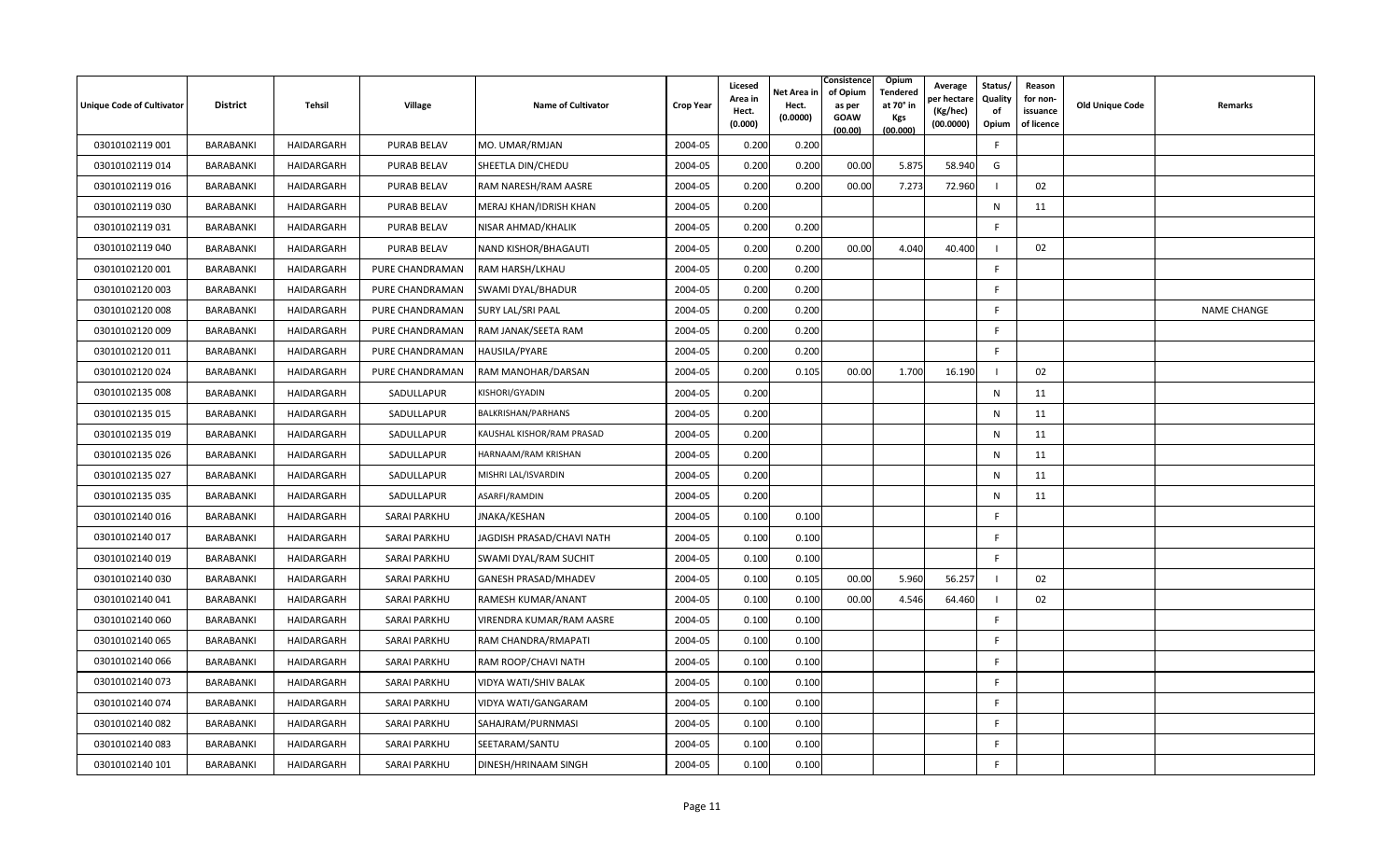| <b>Unique Code of Cultivator</b> | <b>District</b>  | Tehsil     | Village             | <b>Name of Cultivator</b>      | <b>Crop Year</b> | Licesed<br>Area in<br>Hect.<br>(0.000) | Net Area in<br>Hect.<br>(0.0000) | Consistence<br>of Opium<br>as per<br><b>GOAW</b><br>(00.00) | Opium<br>Tendered<br>at 70 $^{\circ}$ in<br><b>Kgs</b><br>(00.000) | Average<br>วer hectarง<br>(Kg/hec)<br>(00.0000) | Status/<br>Quality<br>of<br>Opium | Reason<br>for non-<br>issuance<br>of licence | <b>Old Unique Code</b> | Remarks |
|----------------------------------|------------------|------------|---------------------|--------------------------------|------------------|----------------------------------------|----------------------------------|-------------------------------------------------------------|--------------------------------------------------------------------|-------------------------------------------------|-----------------------------------|----------------------------------------------|------------------------|---------|
| 03010102140 104                  | BARABANKI        | HAIDARGARH | <b>SARAI PARKHU</b> | FAKEERE/CHEDA                  | 2004-05          | 0.100                                  | 0.100                            |                                                             |                                                                    |                                                 | E                                 |                                              |                        |         |
| 03010102140 116                  | BARABANKI        | HAIDARGARH | SARAI PARKHU        | DAL BHADUR/MHADEEN             | 2004-05          | 0.100                                  | 0.100                            |                                                             |                                                                    |                                                 | E                                 |                                              |                        |         |
| 03010102140 120                  | BARABANKI        | HAIDARGARH | SARAI PARKHU        | SIYARAM/RAM NATH               | 2004-05          | 0.100                                  | 0.100                            | 00.00                                                       | 3.990                                                              | 39.900                                          | G                                 | 04                                           |                        |         |
| 03010102140 121                  | BARABANKI        | HAIDARGARH | SARAI PARKHU        | KLAWATI/RAMESWAR               | 2004-05          | 0.100                                  | 0.100                            |                                                             |                                                                    |                                                 | F                                 |                                              |                        |         |
| 03010102140 126                  | BARABANKI        | HAIDARGARH | SARAI PARKHU        | DEENESH KUMAR/RAM LAKHAN       | 2004-05          | 0.100                                  | 0.100                            |                                                             |                                                                    |                                                 | F.                                |                                              |                        |         |
| 03010102140 130                  | BARABANKI        | HAIDARGARH | <b>SARAI PARKHU</b> | GANESH CHANDRA/SATROHAN PRASAD | 2004-05          | 0.100                                  | 0.100                            |                                                             |                                                                    |                                                 | F.                                |                                              |                        |         |
| 03010102140 134                  | <b>BARABANKI</b> | HAIDARGARH | SARAI PARKHU        | MUNESWAR/RAM PRAKASH           | 2004-05          | 0.100                                  | 0.100                            |                                                             |                                                                    |                                                 | F.                                |                                              |                        |         |
| 03010102142 006                  | BARABANKI        | HAIDARGARH | SARAIMEER           | MAHNGU/SHIVRAM                 | 2004-05          | 0.200                                  | 0.200                            |                                                             |                                                                    |                                                 | F                                 |                                              |                        |         |
| 03010102142010                   | BARABANKI        | HAIDARGARH | SARAIMEER           | JIYALAL/BIDHAI                 | 2004-05          | 0.200                                  | 0.200                            |                                                             |                                                                    |                                                 | F                                 |                                              |                        |         |
| 03010102142 012                  | BARABANKI        | HAIDARGARH | SARAIMEER           | TILAKRAM/DULARE                | 2004-05          | 0.200                                  | 0.200                            |                                                             |                                                                    |                                                 | F.                                |                                              |                        |         |
| 03010102142 016                  | BARABANKI        | HAIDARGARH | SARAIMEER           | MO. ALI/PEERU                  | 2004-05          | 0.200                                  | 0.200                            |                                                             |                                                                    |                                                 | F.                                |                                              |                        |         |
| 03010102142 055                  | BARABANKI        | HAIDARGARH | SARAIMEER           | TUSHAR KANT/RAM LAKHAN         | 2004-05          | 0.200                                  | 0.200                            |                                                             |                                                                    |                                                 | F.                                |                                              |                        |         |
| 03010102142 063                  | BARABANKI        | HAIDARGARH | SARAIMEER           | BHAGAUTI/BADLU                 | 2004-05          | 0.200                                  | 0.200                            |                                                             |                                                                    |                                                 | -F                                |                                              |                        |         |
| 03010102142 078                  | BARABANKI        | HAIDARGARH | SARAIMEER           | RAVINDRA KUMAR/RAM RATAN       | 2004-05          | 0.200                                  | 0.200                            |                                                             |                                                                    |                                                 | F                                 |                                              |                        |         |
| 03010102142 081                  | BARABANKI        | HAIDARGARH | SARAIMEER           | BEERBAL/DULARE                 | 2004-05          | 0.200                                  | 0.200                            |                                                             |                                                                    |                                                 | F.                                |                                              |                        |         |
| 03010102152 005                  | BARABANKI        | HAIDARGARH | SIRSA               | RAM PHER/BHULAI                | 2004-05          | 0.200                                  | 0.200                            |                                                             |                                                                    |                                                 | F.                                |                                              |                        |         |
| 03010102152 007                  | BARABANKI        | HAIDARGARH | <b>SIRSA</b>        | RAM CHANDAR/BHULAAN SINGH      | 2004-05          | 0.200                                  | 0.210                            | 00.00                                                       | 10.100                                                             | 48.090                                          | G                                 |                                              |                        |         |
| 03010102152 010                  | BARABANKI        | HAIDARGARH | <b>SIRSA</b>        | RAJ BAKSH SINGH/MUNESWAR SINGH | 2004-05          | 0.200                                  | 0.200                            |                                                             |                                                                    |                                                 | F.                                |                                              |                        |         |
| 03010102152011                   | BARABANKI        | HAIDARGARH | <b>SIRSA</b>        | SIDDHNATH SINGH/SAARNATH SINGH | 2004-05          | 0.200                                  | 0.200                            |                                                             |                                                                    |                                                 | F                                 |                                              |                        |         |
| 03010102154 015                  | BARABANKI        | HAIDARGARH | SOHAWA              | PHULCHANDRA/SANT LAL           | 2004-05          | 0.200                                  | 0.200                            |                                                             |                                                                    |                                                 | F.                                |                                              |                        |         |
| 03010102154 016                  | BARABANKI        | HAIDARGARH | SOHAWA              | SARJU DAEI/CHOTI               | 2004-05          | 0.200                                  |                                  |                                                             |                                                                    |                                                 | N                                 | 11                                           |                        |         |
| 03010102154 017                  | BARABANKI        | HAIDARGARH | SOHAWA              | AVDH RAM/PURNMASI              | 2004-05          | 0.200                                  | 0.200                            |                                                             |                                                                    |                                                 | F.                                |                                              |                        |         |
| 03010102154 022                  | BARABANKI        | HAIDARGARH | SOHAWA              | RAM KISHOR/GANGA               | 2004-05          | 0.200                                  | 0.200                            | 00.00                                                       | 5.810                                                              | 61.157                                          | G                                 |                                              |                        |         |
| 03010102154 025                  | BARABANKI        | HAIDARGARH | SOHAWA              | OM PRAKASH/HANUMAN             | 2004-05          | 0.200                                  |                                  |                                                             |                                                                    |                                                 | N                                 | 11                                           |                        |         |
| 03010102154 045                  | BARABANKI        | HAIDARGARH | SOHAWA              | MAANU PRATAP/PURNMASI          | 2004-05          | 0.200                                  | 0.200                            |                                                             |                                                                    |                                                 | $\mathsf{F}$                      |                                              |                        |         |
| 03010102154 046                  | BARABANKI        | HAIDARGARH | SOHAWA              | VINOD KUMAR/RAJARAM            | 2004-05          | 0.200                                  |                                  |                                                             |                                                                    |                                                 | N                                 | 11                                           |                        |         |
| 03010102154 065                  | BARABANKI        | HAIDARGARH | SOHAWA              | RAM DEV/RATIPAAL               | 2004-05          | 0.200                                  |                                  |                                                             |                                                                    |                                                 | N                                 | 11                                           |                        |         |
| 03010102154 070                  | BARABANKI        | HAIDARGARH | SOHAWA              | CHANDRA MOOL/BARATI LAL        | 2004-05          | 0.200                                  |                                  |                                                             |                                                                    |                                                 | N                                 | 11                                           |                        |         |
| 03010102163 004                  | BARABANKI        | HAIDARGARH | WALINAGAR           | HASRAT KHAN/ASRAF KHAN         | 2004-05          | 0.200                                  |                                  |                                                             |                                                                    |                                                 | N                                 | 11                                           |                        |         |
| 03010102163 005                  | BARABANKI        | HAIDARGARH | WALINAGAR           | JABBAR/AASIK KHAN              | 2004-05          | 0.200                                  |                                  |                                                             |                                                                    |                                                 | N                                 | 11                                           |                        |         |
| 03010102163 020                  | BARABANKI        | HAIDARGARH | WALINAGAR           | JMAAL AHMAD/LAL MOHAMMAD       | 2004-05          | 0.200                                  | 0.200                            |                                                             |                                                                    |                                                 | F                                 |                                              |                        |         |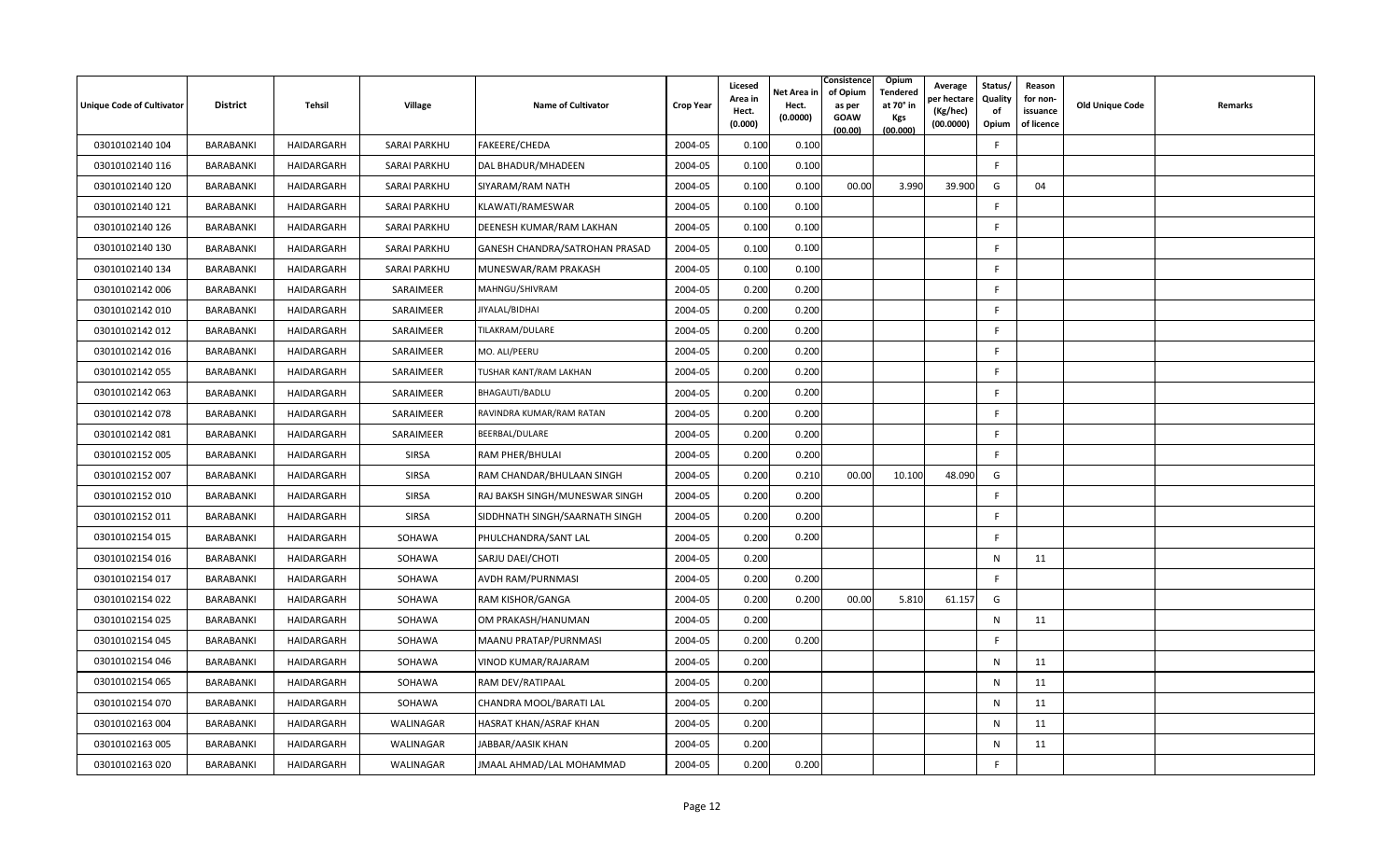| <b>Unique Code of Cultivator</b> | <b>District</b> | Tehsil     | <b>Village</b>      | <b>Name of Cultivator</b> | <b>Crop Year</b> | Licesed<br>Area in<br>Hect.<br>(0.000) | Net Area in<br>Hect.<br>(0.0000) | Consistence<br>of Opium<br>as per<br><b>GOAW</b><br>(00.00) | <b>Opium</b><br>Tendered<br>at 70° in<br><b>Kgs</b><br>(00.000) | Average<br>er hectare)<br>(Kg/hec)<br>(00.0000) | Status/<br>Quality<br>of<br>Opium | Reason<br>for non-<br>issuance<br>of licence | <b>Old Unique Code</b> | Remarks |
|----------------------------------|-----------------|------------|---------------------|---------------------------|------------------|----------------------------------------|----------------------------------|-------------------------------------------------------------|-----------------------------------------------------------------|-------------------------------------------------|-----------------------------------|----------------------------------------------|------------------------|---------|
| 03010102163 053                  | BARABANKI       | HAIDARGARH | WALINAGAR           | NASEER KHAN/SABBU KHAN    | 2004-05          | 0.200                                  | 0.200                            |                                                             |                                                                 |                                                 | F.                                |                                              |                        |         |
| 03010102163 057                  | BARABANKI       | HAIDARGARH | WALINAGAR           | KAYUM KHAN/JMALUDDIN      | 2004-05          | 0.200                                  | 0.200                            |                                                             |                                                                 |                                                 | F.                                |                                              |                        |         |
| 03010102163 071                  | BARABANKI       | HAIDARGARH | WALINAGAR           | MOMIN KHAN/KHAIRATI       | 2004-05          | 0.200                                  |                                  |                                                             |                                                                 |                                                 | N                                 | 11                                           |                        |         |
| 03010102172 002                  | BARABANKI       | HAIDARGARH | <b>BALLA KHEDA</b>  | SHIVBAHADUR/ DHANI        | 2004-05          | 0.200                                  | 0.200                            |                                                             |                                                                 |                                                 | -F                                | 07                                           |                        |         |
| 03010102172 004                  | BARABANKI       | HAIDARGARH | <b>BALLA KHEDA</b>  | RAJKARAN/ BHAGVANDEEN     | 2004-05          | 0.200                                  | 0.200                            |                                                             |                                                                 |                                                 | F.                                | 07                                           |                        |         |
| 03010102172 007                  | BARABANKI       | HAIDARGARH | <b>BALLA KHEDA</b>  | RAMADHEEN/ JHAMAI         | 2004-05          | 0.200                                  | 0.200                            |                                                             |                                                                 |                                                 | F                                 | 07                                           |                        |         |
| 03010102172 010                  | BARABANKI       | HAIDARGARH | <b>BALLA KHEDA</b>  | SIYARAM/ SANTLAL          | 2004-05          | 0.200                                  | 0.200                            |                                                             |                                                                 |                                                 | E                                 | 07                                           |                        |         |
| 03010102172 012                  | BARABANKI       | HAIDARGARH | <b>BALLA KHEDA</b>  | <b>BACHALAL/ RAMAUTAR</b> | 2004-05          | 0.200                                  | 0.200                            |                                                             |                                                                 |                                                 | E                                 | 07                                           |                        |         |
| 03010102172027                   | BARABANKI       | HAIDARGARH | <b>BALLA KHEDA</b>  | SHARVAN KUMAR/ SANTLAL    | 2004-05          | 0.200                                  | 0.200                            |                                                             |                                                                 |                                                 | -F                                | 10                                           |                        |         |
| 03010102176 002                  | BARABANKI       | HAIDARGARH | <b>BASANTPUR</b>    | RAMSAGAR/BALAK            | 2004-05          | 0.200                                  | 0.200                            |                                                             |                                                                 |                                                 | F                                 | 07                                           |                        |         |
| 03010102176010                   | BARABANKI       | HAIDARGARH | <b>BASANTPUR</b>    | MATA PRASAD/ RAMMANOHAR   | 2004-05          | 0.200                                  | 0.200                            |                                                             |                                                                 |                                                 | -F                                |                                              |                        |         |
| 03010102176 017                  | BARABANKI       | HAIDARGARH | <b>BASANTPUR</b>    | RAMANUJ/ RAMKISHUN        | 2004-05          | 0.200                                  | 0.200                            |                                                             |                                                                 |                                                 | E                                 | 07                                           |                        |         |
| 03010102176025                   | BARABANKI       | HAIDARGARH | <b>BASANTPUR</b>    | SURENDRAPAL/RAMDAYAL      | 2004-05          | 0.200                                  | 0.200                            |                                                             |                                                                 |                                                 | F                                 | 07                                           |                        |         |
| 03010102188 010                  | BARABANKI       | HAIDARGARH | CHHANDRAULI         | SHIVBARAN/RAMDAYAL        | 2004-05          | 0.200                                  | 0.200                            |                                                             |                                                                 |                                                 | F.                                | 10                                           |                        |         |
| 03010102188 011                  | BARABANKI       | HAIDARGARH | CHHANDRAULI         | ASHARAM/ PURNMASI         | 2004-05          | 0.200                                  | 0.200                            |                                                             |                                                                 |                                                 | F                                 | 07                                           |                        |         |
| 03010102188016                   | BARABANKI       | HAIDARGARH | CHHANDRAULI         | HRIDAS/ RAGHUVAR DAYAL    | 2004-05          | 0.200                                  | 0.200                            |                                                             |                                                                 |                                                 | E                                 | 07                                           |                        |         |
| 03010102188 019                  | BARABANKI       | HAIDARGARH | CHHANDRAULI         | JANAK DULAARI/ SHIV BARAN | 2004-05          | 0.200                                  | 0.200                            |                                                             |                                                                 |                                                 | E                                 | 10                                           |                        |         |
| 03010102188 034                  | BARABANKI       | HAIDARGARH | CHHANDRAULI         | <b>BABADEEN/ MHADEEN</b>  | 2004-05          | 0.200                                  | 0.200                            |                                                             |                                                                 |                                                 | -F                                | 07                                           |                        |         |
| 03010102188 035                  | BARABANKI       | HAIDARGARH | CHHANDRAULI         | RAMKARAN/ DEVIDEEN        | 2004-05          | 0.200                                  | 0.200                            |                                                             |                                                                 |                                                 | F                                 | 10                                           |                        |         |
| 03010102188037                   | BARABANKI       | HAIDARGARH | CHHANDRAULI         | RAMASANKAR/RAGHUVEER      | 2004-05          | 0.200                                  | 0.200                            |                                                             |                                                                 |                                                 | -F                                | 10                                           |                        |         |
| 03010102188040                   | BARABANKI       | HAIDARGARH | CHHANDRAULI         | <b>BAIJNATH/ INDAL</b>    | 2004-05          | 0.200                                  | 0.200                            |                                                             |                                                                 |                                                 | E                                 | 10                                           |                        |         |
| 03010102199 009                  | BARABANKI       | HAIDARGARH | GANGAPUR            | RAM SEVAK/ RAMSAHAY       | 2004-05          | 0.200                                  | 0.200                            | 00.00                                                       | 2.250                                                           | 11.250                                          |                                   | 02                                           |                        |         |
| 03010102208 002                  | BARABANKI       | HAIDARGARH | <b>JAICHAND MAU</b> | SANT PRASAD/ GURUBAKSH    | 2004-05          | 0.200                                  | 0.200                            |                                                             | 2.350                                                           | 11.750                                          | F.                                | 10                                           |                        |         |
| 03010102208 003                  | BARABANKI       | HAIDARGARH | <b>JAICHAND MAU</b> | MISHRILAL/ RAMJIYAVAN     | 2004-05          | 0.200                                  | 0.200                            |                                                             | 2.250                                                           | 11.250                                          | F                                 | 10                                           |                        |         |
| 03010102208 004                  | BARABANKI       | HAIDARGARH | <b>JAICHAND MAU</b> | CHOTELAL/ ANGNU           | 2004-05          | 0.200                                  | 0.095                            | 00.00                                                       | 2.450                                                           | 11.667                                          |                                   | 02                                           |                        |         |
| 03010102208 012                  | BARABANKI       | HAIDARGARH | <b>JAICHAND MAU</b> | RAM CHANDRA/ DEVIDEEN     | 2004-05          | 0.200                                  | 0.100                            | 00.00                                                       | 2.550                                                           | 13.077                                          | - 1                               | 02                                           |                        |         |
| 03010102208 015                  | BARABANKI       | HAIDARGARH | <b>JAICHAND MAU</b> | RAMBHAROSE/ AUTAR         | 2004-05          | 0.200                                  | 0.200                            |                                                             | 2.220                                                           | 11.684                                          | -F                                | 10                                           |                        |         |
| 03010102214 003                  | BARABANKI       | HAIDARGARH | <b>JIVRAS</b>       | <b>BHAGVAT/ UMRAV</b>     | 2004-05          | 0.200                                  | 0.100                            | 00.00                                                       | 2.330                                                           | 11.650                                          | G                                 | 04                                           |                        |         |
| 03010102214 009                  | BARABANKI       | HAIDARGARH | <b>JIVRAS</b>       | SURAJPAL/ BEERU           | 2004-05          | 0.200                                  | 0.100                            | 00.00                                                       | 1.250                                                           | 12.500                                          |                                   | 02                                           |                        |         |
| 03010102214 019                  | BARABANKI       | HAIDARGARH | <b>JIVRAS</b>       | MANOHAR/ DHANI            | 2004-05          | 0.200                                  | 0.200                            |                                                             | 3.250                                                           | 15.854                                          | F                                 | 07                                           |                        |         |
| 03010102214 031                  | BARABANKI       | HAIDARGARH | <b>JIVRAS</b>       | <b>BUDHAI/ BHAROSE</b>    | 2004-05          | 0.100                                  | 0.095                            | 00.00                                                       | 5.850                                                           | 29.250                                          | G                                 | 04                                           |                        |         |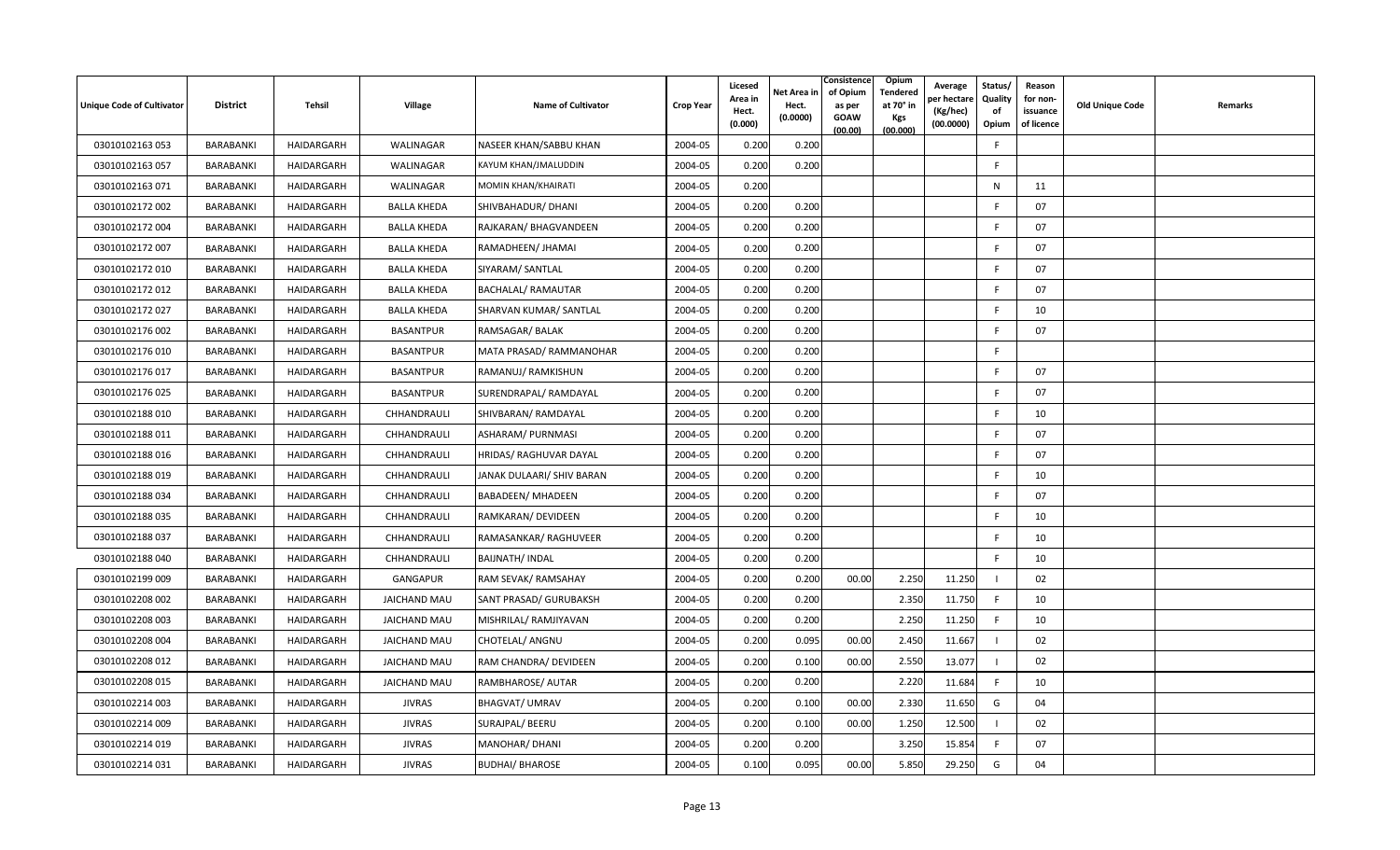| Unique Code of Cultivator | <b>District</b>  | Tehsil     | Village        | <b>Name of Cultivator</b> | <b>Crop Year</b> | Licesed<br>Area in<br>Hect.<br>(0.000) | Net Area in<br>Hect.<br>(0.0000) | Consistence<br>of Opium<br>as per<br><b>GOAW</b><br>(00.00) | Opium<br><b>Tendered</b><br>at 70° in<br>Kgs<br>(00.000) | Average<br>oer hectare<br>(Kg/hec)<br>(00.0000) | Status/<br>Quality<br>of<br>Opium | Reason<br>for non-<br>issuance<br>of licence | <b>Old Unique Code</b> | Remarks            |
|---------------------------|------------------|------------|----------------|---------------------------|------------------|----------------------------------------|----------------------------------|-------------------------------------------------------------|----------------------------------------------------------|-------------------------------------------------|-----------------------------------|----------------------------------------------|------------------------|--------------------|
| 03010102214 032           | BARABANKI        | HAIDARGARH | <b>JIVRAS</b>  | HANUMAN/ GURUCHARAN       | 2004-05          | 0.200                                  | 0.200                            |                                                             | 4.250                                                    | 21.250                                          | - F                               | 07                                           |                        |                    |
| 03010102214 041           | BARABANKI        | HAIDARGARH | <b>JIVRAS</b>  | MO. SAIDAN/ BAAKAR        | 2004-05          | 0.200                                  | 0.105                            | 00.00                                                       | 4.250                                                    | 21.250                                          | G                                 | 04                                           |                        | <b>NAME CHANGE</b> |
| 03010102214 042           | BARABANKI        | HAIDARGARH | <b>JIVRAS</b>  | LAXMINARAYAN/ AUDH PRASAD | 2004-05          | 0.200                                  | 0.200                            |                                                             | 1.250                                                    | 6.250                                           | F.                                |                                              |                        |                    |
| 03010102214 045           | BARABANKI        | HAIDARGARH | <b>JIVRAS</b>  | SHIVCHARAN/ DULAARE       | 2004-05          | 0.200                                  | 0.200                            |                                                             | 2.120                                                    | 10.600                                          | F                                 | 07                                           |                        |                    |
| 03010102214 050           | BARABANKI        | HAIDARGARH | <b>JIVRAS</b>  | RAMLAKHAN/RAJARAM         | 2004-05          | 0.200                                  | 0.100                            | 00.00                                                       | 5.81                                                     | 58.150                                          |                                   | 02                                           |                        |                    |
| 03010102214 080           | BARABANKI        | HAIDARGARH | <b>JIVRAS</b>  | MAADHURI/ SHIVNANDAN      | 2004-05          | 0.200                                  | 0.200                            |                                                             |                                                          |                                                 | F                                 | 07                                           |                        |                    |
| 03010102214 090           | BARABANKI        | HAIDARGARH | <b>JIVRAS</b>  | PYARE/RONU                | 2004-05          | 0.200                                  | 0.200                            |                                                             |                                                          |                                                 | F                                 |                                              |                        |                    |
| 03010102214 094           | BARABANKI        | HAIDARGARH | <b>JIVRAS</b>  | BABULAL/ CHAUHAAN         | 2004-05          | 0.200                                  | 0.100                            | 00.00                                                       | 3.294                                                    | 32.940                                          |                                   | 02                                           |                        |                    |
| 03010102214 095           | BARABANKI        | HAIDARGARH | <b>JIVRAS</b>  | MAIKU/ SHIVLAL            | 2004-05          | 0.200                                  | 0.100                            | 00.00                                                       | 1.621                                                    | 16.210                                          | G                                 | 04                                           |                        |                    |
| 03010102214 110           | BARABANKI        | HAIDARGARH | <b>JIVRAS</b>  | SAALIGRAM/ GAREEBE        | 2004-05          | 0.200                                  | 0.200                            |                                                             |                                                          |                                                 | E                                 |                                              |                        |                    |
| 03010102214 117           | BARABANKI        | HAIDARGARH | <b>JIVRAS</b>  | HUBRAJA/ RAMAASRE         | 2004-05          | 0.200                                  | 0.200                            |                                                             |                                                          |                                                 | -F                                | 07                                           |                        |                    |
| 03010102220 002           | BARABANKI        | HAIDARGARH | KARMEMAU       | RAMHARSH/ MEDILAL         | 2004-05          | 0.200                                  | 0.200                            |                                                             |                                                          |                                                 | -F                                |                                              |                        |                    |
| 03010102220 003           | BARABANKI        | HAIDARGARH | KARMEMAU       | RAMNARESH/ SHIVLAL        | 2004-05          | 0.200                                  | 0.200                            |                                                             |                                                          |                                                 | F.                                |                                              |                        |                    |
| 03010102220 004           | BARABANKI        | HAIDARGARH | KARMEMAU       | RAMSEVAK/ SUNDAR          | 2004-05          | 0.200                                  | 0.200                            |                                                             |                                                          |                                                 | F                                 |                                              |                        |                    |
| 03010102220 008           | <b>BARABANKI</b> | HAIDARGARH | KARMEMAU       | JIYALAL/ CHANDRIKA        | 2004-05          | 0.200                                  | 0.200                            |                                                             |                                                          |                                                 | -F                                |                                              |                        |                    |
| 03010102220 011           | BARABANKI        | HAIDARGARH | KARMEMAU       | GAURI/ CHEDA              | 2004-05          | 0.200                                  | 0.200                            |                                                             |                                                          |                                                 | F.                                |                                              |                        |                    |
| 03010102220013            | BARABANKI        | HAIDARGARH | KARMEMAU       | MANOHAR/ GURUCHARAN       | 2004-05          | 0.200                                  | 0.200                            |                                                             |                                                          |                                                 | E                                 |                                              |                        |                    |
| 03010102220 032           | BARABANKI        | HAIDARGARH | KARMEMAU       | RAMDAYAL/ HIRAI           | 2004-05          | 0.200                                  | 0.200                            |                                                             |                                                          |                                                 | F.                                |                                              |                        |                    |
| 03010102220036            | BARABANKI        | HAIDARGARH | KARMEMAU       | CHETRAM/ LAALU            | 2004-05          | 0.200                                  | 0.200                            |                                                             |                                                          |                                                 | F                                 |                                              |                        |                    |
| 03010102220038            | BARABANKI        | HAIDARGARH | KARMEMAU       | RAKJESH KUMAR/ MEDILAL    | 2004-05          | 0.200                                  | 0.100                            | 00.00                                                       | 5.628                                                    | 56.280                                          |                                   | 02                                           |                        |                    |
| 03010102220039            | BARABANKI        | HAIDARGARH | KARMEMAU       | RAMKARAN/ SARJU           | 2004-05          | 0.200                                  |                                  |                                                             |                                                          |                                                 | $\mathsf{N}$                      | 11                                           |                        |                    |
| 03010102220044            | BARABANKI        | HAIDARGARH | KARMEMAU       | RAMKUMAR/ SHIVDAYAL       | 2004-05          | 0.200                                  | 0.200                            |                                                             |                                                          |                                                 | -F                                |                                              |                        |                    |
| 03010102220052            | BARABANKI        | HAIDARGARH | KARMEMAU       | RAMBAKSH/ PYARE           | 2004-05          | 0.200                                  | 0.200                            |                                                             |                                                          |                                                 | F                                 |                                              |                        |                    |
| 03010102220060            | BARABANKI        | HAIDARGARH | KARMEMAU       | MNIRAM/ SUKAI             | 2004-05          | 0.200                                  | 0.200                            |                                                             |                                                          |                                                 | F                                 |                                              |                        |                    |
| 03010102220 062           | BARABANKI        | HAIDARGARH | KARMEMAU       | JAGATRAM/ GURUCHARAN      | 2004-05          | 0.200                                  | 0.200                            |                                                             |                                                          |                                                 | E                                 |                                              |                        |                    |
| 03010102220 067           | BARABANKI        | HAIDARGARH | KARMEMAU       | RAJENDRA/ DURGA           | 2004-05          | 0.200                                  | 0.200                            |                                                             |                                                          |                                                 | F                                 |                                              |                        |                    |
| 03010102220 070           | BARABANKI        | HAIDARGARH | KARMEMAU       | PREMKUMARI/ PYARE         | 2004-05          | 0.200                                  | 0.200                            |                                                             |                                                          |                                                 | E                                 |                                              |                        |                    |
| 03010102232 056           | BARABANKI        | HAIDARGARH | MANJHAR        | GAURISANKAR/SEVKI         | 2004-05          | 0.200                                  | 0.200                            |                                                             |                                                          |                                                 | -F                                | 07                                           |                        |                    |
| 03010102232 060           | BARABANKI        | HAIDARGARH | MANJHAR        | JAWAHARLAL/ PERMESHVAR    | 2004-05          | 0.200                                  | 0.200                            |                                                             |                                                          |                                                 | -F                                | 07                                           |                        |                    |
| 03010102232 085           | BARABANKI        | HAIDARGARH | <b>MANJHAR</b> | RAMSUMIRAN/RAMPAL         | 2004-05          | 0.200                                  | 0.200                            |                                                             |                                                          |                                                 | -F                                | 07                                           |                        |                    |
| 03010102232 099           | BARABANKI        | HAIDARGARH | <b>MANJHAR</b> | RAMLAKHAN/ SHEETLADEEN    | 2004-05          | 0.200                                  | 0.200                            |                                                             |                                                          |                                                 | E                                 | 07                                           |                        |                    |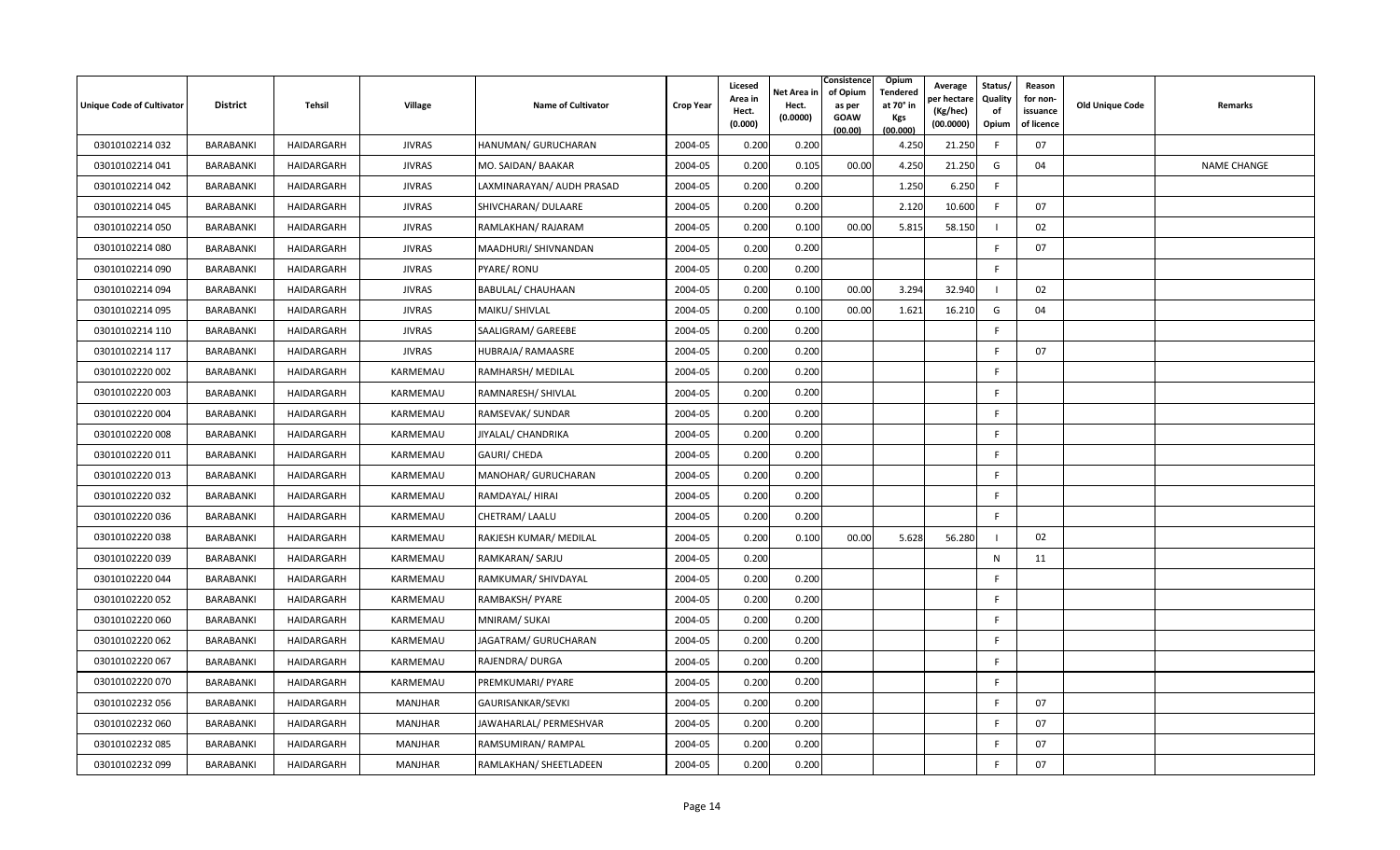| Unique Code of Cultivator | <b>District</b> | Tehsil                                         | Village                   | <b>Name of Cultivator</b>        | <b>Crop Year</b> | Licesed<br>Area in<br>Hect.<br>(0.000) | Net Area in<br>Hect.<br>(0.0000) | Consistence<br>of Opium<br>as per<br><b>GOAW</b><br>(00.00) | Opium<br><b>Tendered</b><br>at 70° in<br><b>Kgs</b><br>(00.000) | Average<br>oer hectare<br>(Kg/hec)<br>(00.0000) | Status/<br>Quality<br>of<br>Opium | Reason<br>for non-<br>issuance<br>of licence | Old Unique Code | Remarks |
|---------------------------|-----------------|------------------------------------------------|---------------------------|----------------------------------|------------------|----------------------------------------|----------------------------------|-------------------------------------------------------------|-----------------------------------------------------------------|-------------------------------------------------|-----------------------------------|----------------------------------------------|-----------------|---------|
| 03010102237 005           | BARABANKI       | HAIDARGARH                                     | MUBARAKPUR                | CHANDRA SHEKHAR/ DULAARE         | 2004-05          | 0.200                                  | 0.200                            |                                                             |                                                                 |                                                 | E                                 |                                              |                 |         |
| 03010102237 006           | BARABANKI       | HAIDARGARH                                     | MUBARAKPUR                | RAM CHANDAR/ DRTHI               | 2004-05          | 0.200                                  | 0.105                            | 00.00                                                       | 1.020                                                           | 4.714                                           | G                                 | 04                                           |                 |         |
| 03010102237 007           | BARABANKI       | HAIDARGARH                                     | MUBARAKPUR                | <b>BAIJNATH/ RAMCHARAN</b>       | 2004-05          | 0.200                                  | 0.200                            |                                                             |                                                                 |                                                 | -F                                |                                              |                 |         |
| 03010102237018            | BARABANKI       | HAIDARGARH                                     | MUBARAKPUR                | <b>BHAILAL/ BUDDHU</b>           | 2004-05          | 0.200                                  | 0.200                            |                                                             |                                                                 |                                                 | F.                                |                                              |                 |         |
| 03010102237 023           | BARABANKI       | HAIDARGARH                                     | MUBARAKPUR                | <b>BASDEV/ RAMDAYAL</b>          | 2004-05          | 0.200                                  | 0.100                            | 00.00                                                       | 1.720                                                           | 17.200                                          | G                                 | 04                                           |                 |         |
| 03010102237 028           | BARABANKI       | HAIDARGARH                                     | MUBARAKPUR                | RAM AUTAR/ SANTU                 | 2004-05          | 0.200                                  | 0.200                            |                                                             |                                                                 |                                                 | F                                 |                                              |                 |         |
| 03010102248 010           | BARABANKI       | HAIDARGARH                                     | <b>RAIPUR</b>             | NAAGESHWAR PRASAD/ SATYANARAYAN  | 2004-05          | 0.200                                  | 0.200                            |                                                             |                                                                 |                                                 | E                                 | 07                                           |                 |         |
| 03010102248 015           | BARABANKI       | HAIDARGARH                                     | <b>RAIPUR</b>             | MISHRILAL/ GOKARAN               | 2004-05          | 0.200                                  | 0.200                            |                                                             |                                                                 |                                                 | E                                 | 07                                           |                 |         |
| 03010102248018            | BARABANKI       | HAIDARGARH                                     | <b>RAIPUR</b>             | INDRPAAL/ MAHAVEER               | 2004-05          | 0.200                                  | 0.200                            |                                                             |                                                                 |                                                 | F                                 | 10                                           |                 |         |
| 03010102248 022           | BARABANKI       | HAIDARGARH                                     | <b>RAIPUR</b>             | MRAARILAL/ SANTBAKSH             | 2004-05          | 0.200                                  | 0.200                            |                                                             |                                                                 |                                                 | F                                 | 07                                           |                 |         |
| 03010102248 032           | BARABANKI       | HAIDARGARH                                     | <b>RAIPUR</b>             | PUTTILAL/ SHIVBALAK              | 2004-05          | 0.200                                  | 0.200                            |                                                             |                                                                 |                                                 | F.                                | 07                                           |                 |         |
| 03010102248 037           | BARABANKI       | HAIDARGARH                                     | <b>RAIPUR</b>             | SANTLAL/ KANDHAI                 | 2004-05          | 0.200                                  | 0.200                            |                                                             |                                                                 |                                                 | F.                                | 07                                           |                 |         |
| 03010102248049            | BARABANKI       | HAIDARGARH                                     | <b>RAIPUR</b>             | SATROHANLAL/ PYARELAL            | 2004-05          | 0.200                                  | 0.200                            |                                                             |                                                                 |                                                 | -F                                | 07                                           |                 |         |
| 03010102248050            | BARABANKI       | HAIDARGARH                                     | <b>RAIPUR</b>             | <b>BABULAL VERMA/ MHARAJDEEN</b> | 2004-05          | 0.200                                  | 0.200                            |                                                             |                                                                 |                                                 | -F                                | 07                                           |                 |         |
| 03010102248 052           | BARABANKI       | HAIDARGARH                                     | <b>RAIPUR</b>             | RMANUJ/ MHARAJDEEN               | 2004-05          | 0.200                                  | 0.200                            |                                                             |                                                                 |                                                 | E                                 | 07                                           |                 |         |
| 03010102248 053           | BARABANKI       | HAIDARGARH                                     | <b>RAIPUR</b>             | RAMROOP/ MHARAJDEEN              | 2004-05          | 0.200                                  | 0.200                            |                                                             |                                                                 |                                                 | -F                                | 07                                           |                 |         |
| 03010102248 062           | BARABANKI       | HAIDARGARH                                     | <b>RAIPUR</b>             | GURUPRASAD/ LALTAPRASAD          | 2004-05          | 0.200                                  | 0.200                            |                                                             |                                                                 |                                                 | F                                 | 07                                           |                 |         |
| 03010102248 065           | BARABANKI       | HAIDARGARH                                     | <b>RAIPUR</b>             | DHRMRAAJ/ CHAVILAL               | 2004-05          | 0.200                                  | 0.200                            |                                                             |                                                                 |                                                 | -F                                | 07                                           |                 |         |
| 03010102268 012           | BARABANKI       | HAIDARGARH                                     | <b>TEJWAPUR</b>           | <b>BUDDHU/ EMAMALI</b>           | 2004-05          | 0.200                                  | 0.200                            |                                                             |                                                                 |                                                 | F                                 |                                              |                 |         |
| 03010102268025            | BARABANKI       | HAIDARGARH                                     | TEJWAPUR                  | RAMNARESH/ MAYARAM               | 2004-05          | 0.200                                  | 0.200                            |                                                             |                                                                 |                                                 | F                                 |                                              |                 |         |
| 03010102268 039           | BARABANKI       | HAIDARGARH                                     | TEJWAPUR                  | KESHAVLAL/ ASARFI                | 2004-05          | 0.200                                  | 0.200                            |                                                             |                                                                 |                                                 | F                                 |                                              |                 |         |
| 03010102268042            | BARABANKI       | HAIDARGARH                                     | TEJWAPUR                  | KAILASH/ RAM CHANDRA             | 2004-05          | 0.200                                  | 0.200                            |                                                             |                                                                 |                                                 | F                                 |                                              |                 |         |
| 03010102268 044           | BARABANKI       | HAIDARGARH                                     | <b>TEJWAPUR</b>           | <b>GAREEBE/ MATAU</b>            | 2004-05          | 0.200                                  | 0.200                            |                                                             |                                                                 |                                                 | E                                 |                                              |                 |         |
| 03010102268 054           | BARABANKI       | HAIDARGARH                                     | TEJWAPUR                  | RAJESH KUMAR/ NANDKISHOR         | 2004-05          | 0.200                                  | 0.200                            |                                                             |                                                                 |                                                 | F.                                |                                              |                 |         |
| 03010102268 056           | BARABANKI       | HAIDARGARH                                     | <b>TEJWAPUR</b>           | NIRMLA DEVI/ RAMSNEHI            | 2004-05          | 0.200                                  | 0.200                            |                                                             |                                                                 |                                                 | F                                 |                                              |                 |         |
| 03010103002 001           | BARABANKI       | <b>RAM SANEHI</b><br><b>GHAT</b><br>RAM SANEHI | <b>BADHELA NARAYANPUR</b> | <b>BHAG DEI/ PERMESWAR</b>       | 2004-05          | 0.200                                  | 0.200                            |                                                             |                                                                 |                                                 | E                                 |                                              |                 |         |
| 03010103002 002           | BARABANKI       | RAM SANEHI                                     | <b>BADHELA NARAYANPUR</b> | KOSHAV SINGH/ SARJU SINGH        | 2004-05          | 0.200                                  | 0.200                            |                                                             |                                                                 |                                                 | F.                                |                                              |                 |         |
| 03010103021 002           | BARABANKI       | GHAT<br>RAM SANEHI                             | <b>GAURPUR</b>            | RAM SUMIRAN/ SHEETLA PRASAD      | 2004-05          | 0.100                                  | 0.100                            |                                                             |                                                                 |                                                 | E                                 | 07                                           |                 |         |
| 03010103021 007           | BARABANKI       | GHAT<br>RAM SANEHI                             | <b>GAURPUR</b>            | <b>GOKUL PRASAD/ RAM HAJARI</b>  | 2004-05          | 0.100                                  | 0.100                            |                                                             |                                                                 |                                                 | -F                                | 07                                           |                 |         |
| 03010103021 032           | BARABANKI       | <b>GHAT</b><br>RAM SANEHI                      | <b>GAURPUR</b>            | MANRAJA/ GURGI DEVI              | 2004-05          | 0.100                                  | 0.100                            |                                                             |                                                                 |                                                 | -F                                | 07                                           |                 |         |
| 03010103021 034           | BARABANKI       | GHAT                                           | <b>GAURPUR</b>            | SHIV KUMAR/ MANOHAR              | 2004-05          | 0.100                                  | 0.100                            |                                                             |                                                                 |                                                 | -F                                | 07                                           |                 |         |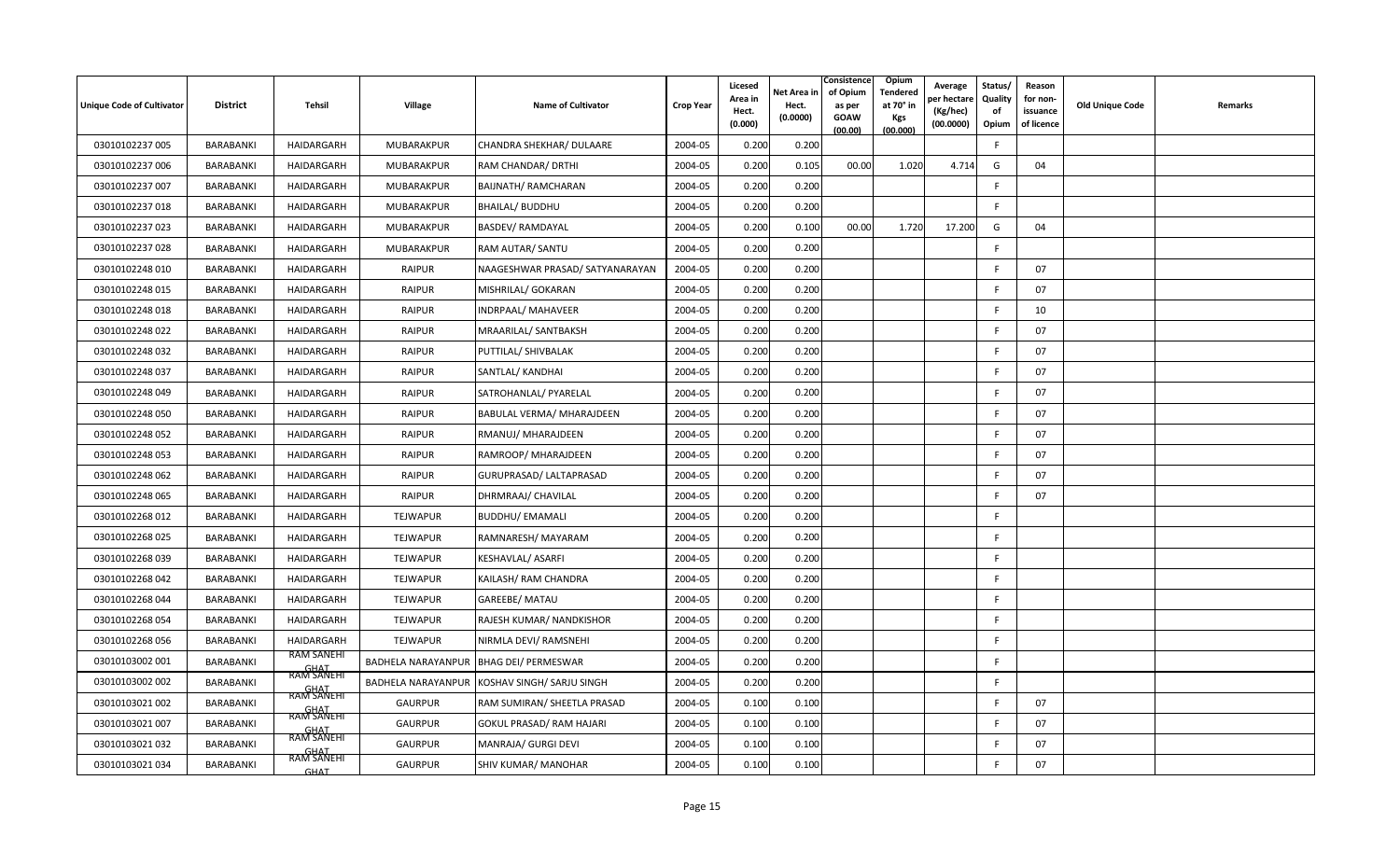| <b>Unique Code of Cultivator</b> | <b>District</b>  | Tehsil                           | Village           | <b>Name of Cultivator</b>                 | <b>Crop Year</b> | Licesed<br>Area in<br>Hect.<br>(0.000) | Net Area in<br>Hect.<br>(0.0000) | Consistence<br>of Opium<br>as per<br><b>GOAW</b><br>(00.00) | Opium<br><b>Tendered</b><br>at 70° in<br>Kgs<br>(00.000) | Average<br>er hectare<br>(Kg/hec)<br>(00.0000) | Status/<br>Quality<br>of<br>Opium | Reason<br>for non-<br>issuance<br>of licence | Old Unique Code | <b>Remarks</b> |
|----------------------------------|------------------|----------------------------------|-------------------|-------------------------------------------|------------------|----------------------------------------|----------------------------------|-------------------------------------------------------------|----------------------------------------------------------|------------------------------------------------|-----------------------------------|----------------------------------------------|-----------------|----------------|
| 03010103021 038                  | BARABANKI        | <b>RAM SANEHI</b>                | <b>GAURPUR</b>    | CHANDRIKA PRASAD/ SURYA LAL               | 2004-05          | 0.100                                  | 0.100                            |                                                             |                                                          |                                                | F                                 | 07                                           |                 |                |
| 03010103021 039                  | BARABANKI        | GHAT<br>RAM SANEHI<br>RAM SANEHI | <b>GAURPUR</b>    | MUNESAWER/TULSAIRAM                       | 2004-05          | 0.200                                  |                                  |                                                             |                                                          |                                                | $\mathsf{N}$                      | 11                                           |                 |                |
| 03010103021 043                  | BARABANKI        | GHAT<br>RAM SANEHI               | <b>GAURPUR</b>    | SAROJ KUMAR/RAM FAL                       | 2004-05          | 0.100                                  | 0.100                            |                                                             |                                                          |                                                | F                                 | 07                                           |                 |                |
| 03010103054 002                  | <b>BARABANKI</b> | GHAT<br>RAM SANEHI               | SALEMPUR          | RAM SAGAR/ SHRI RAM                       | 2004-05          | 0.200                                  |                                  |                                                             |                                                          |                                                | N                                 | 11                                           |                 |                |
| 03010103054 008                  | BARABANKI        | GHAT<br>RAM SANEHI               | SALEMPUR          | DINESH KUMAR SINGH/ UDAY NARAYAN<br>SINGH | 2004-05          | 0.200                                  |                                  |                                                             |                                                          |                                                | ${\sf N}$                         | 11                                           |                 |                |
| 03010103056 034                  | BARABANKI        | <b>GHAT</b><br>RAM SANEHI        | SONAULI           | SIYARAM/ RAM SAGAR                        | 2004-05          | 0.100                                  | 0.100                            |                                                             |                                                          |                                                | F                                 | 07                                           |                 |                |
| 03010103056041                   | BARABANKI        | GHAT<br>RAM SANEHI               | SONAULI           | <b>BABURAM/ RAM SEVEK</b>                 | 2004-05          | 0.100                                  | 0.100                            |                                                             |                                                          |                                                | F.                                | 07                                           |                 |                |
| 03010103056050                   | BARABANKI        | GHAT<br>RAM SANEHI               | SONAULI           | RAM UDIT/ PUTTI                           | 2004-05          | 0.100                                  | 0.100                            |                                                             |                                                          |                                                | F.                                | 07                                           |                 |                |
| 03010103056 065                  | BARABANKI        | GHAT<br>RAM SANEHI               | SONAULI           | SAVITRI/ RAJARAM                          | 2004-05          | 0.100                                  | 0.950                            | 00.00                                                       | 3.832                                                    | 4.034                                          |                                   | 02                                           |                 |                |
| 03010103056 077                  | BARABANKI        | RAM SANEHI                       | SONAULI           | SANTU/ BAHADUR                            | 2004-05          | 0.100                                  | 0.105                            | 00.00                                                       | 2.810                                                    | 26.761                                         | G                                 | 04                                           |                 |                |
| 03010103067 008                  | BARABANKI        | <b>GHAT</b><br>RAM SANEHI        | <b>AURELA</b>     | RADHE LAL/KANDHAI                         | 2004-05          | 0.100                                  | 0.100                            |                                                             |                                                          |                                                | F.                                | 07                                           |                 |                |
| 03010103067 013                  | BARABANKI        | GHAT<br>RAM SANEHI               | <b>AURELA</b>     | MUBARAK ALI/HAJI MOHAMMAD UMAR            | 2004-05          | 0.100                                  | 0.100                            |                                                             |                                                          |                                                | F.                                | 07                                           |                 |                |
| 03010103067 019                  | BARABANKI        | GHAT<br>RAM SANEHI               | <b>AURELA</b>     | AVDH RAM/JAGANNATH                        | 2004-05          | 0.100                                  | 0.100                            |                                                             |                                                          |                                                |                                   | 07                                           |                 |                |
| 03010103067 020                  | BARABANKI        | <b>GHAT</b><br>RAM SANEHI        | <b>AURELA</b>     | RAM AVTAR/TILAK RAM                       | 2004-05          | 0.100                                  | 0.100                            |                                                             |                                                          |                                                | F.                                | 07                                           |                 |                |
| 03010103067 023                  | BARABANKI        | RAM SANEHI                       | <b>AURELA</b>     | <b>BABU RAM/TAHLU</b>                     | 2004-05          | 0.100                                  | 0.100                            |                                                             |                                                          |                                                | F.                                | 07                                           |                 |                |
| 03010103067 030                  | BARABANKI        | <b>GHAT</b><br>RAM SANEHI        | <b>AURELA</b>     | PHUL CHANDRA/VINDRA PRASAD                | 2004-05          | 0.100                                  | 0.100                            |                                                             |                                                          |                                                | F.                                | 07                                           |                 |                |
| 03010103080 002                  | BARABANKI        | GHAT<br>RAM SANEHI               | DULHADEPUR        | HANEEF/ BALI MOHD                         | 2004-05          | 0.100                                  | 0.100                            |                                                             |                                                          |                                                | F.                                | 07                                           |                 |                |
| 03010103080 006                  | BARABANKI        | <b>RAM SANEHI</b>                | DULHADEPUR        | RAMSHANKER/ RAJA RAM                      | 2004-05          | 0.100                                  | 0.100                            | 00.00                                                       | 3.483                                                    | 34.830                                         |                                   | 02                                           |                 |                |
| 03010103080 010                  | BARABANKI        | GHAT<br>RAM SANEHI               | DULHADEPUR        | DEVENDRA KUMAR/RAM CHANDAR                | 2004-05          | 0.200                                  | 0.200                            |                                                             |                                                          |                                                | F.                                | 07                                           |                 |                |
| 03010103080 013                  | BARABANKI        | RAM SANEHI                       | <b>DULHADEPUR</b> | JANKI PRASAD/ DAYARAM                     | 2004-05          | 0.200                                  | 0.200                            |                                                             |                                                          |                                                | F                                 | 07                                           |                 |                |
| 03010103080 016                  | BARABANKI        | RAM SANEHI                       | DULHADEPUR        | SAMSUDDEEN/ MOHD ISMAILL                  | 2004-05          | 0.100                                  | 0.100                            |                                                             |                                                          |                                                | E                                 | 07                                           |                 |                |
| 03010103093 001                  | BARABANKI        | <b>GHAT</b><br>RAM SANEHI        | <b>KARORA</b>     | DULARE/HANUMAN                            | 2004-05          | 0.200                                  | 0.200                            | 34.68                                                       | 2.690                                                    | 26.900                                         | G                                 | 04                                           |                 |                |
| 03010103093 004                  | BARABANKI        | <b>GHAT</b><br>RAM SANEHI        | <b>KARORA</b>     | MAIKU LAL/MEDILAL                         | 2004-05          | 0.200                                  | 0.200                            |                                                             |                                                          |                                                | F                                 |                                              |                 |                |
| 03010103093 005                  | BARABANKI        | GHAT<br>RAM SANEHI               | <b>KARORA</b>     | RAMTIRATH/NAGESWAR                        | 2004-05          | 0.200                                  | 0.200                            |                                                             |                                                          |                                                | F.                                |                                              |                 |                |
| 03010103093 008                  | BARABANKI        | <b>GHAT</b><br>RAM SANEHI        | <b>KARORA</b>     | KAILASH/CHANGA                            | 2004-05          | 0.200                                  | 0.200                            | 41.78                                                       | 3.250                                                    | 33.500                                         | G                                 | 04                                           |                 |                |
| 03010103093 021                  | BARABANKI        | GHAT<br>RAM SANEHI               | <b>KARORA</b>     | BRAMBHA DEEN/KENNA                        | 2004-05          | 0.200                                  | 0.200                            |                                                             |                                                          |                                                | F.                                |                                              |                 |                |
| 03010103093 022                  | BARABANKI        | <b>GHAT</b><br>RAM SANEHI        | <b>KARORA</b>     | PYARA/NANKAU                              | 2004-05          | 0.200                                  | 0.200                            |                                                             |                                                          |                                                | F                                 |                                              |                 |                |
| 03010103108 007                  | BARABANKI        | GHAT<br>RAM SANEHI               | MAHMUDABAD        | JAY RAJA/SURAJ LAL                        | 2004-05          | 0.100                                  | 0.100                            |                                                             |                                                          |                                                | F                                 | 07                                           |                 |                |
| 03010103108 032                  | BARABANKI        | GHAT<br>RAM SANEHI               | MAHMUDABAD        | SAMPLA/HEERALAL                           | 2004-05          | 0.100                                  | 0.100                            |                                                             |                                                          |                                                |                                   | 07                                           |                 |                |
| 03010103108 035                  | BARABANKI        | <b>GHAT</b><br>RAM SANEHI        | MAHMUDABAD        | RAM SAJIVAN/BACCHU LAL                    | 2004-05          | 0.100                                  | 0.100                            |                                                             |                                                          |                                                | F.                                | 07                                           |                 |                |
| 03010103108 055                  | BARABANKI        | <b>GHAT</b>                      | MAHMUDABAD        | DEV KALI/GANGADEEN                        | 2004-05          | 0.100                                  | 0.100                            |                                                             |                                                          |                                                | F.                                | 07                                           |                 |                |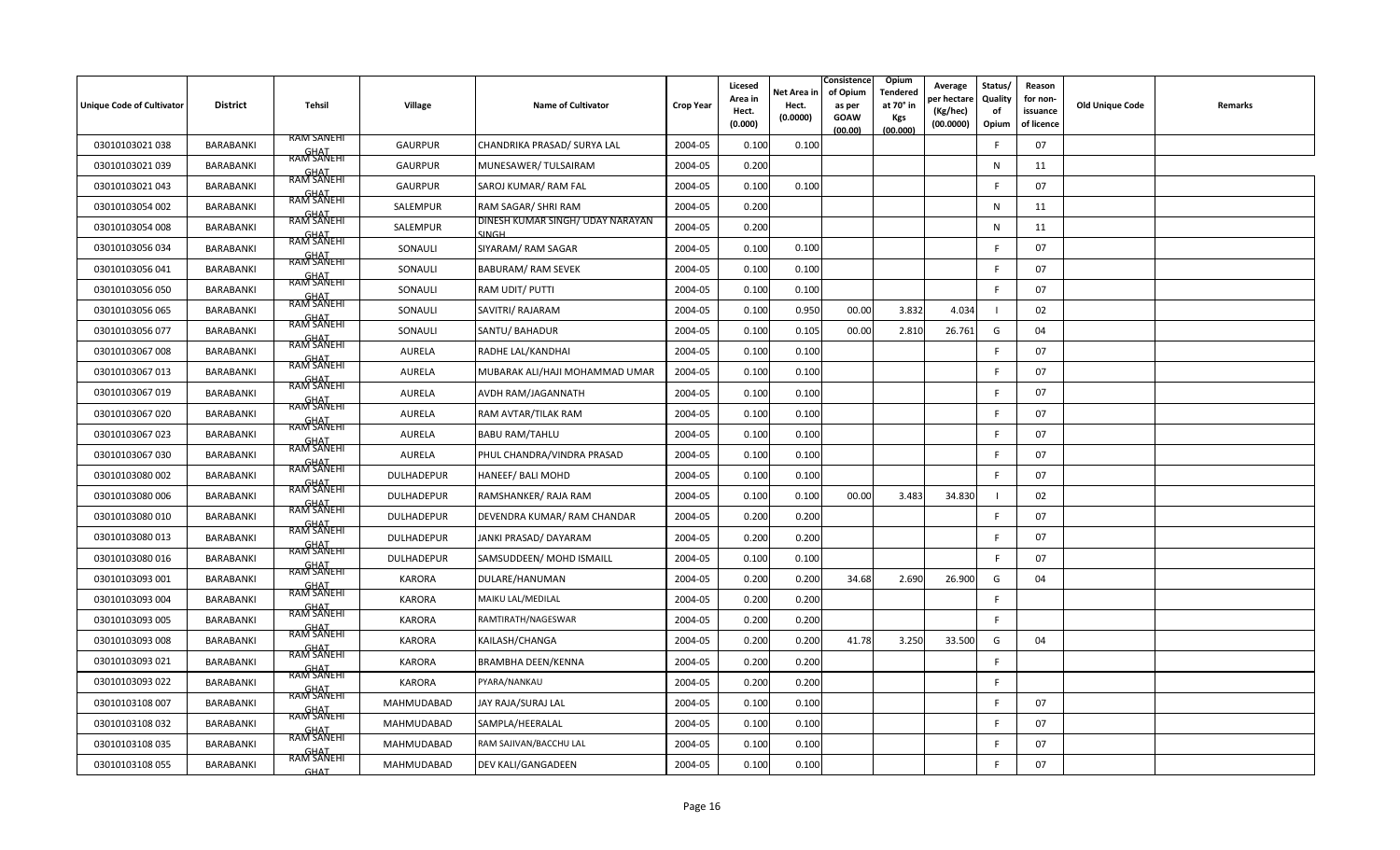| <b>Unique Code of Cultivator</b> | <b>District</b>  | Tehsil                                                 | Village                | <b>Name of Cultivator</b>     | <b>Crop Year</b> | Licesed<br>Area in<br>Hect.<br>(0.000) | Net Area in<br>Hect.<br>(0.0000) | Consistence<br>of Opium<br>as per<br><b>GOAW</b><br>(00.00) | Opium<br>Tendered<br>at 70 $^{\circ}$ in<br><b>Kgs</b><br>(00.000) | Average<br>er hectar<br>(Kg/hec)<br>(00.0000) | Status/<br>Quality<br>of<br>Opium | Reason<br>for non-<br>issuance<br>of licence | <b>Old Unique Code</b> | Remarks |
|----------------------------------|------------------|--------------------------------------------------------|------------------------|-------------------------------|------------------|----------------------------------------|----------------------------------|-------------------------------------------------------------|--------------------------------------------------------------------|-----------------------------------------------|-----------------------------------|----------------------------------------------|------------------------|---------|
| 03010103124 001                  | <b>BARABANKI</b> | <b>RAM SANEHI</b>                                      | <b>PYARE PUR</b>       | SAHAB SARN/LOTAN              | 2004-05          | 0.200                                  | 0.200                            |                                                             |                                                                    |                                               |                                   | 07                                           |                        |         |
| 03010103124 016                  | BARABANKI        | RAM SANEHI                                             | <b>PYARE PUR</b>       | SATTROHAN LAL/RAM LOTAN       | 2004-05          | 0.100                                  | 0.100                            | 56.69                                                       | 5.028                                                              | 50.280                                        |                                   | 02                                           |                        |         |
| 03010103124 023                  | <b>BARABANKI</b> | RAM SANEHI                                             | <b>PYARE PUR</b>       | CHEDU/BHABHUTI                | 2004-05          | 0.100                                  | 0.100                            |                                                             |                                                                    |                                               |                                   | 07                                           |                        |         |
| 03010103124 026                  | <b>BARABANKI</b> | <b>GHAT</b><br>RAM SANEHI                              | <b>PYARE PUR</b>       | YOGRAJ/MANGAL PRASAD          | 2004-05          | 0.100                                  | 0.100                            |                                                             |                                                                    |                                               |                                   | 07                                           |                        |         |
| 03010103124 028                  | BARABANKI        | <b>GHAT</b><br>RAM SANEHI                              | <b>PYARE PUR</b>       | DEVENDRA KUMAR/JAMUNA PRASAD  | 2004-05          | 0.100                                  | 0.100                            |                                                             |                                                                    |                                               | -F                                | 07                                           |                        |         |
| 03010103124 030                  | <b>BARABANKI</b> | <b>GHAT</b><br>RAM SANEHI<br><b>GHAT</b><br>RAM SANEHI | <b>PYARE PUR</b>       | RAM MILAN/SUKAI               | 2004-05          | 0.100                                  | 0.100                            |                                                             |                                                                    |                                               | F.                                | 07                                           |                        |         |
| 03010103124 038                  | <b>BARABANKI</b> |                                                        | <b>PYARE PUR</b>       | <b>BAJRANG/BHAGU</b>          | 2004-05          | 0.100                                  | 0.100                            | 45.42                                                       | 2.730                                                              | 27.300                                        |                                   | 02                                           |                        |         |
| 03010103124 070                  | <b>BARABANKI</b> | GHAT<br>RAM SANEHI                                     | <b>PYARE PUR</b>       | PARMANAND/RADHE SYAM          | 2004-05          | 0.100                                  | 0.100                            | 45.92                                                       | 1.500                                                              | 15.000                                        |                                   | 02                                           |                        |         |
| 03010103124 071                  | <b>BARABANKI</b> | RAM SANEHI<br><b>GHAT</b><br>RAM SANEHI                | <b>PYARE PUR</b>       | MAHAVEER/LAL BHADUR           | 2004-05          | 0.100                                  | 0.100                            |                                                             |                                                                    |                                               | E                                 | 07                                           |                        |         |
| 03010103124 072                  | <b>BARABANKI</b> |                                                        | <b>PYARE PUR</b>       | RAM HARSH/LAL BHADUR          | 2004-05          | 0.100                                  | 0.100                            |                                                             |                                                                    |                                               |                                   | 07                                           |                        |         |
| 03010103124 073                  | <b>BARABANKI</b> | RAM SANEHI                                             | <b>PYARE PUR</b>       | CHANDRA SHEKHAR/RAM NATH      | 2004-05          | 0.100                                  | 0.100                            |                                                             |                                                                    |                                               | E                                 | 07                                           |                        |         |
| 03010103125 002                  | <b>BARABANKI</b> | <b>GHAT</b><br>RAM SANEHI                              | RAHIMAPUR              | RAKESH KUMAR/SATROHAN LAL     | 2004-05          | 0.100                                  | 0.100                            | 50.61                                                       | 5.250                                                              | 52.500                                        |                                   | 02                                           |                        |         |
| 03010103125 003                  | BARABANKI        | <b>GHAT</b><br>RAM SANEHI<br>RAM SANEHI                | <b>RAHIMAPUR</b>       | SUNDAR LAL/RAM DYAL           | 2004-05          | 0.100                                  | 0.100                            | 52.06                                                       | 4.150                                                              | 41.500                                        |                                   | 02                                           |                        |         |
| 03010103125 005                  | <b>BARABANKI</b> | GHAT<br>RAM SANEHI                                     | RAHIMAPUR              | MOLHE/RAM DULARE              | 2004-05          | 0.100                                  | 0.100                            | 51.94                                                       | 3.250                                                              | 15.854                                        | G                                 | 10                                           |                        |         |
| 03010103125 016                  | <b>BARABANKI</b> |                                                        | <b>RAHIMAPUR</b>       | BHAVANI PRASAD/BABADEEN       | 2004-05          | 0.200                                  | 0.200                            |                                                             | 2.230                                                              | 10.878                                        | E                                 | 10                                           |                        |         |
| 03010103125 018                  | <b>BARABANKI</b> | RAM SANEHI<br><b>GHAT</b><br>RAM SANEHI                | <b>RAHIMAPUR</b>       | BRIJMOHAN/BHGVANDEEN          | 2004-05          | 0.100                                  | 0.100                            |                                                             | 2.320                                                              | 11.897                                        | -F                                | 10                                           |                        |         |
| 03010103125 031                  | <b>BARABANKI</b> | <b>GHAT</b><br>RAM SANEHI                              | RAHIMAPUR              | SHIV BAKSH/HANUMAN            | 2004-05          | 0.200                                  | 0.200                            |                                                             | 2.150                                                              | 11.026                                        | -F                                | 10                                           |                        |         |
| 03010103139 007                  | BARABANKI        | RAM SANEHI                                             | <b>SIRAULI GAUSPUR</b> | RAJJAN ALI/HABEEB             | 2004-05          | 0.200                                  |                                  |                                                             | 2.250                                                              | 10.976                                        | N                                 | 11                                           |                        |         |
| 03010103139010                   | BARABANKI        | <b>RAM SANEHI</b>                                      | <b>SIRAULI GAUSPUR</b> | JAAN MO./RASUL BAKSH          | 2004-05          | 0.200                                  |                                  |                                                             | 5.250                                                              | 25.610                                        | N                                 | 11                                           |                        |         |
| 03010103139026                   | <b>BARABANKI</b> | RAM SANEHI                                             | <b>SIRAULI GAUSPUR</b> | RAM SURESH/RAM NARAYAN        | 2004-05          | 0.200                                  |                                  |                                                             | 4.25(                                                              | 22.368                                        | N                                 | 11                                           |                        |         |
| 03010103139 032                  | <b>BARABANKI</b> | RAM SANEHI                                             | SIRAULI GAUSPUR        | JAGDISH PRASAD/CHOTE LAL      | 2004-05          | 0.200                                  |                                  |                                                             | 1.250                                                              | 5.952                                         | N                                 | 11                                           |                        |         |
| 03010103139033                   | <b>BARABANKI</b> | <b>GHAT</b><br>RAM SANEHI                              | SIRAULI GAUSPUR        | JEETENDRA SINGH/SIYA RAM      | 2004-05          | 0.200                                  |                                  |                                                             | 2.250                                                              | 10.714                                        | N                                 | 11                                           |                        |         |
| 03010103139043                   | BARABANKI        | GHAT<br>RAM SANEHI                                     | <b>SIRAULI GAUSPUR</b> | VINOD KUMAR/RAM NARAYAN       | 2004-05          | 0.200                                  |                                  |                                                             | 4.250                                                              | 21.250                                        | N                                 | 11                                           |                        |         |
| 03010103139059                   | <b>BARABANKI</b> | <b>GHAT</b><br>RAM SANEHI                              | SIRAULI GAUSPUR        | YASEEN/MO. IMAAM              | 2004-05          | 0.200                                  |                                  |                                                             | 5.250                                                              | 26.250                                        | N                                 | 11                                           |                        |         |
| 03010103143 002                  | <b>BARABANKI</b> | <b>GHAT</b><br>RAM SANEHI                              | <b>TELMA</b>           | KAMLA DEVI/ MOHANLAL          | 2004-05          | 0.200                                  | 0.200                            |                                                             | 2.250                                                              | 10.976                                        | E                                 | 07                                           |                        |         |
| 03010103143 003                  | <b>BARABANKI</b> | <b>GHAT</b><br>RAM SANEHI                              | <b>TELMA</b>           | DEVNARAYAN/ PYARELAL          | 2004-05          | 0.200                                  | 0.200                            |                                                             | 2.350                                                              | 11.750                                        | -F                                | 07                                           |                        |         |
| 03010103143004                   | BARABANKI        | <b>GHAT</b><br>RAM SANEHI                              | <b>TELMA</b>           | PANCHU/ RAM SINGH             | 2004-05          | 0.200                                  | 0.200                            |                                                             | 2.250                                                              | 11.250                                        | F                                 | 07                                           |                        |         |
| 03010103143 008                  | <b>BARABANKI</b> | GHAT<br>RAM SANEHI                                     | TELMA                  | RAM LAKHAN/ PURNMASI          | 2004-05          | 0.200                                  | 0.200                            |                                                             | 2.150                                                              | 10.238                                        | E                                 | 07                                           |                        |         |
| 03010103143 010                  | <b>BARABANKI</b> | RAM SANEHI                                             | <b>TELMA</b>           | ARUN KUMAR/ RAJ BHADUR SINGH  | 2004-05          | 0.200                                  | 0.200                            |                                                             | 2.250                                                              | 11.538                                        | -F                                | 07                                           |                        |         |
| 03010103143 019                  | <b>BARABANKI</b> | <b>GHAT</b>                                            | <b>TELMA</b>           | MAHMUD AHMAD/ DEEN MOHD       | 2004-05          | 0.200                                  | 0.200                            |                                                             | 2.220                                                              | 11.100                                        |                                   | 07                                           |                        |         |
| 03010106001 001                  | <b>BARABANKI</b> | <b>FATEHPUR</b>                                        | <b>BAHAVPUR</b>        | <b>BAANKELAL/ JANGBAHADUR</b> | 2004-05          | 0.200                                  | 0.195                            | 00.00                                                       | 2.300                                                              | 11.500                                        | G                                 |                                              |                        |         |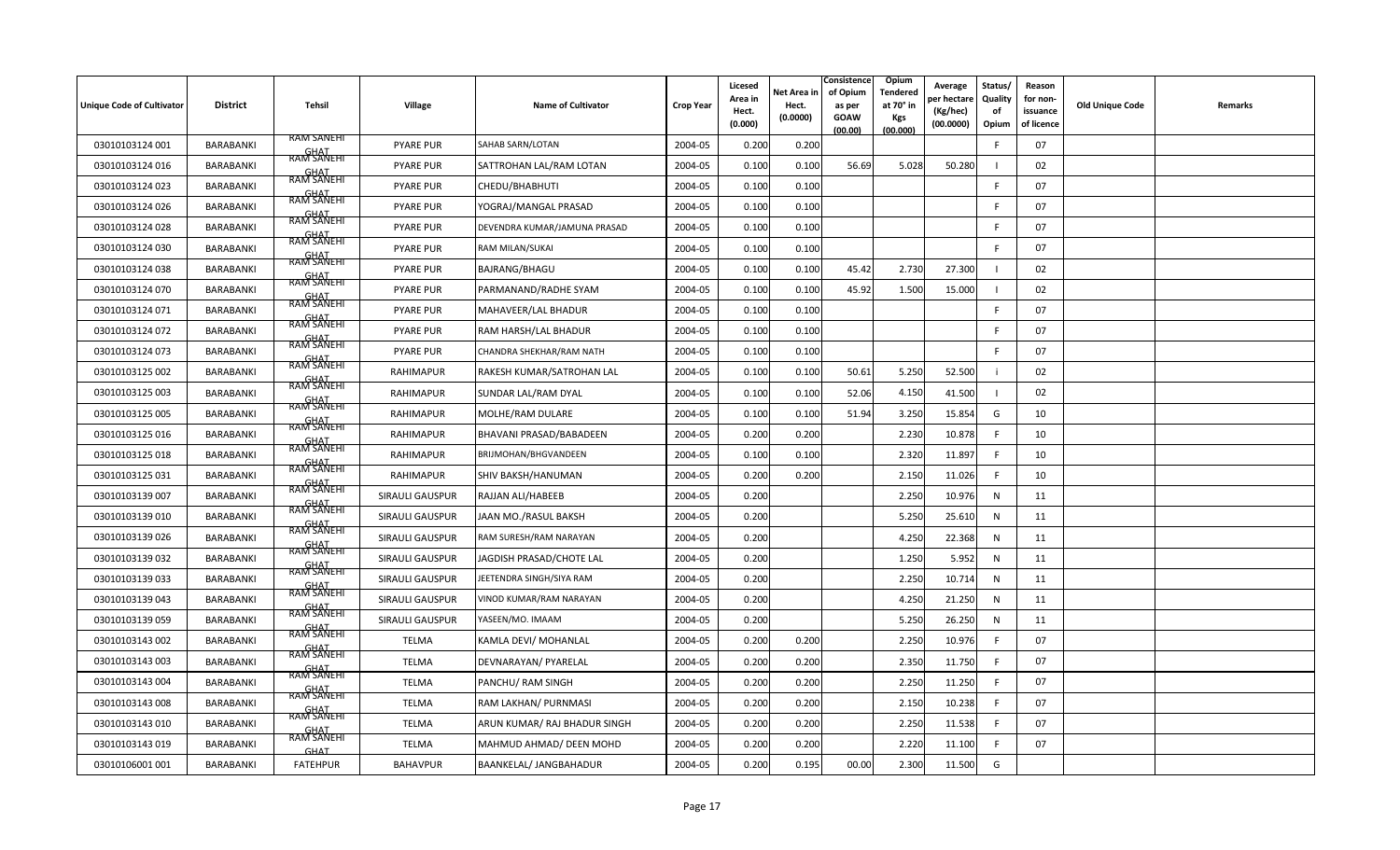| Unique Code of Cultivator | <b>District</b> | Tehsil       | <b>Village</b>        | <b>Name of Cultivator</b>       | <b>Crop Year</b> | Licesed<br>Area in<br>Hect.<br>(0.000) | Net Area in<br>Hect.<br>(0.0000) | Consistence<br>of Opium<br>as per<br><b>GOAW</b><br>(00.00) | Opium<br>Tendered<br>at 70° in<br>Kgs<br>(00.000) | Average<br>er hectar<br>(Kg/hec)<br>(00.0000) | Status/<br>Quality<br>of<br>Opium | Reason<br>for non-<br>issuance<br>of licence | <b>Old Unique Code</b> | Remarks |
|---------------------------|-----------------|--------------|-----------------------|---------------------------------|------------------|----------------------------------------|----------------------------------|-------------------------------------------------------------|---------------------------------------------------|-----------------------------------------------|-----------------------------------|----------------------------------------------|------------------------|---------|
| 03010207018 002           | <b>LUCKNOW</b>  | MOHANLALGANJ | <b>BASTAULI</b>       | RAM KUMAR/MAHAVEER              | 2004-05          | 0.200                                  | 0.200                            |                                                             | 2.150                                             | 10.750                                        | -F                                |                                              |                        |         |
| 03010207018 003           | <b>LUCKNOW</b>  | MOHANLALGANJ | <b>BASTAULI</b>       | <b>BAHORI LAL/SANTU</b>         | 2004-05          | 0.200                                  | 0.200                            |                                                             | 2.250                                             | 11.250                                        | F.                                |                                              |                        |         |
| 03010207018 006           | <b>LUCKNOW</b>  | MOHANLALGANJ | <b>BASTAULI</b>       | <b>BANVARI LAL/PITAMBAR</b>     | 2004-05          | 0.200                                  | 0.200                            |                                                             | 5.250                                             | 26.250                                        | E                                 |                                              |                        |         |
| 03010207018 009           | <b>LUCKNOW</b>  | MOHANLALGANJ | <b>BASTAULI</b>       | MAYARAM/RAM PAAL                | 2004-05          | 0.200                                  | 0.200                            |                                                             | 4.250                                             | 20.238                                        | F                                 |                                              |                        |         |
| 03010207018 012           | <b>LUCKNOW</b>  | MOHANLALGANJ | <b>BASTAULI</b>       | RAGHURAI/SANGAM                 | 2004-05          | 0.200                                  | 0.200                            |                                                             | 4.220                                             | 22.211                                        | E                                 |                                              |                        |         |
| 03010207018 015           | <b>LUCKNOW</b>  | MOHANLALGANJ | <b>BASTAULI</b>       | SATROHAN/UMRAU                  | 2004-05          | 0.200                                  | 0.200                            |                                                             | 4.310                                             | 21.550                                        | F                                 |                                              |                        |         |
| 03010207018 016           | <b>LUCKNOW</b>  | MOHANLALGANJ | <b>BASTAULI</b>       | VASUDEV/UMRAU                   | 2004-05          | 0.200                                  | 0.200                            |                                                             | 1.250                                             | 6.410                                         | F.                                |                                              |                        |         |
| 03010207018 017           | <b>LUCKNOW</b>  | MOHANLALGANJ | <b>BASTAULI</b>       | <b>BHAGAUTI/SARVJEET</b>        | 2004-05          | 0.200                                  | 0.200                            |                                                             | 2.250                                             | 11.250                                        | E                                 |                                              |                        |         |
| 03010207018020            | <b>LUCKNOW</b>  | MOHANLALGANJ | <b>BASTAULI</b>       | RAM CHANDAR/MANGAL              | 2004-05          | 0.200                                  | 0.200                            |                                                             |                                                   |                                               | F                                 |                                              |                        |         |
| 03010207049 027           | <b>LUCKNOW</b>  | MOHANLALGANJ | <b>JAUKHANDI</b>      | SANTRAM/DYARAM                  | 2004-05          | 0.100                                  | 0.100                            |                                                             |                                                   |                                               | F.                                |                                              |                        |         |
| 03010207049 031           | <b>LUCKNOW</b>  | MOHANLALGANJ | JAUKHANDI             | VISHRAM/BHOLAI                  | 2004-05          | 0.100                                  | 0.100                            |                                                             |                                                   |                                               | F.                                |                                              |                        |         |
| 03010207049 047           | <b>LUCKNOW</b>  | MOHANLALGANJ | JAUKHANDI             | LALLA SINGH/BHGVANDIN SINGH     | 2004-05          | 0.100                                  | 0.100                            |                                                             |                                                   |                                               | F.                                |                                              |                        |         |
| 03010207049 048           | <b>LUCKNOW</b>  | MOHANLALGANJ | <b>JAUKHANDI</b>      | JAGARNATH/MATA PRASAD           | 2004-05          | 0.100                                  |                                  |                                                             |                                                   |                                               | N                                 | 11                                           |                        |         |
| 03010207049 049           | <b>LUCKNOW</b>  | MOHANLALGANJ | JAUKHANDI             | RAM HARSH VERMA/SYAM LAL        | 2004-05          | 0.100                                  | 0.100                            |                                                             |                                                   |                                               | -F                                |                                              |                        |         |
| 03010207049 051           | <b>LUCKNOW</b>  | MOHANLALGANJ | JAUKHANDI             | ARVIND/RAM SAGAR                | 2004-05          | 0.100                                  | 0.100                            |                                                             |                                                   |                                               | E                                 |                                              |                        |         |
| 03010207049 055           | <b>LUCKNOW</b>  | MOHANLALGANJ | JAUKHANDI             | BHAGAUTI PRASAD/RAJARAM         | 2004-05          | 0.100                                  | 0.100                            |                                                             |                                                   |                                               | F                                 |                                              |                        |         |
| 03010207049 063           | <b>LUCKNOW</b>  | MOHANLALGANJ | <b>JAUKHANDI</b>      | BABULAL/AYODHYA PRASAD          | 2004-05          | 0.100                                  | 0.100                            |                                                             |                                                   |                                               | F.                                |                                              |                        |         |
| 03010207049 064           | <b>LUCKNOW</b>  | MOHANLALGANJ | JAUKHANDI             | TARADEVI/KUVAR BHADUR           | 2004-05          | 0.100                                  | 0.100                            |                                                             |                                                   |                                               | F.                                |                                              |                        |         |
| 03010207049 065           | <b>LUCKNOW</b>  | MOHANLALGANJ | <b>JAUKHANDI</b>      | KAUSHAL KISHOR/BAIJNATH         | 2004-05          | 0.100                                  | 0.100                            |                                                             |                                                   |                                               | -F                                |                                              |                        |         |
| 03010207058 004           | <b>LUCKNOW</b>  | MOHANLALGANJ | KASIMPUR              | RAJENDRA PRASAD/PANNA LAL       | 2004-05          | 0.100                                  | 0.200                            |                                                             |                                                   |                                               | E                                 |                                              |                        |         |
| 03010207058 009           | <b>LUCKNOW</b>  | MOHANLALGANJ | KASIMPUR              | RAM SAJIVAN/CHANGA LAL          | 2004-05          | 0.100                                  | 0.200                            |                                                             |                                                   |                                               | F                                 |                                              |                        |         |
| 03010207058 010           | <b>LUCKNOW</b>  | MOHANLALGANJ | <b>KASIMPUR</b>       | SUNEETA/RAM SAGAR               | 2004-05          | 0.100                                  | 0.080                            | 00.00                                                       | 5.168                                             | 64.600                                        |                                   | 02                                           |                        |         |
| 03010207058 018           | <b>LUCKNOW</b>  | MOHANLALGANJ | KASIMPUR              | HUKUM CHAND/RAM LAKHAN          | 2004-05          | 0.100                                  | 0.200                            |                                                             |                                                   |                                               | E                                 |                                              |                        |         |
| 03010207058 020           | <b>LUCKNOW</b>  | MOHANLALGANJ | KASIMPUR              | LAL BHADUR/MATA PRASAD          | 2004-05          | 0.100                                  | 0.200                            |                                                             |                                                   |                                               | -F                                |                                              |                        |         |
| 03010207058 021           | <b>LUCKNOW</b>  | MOHANLALGANJ | KASIMPUR              | RAJESH KUMAR/RADHE LAL          | 2004-05          | 0.100                                  | 0.200                            |                                                             |                                                   |                                               | E                                 |                                              |                        |         |
| 03010207058 037           | <b>LUCKNOW</b>  | MOHANLALGANJ | KASIMPUR              | RAM SINGH/PARMESWARDIN          | 2004-05          | 0.200                                  | 0.200                            |                                                             |                                                   |                                               | F                                 |                                              |                        |         |
| 03010207059 013           | <b>LUCKNOW</b>  | MOHANLALGANJ | KASIMPUR BERWA        | <b>BHARAT SINGH/HARI PRASAD</b> | 2004-05          | 0.100                                  | 0.100                            | 00.00                                                       | 2.220                                             | 22.200                                        |                                   | 02                                           |                        |         |
| 03010207059 040           | <b>LUCKNOW</b>  | MOHANLALGANJ | KASIMPUR BERWA        | GANGARAM/GAREEBE                | 2004-05          | 0.100                                  | 0.100                            | 00.00                                                       | 2.300                                             | 11.500                                        |                                   | 02                                           |                        |         |
| 03010207059 045           | <b>LUCKNOW</b>  | MOHANLALGANJ | <b>KASIMPUR BERWA</b> | SADIYA BEGAM/ABDUL NAIM         | 2004-05          | 0.100                                  | 0.105                            | 00.00                                                       | 2.150                                             | 10.750                                        |                                   | 02                                           |                        |         |
| 03010207059 050           | <b>LUCKNOW</b>  | MOHANLALGANJ | KASIMPUR BERWA        | PITAMBAR/MAHADIN                | 2004-05          | 0.100                                  | 0.200                            |                                                             | 2.250                                             | 11.250                                        | E                                 |                                              |                        |         |
| 03010207059 051           | LUCKNOW         | MOHANLALGANJ | <b>KASIMPUR BERWA</b> | MANIRAM/MAHAVEER                | 2004-05          | 0.100                                  | 0.105                            | 00.00                                                       | 5.250                                             | 26.250                                        |                                   | 02                                           |                        |         |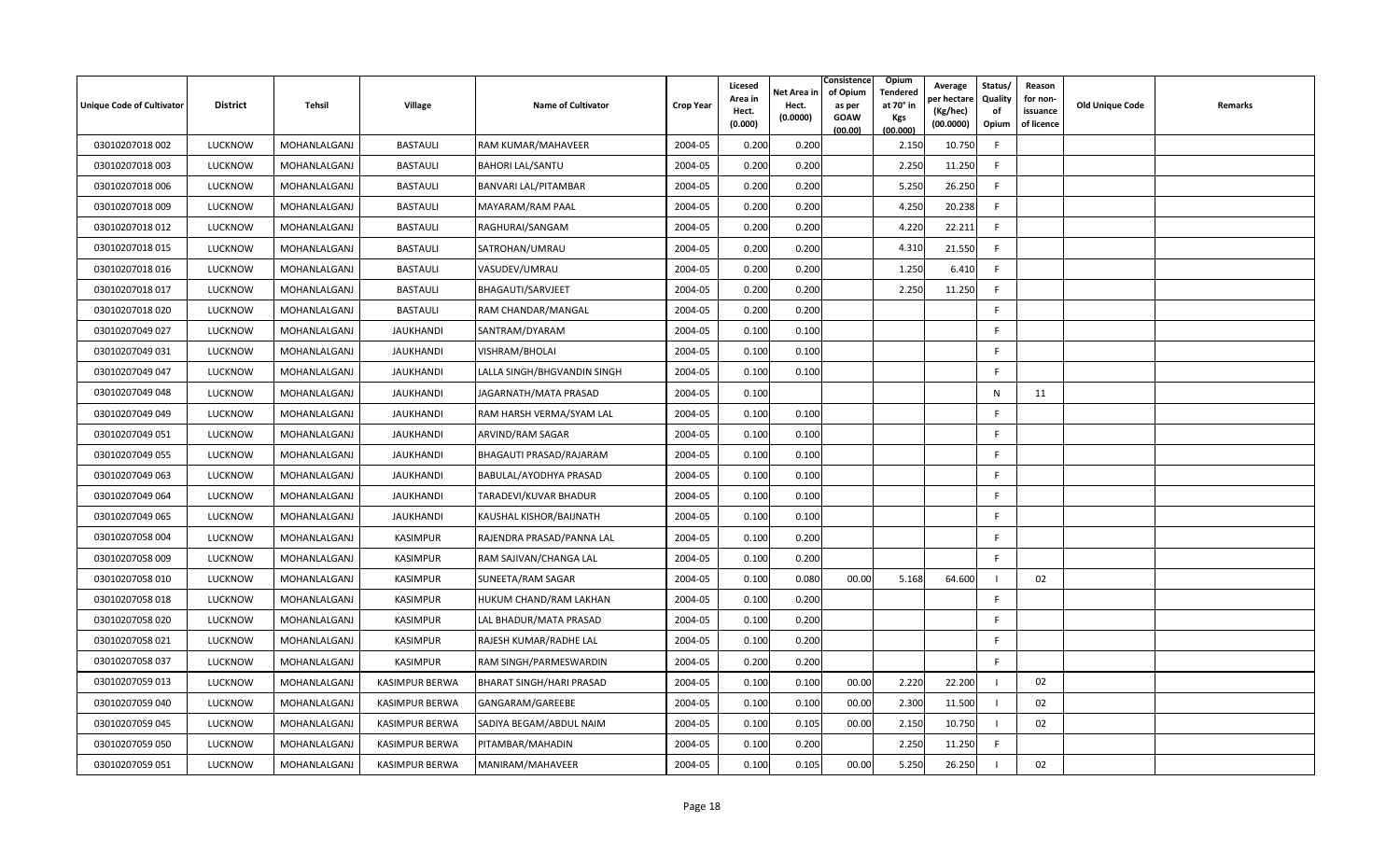| Unique Code of Cultivator | <b>District</b> | Tehsil              | Village                | <b>Name of Cultivator</b>    | <b>Crop Year</b> | Licesed<br>Area in<br>Hect.<br>(0.000) | Net Area in<br>Hect.<br>(0.0000) | Consistence<br>of Opium<br>as per<br><b>GOAW</b><br>(00.00) | Opium<br>Tendered<br>at 70° in<br>Kgs<br>(00.000) | Average<br>oer hectaro<br>(Kg/hec)<br>(00.0000) | Status/<br>Quality<br>of<br>Opium | Reason<br>for non-<br>issuance<br>of licence | Old Unique Code | Remarks            |
|---------------------------|-----------------|---------------------|------------------------|------------------------------|------------------|----------------------------------------|----------------------------------|-------------------------------------------------------------|---------------------------------------------------|-------------------------------------------------|-----------------------------------|----------------------------------------------|-----------------|--------------------|
| 03010207059 057           | <b>LUCKNOW</b>  | <b>MOHANLALGANJ</b> | <b>KASIMPUR BERWA</b>  | RAKESH KUMAR/LAL BHADUR      | 2004-05          | 0.200                                  | 0.105                            | 00.00                                                       | 4.250                                             | 20.238                                          |                                   | 02                                           |                 |                    |
| 03010207059 058           | <b>LUCKNOW</b>  | <b>MOHANLALGANJ</b> | <b>KASIMPUR BERWA</b>  | RAJARAM/NANKAU               | 2004-05          | 0.100                                  | 0.105                            | 00.00                                                       | 5.783                                             | 55.076                                          |                                   | 02                                           |                 |                    |
| 03010207078 020           | <b>LUCKNOW</b>  | MOHANLALGANJ        | RAHMAT NAGAR           | HARI LAL/RAM SANKAR          | 2004-05          | 0.100                                  | 0.095                            | 00.00                                                       | 1.820                                             | 19.157                                          |                                   | 02                                           |                 |                    |
| 03010207078 035           | <b>LUCKNOW</b>  | MOHANLALGANJ        | <b>RAHMAT NAGAR</b>    | BHAGAUTI PRASAD/GHASITE      | 2004-05          | 0.100                                  | 0.100                            |                                                             |                                                   |                                                 |                                   | 07                                           |                 |                    |
| 03010207078 052           | <b>LUCKNOW</b>  | MOHANLALGANJ        | <b>RAHMAT NAGAR</b>    | GAJODHAR/MAIKU               | 2004-05          | 0.100                                  | 0.100                            |                                                             |                                                   |                                                 | -F                                | 07                                           |                 |                    |
| 03010207078 061           | <b>LUCKNOW</b>  | MOHANLALGANJ        | RAHMAT NAGAR           | MUNNILAL/KAAMTA PRASAD       | 2004-05          | 0.100                                  | 0.100                            |                                                             |                                                   |                                                 | F.                                | 07                                           |                 |                    |
| 03010207078 066           | <b>LUCKNOW</b>  | MOHANLALGANJ        | <b>RAHMAT NAGAR</b>    | MATAPRASAD/ISVARDIN          | 2004-05          | 0.100                                  | 0.105                            | 00.00                                                       | 2.450                                             | 23.333                                          |                                   | 02                                           |                 |                    |
| 03010207082 001           | <b>LUCKNOW</b>  | MOHANLALGANJ        | RASULPUR SAMESI        | HARIVILASH/JAI GOVIND        | 2004-05          | 0.100                                  | 0.100                            |                                                             | 3.240                                             | 16.615                                          | F.                                | 07                                           |                 |                    |
| 03010207082 012           | <b>LUCKNOW</b>  | MOHANLALGANJ        | RASULPUR SAMESI        | RAM CHANDAR/HARISHCHAND      | 2004-05          | 0.100                                  | 0.105                            | 00.00                                                       | 3.250                                             | 15.854                                          |                                   | 02                                           |                 |                    |
| 03010207082 014           | LUCKNOW         | MOHANLALGANJ        | <b>RASULPUR SAMESI</b> | SATY NARAYAN/SUKHRAM         | 2004-05          | 0.100                                  | 0.100                            |                                                             | 2.230                                             | 10.878                                          | F                                 | 07                                           |                 |                    |
| 03010207082 017           | <b>LUCKNOW</b>  | MOHANLALGANJ        | RASULPUR SAMESI        | LAKSHMAN/NANKAU              | 2004-05          | 0.100                                  | 0.100                            |                                                             | 2.320                                             | 11.897                                          | -F                                | 07                                           |                 |                    |
| 03010207082 019           | <b>LUCKNOW</b>  | <b>MOHANLALGANJ</b> | <b>RASULPUR SAMESI</b> | GOPINATH/RAM DULARE          | 2004-05          | 0.100                                  | 0.100                            |                                                             | 2.150                                             | 11.026                                          | -F                                | 07                                           |                 |                    |
| 03010207082021            | <b>LUCKNOW</b>  | MOHANLALGANJ        | RASULPUR SAMESI        | GYAPRASAD/SHIV NARAYAN       | 2004-05          | 0.100                                  | 0.100                            |                                                             | 2.250                                             | 10.976                                          | F.                                | 07                                           |                 |                    |
| 03010207082 023           | <b>LUCKNOW</b>  | <b>MOHANLALGANJ</b> | RASULPUR SAMESI        | RANJEET KUMAR/RADHE LAL      | 2004-05          | 0.100                                  | 0.100                            |                                                             | 5.250                                             | 25.610                                          | E                                 | 07                                           |                 |                    |
| 03010207082 025           | <b>LUCKNOW</b>  | <b>MOHANLALGANJ</b> | <b>RASULPUR SAMESI</b> | NAND KISHOR/CHANGA           | 2004-05          | 0.100                                  | 0.100                            | 00.00                                                       | 4.250                                             | 22.368                                          |                                   | 02                                           |                 |                    |
| 03010207082 027           | <b>LUCKNOW</b>  | MOHANLALGANJ        | RASULPUR SAMESI        | CHANDRA BHAN/BABULAL         | 2004-05          | 0.100                                  |                                  |                                                             | 1.250                                             | 5.952                                           | N                                 | 11                                           |                 |                    |
| 03010207082 031           | <b>LUCKNOW</b>  | MOHANLALGANJ        | RASULPUR SAMESI        | <b>BANARSI LAL/DHAUKAL</b>   | 2004-05          | 0.100                                  | 0.100                            |                                                             | 2.250                                             | 10.714                                          | -F                                | 07                                           |                 |                    |
| 03010207082 037           | <b>LUCKNOW</b>  | MOHANLALGANJ        | RASULPUR SAMESI        | SANTLAL/RAM AASRE            | 2004-05          | 0.100                                  | 0.100                            |                                                             | 4.250                                             | 21.250                                          | F                                 | 07                                           |                 |                    |
| 03010207089 002           | <b>LUCKNOW</b>  | MOHANLALGANJ        | SENGDA                 | KUVAR SINGH/SURENDRA SINGH   | 2004-05          | 0.200                                  | 0.200                            | 00.00                                                       | 5.250                                             | 26.250                                          | G                                 | 04                                           |                 |                    |
| 03010207097 004           | LUCKNOW         | MOHANLALGANJ        | <b>KANERI</b>          | ASHARAM/ SATYA NARAYAN       | 2004-05          | 0.200                                  | 0.200                            |                                                             | 2.250                                             | 10.976                                          | F.                                |                                              |                 |                    |
| 03010207097 005           | <b>LUCKNOW</b>  | MOHANLALGANJ        | KANERI                 | <b>VESHVNATH/ RAMSWAROOP</b> | 2004-05          | 0.200                                  | 0.200                            |                                                             | 2.350                                             | 11.750                                          | F.                                |                                              |                 |                    |
| 03010308004 002           | SHAHJAHANPUR    | SHAHJAHANPUR        | <b>BHAISARA KHURD</b>  | JWAHAR LAL/ JAI SINGH        | 2004-05          | 0.200                                  | 0.195                            | 00.00                                                       | 2.250                                             | 11.250                                          | G                                 | 04                                           |                 |                    |
| 03010308004 005           | SHAHJAHANPUR    | SHAHJAHANPUR        | <b>BHAISARA KHURD</b>  | CHAMPA/BHOLA                 | 2004-05          | 0.200                                  | 0.200                            | 00.00                                                       | 8.580                                             | 42.900                                          | G                                 | 04                                           |                 | <b>NAME CHANGE</b> |
| 03010308004 017           | SHAHJAHANPUR    | SHAHJAHANPUR        | <b>BHAISARA KHURD</b>  | CHOTE LAL/ JAI SINGH         | 2004-05          | 0.200                                  | 0.200                            | 31.97                                                       | 9.825                                             | 49.125                                          | G                                 |                                              |                 |                    |
| 03010308004 018           | SHAHJAHANPUR    | SHAHJAHANPUR        | <b>BHAISARA KHURD</b>  | ANIL KUMAR/ SUBEDAR SINGH    | 2004-05          | 0.200                                  | 0.200                            | 00.00                                                       | 5.620                                             | 28.100                                          |                                   | 02                                           |                 | <b>NAME CHANGE</b> |
| 03010308004 021           | SHAHJAHANPUR    | SHAHJAHANPUR        | <b>BHAISARA KHURD</b>  | SOVARAN/ CHITAAN             | 2004-05          | 0.200                                  | 0.200                            | 00.00                                                       | 3.210                                             | 16.050                                          |                                   | 02                                           |                 |                    |
| 03010308004 034           | SHAHJAHANPUR    | SHAHJAHANPUR        | <b>BHAISARA KHURD</b>  | JUGENDRA/ SATY PRAKASH       | 2004-05          | 0.200                                  | 0.185                            | 00.00                                                       | 7.175                                             | 38.783                                          | G                                 | 04                                           |                 |                    |
| 03010308005 025           | SHAHJAHANPUR    | SHAHJAHANPUR        | BHANDERI               | SHARAFAT KHAN/ TAHR KHAN     | 2004-05          | 0.200                                  | 0.195                            | 00.00                                                       | 8.800                                             | 50.256                                          | G                                 |                                              |                 |                    |
| 03010308005 028           | SHAHJAHANPUR    | SHAHJAHANPUR        | <b>BHANDERI</b>        | DEV NARAYAN/ JAGGA           | 2004-05          | 0.200                                  | 0.200                            |                                                             |                                                   |                                                 | F.                                |                                              |                 |                    |
| 03010308013 003           | SHAHJAHANPUR    | SHAHJAHANPUR        | KHERA CHANDAURA        | RAM AASRE/BALAK RAM          | 2004-05          | 0.200                                  | 0.190                            | 00.00                                                       | 9.355                                             | 49.236                                          | G                                 |                                              |                 |                    |
| 03010308013 009           | SHAHJAHANPUR    | SHAHJAHANPUR        | KHERA CHANDAURA        | LADAITI DEVI/RAM BAKSHU      | 2004-05          | 0.200                                  | 0.200                            | 00.00                                                       | 6.790                                             | 33.950                                          | G                                 | 04                                           |                 |                    |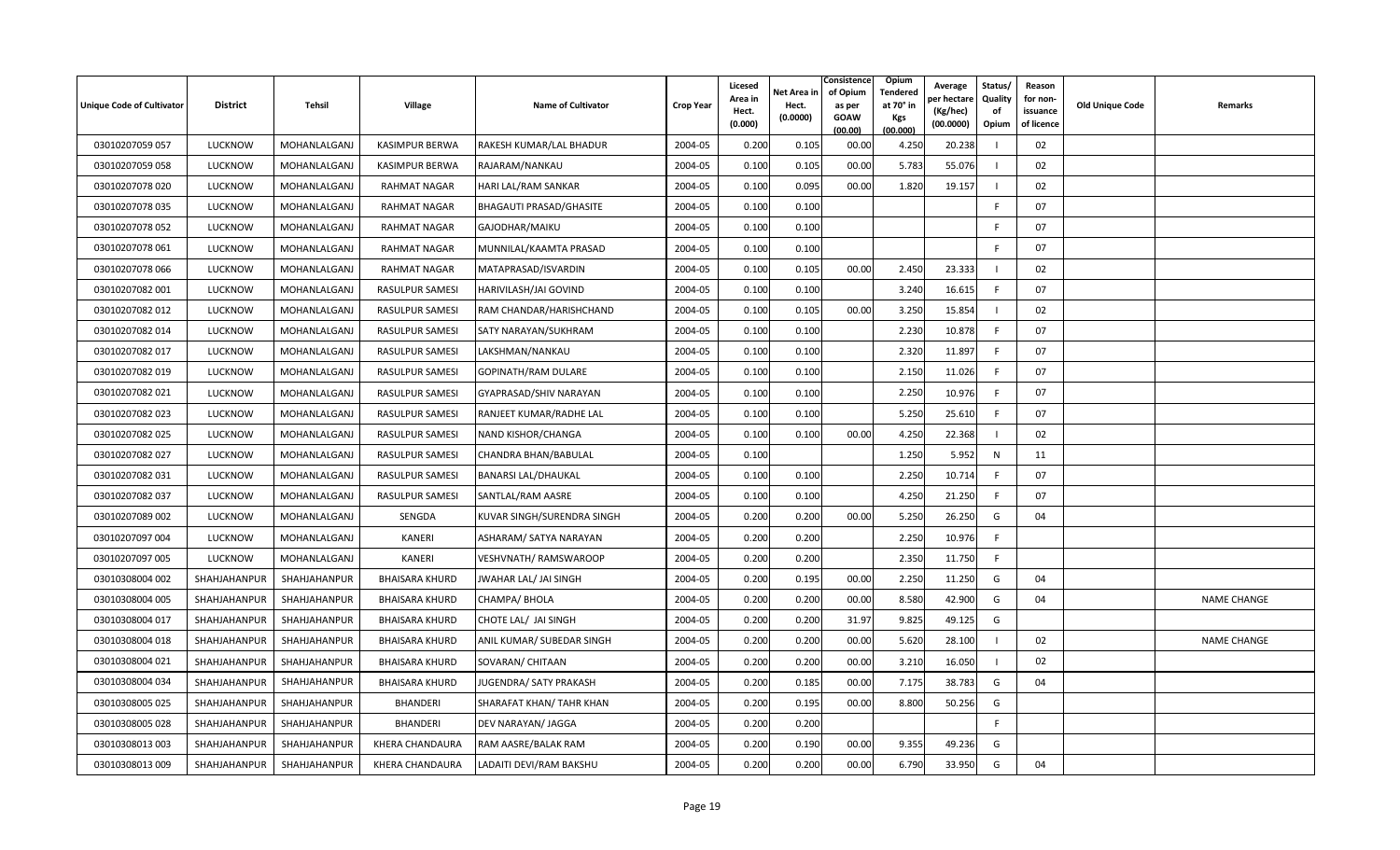| <b>Unique Code of Cultivator</b> | <b>District</b> | Tehsil       | <b>Village</b>         | <b>Name of Cultivator</b>        | <b>Crop Year</b> | Licesed<br>Area in<br>Hect.<br>(0.000) | Net Area in<br>Hect.<br>(0.0000) | Consistence<br>of Opium<br>as per<br><b>GOAW</b><br>(00.00) | Opium<br>Tendered<br>at 70° in<br>Kgs<br>(00.000) | Average<br>per hectare<br>(Kg/hec)<br>(00.0000) | Status/<br>Quality<br>of<br>Opium | Reason<br>for non-<br>issuance<br>of licence | <b>Old Unique Code</b> | Remarks |
|----------------------------------|-----------------|--------------|------------------------|----------------------------------|------------------|----------------------------------------|----------------------------------|-------------------------------------------------------------|---------------------------------------------------|-------------------------------------------------|-----------------------------------|----------------------------------------------|------------------------|---------|
| 03010308013 011                  | SHAHJAHANPUR    | SHAHJAHANPUR | KHERA CHANDAURA        | RADHE SYAM/PATIRAM               | 2004-05          | 0.200                                  | 0.100                            | 00.00                                                       | 4.290                                             | 42.900                                          | G                                 | 04                                           |                        |         |
| 03010308013 016                  | SHAHJAHANPUR    | SHAHJAHANPUR | <b>KHERA CHANDAURA</b> | LADAITI/ RAMBAX                  | 2004-05          | 0.200                                  | 0.190                            | 00.00                                                       | 9.430                                             | 49.631                                          | G                                 |                                              |                        |         |
| 03010308013 017                  | SHAHJAHANPUR    | SHAHJAHANPUR | KHERA CHANDAURA        | <b>BUDDHRAJ/ SIYARAM</b>         | 2004-05          | 0.200                                  | 0.195                            | 00.00                                                       | 8.850                                             | 45.384                                          | G                                 | 04                                           |                        |         |
| 03010308013 018                  | SHAHJAHANPUR    | SHAHJAHANPUR | KHERA CHANDAURA        | SHER SINGH/MANGU SINGH           | 2004-05          | 0.200                                  | 0.200                            | 00.00                                                       | 9.055                                             | 45.275                                          | G                                 | 04                                           |                        |         |
| 03010308013024                   | SHAHJAHANPUR    | SHAHJAHANPUR | <b>KHERA CHANDAURA</b> | POSPAAL/MEGHNATH                 | 2004-05          | 0.200                                  | 0.195                            | 00.00                                                       | 7.455                                             | 38.230                                          | G                                 | 04                                           |                        |         |
| 03010308013 026                  | SHAHJAHANPUR    | SHAHJAHANPUR | KHERA CHANDAURA        | RAJARAM/SIYA RAM                 | 2004-05          | 0.200                                  | 0.190                            | 00.00                                                       | 6.115                                             | 32.184                                          | G                                 | 04                                           |                        |         |
| 03010308014 011                  | SHAHJAHANPUR    | SHAHJAHANPUR | <b>MADNAPUR</b>        | MANGALI/ JAGGAN LAL              | 2004-05          | 0.200                                  | 0.205                            | 00.00                                                       | 6.195                                             | 30.219                                          | G                                 | 04                                           |                        |         |
| 03010308016 060                  | SHAHJAHANPUR    | SHAHJAHANPUR | <b>PURAINA</b>         | THAKURI/GANGA RAM                | 2004-05          | 0.200                                  | 0.200                            | 00.00                                                       | 10.295                                            | 51.475                                          | G                                 |                                              |                        |         |
| 03010308016 087                  | SHAHJAHANPUR    | SHAHJAHANPUR | <b>PURAINA</b>         | OM KAR/MAHAVEER                  | 2004-05          | 0.200                                  | 0.205                            |                                                             |                                                   |                                                 | F                                 |                                              |                        |         |
| 03010309002 006                  | SHAHJAHANPUR    | TILHAR       | DABHAURA               | MAHARAJ SINGH/ KHANJAN SINGH     | 2004-05          | 0.100                                  | 0.010                            | 00.00                                                       | 0.810                                             | 81.000                                          | G                                 |                                              |                        |         |
| 03010309002 010                  | SHAHJAHANPUR    | TILHAR       | DABHAURA               | YASHPAAL SINGH/ MAHARAJ SINGH    | 2004-05          | 0.100                                  | 0.100                            |                                                             |                                                   |                                                 | F.                                |                                              |                        |         |
| 03010309002 011                  | SHAHJAHANPUR    | TILHAR       | DABHAURA               | SHANTI DEVI/ SHRIRAM             | 2004-05          | 0.100                                  | 0.010                            | 00.00                                                       | 0.770                                             | 7.700                                           | G                                 | 04                                           |                        |         |
| 03010309002 013                  | SHAHJAHANPUR    | TILHAR       | DABHAURA               | RAJPAAL/ CHAMPAT                 | 2004-05          | 0.100                                  | 0.105                            |                                                             |                                                   |                                                 | F.                                |                                              |                        |         |
| 03010309002 016                  | SHAHJAHANPUR    | TILHAR       | <b>DABHAURA</b>        | HANEEF/ NATTHU                   | 2004-05          | 0.100                                  | 0.105                            |                                                             |                                                   |                                                 | F.                                |                                              |                        |         |
| 03010309002 017                  | SHAHJAHANPUR    | TILHAR       | DABHAURA               | DEVENDRAPAAL/ GIRVAR             | 2004-05          | 0.100                                  | 0.100                            |                                                             |                                                   |                                                 | F                                 |                                              |                        |         |
| 03010309002 019                  | SHAHJAHANPUR    | TILHAR       | <b>DABHAURA</b>        | SUKHPAAL/ SIYARAM                | 2004-05          | 0.100                                  | 0.100                            |                                                             |                                                   |                                                 | F.                                |                                              |                        |         |
| 03010309002 022                  | SHAHJAHANPUR    | TILHAR       | DABHAURA               | CHANDRA KLI/ MUKHTIYAAR          | 2004-05          | 0.100                                  | 0.100                            |                                                             |                                                   |                                                 | F.                                |                                              |                        |         |
| 03010309002 023                  | SHAHJAHANPUR    | TILHAR       | DABHAURA               | <b>KRESHNPAAL/ MAHARAJ SINGH</b> | 2004-05          | 0.100                                  | 0.100                            |                                                             |                                                   |                                                 | F.                                |                                              |                        |         |
| 03010309002 024                  | SHAHJAHANPUR    | TILHAR       | <b>DABHAURA</b>        | RAMVEER/ RAMKUMAR                | 2004-05          | 0.100                                  | 0.100                            |                                                             |                                                   |                                                 | F                                 |                                              |                        |         |
| 03010309002 028                  | SHAHJAHANPUR    | TILHAR       | DABHAURA               | RAMPAAL/RAMDAYAL                 | 2004-05          | 0.100                                  | 0.100                            |                                                             |                                                   |                                                 | F.                                |                                              |                        |         |
| 03010309002 029                  | SHAHJAHANPUR    | TILHAR       | DABHAURA               | YADUVEER/ MEHERVAAN              | 2004-05          | 0.100                                  | 0.105                            |                                                             |                                                   |                                                 | F                                 |                                              |                        |         |
| 03010309002 030                  | SHAHJAHANPUR    | TILHAR       | DABHAURA               | RAMCHANDRA/ SUMER                | 2004-05          | 0.100                                  | 0.100                            |                                                             |                                                   |                                                 | F.                                |                                              |                        |         |
| 03010309002 076                  | SHAHJAHANPUR    | TILHAR       | DABHAURA               | LAKHPAT RAM/ RAMSAHAI            | 2004-05          | 0.100                                  | 0.100                            |                                                             |                                                   |                                                 | F.                                |                                              |                        |         |
| 03010309002 081                  | SHAHJAHANPUR    | TILHAR       | <b>DABHAURA</b>        | RAGHUVAR DAYAL/ MAIKULAL         | 2004-05          | 0.100                                  | 0.100                            |                                                             |                                                   |                                                 | F                                 |                                              |                        |         |
| 03010309002 082                  | SHAHJAHANPUR    | TILHAR       | DABHAURA               | <b>BANVAARI/ CHATURI</b>         | 2004-05          | 0.100                                  | 0.105                            |                                                             |                                                   |                                                 | F.                                |                                              |                        |         |
| 03010309002 091                  | SHAHJAHANPUR    | TILHAR       | DABHAURA               | MALKHAN SINGH/ PUTTI SINGH       | 2004-05          | 0.100                                  | 0.105                            |                                                             |                                                   |                                                 | F                                 |                                              |                        |         |
| 03010309002 093                  | SHAHJAHANPUR    | TILHAR       | DABHAURA               | <b>HEMRAJ/ SUMER</b>             | 2004-05          | 0.100                                  | 0.105                            |                                                             |                                                   |                                                 | F.                                |                                              |                        |         |
| 03010309002 100                  | SHAHJAHANPUR    | TILHAR       | DABHAURA               | PRAHLAAD/ LAXMAN                 | 2004-05          | 0.100                                  | 0.100                            |                                                             |                                                   |                                                 | F.                                |                                              |                        |         |
| 03010309002 102                  | SHAHJAHANPUR    | TILHAR       | DABHAURA               | FOOLMATI URF SAAVITRI/ SONPAAL   | 2004-05          | 0.100                                  | 0.105                            |                                                             |                                                   |                                                 | -F                                |                                              |                        |         |
| 03010309002 103                  | SHAHJAHANPUR    | TILHAR       | DABHAURA               | RAM CHANDRA/ CHOKHELAL           | 2004-05          | 0.100                                  | 0.105                            |                                                             |                                                   |                                                 | -F                                |                                              |                        |         |
| 03010309008 001                  | SHAHJAHANPUR    | TILHAR       | SEMRA                  | OMKAAR/ KHEMKARAN                | 2004-05          | 0.100                                  | 0.100                            |                                                             |                                                   |                                                 | F                                 |                                              |                        |         |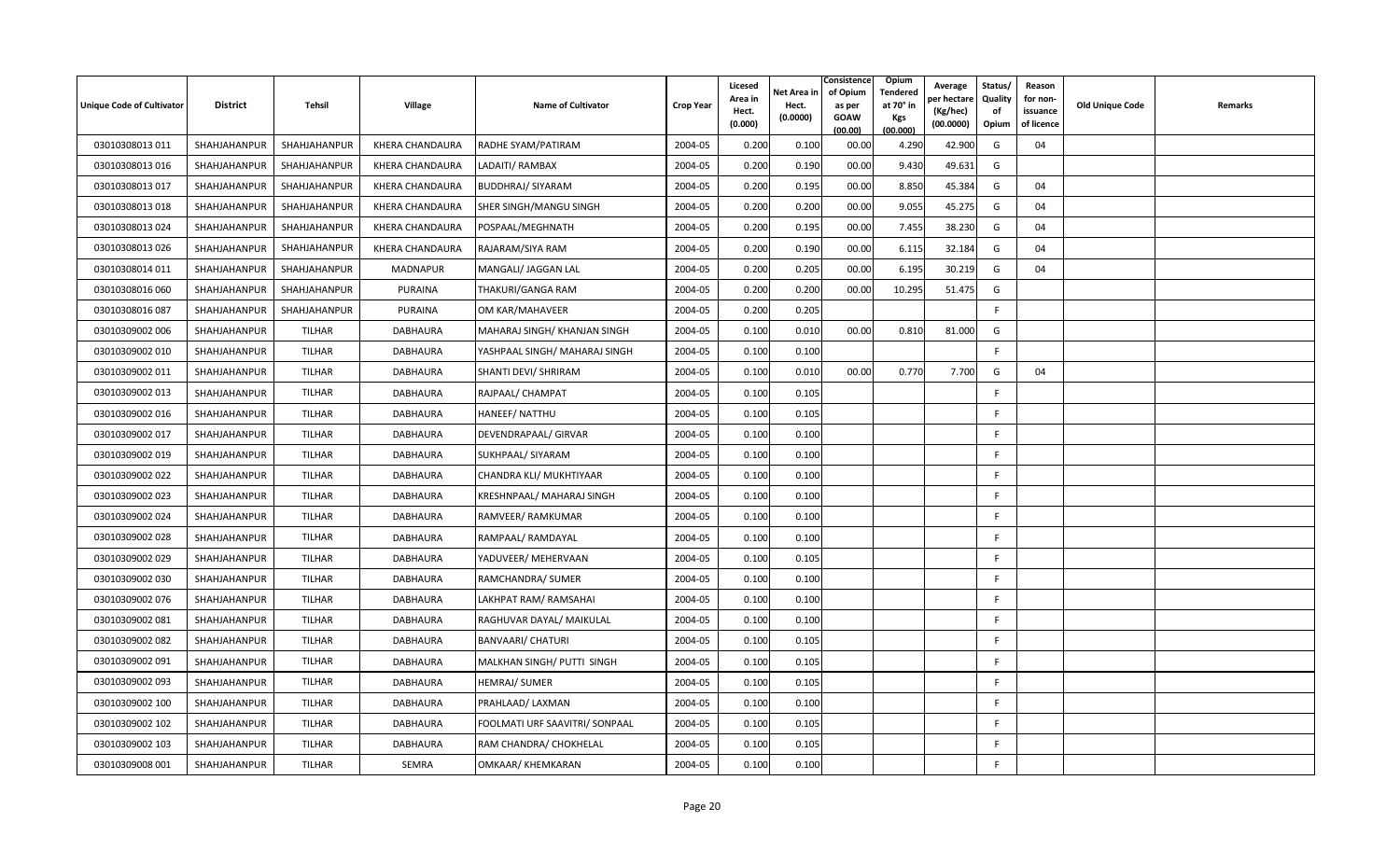| Unique Code of Cultivator | <b>District</b> | Tehsil        | Village        | <b>Name of Cultivator</b>     | <b>Crop Year</b> | Licesed<br>Area in<br>Hect.<br>(0.000) | Net Area in<br>Hect.<br>(0.0000) | Consistence<br>of Opium<br>as per<br><b>GOAW</b><br>(00.00) | Opium<br>Tendered<br>at 70° in<br>Kgs<br>(00.000) | Average<br>oer hectare<br>(Kg/hec)<br>(00.0000) | Status/<br>Quality<br>of<br>Opium | Reason<br>for non-<br>issuance<br>of licence | Old Unique Code | Remarks |
|---------------------------|-----------------|---------------|----------------|-------------------------------|------------------|----------------------------------------|----------------------------------|-------------------------------------------------------------|---------------------------------------------------|-------------------------------------------------|-----------------------------------|----------------------------------------------|-----------------|---------|
| 03010309008 002           | SHAHJAHANPUR    | TILHAR        | SEMRA          | RAMNATH/ GANGARAM             | 2004-05          | 0.100                                  | 0.100                            |                                                             |                                                   |                                                 | F.                                |                                              |                 |         |
| 03010309008 006           | SHAHJAHANPUR    | TILHAR        | <b>SEMRA</b>   | LAKHPATRAM/KHANSAHAI          | 2004-05          | 0.100                                  | 0.100                            |                                                             |                                                   |                                                 | F                                 |                                              |                 |         |
| 03010309008 007           | SHAHJAHANPUR    | TILHAR        | SEMRA          | RAJESH/ PERMESHWARI           | 2004-05          | 0.100                                  | 0.100                            |                                                             |                                                   |                                                 | F.                                |                                              |                 |         |
| 03010309008 008           | SHAHJAHANPUR    | TILHAR        | SEMRA          | PREMPAAL/ POORANLAL           | 2004-05          | 0.100                                  | 0.105                            |                                                             |                                                   |                                                 | F                                 |                                              |                 |         |
| 03010309008 015           | SHAHJAHANPUR    | TILHAR        | SEMRA          | <b>HARILAL/ PUTTULAL</b>      | 2004-05          | 0.100                                  | 0.100                            |                                                             |                                                   |                                                 | -F                                |                                              |                 |         |
| 03010309008 016           | SHAHJAHANPUR    | TILHAR        | SEMRA          | <b>BANVAARI/ CHEDA</b>        | 2004-05          | 0.100                                  | 0.100                            |                                                             |                                                   |                                                 | F.                                |                                              |                 |         |
| 03010309008 024           | SHAHJAHANPUR    | TILHAR        | SEMRA          | <b>HETRAM/ KEHAR SINGH</b>    | 2004-05          | 0.100                                  | 0.100                            |                                                             |                                                   |                                                 | F                                 |                                              |                 |         |
| 03010309008 025           | SHAHJAHANPUR    | TILHAR        | SEMRA          | OMWATI/ RAMGOPAL              | 2004-05          | 0.100                                  | 0.105                            |                                                             |                                                   |                                                 | F.                                |                                              |                 |         |
| 03010309008 033           | SHAHJAHANPUR    | TILHAR        | SEMRA          | <b>BRJPAAL/ KHEMKARAN</b>     | 2004-05          | 0.100                                  | 0.100                            |                                                             |                                                   |                                                 | E                                 |                                              |                 |         |
| 03010309013 009           | SHAHJAHANPUR    | <b>TILHAR</b> | <b>DHIRPUR</b> | RAM SRI/SANKAR                | 2004-05          | 0.100                                  | 0.095                            |                                                             |                                                   |                                                 |                                   |                                              |                 |         |
| 03010309013 018           | SHAHJAHANPUR    | TILHAR        | <b>DHIRPUR</b> | KHUSHALI/TODI                 | 2004-05          | 0.100                                  | 0.095                            |                                                             |                                                   |                                                 | F.                                |                                              |                 |         |
| 03010309013 020           | SHAHJAHANPUR    | TILHAR        | <b>DHIRPUR</b> | SADHU/JVAHAR                  | 2004-05          | 0.100                                  | 0.095                            |                                                             |                                                   |                                                 | F                                 |                                              |                 |         |
| 03010309013 021           | SHAHJAHANPUR    | TILHAR        | <b>DHIRPUR</b> | RAJARAM/DEVIRAM               | 2004-05          | 0.100                                  | 0.100                            |                                                             |                                                   |                                                 | E                                 |                                              |                 |         |
| 03010309013 023           | SHAHJAHANPUR    | TILHAR        | <b>DHIRPUR</b> | DHARA/DEVIRAM                 | 2004-05          | 0.100                                  | 0.095                            |                                                             |                                                   |                                                 | E                                 |                                              |                 |         |
| 03010309013 025           | SHAHJAHANPUR    | TILHAR        | <b>DHIRPUR</b> | RISHI PAAL/DORI LAL           | 2004-05          | 0.100                                  | 0.095                            |                                                             |                                                   |                                                 | E                                 |                                              |                 |         |
| 03010309013026            | SHAHJAHANPUR    | TILHAR        | <b>DHIRPUR</b> | SYAM LAL/DORI LAL             | 2004-05          | 0.100                                  | 0.095                            |                                                             |                                                   |                                                 | F                                 |                                              |                 |         |
| 03010309013 029           | SHAHJAHANPUR    | TILHAR        | <b>DHIRPUR</b> | RAM RATAN/MANOHAR LAL         | 2004-05          | 0.100                                  | 0.095                            |                                                             |                                                   |                                                 | F.                                |                                              |                 |         |
| 03010309013 030           | SHAHJAHANPUR    | TILHAR        | <b>DHIRPUR</b> | <b>JWALA PRASAD/BRIJ PAAL</b> | 2004-05          | 0.100                                  | 0.095                            |                                                             |                                                   |                                                 | E                                 |                                              |                 |         |
| 03010309013 033           | SHAHJAHANPUR    | <b>TILHAR</b> | <b>DHIRPUR</b> | MUKANDI/BADDRI                | 2004-05          | 0.100                                  | 0.095                            |                                                             |                                                   |                                                 | E                                 |                                              |                 |         |
| 03010309013 034           | SHAHJAHANPUR    | <b>TILHAR</b> | <b>DHIRPUR</b> | NAVAB HASAN/SUMKHI            | 2004-05          | 0.100                                  | 0.100                            |                                                             |                                                   |                                                 | F                                 |                                              |                 |         |
| 03010309013 035           | SHAHJAHANPUR    | TILHAR        | <b>DHIRPUR</b> | SONPAAL/HARIRAM               | 2004-05          | 0.100                                  | 0.100                            |                                                             |                                                   |                                                 | F                                 |                                              |                 |         |
| 03010309013 037           | SHAHJAHANPUR    | TILHAR        | <b>DHIRPUR</b> | UMRAULAL/JAWAHAR LAL          | 2004-05          | 0.100                                  | 0.095                            |                                                             |                                                   |                                                 | -F                                |                                              |                 |         |
| 03010309013041            | SHAHJAHANPUR    | TILHAR        | <b>DHIRPUR</b> | MORPAAL/KRIPAAL               | 2004-05          | 0.100                                  | 0.100                            |                                                             |                                                   |                                                 | -F                                |                                              |                 |         |
| 03010309013 042           | SHAHJAHANPUR    | <b>TILHAR</b> | <b>DHIRPUR</b> | SEVARAM/HARIRAM               | 2004-05          | 0.100                                  | 0.095                            |                                                             |                                                   |                                                 | E                                 |                                              |                 |         |
| 03010309013 043           | SHAHJAHANPUR    | TILHAR        | <b>DHIRPUR</b> | DEEVANRAM/CHETRAM             | 2004-05          | 0.100                                  | 0.100                            |                                                             |                                                   |                                                 | F.                                |                                              |                 |         |
| 03010309013 045           | SHAHJAHANPUR    | TILHAR        | <b>DHIRPUR</b> | RAJPAAL/BUDDHI                | 2004-05          | 0.100                                  | 0.095                            |                                                             |                                                   |                                                 | F                                 |                                              |                 |         |
| 03010309013 046           | SHAHJAHANPUR    | TILHAR        | <b>DHIRPUR</b> | BHAGVAN DAAS/SOOKHE DAR       | 2004-05          | 0.100                                  | 0.095                            |                                                             |                                                   |                                                 | F.                                |                                              |                 |         |
| 03010309013 063           | SHAHJAHANPUR    | TILHAR        | <b>DHIRPUR</b> | CHALPAAL/ROHAN LAL            | 2004-05          | 0.100                                  | 0.095                            |                                                             |                                                   |                                                 | F                                 |                                              |                 |         |
| 03010309013064            | SHAHJAHANPUR    | TILHAR        | <b>DHIRPUR</b> | SONPAAL/ANOKHE                | 2004-05          | 0.100                                  | 0.100                            |                                                             |                                                   |                                                 | E                                 |                                              |                 |         |
| 03010309013 065           | SHAHJAHANPUR    | <b>TILHAR</b> | <b>DHIRPUR</b> | DAYARAM/KEDAR                 | 2004-05          | 0.100                                  | 0.095                            |                                                             |                                                   |                                                 | E                                 |                                              |                 |         |
| 03010309013 067           | SHAHJAHANPUR    | TILHAR        | <b>DHIRPUR</b> | CHANDRA PAAL/SUKHRAM          | 2004-05          | 0.100                                  | 0.095                            |                                                             |                                                   |                                                 | -F                                |                                              |                 |         |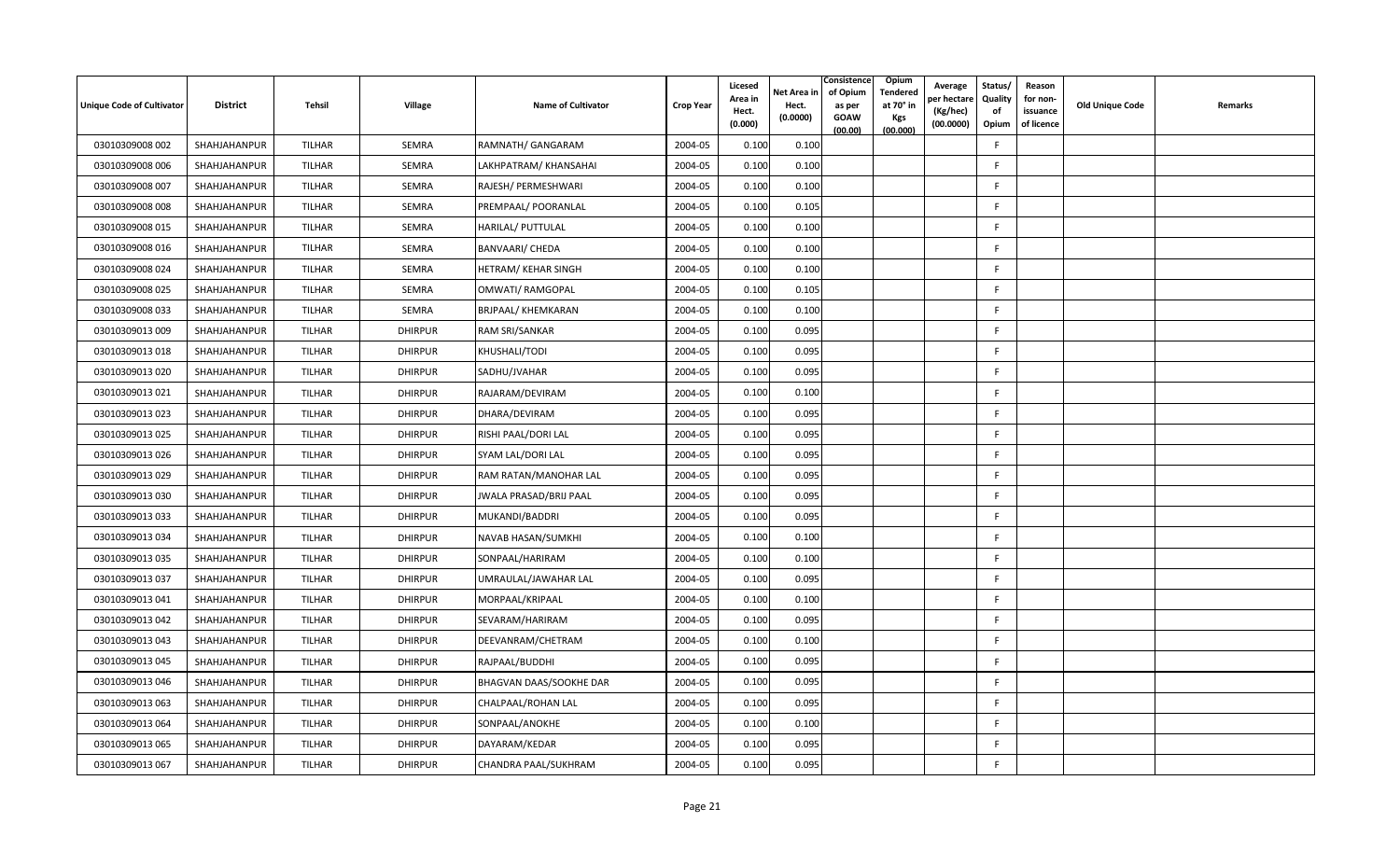| Unique Code of Cultivator | <b>District</b> | Tehsil        | Village               | <b>Name of Cultivator</b>  | <b>Crop Year</b> | Licesed<br>Area in<br>Hect.<br>(0.000) | Net Area in<br>Hect.<br>(0.0000) | Consistence<br>of Opium<br>as per<br><b>GOAW</b><br>(00.00) | Opium<br>Tendered<br>at 70° in<br>Kgs<br>(00.000) | Average<br>per hectare<br>(Kg/hec)<br>(00.0000) | Status/<br>Quality<br>of<br>Opium | Reason<br>for non-<br>issuance<br>of licence | Old Unique Code | Remarks |
|---------------------------|-----------------|---------------|-----------------------|----------------------------|------------------|----------------------------------------|----------------------------------|-------------------------------------------------------------|---------------------------------------------------|-------------------------------------------------|-----------------------------------|----------------------------------------------|-----------------|---------|
| 03010309013 068           | SHAHJAHANPUR    | TILHAR        | <b>DHIRPUR</b>        | RAM LADAITE/MATHURA PRASAD | 2004-05          | 0.100                                  | 0.095                            |                                                             |                                                   |                                                 | E                                 |                                              |                 |         |
| 03010309013 070           | SHAHJAHANPUR    | <b>TILHAR</b> | <b>DHIRPUR</b>        | JALIM RAM/GANGA RAM        | 2004-05          | 0.100                                  | 0.095                            |                                                             |                                                   |                                                 | F                                 |                                              |                 |         |
| 03010309013 072           | SHAHJAHANPUR    | <b>TILHAR</b> | <b>DHIRPUR</b>        | AMAR PAAL/BABURAM          | 2004-05          | 0.100                                  | 0.095                            |                                                             |                                                   |                                                 | F.                                |                                              |                 |         |
| 03010309013089            | SHAHJAHANPUR    | TILHAR        | <b>DHIRPUR</b>        | <b>BHUPRAM/HARI RAM</b>    | 2004-05          | 0.100                                  | 0.095                            |                                                             |                                                   |                                                 | F                                 |                                              |                 |         |
| 03010309013 090           | SHAHJAHANPUR    | <b>TILHAR</b> | <b>DHIRPUR</b>        | LEKHRAJ/SUKHRAM            | 2004-05          | 0.100                                  | 0.095                            |                                                             |                                                   |                                                 | F.                                |                                              |                 |         |
| 03010309013 092           | SHAHJAHANPUR    | <b>TILHAR</b> | <b>DHIRPUR</b>        | HEERA LAL/BALVANT          | 2004-05          | 0.100                                  | 0.095                            |                                                             |                                                   |                                                 | F.                                |                                              |                 |         |
| 03010309013 094           | SHAHJAHANPUR    | <b>TILHAR</b> | <b>DHIRPUR</b>        | LEKHRAJ/ BALVANT           | 2004-05          | 0.100                                  | 0.095                            |                                                             |                                                   |                                                 | F                                 |                                              |                 |         |
| 03010309013 095           | SHAHJAHANPUR    | TILHAR        | <b>DHIRPUR</b>        | MAHRU/SANVAL               | 2004-05          | 0.100                                  | 0.095                            |                                                             |                                                   |                                                 | F.                                |                                              |                 |         |
| 03010309013 098           | SHAHJAHANPUR    | <b>TILHAR</b> | <b>DHIRPUR</b>        | RAMESHWAR/ MOHAN           | 2004-05          | 0.100                                  | 0.095                            |                                                             |                                                   |                                                 | F                                 |                                              |                 |         |
| 03010309013 100           | SHAHJAHANPUR    | <b>TILHAR</b> | <b>DHIRPUR</b>        | NANHE LAL/TODI RAM         | 2004-05          | 0.100                                  | 0.095                            |                                                             |                                                   |                                                 | F                                 |                                              |                 |         |
| 03010309013 111           | SHAHJAHANPUR    | <b>TILHAR</b> | <b>DHIRPUR</b>        | RAJVEER/RAM LAL            | 2004-05          | 0.100                                  | 0.095                            |                                                             |                                                   |                                                 | F.                                |                                              |                 |         |
| 03010309013 114           | SHAHJAHANPUR    | <b>TILHAR</b> | <b>DHIRPUR</b>        | DHANPAAL/TODI LAL          | 2004-05          | 0.100                                  | 0.095                            |                                                             |                                                   |                                                 | F.                                |                                              |                 |         |
| 03010309013 117           | SHAHJAHANPUR    | TILHAR        | <b>DHIRPUR</b>        | PRATAP/MUNSHI              | 2004-05          | 0.100                                  | 0.095                            |                                                             |                                                   |                                                 | F.                                |                                              |                 |         |
| 03010309013 121           | SHAHJAHANPUR    | TILHAR        | <b>DHIRPUR</b>        | JWALA PRASAD/BADDRI        | 2004-05          | 0.100                                  | 0.095                            |                                                             |                                                   |                                                 | F.                                |                                              |                 |         |
| 03010309013 126           | SHAHJAHANPUR    | <b>TILHAR</b> | <b>DHIRPUR</b>        | GYA RAM/GENDAN LAL         | 2004-05          | 0.100                                  | 0.095                            |                                                             |                                                   |                                                 | F.                                |                                              |                 |         |
| 03010309013 135           | SHAHJAHANPUR    | TILHAR        | <b>DHIRPUR</b>        | KALAWATI/MANSUKH LAL       | 2004-05          | 0.100                                  | 0.095                            |                                                             |                                                   |                                                 | F.                                |                                              |                 |         |
| 03010309013 136           | SHAHJAHANPUR    | <b>TILHAR</b> | <b>DHIRPUR</b>        | RADHE SYAM/PRATHVIRAJ      | 2004-05          | 0.100                                  | 0.095                            |                                                             |                                                   |                                                 | F                                 |                                              |                 |         |
| 03010309013 137           | SHAHJAHANPUR    | TILHAR        | <b>DHIRPUR</b>        | PREETAM/ PRAN SUKH         | 2004-05          | 0.100                                  | 0.095                            |                                                             |                                                   |                                                 | F                                 |                                              |                 |         |
| 03010309013 138           | SHAHJAHANPUR    | <b>TILHAR</b> | <b>DHIRPUR</b>        | RAMNATH/ MEHARWAAN         | 2004-05          | 0.100                                  | 0.095                            |                                                             |                                                   |                                                 | F                                 |                                              |                 |         |
| 03010309013 140           | SHAHJAHANPUR    | <b>TILHAR</b> | <b>DHIRPUR</b>        | SHIV CHARAN/ GOVIND RAM    | 2004-05          | 0.100                                  | 0.095                            |                                                             |                                                   |                                                 | F                                 |                                              |                 |         |
| 03010309013 145           | SHAHJAHANPUR    | TILHAR        | <b>DHIRPUR</b>        | SYAM LAL/CHURA             | 2004-05          | 0.100                                  | 0.100                            |                                                             |                                                   |                                                 | F                                 |                                              |                 |         |
| 03010309013 148           | SHAHJAHANPUR    | <b>TILHAR</b> | <b>DHIRPUR</b>        | SHYAMLAL/ BHURA            | 2004-05          | 0.100                                  | 0.095                            |                                                             |                                                   |                                                 | F                                 |                                              |                 |         |
| 03010309013 150           | SHAHJAHANPUR    | TILHAR        | <b>DHIRPUR</b>        | RISHI PAAL/HAR PRASAD      | 2004-05          | 0.100                                  | 0.100                            |                                                             |                                                   |                                                 | F                                 |                                              |                 |         |
| 03010309013 151           | SHAHJAHANPUR    | <b>TILHAR</b> | <b>DHIRPUR</b>        | RAKSHPAAL/ JAALIM          | 2004-05          | 0.100                                  | 0.095                            |                                                             |                                                   |                                                 | F                                 |                                              |                 |         |
| 03010309013 155           | SHAHJAHANPUR    | <b>TILHAR</b> | <b>DHIRPUR</b>        | RISHIPAAL/ HARPRASAD       | 2004-05          | 0.100                                  | 0.095                            |                                                             |                                                   |                                                 | F.                                |                                              |                 |         |
| 03010309013 157           | SHAHJAHANPUR    | TILHAR        | <b>DHIRPUR</b>        | JAGDISH/ CHETRAM           | 2004-05          | 0.100                                  | 0.095                            |                                                             |                                                   |                                                 | F.                                |                                              |                 |         |
| 03010309013 161           | SHAHJAHANPUR    | <b>TILHAR</b> | <b>DHIRPUR</b>        | JAGDEESH/CHETRAM           | 2004-05          | 0.100                                  | 0.095                            |                                                             |                                                   |                                                 | F.                                |                                              |                 |         |
| 03010310017 003           | SHAHJAHANPUR    | JALALABAD     | <b>BILHARA</b>        | SURJA DEVI/ KALYAN         | 2004-05          | 0.200                                  | 0.210                            | 34.06                                                       | 3.920                                             | 18.667                                          | G                                 | 04                                           |                 |         |
| 03010310055 015           | SHAHJAHANPUR    | JALALABAD     | <b>KUDRA PAHARPUR</b> | VEER SINGH/DILASARAM       | 2004-05          | 0.200                                  | 0.200                            | 00.00                                                       | 0.910                                             | 4.550                                           |                                   | 02                                           |                 |         |
| 03010411016 025           | <b>BADAUN</b>   | <b>BADAUN</b> | <b>ISLAMGANJ</b>      | BALWANT/ ISAVAREE          | 2004-05          | 0.200                                  | 0.205                            | 00.00                                                       | 11.28                                             | 55.024                                          | G                                 |                                              |                 |         |
| 03010411016027            | <b>BADAUN</b>   | <b>BADAUN</b> | <b>ISLAMGANJ</b>      | DEVENDRA KUMAR/ MUNSHI     | 2004-05          | 0.200                                  | 0.205                            | 00.00                                                       | 11.350                                            | 56.750                                          | G                                 |                                              |                 |         |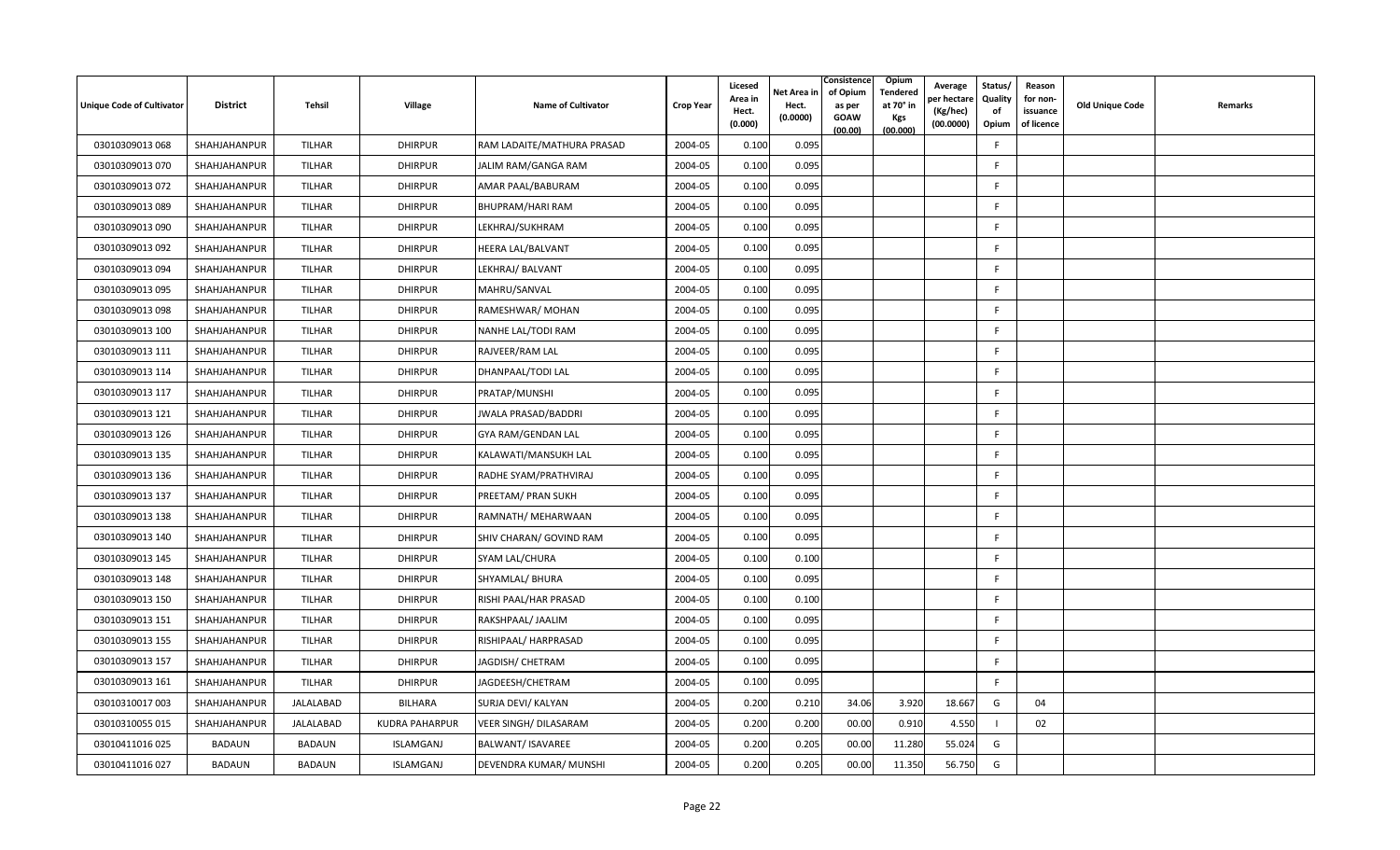| Unique Code of Cultivator | <b>District</b> | Tehsil        | Village               | <b>Name of Cultivator</b>  | <b>Crop Year</b> | Licesed<br>Area in<br>Hect.<br>(0.000) | Net Area in<br>Hect.<br>(0.0000) | Consistence<br>of Opium<br>as per<br><b>GOAW</b><br>(00.00) | Opium<br>Tendered<br>at 70° in<br><b>Kgs</b><br>(00.000) | Average<br>วer hectarง<br>(Kg/hec)<br>(00.0000) | Status/<br>Quality<br>of<br>Opium | Reason<br>for non-<br>issuance<br>of licence | <b>Old Unique Code</b> | Remarks |
|---------------------------|-----------------|---------------|-----------------------|----------------------------|------------------|----------------------------------------|----------------------------------|-------------------------------------------------------------|----------------------------------------------------------|-------------------------------------------------|-----------------------------------|----------------------------------------------|------------------------|---------|
| 03010411016029            | <b>BADAUN</b>   | <b>BADAUN</b> | <b>ISLAMGANJ</b>      | DURGAWATEE/ RAMCHANDRA     | 2004-05          | 0.200                                  | 0.200                            | 00.00                                                       | 10.840                                                   | 52.878                                          | G                                 |                                              |                        |         |
| 03010411016 031           | BADAUN          | <b>BADAUN</b> | ISLAMGANJ             | MUNNALAL/ PRAN SUKH        | 2004-05          | 0.200                                  | 0.205                            | 00.00                                                       | 10.840                                                   | 52.878                                          | G                                 |                                              |                        |         |
| 03010411016 033           | <b>BADAUN</b>   | <b>BADAUN</b> | ISLAMGANJ             | RAMDAS/ VEDRAM             | 2004-05          | 0.200                                  | 0.195                            | 00.00                                                       | 10.260                                                   | 52.615                                          | G                                 |                                              |                        |         |
| 03010411020 001           | <b>BADAUN</b>   | <b>BADAUN</b> | <b>KHASPUR GOTIYA</b> | ISAVAREE/ JISUKH           | 2004-05          | 0.100                                  | 0.095                            |                                                             |                                                          |                                                 | F                                 |                                              |                        |         |
| 03010411020 012           | <b>BADAUN</b>   | <b>BADAUN</b> | <b>KHASPUR GOTIYA</b> | RAMSAWAROOP/ PRAWAT        | 2004-05          | 0.100                                  | 0.105                            | 00.00                                                       | 0.330                                                    | 3.142                                           |                                   | 02                                           |                        |         |
| 03010411020 015           | <b>BADAUN</b>   | <b>BADAUN</b> | <b>KHASPUR GOTIYA</b> | <b>TEEKARAM/ GOVIND</b>    | 2004-05          | 0.100                                  | 0.105                            | 00.00                                                       | 2.790                                                    | 26.571                                          |                                   | 02                                           |                        |         |
| 03010411020 016           | BADAUN          | <b>BADAUN</b> | <b>KHASPUR GOTIYA</b> | BHAWANI/ JHAMMAN           | 2004-05          | 0.100                                  | 0.100                            |                                                             |                                                          |                                                 | F.                                |                                              |                        |         |
| 03010411020 017           | <b>BADAUN</b>   | <b>BADAUN</b> | <b>KHASPUR GOTIYA</b> | ROSHANLAL/ BENIRAM         | 2004-05          | 0.100                                  | 0.105                            | 00.00                                                       | 5.250                                                    | 50.000                                          |                                   | 02                                           |                        |         |
| 03010411020 025           | BADAUN          | <b>BADAUN</b> | <b>KHASPUR GOTIYA</b> | PRAMESAWAREELAL/ MISHRILAL | 2004-05          | 0.100                                  | 0.105                            | 00.00                                                       | 5.690                                                    | 54.190                                          | G                                 |                                              |                        |         |
| 03010411020 026           | <b>BADAUN</b>   | <b>BADAUN</b> | <b>KHASPUR GOTIYA</b> | SAMEREE/KESHO              | 2004-05          | 0.100                                  | 0.100                            | 00.00                                                       | 0.500                                                    | 0.500                                           |                                   | 02                                           |                        |         |
| 03010411020 027           | <b>BADAUN</b>   | <b>BADAUN</b> | <b>KHASPUR GOTIYA</b> | JOHAREE/ TOLARAM           | 2004-05          | 0.100                                  | 0.100                            |                                                             |                                                          |                                                 | F.                                |                                              |                        |         |
| 03010411020 029           | BADAUN          | <b>BADAUN</b> | <b>KHASPUR GOTIYA</b> | <b>GOKARAN/ SHIVCHARAN</b> | 2004-05          | 0.100                                  | 0.100                            | 00.00                                                       | 5.170                                                    | 51.700                                          | G                                 |                                              |                        |         |
| 03010411020 030           | <b>BADAUN</b>   | <b>BADAUN</b> | <b>KHASPUR GOTIYA</b> | SHIVCHARAN/ KHAGAREE       | 2004-05          | 0.100                                  | 0.105                            | 00.00                                                       | 2.350                                                    | 22.381                                          |                                   | 02                                           |                        |         |
| 03010411020 031           | BADAUN          | <b>BADAUN</b> | <b>KHASPUR GOTIYA</b> | MIHAEELAL/ SHIVCHARAN      | 2004-05          | 0.100                                  | 0.100                            | 00.00                                                       | 4.460                                                    | 44.600                                          |                                   | 02                                           |                        |         |
| 03010411023 002           | <b>BADAUN</b>   | <b>BADAUN</b> | KUWATANDA             | KHAN SINGH/ NAUBAT SINGH   | 2004-05          | 0.100                                  | 0.105                            | 00.00                                                       | 3.140                                                    | 29.905                                          |                                   | 02                                           |                        |         |
| 03010411023 003           | <b>BADAUN</b>   | <b>BADAUN</b> | KUWATANDA             | CHANDRAPAL/ ISHARAM        | 2004-05          | 0.100                                  | 0.105                            |                                                             |                                                          |                                                 | F.                                |                                              |                        |         |
| 03010411023 005           | <b>BADAUN</b>   | <b>BADAUN</b> | KUWATANDA             | SHUSHPAL/ VIDYARAM         | 2004-05          | 0.100                                  | 0.100                            | 00.00                                                       | 2.880                                                    | 28.800                                          |                                   | 02                                           |                        |         |
| 03010411023 010           | BADAUN          | <b>BADAUN</b> | KUWATANDA             | VAEDRAM/ SARDAR SINGH      | 2004-05          | 0.100                                  | 0.100                            | 00.00                                                       | 0.500                                                    | 5.000                                           |                                   | 02                                           |                        |         |
| 03010411023 011           | BADAUN          | <b>BADAUN</b> | KUWATANDA             | RAMAUTAR/ MIDHAI           | 2004-05          | 0.100                                  | 0.105                            |                                                             |                                                          |                                                 | F.                                |                                              |                        |         |
| 03010411023 012           | <b>BADAUN</b>   | <b>BADAUN</b> | KUWATANDA             | RAMESAWAR/BABURAM          | 2004-05          | 0.100                                  | 0.105                            | 00.00                                                       | 6.140                                                    | 58.476                                          | G                                 |                                              |                        |         |
| 03010411023 016           | <b>BADAUN</b>   | <b>BADAUN</b> | KUWATANDA             | <b>ANOKHE/ GAUREE</b>      | 2004-05          | 0.100                                  | 0.100                            | 00.00                                                       | 3.780                                                    | 37.810                                          | G                                 | 04                                           |                        |         |
| 03010411023 018           | <b>BADAUN</b>   | <b>BADAUN</b> | KUWATANDA             | JAY SINGH/ GOKIL           | 2004-05          | 0.100                                  | 0.105                            | 00.00                                                       | 0.910                                                    | 8.667                                           |                                   | 02                                           |                        |         |
| 03010411023 019           | <b>BADAUN</b>   | <b>BADAUN</b> | KUWATANDA             | KANDHAI/ DHARAMEE          | 2004-05          | 0.100                                  | 0.105                            |                                                             |                                                          |                                                 | F.                                |                                              |                        |         |
| 03010411030 002           | BADAUN          | <b>BADAUN</b> | MOGAR KI GOTIA        | LAKHANRAM/ GANGARAM        | 2004-05          | 0.100                                  | 0.090                            | 00.00                                                       | 0.560                                                    | 5.600                                           |                                   | 02                                           |                        |         |
| 03010411030 003           | <b>BADAUN</b>   | <b>BADAUN</b> | MOGAR KI GOTIA        | NATHULAL/ NANDLAL          | 2004-05          | 0.100                                  | 0.095                            |                                                             |                                                          |                                                 | F.                                |                                              |                        |         |
| 03010411030 004           | BADAUN          | <b>BADAUN</b> | MOGAR KI GOTIA        | MAULAO/ BHAGBANDA          | 2004-05          | 0.100                                  | 0.095                            | 00.00                                                       | 5.450                                                    | 57.368                                          |                                   | 02                                           |                        |         |
| 03010411030 005           | <b>BADAUN</b>   | <b>BADAUN</b> | MOGAR KI GOTIA        | RAMPRASAD/ KAEDAR          | 2004-05          | 0.100                                  | 0.100                            | 00.00                                                       | 0.470                                                    | 4.700                                           |                                   | 02                                           |                        |         |
| 03010411030 006           | <b>BADAUN</b>   | <b>BADAUN</b> | MOGAR KI GOTIA        | RAMCHANDRA/ ASAE           | 2004-05          | 0.100                                  | 0.100                            | 00.00                                                       | 0.810                                                    | 8.100                                           |                                   | 02                                           |                        |         |
| 03010411030 007           | BADAUN          | <b>BADAUN</b> | MOGAR KI GOTIA        | HIRALAL/ LEKHRAJ           | 2004-05          | 0.100                                  | 0.100                            | 00.00                                                       | 0.690                                                    | 6.900                                           |                                   | 02                                           |                        |         |
| 03010411030 008           | <b>BADAUN</b>   | <b>BADAUN</b> | MOGAR KI GOTIA        | RAMDAS/ DHANSINGH          | 2004-05          | 0.100                                  | 0.105                            | 00.00                                                       | 0.640                                                    | 6.195                                           |                                   | 02                                           |                        |         |
| 03010411030 009           | <b>BADAUN</b>   | <b>BADAUN</b> | MOGAR KI GOTIA        | GULZAREELAL/ PRAVAT        | 2004-05          | 0.100                                  | 0.100                            | 00.00                                                       | 3.620                                                    | 36.200                                          |                                   | 02                                           |                        |         |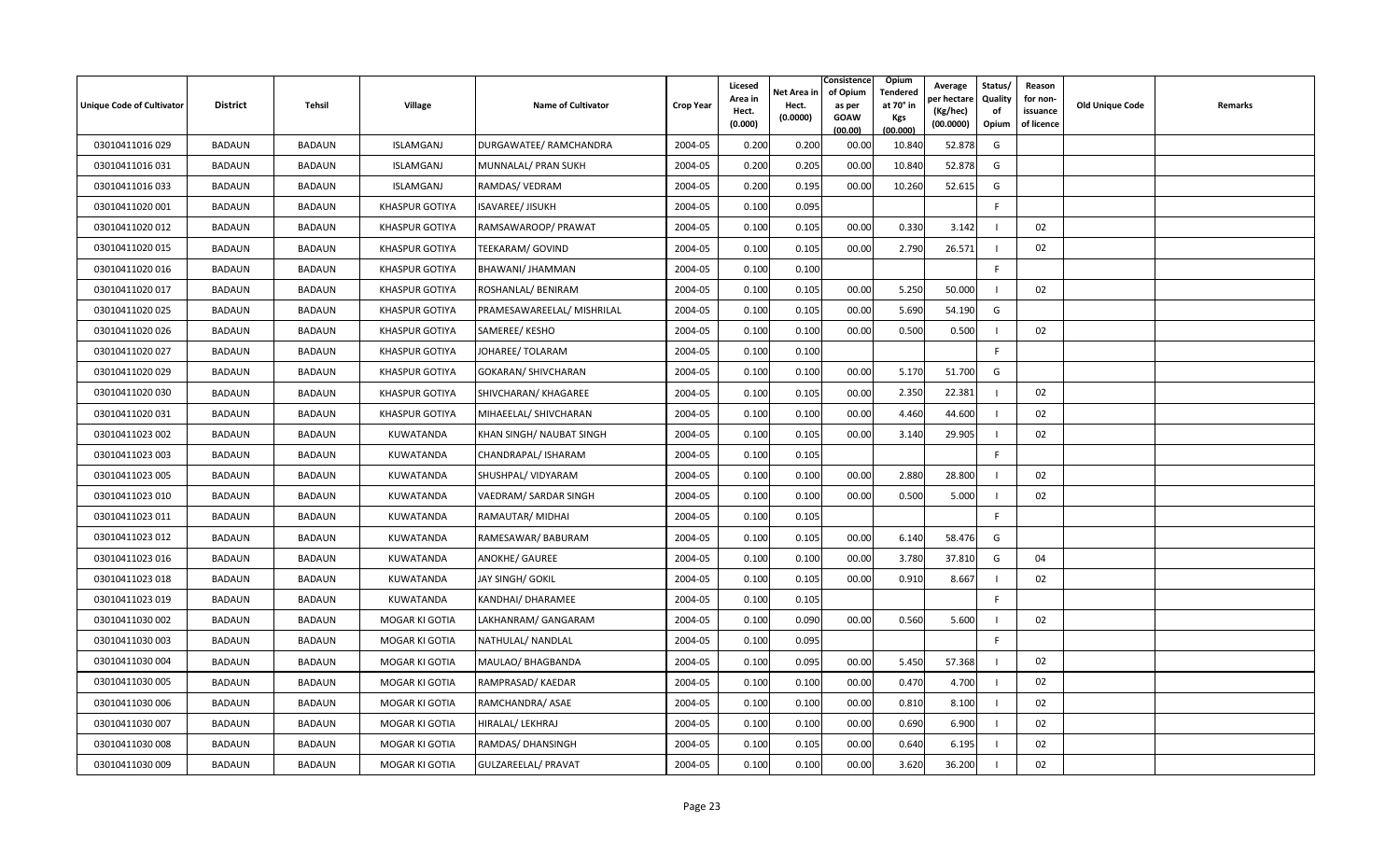| <b>Unique Code of Cultivator</b> | <b>District</b> | Tehsil        | Village              | <b>Name of Cultivator</b>   | <b>Crop Year</b> | Licesed<br>Area in<br>Hect.<br>(0.000) | Net Area in<br>Hect.<br>(0.0000) | Consistence<br>of Opium<br>as per<br><b>GOAW</b><br>(00.00) | Opium<br>Tendered<br>at 70 $^{\circ}$ in<br><b>Kgs</b><br>(00.000) | Average<br>วer hectarง<br>(Kg/hec)<br>(00.0000) | Status/<br>Quality<br>of<br>Opium | Reason<br>for non-<br>issuance<br>of licence | <b>Old Unique Code</b> | Remarks |
|----------------------------------|-----------------|---------------|----------------------|-----------------------------|------------------|----------------------------------------|----------------------------------|-------------------------------------------------------------|--------------------------------------------------------------------|-------------------------------------------------|-----------------------------------|----------------------------------------------|------------------------|---------|
| 03010411030 010                  | <b>BADAUN</b>   | <b>BADAUN</b> | MOGAR KI GOTIA       | RAJPAL/ SHANKAR             | 2004-05          | 0.100                                  | 0.100                            |                                                             |                                                                    |                                                 | E                                 |                                              |                        |         |
| 03010411030 012                  | BADAUN          | <b>BADAUN</b> | MOGAR KI GOTIA       | RAMSINGH/ PYARELAL          | 2004-05          | 0.100                                  | 0.100                            | 00.00                                                       | 1.250                                                              | 12.500                                          |                                   | 02                                           |                        |         |
| 03010411030 013                  | <b>BADAUN</b>   | <b>BADAUN</b> | MOGAR KI GOTIA       | SURJAN SINGH/ NANDRAM       | 2004-05          | 0.100                                  | 0.200                            | 00.00                                                       | 4.660                                                              | 46.600                                          |                                   | 02                                           |                        |         |
| 03010411030 014                  | BADAUN          | <b>BADAUN</b> | MOGAR KI GOTIA       | HARIPAL SINGH/ NATHULAL     | 2004-05          | 0.100                                  | 0.100                            |                                                             |                                                                    |                                                 | F.                                |                                              |                        |         |
| 03010411030 015                  | <b>BADAUN</b>   | <b>BADAUN</b> | MOGAR KI GOTIA       | <b>TOTARAM/ KAEDAR</b>      | 2004-05          | 0.100                                  | 0.095                            | 00.00                                                       | 32.000                                                             | 3.368                                           |                                   | 02                                           |                        |         |
| 03010411030 016                  | <b>BADAUN</b>   | <b>BADAUN</b> | MOGAR KI GOTIA       | <b>BHEEMSAEN/ NATHULAL</b>  | 2004-05          | 0.100                                  | 0.070                            |                                                             |                                                                    |                                                 | $\mathsf{F}$                      |                                              |                        |         |
| 03010411030 033                  | <b>BADAUN</b>   | <b>BADAUN</b> | MOGAR KI GOTIA       | PURANLAL/ SHRIRAM           | 2004-05          | 0.100                                  | 0.105                            | 00.00                                                       | 5.250                                                              | 50.000                                          |                                   | 02                                           |                        |         |
| 03010411030 034                  | <b>BADAUN</b>   | <b>BADAUN</b> | MOGAR KI GOTIA       | SAEWARAM/BHEEKHE            | 2004-05          | 0.100                                  | 0.095                            | 00.00                                                       | 0.430                                                              | 4.526                                           |                                   | 02                                           |                        |         |
| 03010411030 035                  | BADAUN          | <b>BADAUN</b> | MOGAR KI GOTIA       | MOHANLAL/ MANGALI           | 2004-05          | 0.100                                  | 0.100                            | 00.00                                                       | 5.960                                                              | 59.000                                          | G                                 |                                              |                        |         |
| 03010411030 037                  | <b>BADAUN</b>   | <b>BADAUN</b> | MOGAR KI GOTIA       | SONWATEE/ RAMPRASAD         | 2004-05          | 0.100                                  | 0.100                            |                                                             |                                                                    |                                                 | F.                                |                                              |                        |         |
| 03010411030 038                  | <b>BADAUN</b>   | <b>BADAUN</b> | MOGAR KI GOTIA       | DEVDATT/ CHUNNILAL          | 2004-05          | 0.100                                  | 0.100                            |                                                             |                                                                    |                                                 | F.                                |                                              |                        |         |
| 03010411030049                   | BADAUN          | <b>BADAUN</b> | MOGAR KI GOTIA       | MOHANLAL/ ASHARAM           | 2004-05          | 0.100                                  | 0.100                            | 00.00                                                       | 2.320                                                              | 23.200                                          |                                   | 02                                           |                        |         |
| 03010411030 050                  | BADAUN          | <b>BADAUN</b> | MOGAR KI GOTIA       | PRAEMPAL/ TEEKARAM          | 2004-05          | 0.100                                  | 0.100                            | 00.00                                                       | 0.650                                                              | 6.500                                           |                                   | 02                                           |                        |         |
| 03010411030 051                  | BADAUN          | <b>BADAUN</b> | MOGAR KI GOTIA       | MURAREE/ RAJARAM            | 2004-05          | 0.100                                  | 0.090                            | 00.00                                                       | 0.670                                                              | 7.444                                           |                                   | 02                                           |                        |         |
| 03010411030 053                  | <b>BADAUN</b>   | <b>BADAUN</b> | MOGAR KI GOTIA       | DULARA/ BHAGWANT            | 2004-05          | 0.100                                  | 0.100                            |                                                             |                                                                    |                                                 | F.                                |                                              |                        |         |
| 03010411030 054                  | <b>BADAUN</b>   | <b>BADAUN</b> | MOGAR KI GOTIA       | PYARELAL/ BALDEVPRASAD      | 2004-05          | 0.100                                  | 0.080                            | 00.00                                                       | 3.250                                                              | 40.625                                          |                                   | 02                                           |                        |         |
| 03010411030 055                  | <b>BADAUN</b>   | <b>BADAUN</b> | MOGAR KI GOTIA       | TRIVENEE/ TEEKARAM          | 2004-05          | 0.100                                  | 0.095                            | 00.00                                                       | 5.360                                                              | 56.421                                          | G                                 |                                              |                        |         |
| 03010411030 057                  | BADAUN          | <b>BADAUN</b> | MOGAR KI GOTIA       | RAJARAM/ KAEHAREE           | 2004-05          | 0.100                                  | 0.095                            |                                                             |                                                                    |                                                 | F.                                |                                              |                        |         |
| 03010411030 058                  | BADAUN          | <b>BADAUN</b> | MOGAR KI GOTIA       | BHUKHAN SINGH/ SUNDAR SINGH | 2004-05          | 0.100                                  | 0.080                            |                                                             |                                                                    |                                                 | F                                 |                                              |                        |         |
| 03010411030 061                  | BADAUN          | <b>BADAUN</b> | MOGAR KI GOTIA       | SHISHUPAL/ TEEKAM           | 2004-05          | 0.100                                  | 0.105                            |                                                             |                                                                    |                                                 | F                                 |                                              |                        |         |
| 03010411030064                   | <b>BADAUN</b>   | <b>BADAUN</b> | MOGAR KI GOTIA       | LALTAPRASAD/ HOREE SINGH    | 2004-05          | 0.100                                  | 0.105                            |                                                             |                                                                    |                                                 | F.                                |                                              |                        |         |
| 03010411030 065                  | <b>BADAUN</b>   | <b>BADAUN</b> | MOGAR KI GOTIA       | DEVENDRA SINGH/ UDAL SINGH  | 2004-05          | 0.100                                  | 0.100                            | 00.00                                                       | 0.250                                                              | 2.500                                           |                                   | 02                                           |                        |         |
| 03010411030066                   | <b>BADAUN</b>   | <b>BADAUN</b> | MOGAR KI GOTIA       | <b>CHETRAM/ BUDHEE</b>      | 2004-05          | 0.100                                  | 0.100                            | 00.00                                                       | 3.950                                                              | 39.500                                          |                                   | 02                                           |                        |         |
| 03010411042 003                  | BADAUN          | <b>BADAUN</b> | <b>RUKHADA KHEDA</b> | LANKA DEVI/ PRAVAT SINGH    | 2004-05          | 0.200                                  | 0.195                            | 00.00                                                       | 4.260                                                              | 21.846                                          |                                   | 02                                           |                        |         |
| 03010411042 007                  | <b>BADAUN</b>   | <b>BADAUN</b> | RUKHADA KHEDA        | <b>MEHTAB/ CHATUREE</b>     | 2004-05          | 0.200                                  | 0.205                            | 00.00                                                       | 9.320                                                              | 45.463                                          | G                                 | 04                                           |                        |         |
| 03010411047 005                  | BADAUN          | <b>BADAUN</b> | <b>UNAULA</b>        | SADHURAM/DAWARIKA PRASAD    | 2004-05          | 0.200                                  | 0.205                            | 00.00                                                       | 2.110                                                              | 10.292                                          | G                                 | 04                                           |                        |         |
| 03010411063 013                  | <b>BADAUN</b>   | <b>BADAUN</b> | <b>KATINNA</b>       | ROOPRAM/LAKHAN              | 2004-05          | 0.200                                  | 0.195                            | 00.00                                                       | 10.370                                                             | 53.179                                          | G                                 |                                              |                        |         |
| 03010411063 015                  | <b>BADAUN</b>   | <b>BADAUN</b> | KATINNA              | SHRIPAL/ DHAN SINGH         | 2004-05          | 0.200                                  | 0.200                            | 00.00                                                       | 9.900                                                              | 49.500                                          | G                                 |                                              |                        |         |
| 03010411063 016                  | BADAUN          | <b>BADAUN</b> | KATINNA              | NATHULAL/BHEEKHAM           | 2004-05          | 0.200                                  | 0.200                            | 00.00                                                       | 9.930                                                              | 49.650                                          | G                                 |                                              |                        |         |
| 03010411063 020                  | <b>BADAUN</b>   | <b>BADAUN</b> | <b>KATINNA</b>       | RAMVEER/ ROSHANLAL          | 2004-05          | 0.200                                  | 0.195                            | 00.00                                                       | 10.240                                                             | 52.512                                          | G                                 |                                              |                        |         |
| 03010411064 001                  | <b>BADAUN</b>   | <b>BADAUN</b> | <b>KOTHI NAGLA</b>   | <b>BHEEMSINGH/MOHANLAL</b>  | 2004-05          | 0.100                                  | 0.075                            | 00.00                                                       | 4.030                                                              | 53.733                                          | G                                 |                                              |                        |         |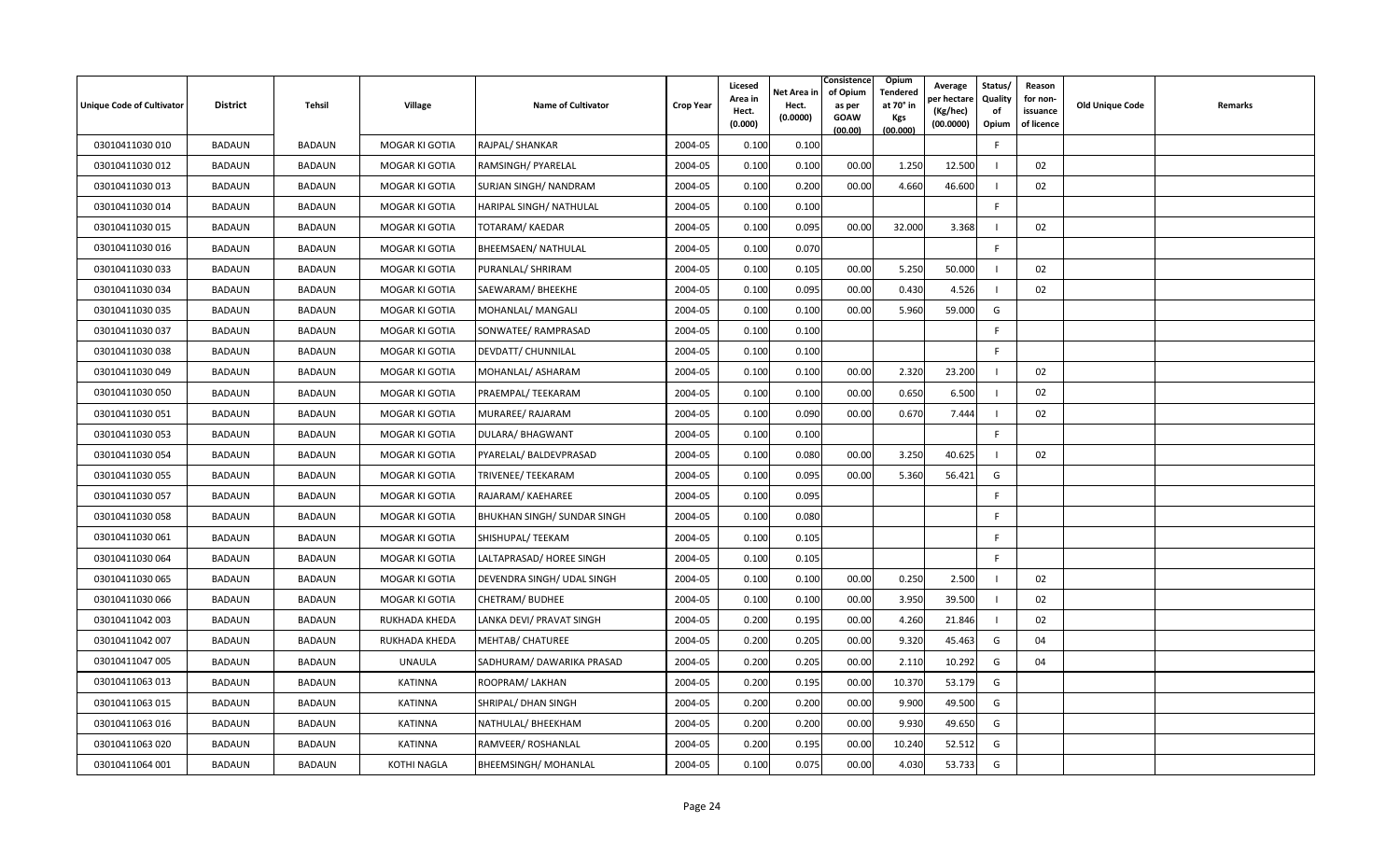| <b>Unique Code of Cultivator</b> | <b>District</b> | Tehsil        | Village            | <b>Name of Cultivator</b>         | <b>Crop Year</b> | Licesed<br>Area in<br>Hect.<br>(0.000) | Net Area in<br>Hect.<br>(0.0000) | Consistence<br>of Opium<br>as per<br>GOAW<br>(00.00) | Opium<br>Tendered<br>at 70 $^{\circ}$ in<br><b>Kgs</b><br>(00.000) | Average<br>วer hectarง<br>(Kg/hec)<br>(00.0000) | Status/<br>Quality<br>of<br>Opium | Reason<br>for non-<br>issuance<br>of licence | <b>Old Unique Code</b> | Remarks |
|----------------------------------|-----------------|---------------|--------------------|-----------------------------------|------------------|----------------------------------------|----------------------------------|------------------------------------------------------|--------------------------------------------------------------------|-------------------------------------------------|-----------------------------------|----------------------------------------------|------------------------|---------|
| 03010411064 004                  | <b>BADAUN</b>   | <b>BADAUN</b> | <b>KOTHI NAGLA</b> | RAMKALI/ UDHO                     | 2004-05          | 0.100                                  | 0.090                            | 00.00                                                | 4.920                                                              | 54.666                                          | G                                 |                                              |                        |         |
| 03010411064 006                  | BADAUN          | <b>BADAUN</b> | KOTHI NAGLA        | DURVIJAY/ MOHANLAL                | 2004-05          | 0.100                                  | 0.060                            | 00.00                                                | 2.690                                                              | 44.833                                          |                                   | 02                                           |                        |         |
| 03010411064 008                  | <b>BADAUN</b>   | <b>BADAUN</b> | KOTHI NAGLA        | ROOM SINGH/ MOHANLAL              | 2004-05          | 0.100                                  | 0.095                            |                                                      |                                                                    |                                                 | F.                                |                                              |                        |         |
| 03010411064 011                  | BADAUN          | <b>BADAUN</b> | <b>KOTHI NAGLA</b> | SHYAMLAL/REVARAM                  | 2004-05          | 0.100                                  | 0.095                            | 00.00                                                | 2.950                                                              | 31.053                                          |                                   | 02                                           |                        |         |
| 03010411064 014                  | <b>BADAUN</b>   | <b>BADAUN</b> | KOTHI NAGLA        | GANGASAHAY/ YAADRAM               | 2004-05          | 0.100                                  | 0.100                            | 00.00                                                | 3.270                                                              | 32.700                                          |                                   | 02                                           |                        |         |
| 03010411064 016                  | <b>BADAUN</b>   | <b>BADAUN</b> | <b>KOTHI NAGLA</b> | GAJRAJ/DULIRAM                    | 2004-05          | 0.100                                  | 0.080                            | 00.00                                                | 3.570                                                              | 44.625                                          |                                   | 02                                           |                        |         |
| 03010411064 020                  | <b>BADAUN</b>   | <b>BADAUN</b> | KOTHI NAGLA        | SHANKAR/DHARMI                    | 2004-05          | 0.100                                  | 0.100                            | 00.00                                                | 3.230                                                              | 32.300                                          |                                   | 02                                           |                        |         |
| 03010411068 001                  | <b>BADAUN</b>   | <b>BADAUN</b> | NASRULLAPUR        | <b>BABURAM/ NAUVAT</b>            | 2004-05          | 0.100                                  | 0.095                            |                                                      |                                                                    |                                                 | F.                                |                                              |                        |         |
| 03010411068 005                  | BADAUN          | <b>BADAUN</b> | NASRULLAPUR        | BHAJANLAL/ HULASEE                | 2004-05          | 0.100                                  | 0.095                            |                                                      |                                                                    |                                                 | F                                 |                                              |                        |         |
| 03010411068 008                  | <b>BADAUN</b>   | <b>BADAUN</b> | NASRULLAPUR        | DALLO/ KOMIL                      | 2004-05          | 0.100                                  | 0.100                            |                                                      |                                                                    |                                                 | F.                                |                                              |                        |         |
| 03010411068 010                  | <b>BADAUN</b>   | <b>BADAUN</b> | NASRULLAPUR        | UDAIVIR SINGH/ TULSI SINGH        | 2004-05          | 0.100                                  | 0.100                            |                                                      |                                                                    |                                                 | F.                                |                                              |                        |         |
| 03010411068 013                  | BADAUN          | <b>BADAUN</b> | NASRULLAPUR        | PREAMPAL/ SAHJADE                 | 2004-05          | 0.100                                  |                                  |                                                      |                                                                    |                                                 | N                                 | 11                                           |                        |         |
| 03010411068 015                  | BADAUN          | <b>BADAUN</b> | NASRULLAPUR        | RAGHUVEER/ CHOKHI                 | 2004-05          | 0.100                                  | 0.095                            |                                                      |                                                                    |                                                 | -F                                |                                              |                        |         |
| 03010411068 018                  | <b>BADAUN</b>   | <b>BADAUN</b> | NASRULLAPUR        | PHOOL SINGH/ GOVIND               | 2004-05          | 0.100                                  | 0.105                            |                                                      |                                                                    |                                                 | F                                 |                                              |                        |         |
| 03010411068 032                  | <b>BADAUN</b>   | <b>BADAUN</b> | NASRULLAPUR        | RAGHUVEER/ CHOKHI                 | 2004-05          | 0.100                                  | 0.195                            |                                                      |                                                                    |                                                 | F.                                |                                              |                        |         |
| 03010411068 034                  | BADAUN          | <b>BADAUN</b> | NASRULLAPUR        | RAM SINGH/ROSHAN                  | 2004-05          | 0.100                                  | 0.100                            |                                                      |                                                                    |                                                 | F                                 |                                              |                        |         |
| 03010411068 036                  | <b>BADAUN</b>   | <b>BADAUN</b> | NASRULLAPUR        | <b>TOTARAM/ CHUNNI</b>            | 2004-05          | 0.100                                  | 0.100                            |                                                      |                                                                    |                                                 | F                                 |                                              |                        |         |
| 03010411068 042                  | <b>BADAUN</b>   | <b>BADAUN</b> | NASRULLAPUR        | SHISHUPAL/ PATEERAM               | 2004-05          | 0.100                                  | 0.105                            |                                                      |                                                                    |                                                 | -F                                |                                              |                        |         |
| 03010411068 044                  | <b>BADAUN</b>   | <b>BADAUN</b> | NASRULLAPUR        | PYARE/DHRAM                       | 2004-05          | 0.100                                  | 0.105                            |                                                      |                                                                    |                                                 | F.                                |                                              |                        |         |
| 03010411068 045                  | <b>BADAUN</b>   | <b>BADAUN</b> | NASRULLAPUR        | KISHANLAL/ KEDAR                  | 2004-05          | 0.100                                  |                                  |                                                      |                                                                    |                                                 | N                                 | 11                                           |                        |         |
| 03010411068 047                  | <b>BADAUN</b>   | <b>BADAUN</b> | NASRULLAPUR        | <b>BHAGWAN SINGH/ RAMSAWAROOP</b> | 2004-05          | 0.100                                  | 0.100                            |                                                      |                                                                    |                                                 | F.                                |                                              |                        |         |
| 03010411068 049                  | <b>BADAUN</b>   | <b>BADAUN</b> | NASRULLAPUR        | SUBEDAR/ GOKIL                    | 2004-05          | 0.100                                  | 0.100                            |                                                      |                                                                    |                                                 | F.                                |                                              |                        |         |
| 03010411068 050                  | <b>BADAUN</b>   | <b>BADAUN</b> | NASRULLAPUR        | SURAJPAL SINGH/ BANWAREE          | 2004-05          | 0.100                                  | 0.100                            |                                                      |                                                                    |                                                 | F                                 |                                              |                        |         |
| 03010411068 056                  | BADAUN          | <b>BADAUN</b> | NASRULLAPUR        | SIPATTARLAL/ MUNSHI SINGH         | 2004-05          | 0.100                                  | 0.100                            |                                                      |                                                                    |                                                 | F                                 |                                              |                        |         |
| 03010411068 060                  | <b>BADAUN</b>   | <b>BADAUN</b> | NASRULLAPUR        | OMPRAKASH/ BHOLA SINGH            | 2004-05          | 0.100                                  | 0.100                            |                                                      |                                                                    |                                                 | F.                                |                                              |                        |         |
| 03010411068 061                  | <b>BADAUN</b>   | <b>BADAUN</b> | NASRULLAPUR        | RAMNIVASH/ MEKU SINGH             | 2004-05          | 0.100                                  | 0.100                            |                                                      |                                                                    |                                                 | F.                                |                                              |                        |         |
| 03010411068 062                  | <b>BADAUN</b>   | <b>BADAUN</b> | NASRULLAPUR        | JAY SINGH/ GENDANLAL              | 2004-05          | 0.100                                  | 0.100                            |                                                      |                                                                    |                                                 | F.                                |                                              |                        |         |
| 03010411068 068                  | <b>BADAUN</b>   | <b>BADAUN</b> | NASRULLAPUR        | RAMNIVASH/ MEKU SINGH             | 2004-05          | 0.100                                  | 0.100                            |                                                      |                                                                    |                                                 | F.                                |                                              |                        |         |
| 03010411068 077                  | BADAUN          | <b>BADAUN</b> | NASRULLAPUR        | RAJVEER/ JALIM                    | 2004-05          | 0.100                                  | 0.100                            | 00.00                                                | 0.270                                                              | 2.700                                           |                                   | 02                                           |                        |         |
| 03010411068 078                  | <b>BADAUN</b>   | <b>BADAUN</b> | NASRULLAPUR        | RAMPRASAD/ DEEWANEE               | 2004-05          | 0.100                                  | 0.100                            |                                                      |                                                                    |                                                 | F.                                |                                              |                        |         |
| 03010411068 084                  | <b>BADAUN</b>   | <b>BADAUN</b> | NASRULLAPUR        | <b>BHAGWAN SINGH/ RAMSAWAROOP</b> | 2004-05          | 0.100                                  | 0.100                            |                                                      |                                                                    |                                                 | F                                 |                                              |                        |         |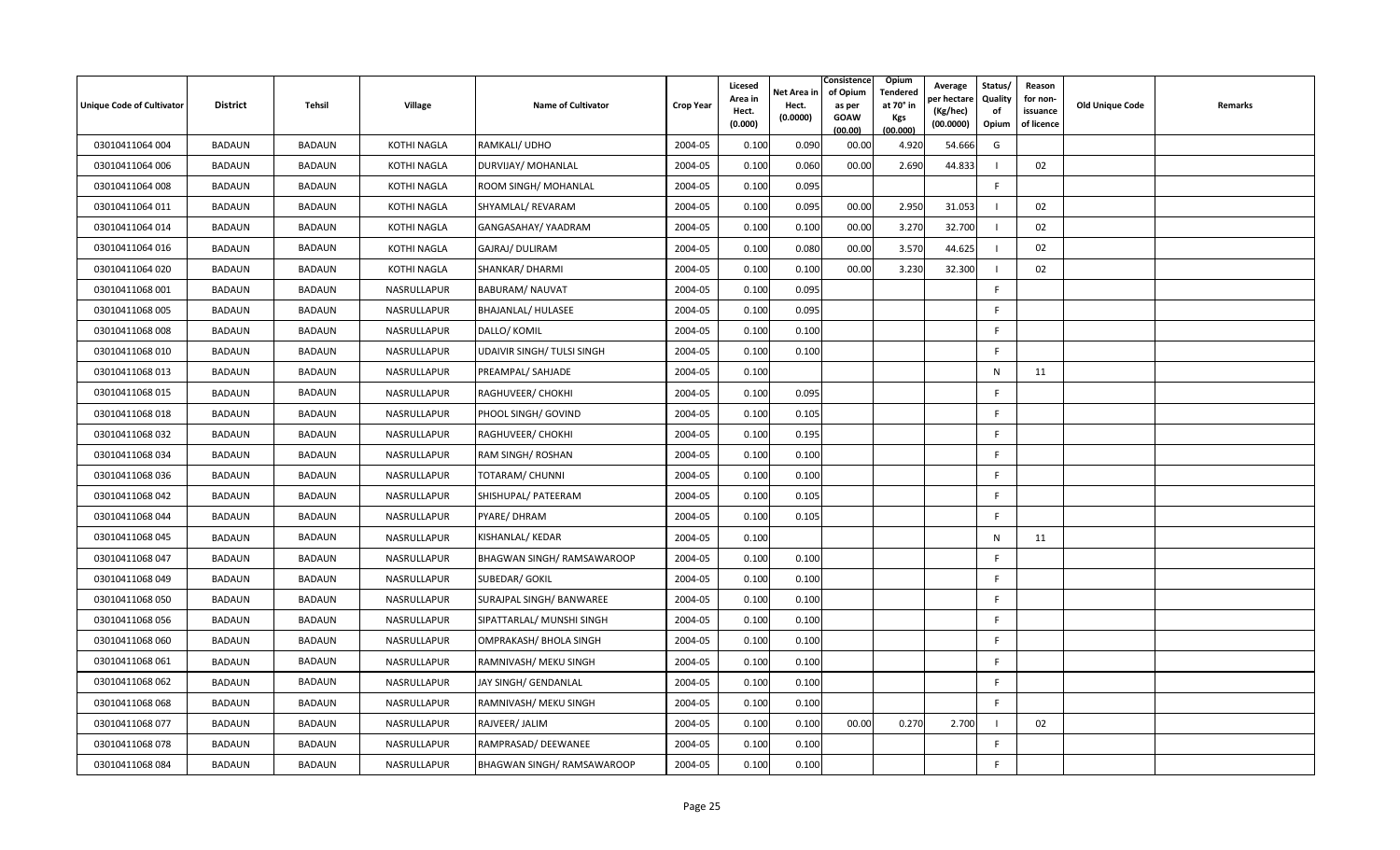| <b>Unique Code of Cultivator</b> | <b>District</b> | <b>Tehsil</b>   | <b>Village</b>     | <b>Name of Cultivator</b>       | <b>Crop Year</b> | Licesed<br>Area in<br>Hect.<br>(0.000) | Net Area in<br>Hect.<br>(0.0000) | Consistence<br>of Opium<br>as per<br><b>GOAW</b><br>(00.00) | Opium<br><b>Tendered</b><br>at 70° in<br><b>Kgs</b><br>(00.000) | Average<br>er hectare)<br>(Kg/hec)<br>(00.0000) | Status/<br>Quality<br>of<br>Opium | Reason<br>for non-<br>issuance<br>of licence | <b>Old Unique Code</b> | <b>Remarks</b> |
|----------------------------------|-----------------|-----------------|--------------------|---------------------------------|------------------|----------------------------------------|----------------------------------|-------------------------------------------------------------|-----------------------------------------------------------------|-------------------------------------------------|-----------------------------------|----------------------------------------------|------------------------|----------------|
| 03010411068 085                  | BADAUN          | <b>BADAUN</b>   | NASRULLAPUR        | <b>SUBEDAR/ GOKIL</b>           | 2004-05          | 0.100                                  | 0.100                            |                                                             |                                                                 |                                                 | F.                                |                                              |                        |                |
| 03010411069 001                  | <b>BADAUN</b>   | <b>BADAUN</b>   | PREMI NAGLA        | MAHENDRAPAL/ TULSIRAM           | 2004-05          | 0.100                                  | 0.095                            |                                                             |                                                                 |                                                 | E                                 |                                              |                        |                |
| 03010411069 003                  | <b>BADAUN</b>   | <b>BADAUN</b>   | PREMI NAGLA        | KHANDAREE/ TARACHANDRA          | 2004-05          | 0.100                                  | 0.105                            |                                                             |                                                                 |                                                 | <b>F</b>                          |                                              |                        |                |
| 03010411069 011                  | BADAUN          | <b>BADAUN</b>   | PREMI NAGLA        | RAJARAM/ JHAMMAN                | 2004-05          | 0.100                                  | 0.100                            |                                                             |                                                                 |                                                 | E                                 |                                              |                        |                |
| 03010411069 018                  | BADAUN          | <b>BADAUN</b>   | PREMI NAGLA        | DALCHANDRA/ SUMER               | 2004-05          | 0.100                                  | 0.100                            | 00.00                                                       | 3.150                                                           | 31.500                                          |                                   | 02                                           |                        |                |
| 03010411069 019                  | BADAUN          | <b>BADAUN</b>   | PREMI NAGLA        | MAN SINGH/ BIHAREELAL           | 2004-05          | 0.100                                  | 0.105                            | 00.00                                                       | 1.430                                                           | 13.619                                          | G                                 | 04                                           |                        |                |
| 03010411069 030                  | BADAUN          | <b>BADAUN</b>   | PREMI NAGLA        | RAMKALI/ GANGASINGH             | 2004-05          | 0.100                                  | 0.060                            | 00.00                                                       | 3.320                                                           | 55.333                                          | G                                 |                                              |                        |                |
| 03010411069 035                  | <b>BADAUN</b>   | <b>BADAUN</b>   | PREMI NAGLA        | RAM SINGH/ BHOJRAJ SINGH        | 2004-05          | 0.100                                  | 0.100                            |                                                             |                                                                 |                                                 | F                                 |                                              |                        |                |
| 03010412044 003                  | BADAUN          | DATAGANJ        | SERAHA             | POORAN/CHADEMMI                 | 2004-05          | 0.200                                  |                                  |                                                             |                                                                 |                                                 | N                                 | 11                                           |                        |                |
| 03010412044 008                  | BADAUN          | DATAGANJ        | <b>SERAHA</b>      | ROSHAN LAL/MANGALI              | 2004-05          | 0.200                                  |                                  |                                                             |                                                                 |                                                 | $\mathsf{N}$                      | 11                                           |                        |                |
| 03010412044 014                  | BADAUN          | DATAGANJ        | SERAHA             | OMKAR LAL/POORAN                | 2004-05          | 0.100                                  | 0.095                            |                                                             |                                                                 |                                                 | -F                                | 07                                           |                        |                |
| 03010412044 019                  | <b>BADAUN</b>   | DATAGANJ        | <b>SERAHA</b>      | JUGESHAR DAYAL/ PUTTULAL        | 2004-05          | 0.100                                  | 0.100                            | 00.00                                                       | 5.300                                                           | 53.000                                          | G                                 |                                              |                        |                |
| 03010412044 020                  | <b>BADAUN</b>   | DATAGANJ        | <b>SERAHA</b>      | NAFEES KHAN/ MEHMOOD KHAN       | 2004-05          | 0.100                                  | 0.095                            |                                                             |                                                                 |                                                 | E                                 |                                              |                        |                |
| 03010412044 032                  | BADAUN          | DATAGANJ        | SERAHA             | ANEES KHAN/MAHMOOD KHAN         | 2004-05          | 0.100                                  | 0.035                            | 00.00                                                       | 2.230                                                           | 63.714                                          | G                                 |                                              |                        |                |
| 03010412044 033                  | <b>BADAUN</b>   | DATAGANJ        | <b>SERAHA</b>      | <b>GUDDU SINGH/ BALVEER</b>     | 2004-05          | 0.100                                  | 0.095                            | 00.00                                                       | 5.210                                                           | 54.842                                          | G                                 |                                              |                        |                |
| 03010412054 001                  | BADAUN          | DATAGANJ        | <b>DEVRAI</b>      | JADDU/ HAR DAYAL                | 2004-05          | 0.100                                  | 0.100                            |                                                             |                                                                 |                                                 | F.                                |                                              |                        |                |
| 03010412054 007                  | BADAUN          | DATAGANJ        | <b>DEVRAI</b>      | RAJVEER/ UDHO SINGH             | 2004-05          | 0.100                                  | 0.100                            |                                                             |                                                                 |                                                 | E                                 |                                              |                        |                |
| 03010412054 014                  | <b>BADAUN</b>   | DATAGANJ        | <b>DEVRAI</b>      | VISHUN PAL SINGH/ DVARIKA SINGH | 2004-05          | 0.100                                  | 0.105                            |                                                             |                                                                 |                                                 | F.                                |                                              |                        |                |
| 03010412054 020                  | BADAUN          | DATAGANJ        | <b>DEVRAI</b>      | FOOL SINGH/ LOCHAN SINGH        | 2004-05          | 0.100                                  | 0.100                            |                                                             |                                                                 |                                                 | F.                                |                                              |                        |                |
| 03010412054 023                  | <b>BADAUN</b>   | <b>DATAGANJ</b> | <b>DEVRAI</b>      | RAMAUTAR/ NAROTTAM              | 2004-05          | 0.100                                  | 0.100                            |                                                             |                                                                 |                                                 | -F                                |                                              |                        |                |
| 03010412054 028                  | <b>BADAUN</b>   | DATAGANJ        | <b>DEVRAI</b>      | SADHUSARAN/RAMSWAROOP           | 2004-05          | 0.100                                  | 0.100                            |                                                             |                                                                 |                                                 | E                                 |                                              |                        |                |
| 03010412054 031                  | <b>BADAUN</b>   | <b>DATAGANJ</b> | <b>DEVRAI</b>      | KHUSHIRAM/ ISHVARI              | 2004-05          | 0.100                                  | 0.105                            |                                                             |                                                                 |                                                 | E                                 |                                              |                        |                |
| 03010412054 051                  | <b>BADAUN</b>   | DATAGANJ        | <b>DEVRAI</b>      | KISHORI LAL/ MEVARAM            | 2004-05          | 0.100                                  | 0.100                            |                                                             |                                                                 |                                                 | F.                                |                                              |                        |                |
| 03010412056 022                  | BADAUN          | DATAGANJ        | <b>GURA BARELA</b> | MANIRAM/LALSAHAY                | 2004-05          | 0.100                                  | 0.100                            |                                                             |                                                                 |                                                 | F                                 | 10                                           |                        |                |
| 03010412056 038                  | <b>BADAUN</b>   | DATAGANJ        | <b>GURA BARELA</b> | RAKESH/ DURGA PRASAD            | 2004-05          | 0.100                                  | 0.100                            | 00.00                                                       | 1.680                                                           | 16.800                                          |                                   | 02                                           |                        |                |
| 03010412056 047                  | BADAUN          | DATAGANJ        | <b>GURA BARELA</b> | RAJESH KUMAR/ VIDHYA NAND       | 2004-05          | 0.100                                  | 0.105                            |                                                             |                                                                 |                                                 | F                                 |                                              |                        |                |
| 03010412066 012                  | BADAUN          | DATAGANJ        | <b>DALEL NAGAR</b> | AMAR SINGH/ CHANDRAPAL SINGH    | 2004-05          | 0.100                                  | 0.100                            |                                                             |                                                                 |                                                 | -F                                | 07                                           |                        |                |
| 03010412066 016                  | BADAUN          | DATAGANJ        | <b>DALEL NAGAR</b> | TEJFAL/ LAKHAN SINGH            | 2004-05          | 0.100                                  | 0.100                            |                                                             |                                                                 |                                                 | -F                                |                                              |                        |                |
| 03010412066 021                  | BADAUN          | <b>DATAGANJ</b> | <b>DALEL NAGAR</b> | <b>KEWAL/ RAMLAL</b>            | 2004-05          | 0.100                                  | 0.100                            |                                                             |                                                                 |                                                 | -F                                |                                              |                        |                |
| 03010412066 022                  | <b>BADAUN</b>   | DATAGANJ        | <b>DALEL NAGAR</b> | RAMPAL SINGH/KESHRI             | 2004-05          | 0.100                                  | 0.100                            |                                                             |                                                                 |                                                 |                                   | 07                                           |                        |                |
| 03010412066024                   | <b>BADAUN</b>   | DATAGANJ        | <b>DALEL NAGAR</b> | SATYENDRAPAL/ SHIV DAYAL        | 2004-05          | 0.100                                  | 0.105                            |                                                             |                                                                 |                                                 | F                                 |                                              |                        |                |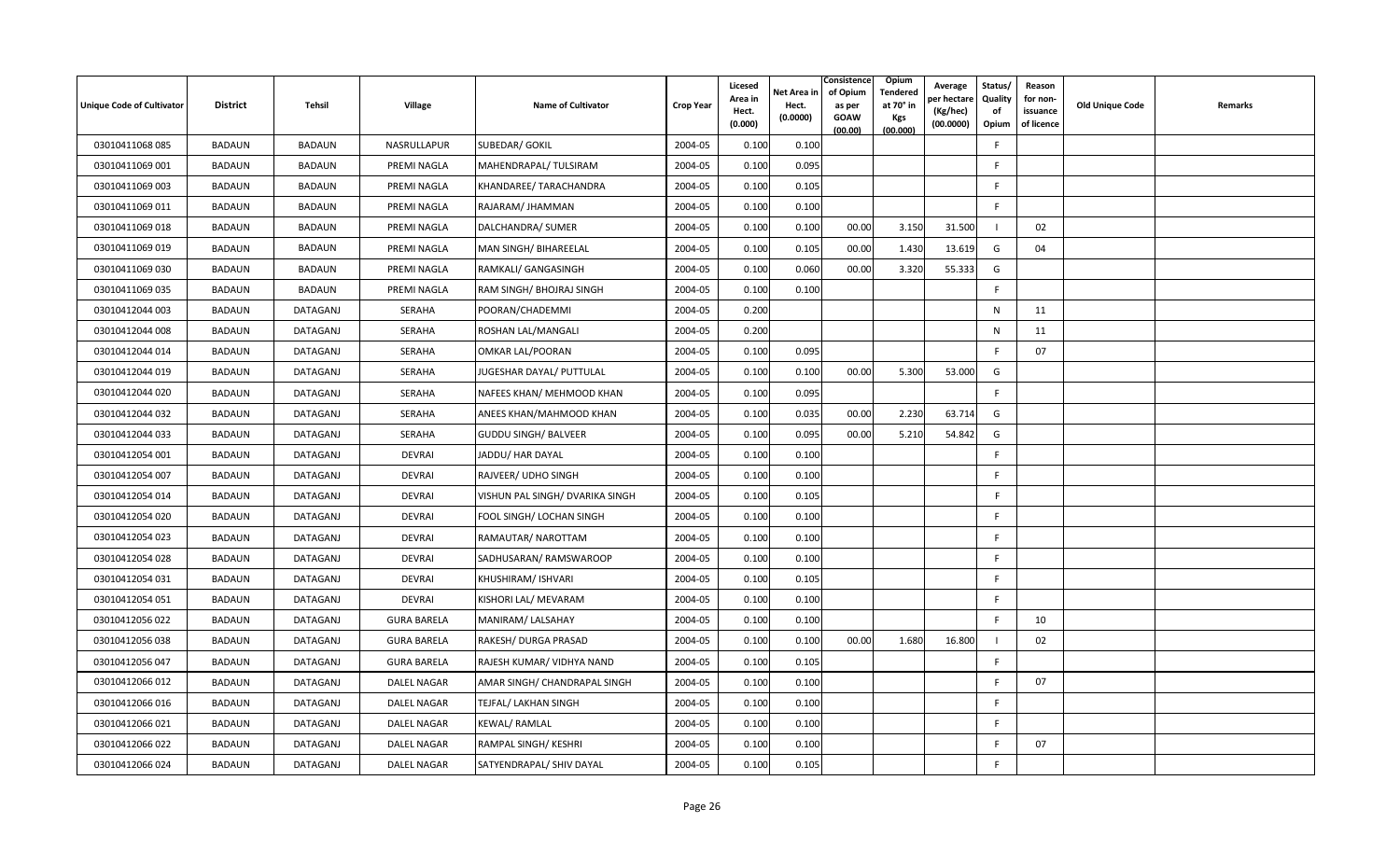| <b>Unique Code of Cultivator</b> | <b>District</b> | Tehsil          | <b>Village</b>       | <b>Name of Cultivator</b>  | <b>Crop Year</b> | Licesed<br>Area in<br>Hect.<br>(0.000) | Net Area in<br>Hect.<br>(0.0000) | Consistence<br>of Opium<br>as per<br><b>GOAW</b><br>(00.00) | Opium<br>Tendered<br>at 70° in<br><b>Kgs</b><br>(00.000) | Average<br>er hectar<br>(Kg/hec)<br>(00.0000) | Status/<br>Quality<br>of<br>Opium | Reason<br>for non-<br>issuance<br>of licence | <b>Old Unique Code</b> | Remarks            |
|----------------------------------|-----------------|-----------------|----------------------|----------------------------|------------------|----------------------------------------|----------------------------------|-------------------------------------------------------------|----------------------------------------------------------|-----------------------------------------------|-----------------------------------|----------------------------------------------|------------------------|--------------------|
| 03010412066 033                  | BADAUN          | <b>DATAGANJ</b> | <b>DALEL NAGAR</b>   | RAMKALI/ JAGANNATH         | 2004-05          | 0.100                                  | 0.100                            |                                                             |                                                          |                                               | F.                                |                                              |                        | <b>NAME CHANGE</b> |
| 03010412066 057                  | <b>BADAUN</b>   | DATAGANJ        | <b>DALEL NAGAR</b>   | LAKHPAT SINGH/KEWALRAM     | 2004-05          | 0.100                                  | 0.100                            |                                                             |                                                          |                                               | E                                 |                                              |                        |                    |
| 03010413005 002                  | <b>BADAUN</b>   | <b>BILSI</b>    | <b>BHOJPUR SIMRA</b> | VIDYAWATI/ OMKAR           | 2004-05          | 0.100                                  | 0.100                            |                                                             |                                                          |                                               | <b>F</b>                          |                                              |                        |                    |
| 03010413005 009                  | BADAUN          | <b>BILSI</b>    | <b>BHOJPUR SIMRA</b> | <b>GYAANWATI/ NATHULAL</b> | 2004-05          | 0.100                                  | 0.100                            |                                                             |                                                          |                                               | -F                                |                                              |                        |                    |
| 03010413005 010                  | BADAUN          | <b>BILSI</b>    | <b>BHOJPUR SIMRA</b> | DAALCHANDRA/ JEEVAN        | 2004-05          | 0.100                                  | 0.100                            |                                                             |                                                          |                                               | F.                                |                                              |                        |                    |
| 03010413005 014                  | BADAUN          | <b>BILSI</b>    | <b>BHOJPUR SIMRA</b> | <b>HIRALAL/ THAKURDAS</b>  | 2004-05          | 0.100                                  | 0.100                            |                                                             |                                                          |                                               | F.                                |                                              |                        |                    |
| 03010413005 016                  | BADAUN          | <b>BILSI</b>    | <b>BHOJPUR SIMRA</b> | JAYDEVI/ DURYODHAN         | 2004-05          | 0.200                                  | 0.205                            | 00.00                                                       | 9.970                                                    | 48.634                                        | G                                 |                                              |                        |                    |
| 03010413005 021                  | BADAUN          | <b>BILSI</b>    | <b>BHOJPUR SIMRA</b> | <b>GEDANRAM/TEEKARAM</b>   | 2004-05          | 0.100                                  | 0.100                            |                                                             |                                                          |                                               | F.                                |                                              |                        |                    |
| 03010413005 022                  | BADAUN          | <b>BILSI</b>    | <b>BHOJPUR SIMRA</b> | NANHE/ MATAL               | 2004-05          | 0.100                                  | 0.100                            |                                                             |                                                          |                                               | E                                 |                                              |                        |                    |
| 03010413005 024                  | BADAUN          | <b>BILSI</b>    | <b>BHOJPUR SIMRA</b> | SHANTIPRAKASH/ PRAEMRAJ    | 2004-05          | 0.100                                  |                                  |                                                             |                                                          |                                               | $\mathsf{N}$                      | 11                                           |                        |                    |
| 03010413005 028                  | BADAUN          | <b>BILSI</b>    | <b>BHOJPUR SIMRA</b> | RAMESH/ MUKUNDI            | 2004-05          | 0.100                                  | 0.105                            |                                                             |                                                          |                                               | -F                                |                                              |                        |                    |
| 03010413005 030                  | BADAUN          | <b>BILSI</b>    | <b>BHOJPUR SIMRA</b> | SHANTISAWAROOP/ PRAEMRAJ   | 2004-05          | 0.100                                  |                                  |                                                             |                                                          |                                               | $\mathsf{N}$                      | 11                                           |                        |                    |
| 03010413005 032                  | <b>BADAUN</b>   | <b>BILSI</b>    | <b>BHOJPUR SIMRA</b> | PRAEMSHANKAR/BANSHIDHAR    | 2004-05          | 0.100                                  | 0.100                            |                                                             |                                                          |                                               | -F                                |                                              |                        |                    |
| 03010413005 033                  | BADAUN          | <b>BILSI</b>    | <b>BHOJPUR SIMRA</b> | SURESHPAL/ NAUBAT          | 2004-05          | 0.100                                  | 0.100                            |                                                             |                                                          |                                               | F                                 |                                              |                        |                    |
| 03010413005 034                  | BADAUN          | <b>BILSI</b>    | <b>BHOJPUR SIMRA</b> | OMPRAKASH./ LOCHAN         | 2004-05          | 0.100                                  | 0.100                            |                                                             |                                                          |                                               | E                                 |                                              |                        |                    |
| 03010413005 037                  | BADAUN          | <b>BILSI</b>    | <b>BHOJPUR SIMRA</b> | <b>BABURAM/ RAMLAL</b>     | 2004-05          | 0.100                                  | 0.105                            |                                                             |                                                          |                                               | E                                 |                                              |                        |                    |
| 03010413005 038                  | <b>BADAUN</b>   | <b>BILSI</b>    | <b>BHOJPUR SIMRA</b> | <b>GEDANLAL/ VEDRAM</b>    | 2004-05          | 0.100                                  |                                  |                                                             |                                                          |                                               | $\mathsf{N}$                      | 11                                           |                        |                    |
| 03010413005 041                  | BADAUN          | <b>BILSI</b>    | <b>BHOJPUR SIMRA</b> | <b>HIRALAL/ THAKURDAS</b>  | 2004-05          | 0.100                                  | 0.100                            |                                                             |                                                          |                                               | -F                                |                                              |                        |                    |
| 03010413005 043                  | BADAUN          | <b>BILSI</b>    | <b>BHOJPUR SIMRA</b> | GOBARDHAN/ VEDRAM          | 2004-05          | 0.100                                  | 0.105                            |                                                             |                                                          |                                               | F                                 |                                              |                        |                    |
| 03010413005 044                  | BADAUN          | <b>BILSI</b>    | <b>BHOJPUR SIMRA</b> | MAHAVEER/BHOZRAJ           | 2004-05          | 0.200                                  | 0.205                            | 00.00                                                       | 10.970                                                   | 53.512                                        | G                                 |                                              |                        |                    |
| 03010413005 067                  | BADAUN          | <b>BILSI</b>    | <b>BHOJPUR SIMRA</b> | RAJARAM/ JANKI             | 2004-05          | 0.100                                  | 0.100                            |                                                             |                                                          |                                               | F.                                |                                              |                        |                    |
| 03010413005 082                  | <b>BADAUN</b>   | <b>BILSI</b>    | <b>BHOJPUR SIMRA</b> | VIMAL/ POPEE               | 2004-05          | 0.200                                  | 0.195                            | 00.00                                                       | 9.920                                                    | 50.871                                        | G                                 |                                              |                        |                    |
| 03010413005 084                  | BADAUN          | <b>BILSI</b>    | <b>BHOJPUR SIMRA</b> | GANGASAHAY/ LOCHAN         | 2004-05          | 0.100                                  | 0.100                            |                                                             |                                                          |                                               | E                                 |                                              |                        |                    |
| 03010413009 003                  | BADAUN          | <b>BILSI</b>    | <b>DUDHAUNI</b>      | ROSHAN/ JAGAN              | 2004-05          | 0.100                                  | 0.105                            | 54.97                                                       | 1.540                                                    | 14.667                                        | -1                                | 02                                           |                        |                    |
| 03010413009 008                  | BADAUN          | <b>BILSI</b>    | <b>DUDHAUNI</b>      | HARNAM/ROSHAN              | 2004-05          | 0.100                                  | 0.105                            | 00.00                                                       | 1.540                                                    | 14.667                                        |                                   | 02                                           |                        |                    |
| 03010413009 015                  | BADAUN          | <b>BILSI</b>    | <b>DUDHAUNI</b>      | RAMPAL/ CHANDAN            | 2004-05          | 0.100                                  | 0.105                            | 00.00                                                       | 2.500                                                    | 23.810                                        |                                   | 02                                           |                        |                    |
| 03010413009 027                  | BADAUN          | <b>BILSI</b>    | <b>DUDHAUNI</b>      | KUNWARPAL/HORILAL          | 2004-05          | 0.200                                  | 0.205                            | 00.00                                                       | 10.220                                                   | 49.854                                        | G                                 |                                              |                        |                    |
| 03010413009 035                  | BADAUN          | <b>BILSI</b>    | <b>DUDHAUNI</b>      | <b>VEDPRAKASH/ RAMLAL</b>  | 2004-05          | 0.100                                  | 0.100                            | 50.76                                                       | 5.430                                                    | 54.300                                        | G                                 |                                              |                        |                    |
| 03010413009 063                  | BADAUN          | <b>BILSI</b>    | <b>DUDHAUNI</b>      | OSVENDRA/ SHISHUPAL        | 2004-05          | 0.100                                  | 0.105                            | 53.17                                                       | 1.120                                                    | 10.667                                        |                                   | 02                                           |                        |                    |
| 03010413015 005                  | BADAUN          | <b>BILSI</b>    | <b>RAIPUR</b>        | RAMCHARAN/ MAEDAI          | 2004-05          | 0.200                                  | 0.100                            | 00.00                                                       | 5.070                                                    | 50.700                                        | G                                 |                                              |                        |                    |
| 03010413015 006                  | <b>BADAUN</b>   | <b>BILSI</b>    | <b>RAIPUR</b>        | RAGHUVEER/ SUNDAR          | 2004-05          | 0.200                                  | 0.100                            | 00.00                                                       | 2.210                                                    | 22.100                                        | G                                 | 04                                           |                        |                    |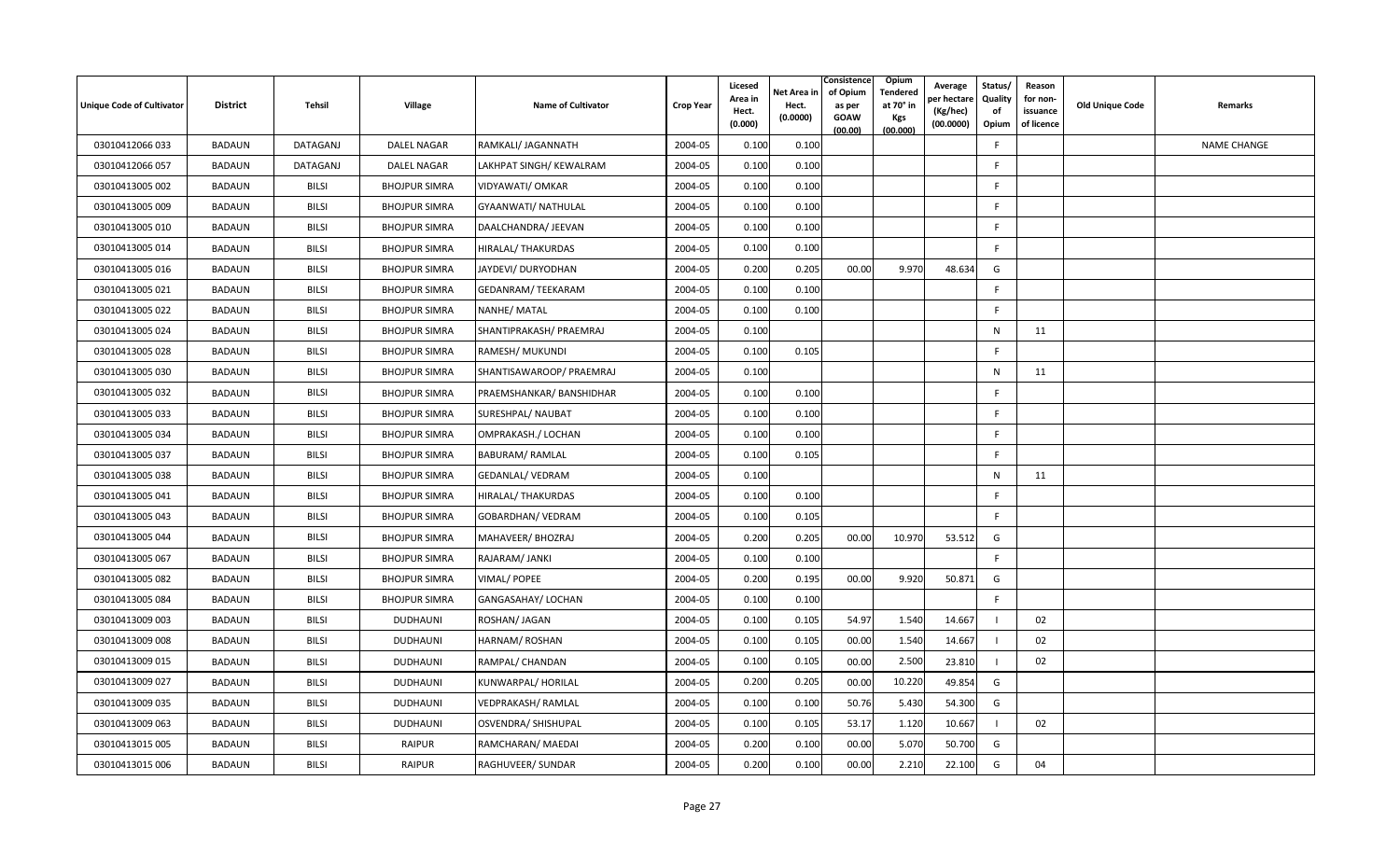| <b>Unique Code of Cultivator</b> | <b>District</b> | Tehsil       | <b>Village</b>      | <b>Name of Cultivator</b>      | <b>Crop Year</b> | Licesed<br>Area in<br>Hect.<br>(0.000) | Net Area in<br>Hect.<br>(0.0000) | Consistence<br>of Opium<br>as per<br><b>GOAW</b><br>(00.00) | <b>Opium</b><br>Tendered<br>at 70 $^{\circ}$ in<br>Kgs<br>(00.000) | Average<br>วer hectarง<br>(Kg/hec)<br>(00.0000) | Status/<br><b>Quality</b><br>of<br>Opium | Reason<br>for non-<br>issuance<br>of licence | <b>Old Unique Code</b> | Remarks |
|----------------------------------|-----------------|--------------|---------------------|--------------------------------|------------------|----------------------------------------|----------------------------------|-------------------------------------------------------------|--------------------------------------------------------------------|-------------------------------------------------|------------------------------------------|----------------------------------------------|------------------------|---------|
| 03010413015 007                  | <b>BADAUN</b>   | <b>BILSI</b> | <b>RAIPUR</b>       | HUKUM SINGH/ LAUKIRAM          | 2004-05          | 0.200                                  | 0.105                            | 00.00                                                       | 5.210                                                              | 50.380                                          | G                                        |                                              |                        |         |
| 03010413015 008                  | BADAUN          | <b>BILSI</b> | <b>RAIPUR</b>       | <b>HARI SINGH/ HIMANCHAL</b>   | 2004-05          | 0.200                                  | 0.100                            | 00.00                                                       | 2.920                                                              | 29.200                                          | G                                        | 04                                           |                        |         |
| 03010413015 010                  | <b>BADAUN</b>   | <b>BILSI</b> | <b>RAIPUR</b>       | <b>BASUDEV/ KEWALRAM</b>       | 2004-05          | 0.200                                  | 0.095                            |                                                             |                                                                    |                                                 | F.                                       |                                              |                        |         |
| 03010413015 013                  | BADAUN          | <b>BILSI</b> | <b>RAIPUR</b>       | KISHANPAL/ LAUKIRAM            | 2004-05          | 0.200                                  | 0.100                            | 00.00                                                       | 5.130                                                              | 51.300                                          | G                                        |                                              |                        |         |
| 03010413015 014                  | <b>BADAUN</b>   | <b>BILSI</b> | <b>RAIPUR</b>       | JAGUNATH/ LAUKI RAM            | 2004-05          | 0.200                                  | 0.100                            | 00.00                                                       | 5.050                                                              | 50.500                                          | G                                        |                                              |                        |         |
| 03010413015 015                  | <b>BADAUN</b>   | <b>BILSI</b> | <b>RAIPUR</b>       | YAADRAM/ LAUKIRAM              | 2004-05          | 0.200                                  | 0.100                            | 00.00                                                       | 5.100                                                              | 51.000                                          | G                                        |                                              |                        |         |
| 03010413015 016                  | <b>BADAUN</b>   | <b>BILSI</b> | <b>RAIPUR</b>       | TEZPAL/ LAUKIRAM               | 2004-05          | 0.200                                  | 0.100                            | 00.00                                                       | 4.780                                                              | 50.315                                          | G                                        |                                              |                        |         |
| 03010413015 017                  | <b>BADAUN</b>   | <b>BILSI</b> | <b>RAIPUR</b>       | RAMSAWAROOP/ HORILAL           | 2004-05          | 0.200                                  | 0.095                            |                                                             |                                                                    |                                                 | F                                        |                                              |                        |         |
| 03010413015 018                  | BADAUN          | <b>BILSI</b> | <b>RAIPUR</b>       | SHAMSHER/ SHAJADE              | 2004-05          | 0.200                                  | 0.200                            | 00.00                                                       | 3.980                                                              | 39.800                                          | G                                        | 04                                           |                        |         |
| 03010413015 019                  | <b>BADAUN</b>   | <b>BILSI</b> | <b>RAIPUR</b>       | UDAYVEER/ KEWALRAM             | 2004-05          | 0.200                                  | 0.095                            |                                                             |                                                                    |                                                 | F                                        |                                              |                        |         |
| 03010413015 020                  | <b>BADAUN</b>   | <b>BILSI</b> | <b>RAIPUR</b>       | HARPAL/ BANSHI                 | 2004-05          | 0.200                                  | 0.100                            | 00.00                                                       | 0.970                                                              | 9.700                                           |                                          | 02                                           |                        |         |
| 03010413015 021                  | BADAUN          | <b>BILSI</b> | <b>RAIPUR</b>       | <b>BRAIJPAL/ RAMCHARAN</b>     | 2004-05          | 0.200                                  | 0.100                            | 00.00                                                       | 5.050                                                              | 50.500                                          | G                                        |                                              |                        |         |
| 03010413015 022                  | <b>BADAUN</b>   | <b>BILSI</b> | <b>RAIPUR</b>       | MHAVEER/ HETRAM                | 2004-05          | 0.200                                  | 0.105                            | 00.00                                                       | 1.240                                                              | 11.810                                          |                                          | 02                                           |                        |         |
| 03010413015 025                  | BADAUN          | <b>BILSI</b> | <b>RAIPUR</b>       | LAKSHMAN/ TEEKARAM             | 2004-05          | 0.200                                  | 0.105                            | 00.00                                                       | 3.370                                                              | 32.095                                          |                                          | 02                                           |                        |         |
| 03010413015 027                  | <b>BADAUN</b>   | <b>BILSI</b> | <b>RAIPUR</b>       | PREMPAL/ RUSTAM                | 2004-05          | 0.200                                  | 0.100                            | 00.00                                                       | 1.610                                                              | 16.100                                          |                                          | 02                                           |                        |         |
| 03010413015 053                  | BADAUN          | <b>BILSI</b> | <b>RAIPUR</b>       | CHUNNIRAM/DAMMAR               | 2004-05          | 0.200                                  | 0.100                            | 00.00                                                       | 1.430                                                              | 14.300                                          |                                          | 02                                           |                        |         |
| 03010413015 054                  | <b>BADAUN</b>   | <b>BILSI</b> | <b>RAIPUR</b>       | SONPAL/ HETRAM                 | 2004-05          | 0.200                                  | 0.095                            | 00.00                                                       | 1.010                                                              | 10.632                                          |                                          | 02                                           |                        |         |
| 03010413015 059                  | <b>BADAUN</b>   | <b>BILSI</b> | <b>RAIPUR</b>       | JMADAR URF HAKIM/ SUNDAR       | 2004-05          | 0.200                                  | 0.095                            |                                                             |                                                                    |                                                 | $\mathsf{F}$                             |                                              |                        |         |
| 03010413016014                   | <b>BADAUN</b>   | <b>BILSI</b> | <b>RISAULI KHAS</b> | <b>JALIM/MOTI</b>              | 2004-05          | 0.200                                  | 0.210                            | 00.00                                                       | 11.100                                                             | 52.857                                          | G                                        |                                              |                        |         |
| 03010413021 001                  | <b>BADAUN</b>   | <b>BILSI</b> | <b>UDHAITI</b>      | SURESHCHANDRA/ LALTAPRASAD     | 2004-05          | 0.200                                  | 0.105                            | 00.00                                                       | 3.620                                                              | 34.476                                          | G                                        | 04                                           |                        |         |
| 03010413021 002                  | BADAUN          | <b>BILSI</b> | <b>UDHAITI</b>      | UMRAV/KISHANLAL                | 2004-05          | 0.200                                  | 0.100                            |                                                             |                                                                    |                                                 | F                                        |                                              |                        |         |
| 03010413021 003                  | <b>BADAUN</b>   | <b>BILSI</b> | <b>UDHAITI</b>      | LOCHAN/ DOREE                  | 2004-05          | 0.200                                  | 0.100                            | 00.00                                                       | 3.510                                                              | 35.100                                          | G                                        | 04                                           |                        |         |
| 03010413021 004                  | <b>BADAUN</b>   | <b>BILSI</b> | <b>UDHAITI</b>      | KALLU/ HIRALAL                 | 2004-05          | 0.200                                  | 0.100                            | 00.00                                                       | 2.760                                                              | 27.600                                          | G                                        | 04                                           |                        |         |
| 03010413021 005                  | BADAUN          | <b>BILSI</b> | <b>UDHAITI</b>      | <b>BHOLABAKS/ RUSTAM</b>       | 2004-05          | 0.200                                  | 0.200                            |                                                             |                                                                    |                                                 | F.                                       |                                              |                        |         |
| 03010413021 006                  | <b>BADAUN</b>   | <b>BILSI</b> | <b>UDHAITI</b>      | BHUSHANKAR/ DALCHANDRA         | 2004-05          | 0.200                                  | 0.105                            |                                                             |                                                                    |                                                 | F                                        |                                              |                        |         |
| 03010413023 001                  | BADAUN          | <b>BILSI</b> | <b>SUNDAR NAGAR</b> | MOTIRAM/ JHAJHAN RAM           | 2004-05          | 0.100                                  | 0.100                            |                                                             |                                                                    |                                                 | F                                        |                                              |                        |         |
| 03010413023 006                  | <b>BADAUN</b>   | <b>BILSI</b> | <b>SUNDAR NAGAR</b> | UDAL SINGH/ MAAN SINGH         | 2004-05          | 0.100                                  | 0.100                            |                                                             |                                                                    |                                                 | F.                                       |                                              |                        |         |
| 03010413023 008                  | <b>BADAUN</b>   | <b>BILSI</b> | <b>SUNDAR NAGAR</b> | BHAGVANDAS/ NARAYANDAS         | 2004-05          | 0.100                                  | 0.100                            |                                                             |                                                                    |                                                 | F.                                       |                                              |                        |         |
| 03010413023 010                  | BADAUN          | <b>BILSI</b> | <b>SUNDAR NAGAR</b> | <b>GULAB SINGH/ MOHANLAL</b>   | 2004-05          | 0.100                                  | 0.100                            |                                                             |                                                                    |                                                 | F.                                       |                                              |                        |         |
| 03010413023 011                  | <b>BADAUN</b>   | <b>BILSI</b> | <b>SUNDAR NAGAR</b> | NARESH CHANDRA/ FAKEER CHANDRA | 2004-05          | 0.100                                  | 0.100                            |                                                             |                                                                    |                                                 | F.                                       |                                              |                        |         |
| 03010413023 012                  | BADAUN          | <b>BILSI</b> | <b>SUNDAR NAGAR</b> | JAI PRAKASH/ FAKEER CHANDRA    | 2004-05          | 0.100                                  | 0.105                            |                                                             |                                                                    |                                                 | F                                        |                                              |                        |         |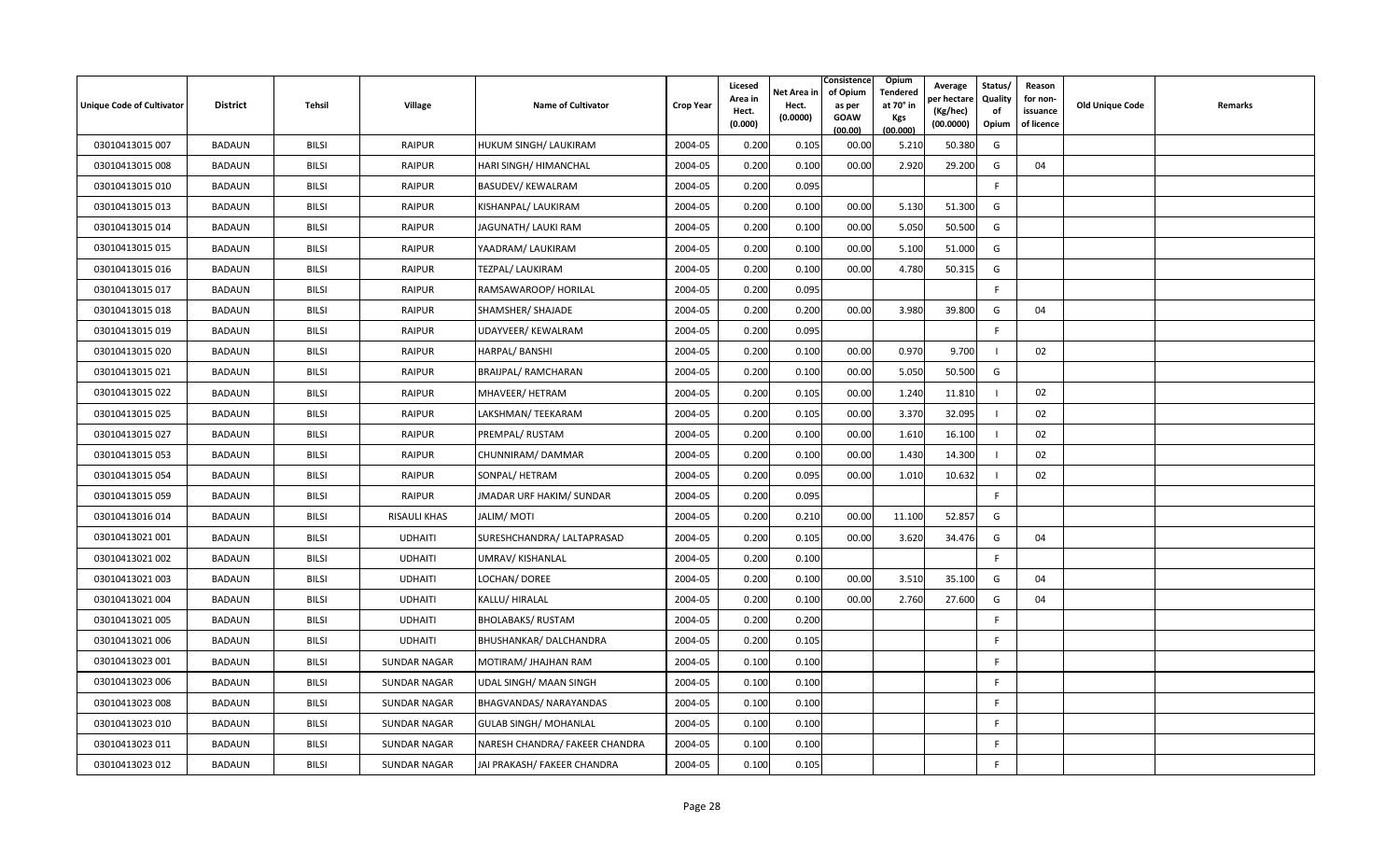| Unique Code of Cultivator | <b>District</b> | Tehsil         | Village             | <b>Name of Cultivator</b>             | <b>Crop Year</b> | Licesed<br>Area in<br>Hect.<br>(0.000) | Net Area in<br>Hect.<br>(0.0000) | Consistence<br>of Opium<br>as per<br><b>GOAW</b><br>(00.00) | Opium<br><b>Tendered</b><br>at 70° in<br>Kgs<br>(00.000) | Average<br>oer hectare<br>(Kg/hec)<br>(00.0000) | Status/<br>Quality<br>of<br>Opium | Reason<br>for non-<br>issuance<br>of licence | <b>Old Unique Code</b> | Remarks |
|---------------------------|-----------------|----------------|---------------------|---------------------------------------|------------------|----------------------------------------|----------------------------------|-------------------------------------------------------------|----------------------------------------------------------|-------------------------------------------------|-----------------------------------|----------------------------------------------|------------------------|---------|
| 03010413023 013           | <b>BADAUN</b>   | <b>BILSI</b>   | <b>SUNDAR NAGAR</b> | FAKEER CHANDRA/ PRASADILAL            | 2004-05          | 0.100                                  | 0.105                            |                                                             |                                                          |                                                 | -F                                |                                              |                        |         |
| 03010413023 014           | <b>BADAUN</b>   | <b>BILSI</b>   | <b>SUNDAR NAGAR</b> | KANDHAILAL/ DAAN SAHAI                | 2004-05          | 0.100                                  | 0.100                            |                                                             |                                                          |                                                 | F                                 |                                              |                        |         |
| 03010413023 015           | <b>BADAUN</b>   | <b>BILSI</b>   | <b>SUNDAR NAGAR</b> | SOHANLAL/ DURGA PRASAD                | 2004-05          | 0.100                                  | 0.100                            |                                                             |                                                          |                                                 | -F                                |                                              |                        |         |
| 03010413023 016           | <b>BADAUN</b>   | <b>BILSI</b>   | <b>SUNDAR NAGAR</b> | GYAN CHANDRA/ FAKEER CHANDRA          | 2004-05          | 0.100                                  | 0.105                            |                                                             |                                                          |                                                 | F                                 |                                              |                        |         |
| 03010413023 018           | <b>BADAUN</b>   | <b>BILSI</b>   | <b>SUNDAR NAGAR</b> | SAALIKRAM/ ASHARAM                    | 2004-05          | 0.100                                  | 0.105                            |                                                             |                                                          |                                                 | E                                 |                                              |                        |         |
| 03010413023 019           | BADAUN          | <b>BILSI</b>   | <b>SUNDAR NAGAR</b> | TIKARAM/ BHAAGIRATH                   | 2004-05          | 0.100                                  | 0.100                            |                                                             |                                                          |                                                 | F.                                |                                              |                        |         |
| 03010413023 022           | BADAUN          | <b>BILSI</b>   | <b>SUNDAR NAGAR</b> | AMAR SINGH/ SEWARAM                   | 2004-05          | 0.100                                  | 0.105                            |                                                             |                                                          |                                                 | F.                                |                                              |                        |         |
| 03010413023 023           | <b>BADAUN</b>   | <b>BILSI</b>   | <b>SUNDAR NAGAR</b> | HANSHRAJ/ RAM PRASAD                  | 2004-05          | 0.100                                  | 0.105                            |                                                             |                                                          |                                                 | E                                 |                                              |                        |         |
| 03010413023 025           | BADAUN          | <b>BILSI</b>   | <b>SUNDAR NAGAR</b> | RATANLAL/RAMPRASAD                    | 2004-05          | 0.100                                  | 0.105                            |                                                             |                                                          |                                                 | F                                 |                                              |                        |         |
| 03010413023 026           | <b>BADAUN</b>   | <b>BILSI</b>   | <b>SUNDAR NAGAR</b> | KUNDAN SINGH/ CHOTE SINGH             | 2004-05          | 0.100                                  | 0.085                            | 21.72                                                       | 0.230                                                    | 2.706                                           |                                   | 02                                           |                        |         |
| 03010413023 027           | <b>BADAUN</b>   | <b>BILSI</b>   | <b>SUNDAR NAGAR</b> | NANHULAL/ NETRAM                      | 2004-05          | 0.100                                  | 0.100                            |                                                             |                                                          |                                                 | F                                 |                                              |                        |         |
| 03010413023 028           | <b>BADAUN</b>   | <b>BILSI</b>   | <b>SUNDAR NAGAR</b> | PUNNALAL/ CHIDDU                      | 2004-05          | 0.100                                  | 0.105                            |                                                             |                                                          |                                                 | E                                 |                                              |                        |         |
| 03010413023 030           | <b>BADAUN</b>   | <b>BILSI</b>   | <b>SUNDAR NAGAR</b> | LAXMI/ SITARAM                        | 2004-05          | 0.100                                  | 0.100                            |                                                             |                                                          |                                                 | -F                                |                                              |                        |         |
| 03010413023 031           | <b>BADAUN</b>   | <b>BILSI</b>   | <b>SUNDAR NAGAR</b> | AYODHYA/ SITARAM                      | 2004-05          | 0.100                                  | 0.090                            | 50.23                                                       | 2.980                                                    | 33.111                                          | $\overline{1}$                    | 02                                           |                        |         |
| 03010414015 001           | <b>BADAUN</b>   | BISAULI        | KHURRAMPUR          | GANGARAM/ PRANSUKH                    | 2004-05          | 0.100                                  |                                  |                                                             |                                                          |                                                 | $\mathsf{N}$                      | 11                                           |                        |         |
| 03010414015 028           | <b>BADAUN</b>   | <b>BISAULI</b> | KHURRAMPUR          | JOGRAJ/ DEVIRAM                       | 2004-05          | 0.100                                  |                                  |                                                             |                                                          |                                                 | $\mathsf{N}$                      | 11                                           |                        |         |
| 03010414015 032           | <b>BADAUN</b>   | <b>BISAULI</b> | KHURRAMPUR          | KOMILRAM/ DEVIRAM                     | 2004-05          | 0.100                                  |                                  |                                                             |                                                          |                                                 | $\mathsf{N}$                      | 11                                           |                        |         |
| 03010414022 001           | <b>BADAUN</b>   | BISAULI        | MANUWA              | GANGASAHAI/ GENDAN                    | 2004-05          | 0.100                                  | 0.100                            | 00.00                                                       | 0.320                                                    | 3.200                                           | - 1                               | 02                                           |                        |         |
| 03010414022 010           | <b>BADAUN</b>   | <b>BISAULI</b> | <b>MANUWA</b>       | VINOD KUMAR/ CHANDRASAIN              | 2004-05          | 0.100                                  | 0.105                            | 00.00                                                       | 0.200                                                    | 1.905                                           |                                   | 02                                           |                        |         |
| 03010414022 017           | <b>BADAUN</b>   | BISAULI        | <b>MANUWA</b>       | KISHANPAAL/ ROOPRAM                   | 2004-05          | 0.100                                  | 0.100                            | 00.00                                                       | 0.280                                                    | 2.800                                           |                                   | 02                                           |                        |         |
| 03010414064 001           | <b>BADAUN</b>   | <b>BISAULI</b> | <b>LALUA NAGLA</b>  | RAMSEVAK/ RAM AVTAAR                  | 2004-05          | 0.100                                  | 0.100                            |                                                             |                                                          |                                                 | F                                 |                                              |                        |         |
| 03010414064 004           | <b>BADAUN</b>   | <b>BISAULI</b> | LALUA NAGLA         | RAMVEER SINGH/ RAJVEER SINGH          | 2004-05          | 0.100                                  | 0.105                            |                                                             |                                                          |                                                 | F.                                |                                              |                        |         |
| 03010414064 014           | <b>BADAUN</b>   | <b>BISAULI</b> | <b>LALUA NAGLA</b>  | SHYAM BABU SHARMA/ RAM BABU<br>SHARMA | 2004-05          | 0.100                                  | 0.105                            |                                                             |                                                          |                                                 | E                                 |                                              |                        |         |
| 03010414064 018           | <b>BADAUN</b>   | <b>BISAULI</b> | <b>LALUA NAGLA</b>  | MAHENDRA PAL SINGH/ RAGHURAJ SINGH    | 2004-05          | 0.100                                  | 0.020                            | 00.00                                                       | 0.340                                                    | 17.000                                          |                                   | 02                                           |                        |         |
| 03010414064 019           | BADAUN          | BISAULI        | LALUA NAGLA         | KRISHNA PAAL SINGH/ GAJRAJ SINGH      | 2004-05          | 0.100                                  | 0.100                            |                                                             |                                                          |                                                 | F.                                |                                              |                        |         |
| 03010414064 022           | <b>BADAUN</b>   | <b>BISAULI</b> | LALUA NAGLA         | JAIRAM/RAM SWAROOP                    | 2004-05          | 0.100                                  | 0.105                            | 00.00                                                       | 0.410                                                    | 3.905                                           |                                   | 02                                           |                        |         |
| 03010414064 024           | <b>BADAUN</b>   | BISAULI        | <b>LALUA NAGLA</b>  | INDRA VER SINGH/TIKAM SINGH           | 2004-05          | 0.100                                  | 0.100                            |                                                             |                                                          |                                                 | E                                 |                                              |                        |         |
| 03010414064 028           | <b>BADAUN</b>   | <b>BISAULI</b> | <b>LALUA NAGLA</b>  | UDAYVEER SINGH/. SUNDAR SINGH         | 2004-05          | 0.100                                  | 0.100                            | 00.00                                                       | 0.330                                                    | 3.300                                           | - 1                               | 02                                           |                        |         |
| 03010414064 034           | <b>BADAUN</b>   | <b>BISAULI</b> | <b>LALUA NAGLA</b>  | OMPAAL SINGH/ GAJRAM SINGH            | 2004-05          | 0.100                                  | 0.105                            |                                                             |                                                          |                                                 | E                                 |                                              |                        |         |
| 03010414064 036           | <b>BADAUN</b>   | <b>BISAULI</b> | <b>LALUA NAGLA</b>  | JAGDESH SINGH/ ROSHAN SINGH           | 2004-05          | 0.100                                  | 0.105                            |                                                             |                                                          |                                                 | F                                 |                                              |                        |         |
| 03010414065 001           | BADAUN          | <b>BISAULI</b> | LAXMIPUR            | NAUMILAL/ CHOKHERAM                   | 2004-05          | 0.200                                  | 0.200                            | 00.00                                                       | 10.800                                                   | 54.000                                          | G                                 |                                              |                        |         |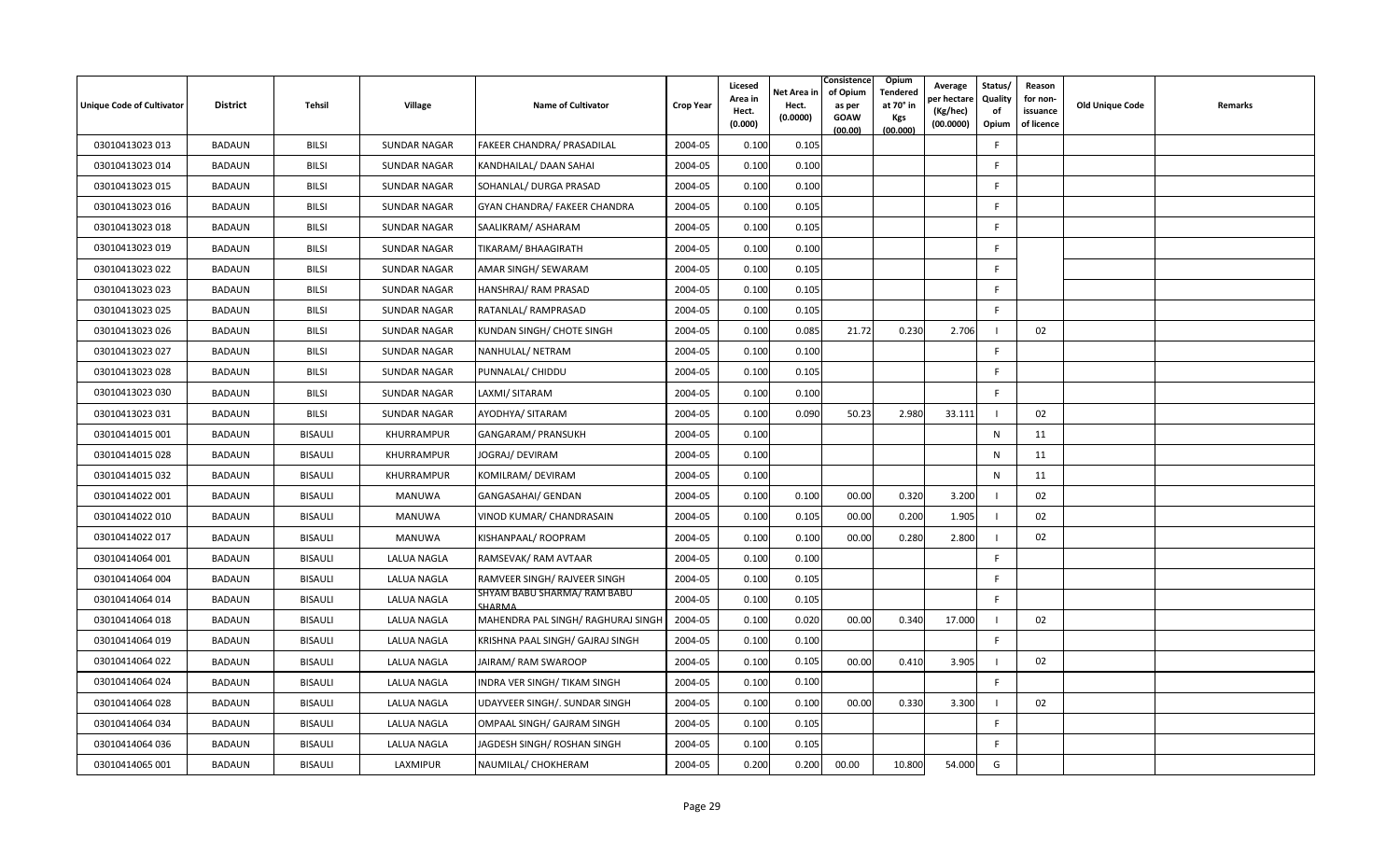| Unique Code of Cultivator | <b>District</b> | Tehsil          | Village                 | <b>Name of Cultivator</b>        | <b>Crop Year</b> | Licesed<br>Area in<br>Hect.<br>(0.000) | Net Area in<br>Hect.<br>(0.0000) | Consistence<br>of Opium<br>as per<br>GOAW<br>(00.00) | Opium<br>Tendered<br>at 70° in<br>Kgs<br>(00.000) | Average<br>per hectare<br>(Kg/hec)<br>(00.0000) | Status/<br>Quality<br>of<br>Opium | Reason<br>for non-<br>issuance<br>of licence | Old Unique Code | Remarks    |
|---------------------------|-----------------|-----------------|-------------------------|----------------------------------|------------------|----------------------------------------|----------------------------------|------------------------------------------------------|---------------------------------------------------|-------------------------------------------------|-----------------------------------|----------------------------------------------|-----------------|------------|
| 03010414065 009           | <b>BADAUN</b>   | BISAULI         | LAXMIPUR                | ANIBHA BEGAM/ SHAHVAJ KHA        | 2004-05          | 0.200                                  | 0.195                            | 00.00                                                | 9.090                                             | 46.615                                          | G                                 | 04                                           |                 |            |
| 03010414065 026           | <b>BADAUN</b>   | <b>BISAULI</b>  | LAXMIPUR                | RAMLAL/ BUDDHI                   | 2004-05          | 0.200                                  | 0.200                            | 00.00                                                | 2.610                                             | 13.050                                          | G                                 | 04                                           |                 |            |
| 03010414065 030           | <b>BADAUN</b>   | BISAULI         | LAXMIPUR                | NEM CHANDRA/ BHUPAL              | 2004-05          | 0.200                                  | 0.190                            |                                                      |                                                   |                                                 | F.                                |                                              |                 |            |
| 03010414068 006           | <b>BADAUN</b>   | BISAULI         | MITHAMAI                | <b>GANESH CHANDRA/ THAKURDAS</b> | 2004-05          | 0.100                                  | 0.100                            | 00.00                                                | 4.630                                             | 46.300                                          | G                                 | 04                                           |                 |            |
| 03010414068 010           | BADAUN          | BISAULI         | MITHAMAI                | CHANDRA WATI/ GULABIRAM          | 2004-05          | 0.100                                  | 0.100                            |                                                      |                                                   |                                                 | F.                                |                                              |                 |            |
| 03010414068 019           | BADAUN          | BISAULI         | <b>MITHAMAI</b>         | RAMDAYAL/ PARWATRAM              | 2004-05          | 0.200                                  |                                  |                                                      |                                                   |                                                 | N                                 | 11                                           |                 |            |
| 03010414068 023           | BADAUN          | BISAULI         | <b>MITHAMAI</b>         | WAJEER/ PURANLAL                 | 2004-05          | 0.100                                  | 0.100                            |                                                      |                                                   |                                                 | F.                                |                                              |                 |            |
| 03010414068 027           | <b>BADAUN</b>   | BISAULI         | MITHAMAI                | VAASDEV/DHARMI                   | 2004-05          | 0.100                                  | 0.090                            | 00.00                                                | 1.770                                             | 13.000                                          |                                   | 02                                           |                 |            |
| 03010414068 028           | <b>BADAUN</b>   | BISAULI         | MITHAMAI                | TOTARAM/ PARWATRAM               | 2004-05          | 0.100                                  | 0.100                            | 00.00                                                | 0.730                                             | 7.300                                           |                                   | 02                                           |                 |            |
| 03010414068 030           | <b>BADAUN</b>   | BISAULI         | MITHAMAI                | <b>BRAJLAL/ TULARAM</b>          | 2004-05          | 0.100                                  | 0.045                            | 00.00                                                | 1.070                                             | 23.778                                          |                                   | 02                                           |                 |            |
| 03010414068 036           | BADAUN          | BISAULI         | <b>MITHAMAI</b>         | WAASDEV PRASAD/ PARWATRAM        | 2004-05          | 0.200                                  |                                  |                                                      |                                                   |                                                 | N                                 | 11                                           |                 |            |
| 03010414073 001           | <b>BADAUN</b>   | BISAULI         | PARVEZ NAGAR            | NARAYAN DAS/ DODRAJ              | 2004-05          | 0.100                                  |                                  |                                                      |                                                   |                                                 | N                                 | 11                                           |                 |            |
| 03010414073 002           | <b>BADAUN</b>   | BISAULI         | PARVEZ NAGAR            | RAM DAS/ GIRDHARI                | 2004-05          | 0.100                                  |                                  |                                                      |                                                   |                                                 | N                                 | 11                                           |                 |            |
| 03010414073 049           | <b>BADAUN</b>   | BISAULI         | PARVEZ NAGAR            | KAILAASH/ GANGARAM               | 2004-05          | 0.100                                  |                                  |                                                      |                                                   |                                                 | ${\sf N}$                         | 11                                           |                 |            |
| 03010516003 001           | BAREILLY        | <b>BAREILLY</b> | <b>MANPUR CHIKATIYA</b> | <b>BHEEM SAIN/ LAUKI</b>         | 2004-05          | 0.200                                  | 0.200                            | 00.00                                                | 0.000                                             | 0.000                                           |                                   |                                              |                 | THEFT CASE |
| 03010517024 013           | BAREILLY        | <b>AONLA</b>    | RAFIYABAD               | RAJENDRA/GANGARAM                | 2004-05          | 0.200                                  |                                  |                                                      |                                                   |                                                 | ${\sf N}$                         | 11                                           |                 |            |
| 03010517024 014           | BAREILLY        | <b>AONLA</b>    | RAFIYABAD               | NARESH PAAL/NATTHU LAL           | 2004-05          | 0.200                                  |                                  |                                                      |                                                   |                                                 | N                                 | 11                                           |                 |            |
| 03010517024 015           | BAREILLY        | <b>AONLA</b>    | RAFIYABAD               | POORAN/TODI                      | 2004-05          | 0.200                                  |                                  |                                                      |                                                   |                                                 | N                                 | 11                                           |                 |            |
| 03010517024 017           | BAREILLY        | <b>AONLA</b>    | RAFIYABAD               | NATHOLAL/RAM PRASAD              | 2004-05          | 0.200                                  |                                  |                                                      |                                                   |                                                 | N                                 | 11                                           |                 |            |
| 03010517024 021           | BAREILLY        | <b>AONLA</b>    | RAFIYABAD               | ANARO DEVI/MAKHAN LAL            | 2004-05          | 0.200                                  |                                  |                                                      |                                                   |                                                 | ${\sf N}$                         | 11                                           |                 |            |
| 03010517024 022           | BAREILLY        | <b>AONLA</b>    | RAFIYABAD               | HEERALAL/RAM PRASAD              | 2004-05          | 0.200                                  |                                  |                                                      |                                                   |                                                 | N                                 | 11                                           |                 |            |
| 03010517024 023           | BAREILLY        | <b>AONLA</b>    | RAFIYABAD               | DHARAMPAL/PRITAM                 | 2004-05          | 0.200                                  |                                  |                                                      |                                                   |                                                 | N                                 | 11                                           |                 |            |
| 03010517024 024           | BAREILLY        | <b>AONLA</b>    | RAFIYABAD               | DAFEDAR/NAVI BAKSH               | 2004-05          | 0.200                                  |                                  |                                                      |                                                   |                                                 | N                                 | 11                                           |                 |            |
| 03010517024 027           | BAREILLY        | <b>AONLA</b>    | RAFIYABAD               | HANEEF AHMAD/MEHNDI HASAN        | 2004-05          | 0.200                                  |                                  |                                                      |                                                   |                                                 | N                                 | 11                                           |                 |            |
| 03010517027 007           | BAREILLY        | <b>AONLA</b>    | SAKARPUR                | DAMMAR/SUMERI                    | 2004-05          | 0.100                                  | 0.100                            | 50.51                                                | 4.890                                             | 48.900                                          | G                                 |                                              |                 |            |
| 03010517027 009           | BAREILLY        | <b>AONLA</b>    | SAKARPUR                | SUKHRAM/MANIRAM                  | 2004-05          | 0.100                                  | 0.095                            | 50.21                                                | 4.830                                             | 50.842                                          | G                                 |                                              |                 |            |
| 03010517027 012           | BAREILLY        | <b>AONLA</b>    | SAKARPUR                | CHAMELI DEVI/GOVIND RAM          | 2004-05          | 0.100                                  | 0.100                            | 00.00                                                | 2.720                                             | 27.200                                          |                                   | 02                                           |                 |            |
| 03010517027 015           | BAREILLY        | <b>AONLA</b>    | SAKARPUR                | SHIV DEVI/DAL CHANDRA            | 2004-05          | 0.100                                  | 0.095                            |                                                      |                                                   |                                                 | F.                                |                                              |                 |            |
| 03010517027 016           | BAREILLY        | <b>AONLA</b>    | SAKARPUR                | MUNNA LAL/BILASI                 | 2004-05          | 0.100                                  | 0.100                            | 52.30                                                | 4.600                                             | 46.000                                          | G                                 | 04                                           |                 |            |
| 03010517027 017           | BAREILLY        | <b>AONLA</b>    | SAKARPUR                | REVARAM/SHOBRAN                  | 2004-05          | 0.100                                  | 0.100                            | 56.97                                                | 5.010                                             | 50.100                                          | G                                 |                                              |                 |            |
| 03010517027 018           | BAREILLY        | <b>AONLA</b>    | SAKARPUR                | <b>JHAMMAN LAL/GIRDHARI</b>      | 2004-05          | 0.100                                  | 0.100                            | 00.00                                                | 4.290                                             | 42.900                                          | G                                 | 04                                           |                 |            |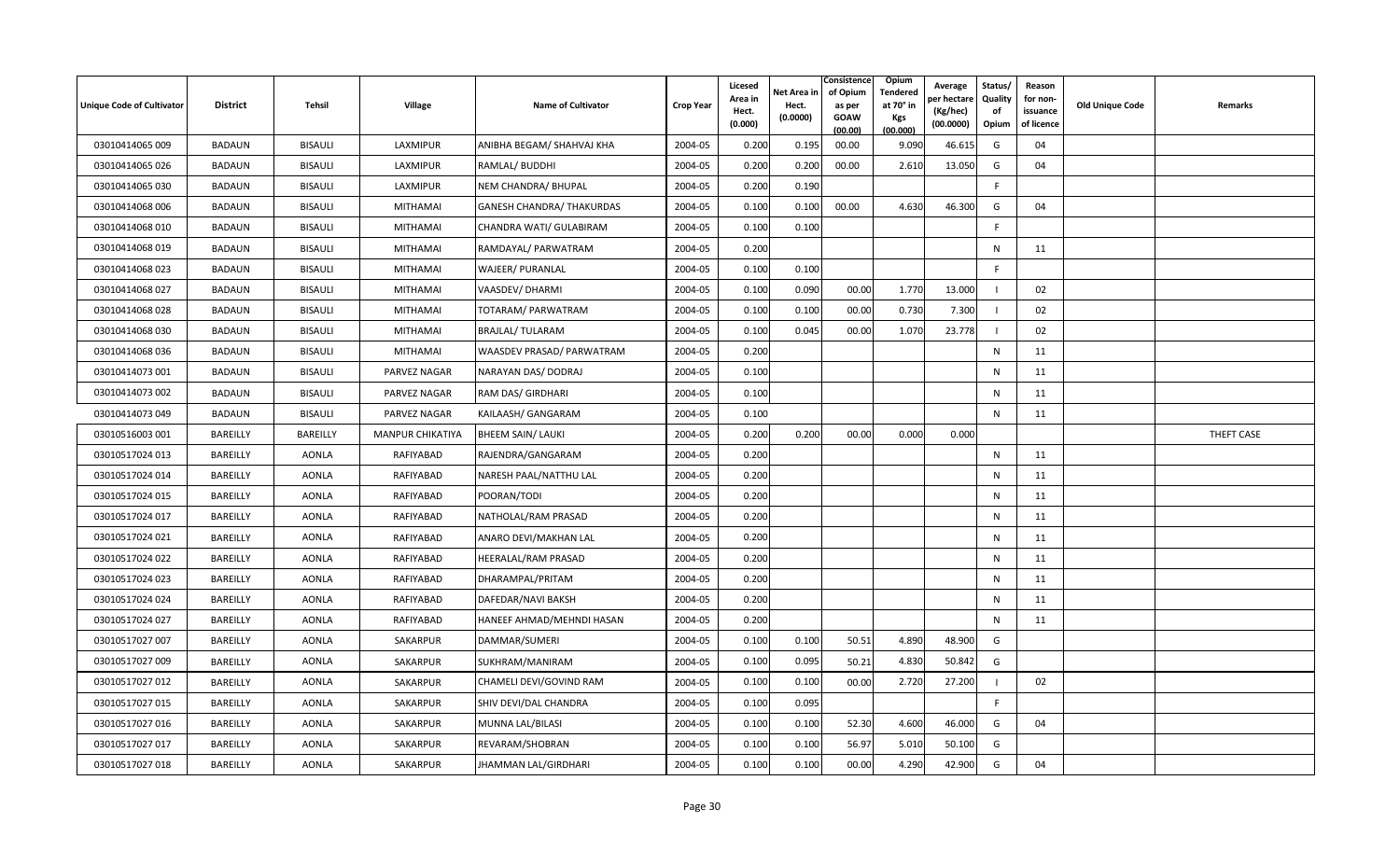| <b>Unique Code of Cultivator</b> | <b>District</b> | Tehsil       | Village         | <b>Name of Cultivator</b>     | <b>Crop Year</b> | Licesed<br>Area in<br>Hect.<br>(0.000) | Net Area in<br>Hect.<br>(0.0000) | Consistence<br>of Opium<br>as per<br><b>GOAW</b><br>(00.00) | Opium<br>Tendered<br>at 70 $^{\circ}$ in<br><b>Kgs</b><br>(00.000) | Average<br>วer hectarง<br>(Kg/hec)<br>(00.0000) | Status/<br>Quality<br>of<br>Opium | Reason<br>for non-<br>issuance<br>of licence | <b>Old Unique Code</b> | Remarks |
|----------------------------------|-----------------|--------------|-----------------|-------------------------------|------------------|----------------------------------------|----------------------------------|-------------------------------------------------------------|--------------------------------------------------------------------|-------------------------------------------------|-----------------------------------|----------------------------------------------|------------------------|---------|
| 03010517027 034                  | BAREILLY        | <b>AONLA</b> | SAKARPUR        | POORAN LAL/NANHKU             | 2004-05          | 0.100                                  | 0.100                            | 63.28                                                       | 5.670                                                              | 56.700                                          | G                                 |                                              |                        |         |
| 03010517027 036                  | BAREILLY        | <b>AONLA</b> | SAKARPUR        | GHANSYAM/MOTIRAM              | 2004-05          | 0.100                                  | 0.100                            |                                                             |                                                                    |                                                 | E                                 |                                              |                        |         |
| 03010517027 037                  | BAREILLY        | <b>AONLA</b> | SAKARPUR        | GHANSYAM/HORILAL              | 2004-05          | 0.100                                  | 0.100                            | 00.00                                                       | 4.670                                                              | 46.700                                          | G                                 | 04                                           |                        |         |
| 03010517027 038                  | BAREILLY        | <b>AONLA</b> | SAKARPUR        | KATORI DEVI/SHISHU PAAL       | 2004-05          | 0.100                                  | 0.100                            |                                                             |                                                                    |                                                 | -F                                |                                              |                        |         |
| 03010517027 040                  | BAREILLY        | <b>AONLA</b> | SAKARPUR        | NATTHO DEVI/RAM GOPAAL        | 2004-05          | 0.100                                  | 0.105                            | 00.00                                                       | 4.330                                                              | 41.238                                          | G                                 | 04                                           |                        |         |
| 03010517027 042                  | BAREILLY        | <b>AONLA</b> | SAKARPUR        | GANESHI DEVI/LEELA DHAR       | 2004-05          | 0.100                                  | 0.100                            | 00.00                                                       | 4.460                                                              | 44.600                                          | G                                 | 04                                           |                        |         |
| 03010517027 044                  | BAREILLY        | <b>AONLA</b> | SAKARPUR        | SHANTI DEVI/HARI SANKAR       | 2004-05          | 0.100                                  | 0.095                            | 56.97                                                       | 4.880                                                              | 51.368                                          | G                                 |                                              |                        |         |
| 03010517027 047                  | BAREILLY        | <b>AONLA</b> | SAKARPUR        | MUNNALAL/GIRDHARI             | 2004-05          | 0.100                                  | 0.100                            | 00.00                                                       | 4.300                                                              | 43.000                                          | G                                 | 04                                           |                        |         |
| 03010517027 049                  | BAREILLY        | <b>AONLA</b> | SAKARPUR        | NANDKISHOR/LAAKHAN            | 2004-05          | 0.100                                  | 0.100                            | 00.00                                                       | 4.660                                                              | 46.600                                          | G                                 | 04                                           |                        |         |
| 03010517027 054                  | BAREILLY        | <b>AONLA</b> | SAKARPUR        | LALMAN/BENI RAM               | 2004-05          | 0.100                                  | 0.100                            | 00.00                                                       | 4.480                                                              | 44.800                                          | G                                 | 04                                           |                        |         |
| 03010517027 055                  | BAREILLY        | <b>AONLA</b> | SAKARPUR        | RAKESH BABU/DEEPCHANDRA       | 2004-05          | 0.100                                  | 0.095                            | 00.00                                                       | 4.300                                                              | 45.263                                          | G                                 | 04                                           |                        |         |
| 03010517027 056                  | BAREILLY        | <b>AONLA</b> | SAKARPUR        | BABURAM/PARSHU RAM            | 2004-05          | 0.100                                  | 0.100                            | 00.00                                                       | 4.440                                                              | 44.400                                          | G                                 | 04                                           |                        |         |
| 03010517027 057                  | BAREILLY        | <b>AONLA</b> | SAKARPUR        | CHANDRA PAAL/RAM LAL          | 2004-05          | 0.100                                  | 0.100                            | 56.97                                                       | 4.900                                                              | 49.000                                          | G                                 |                                              |                        |         |
| 03010517027 062                  | BAREILLY        | <b>AONLA</b> | SAKARPUR        | JEEVA RAM/SHER BHADUR         | 2004-05          | 0.100                                  | 0.105                            | 00.00                                                       | 3.460                                                              | 32.952                                          | G                                 | 04                                           |                        |         |
| 03010517041 001                  | BAREILLY        | <b>AONLA</b> | <b>BADAGAON</b> | <b>OMKAR/ MATRULAL</b>        | 2004-05          | 0.100                                  | 0.095                            | 41.86                                                       | 3.720                                                              | 39.158                                          | G                                 | 04                                           |                        |         |
| 03010517041 020                  | BAREILLY        | <b>AONLA</b> | <b>BADAGAON</b> | SMT RAMWETI/ TOTARAM          | 2004-05          | 0.100                                  | 0.095                            | 38.12                                                       | 3.570                                                              | 31.895                                          |                                   | 02                                           |                        |         |
| 03010517041 029                  | BAREILLY        | <b>AONLA</b> | BADAGAON        | HARDWARI/ KHEM KARAN          | 2004-05          | 0.100                                  | 0.095                            | 0.00                                                        | 1.790                                                              | 12.842                                          |                                   | 02                                           |                        |         |
| 03010517041 063                  | BAREILLY        | <b>AONLA</b> | BADAGAON        | CHANDRAPAL/ SUKHLAL           | 2004-05          | 0.100                                  | 0.100                            | 48.51                                                       | 1.060                                                              | 10.600                                          |                                   | 02                                           |                        |         |
| 03010517041 128                  | BAREILLY        | <b>AONLA</b> | BADAGAON        | ROOPCHANDRA/ LAL CHANDRA      | 2004-05          | 0.100                                  | 0.105                            | 35.68                                                       | 1.210                                                              | 11.524                                          |                                   | 02                                           |                        |         |
| 03010517041 159                  | BAREILLY        | <b>AONLA</b> | <b>BADAGAON</b> | SOHANLAL/ CHURI               | 2004-05          | 0.100                                  | 0.100                            | 25.28                                                       | 0.700                                                              | 7.000                                           |                                   | 02                                           |                        |         |
| 03010517041 206                  | BAREILLY        | <b>AONLA</b> | <b>BADAGAON</b> | OMKAR/ CHOKHELAL              | 2004-05          | 0.100                                  | 0.095                            | 35.51                                                       | 1.420                                                              | 14.947                                          |                                   | 02                                           |                        |         |
| 03010517111011                   | BAREILLY        | <b>AONLA</b> | <b>RUKHADA</b>  | SMT ROOP DEVI/ BABURAM        | 2004-05          | 0.100                                  | 0.105                            | 46.00                                                       | 1.530                                                              | 14.571                                          |                                   | 02                                           |                        |         |
| 03010517111 013                  | BAREILLY        | <b>AONLA</b> | <b>RUKHADA</b>  | PREMPAL/VRINDAWAN             | 2004-05          | 0.100                                  | 0.105                            | 57.76                                                       | 5.020                                                              | 47.810                                          |                                   | 02                                           |                        |         |
| 03010517111014                   | BAREILLY        | <b>AONLA</b> | <b>RUKHADA</b>  | JAMIRUN/ HABBAN               | 2004-05          | 0.100                                  | 0.100                            | 44.52                                                       | 4.660                                                              | 46.600                                          | G                                 | 04                                           |                        |         |
| 03010517111024                   | BAREILLY        | <b>AONLA</b> | <b>RUKHADA</b>  | SATISH CHANDRA/ DEVI SAHAI    | 2004-05          | 0.100                                  | 0.100                            | 48.51                                                       | 5.500                                                              | 55.000                                          | G                                 |                                              |                        |         |
| 03010517111034                   | BAREILLY        | <b>AONLA</b> | <b>RUKHADA</b>  | BHAGWAN DEI/ VISHAMBHAR SINGH | 2004-05          | 0.100                                  | 0.050                            | 38.64                                                       | 1.720                                                              | 34.400                                          | G                                 | 04                                           |                        |         |
| 03010517111051                   | BAREILLY        | <b>AONLA</b> | <b>RUKHADA</b>  | KISHAN LAL/ GANGA SAHAI       | 2004-05          | 0.100                                  | 0.100                            | 48.51                                                       | 5.320                                                              | 53.200                                          | G                                 |                                              |                        |         |
| 03010517111052                   | BAREILLY        | <b>AONLA</b> | <b>RUKHADA</b>  | BABURAM/ MULLU                | 2004-05          | 0.100                                  | 0.100                            | 41.02                                                       | 3.690                                                              | 36.900                                          | G                                 | 04                                           |                        |         |
| 03010517111 067                  | BAREILLY        | <b>AONLA</b> | <b>RUKHADA</b>  | NANHELAL/ BABURAM             | 2004-05          | 0.100                                  | 0.105                            | 42.02                                                       | 4.350                                                              | 41.429                                          |                                   | 02                                           |                        |         |
| 03010517111068                   | BAREILLY        | <b>AONLA</b> | <b>RUKHADA</b>  | VIJENDRA SINGH/ ROSHAN SINGH  | 2004-05          | 0.100                                  | 0.100                            | 58.48                                                       | 5.250                                                              | 52.500                                          | G                                 |                                              |                        |         |
| 03010517111 072                  | BAREILLY        | <b>AONLA</b> | <b>RUKHADA</b>  | SHIVLAL/ BHOJRAJ              | 2004-05          | 0.100                                  | 0.105                            | 40.47                                                       | 4.110                                                              | 39.143                                          |                                   | 02                                           |                        |         |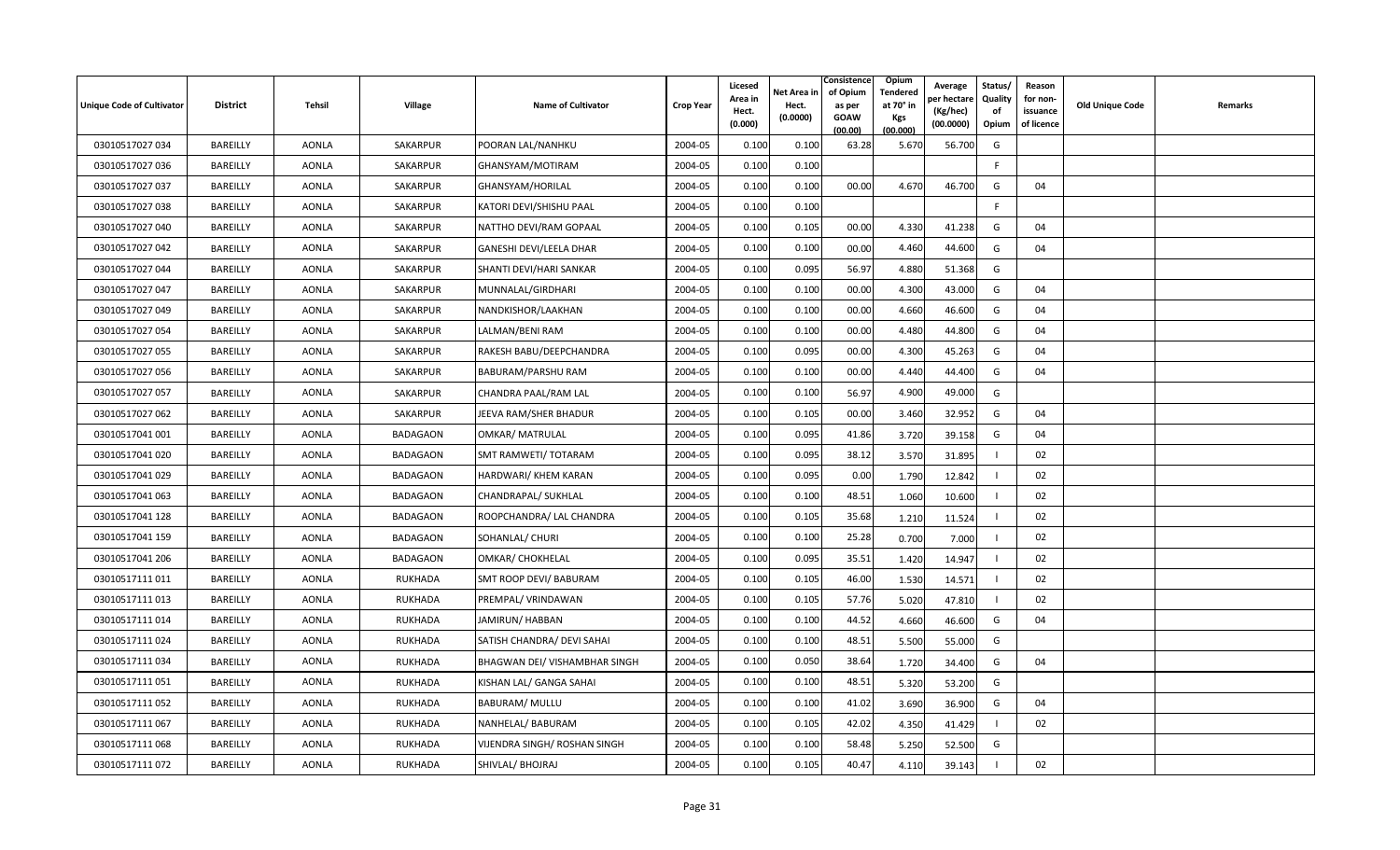| <b>Unique Code of Cultivator</b> | <b>District</b> | Tehsil       | Village         | <b>Name of Cultivator</b>    | <b>Crop Year</b> | Licesed<br>Area in<br>Hect.<br>(0.000) | Net Area in<br>Hect.<br>(0.0000) | Consistence<br>of Opium<br>as per<br>GOAW<br>(00.00) | Opium<br><b>Tendered</b><br>at 70° in<br><b>Kgs</b><br>(00.000) | Average<br>วer hectarง<br>(Kg/hec)<br>(00.0000) | Status/<br>Quality<br>of<br>Opium | Reason<br>for non-<br>issuance<br>of licence | <b>Old Unique Code</b> | Remarks |
|----------------------------------|-----------------|--------------|-----------------|------------------------------|------------------|----------------------------------------|----------------------------------|------------------------------------------------------|-----------------------------------------------------------------|-------------------------------------------------|-----------------------------------|----------------------------------------------|------------------------|---------|
| 03010517111081                   | BAREILLY        | <b>AONLA</b> | <b>RUKHADA</b>  | VIRENDRA SINGH/ ROSHAN SINGH | 2004-05          | 0.100                                  | 0.105                            | 58.13                                                | 5.210                                                           | 49.619                                          | G                                 |                                              |                        |         |
| 03010517111084                   | BAREILLY        | <b>AONLA</b> | <b>RUKHADA</b>  | <b>BUDDHAN/ KASHMIRI</b>     | 2004-05          | 0.100                                  | 0.100                            |                                                      |                                                                 |                                                 | F.                                |                                              |                        |         |
| 03010517146 001                  | BAREILLY        | <b>AONLA</b> | <b>DHAKORA</b>  | MEVARAM/NAUMI                | 2004-05          | 0.100                                  | 0.100                            |                                                      |                                                                 |                                                 | F.                                |                                              |                        |         |
| 03010517146010                   | BAREILLY        | <b>AONLA</b> | <b>DHAKORA</b>  | SHIV KUMAR/NONIRAM           | 2004-05          | 0.100                                  | 0.100                            |                                                      |                                                                 |                                                 | -F                                |                                              |                        |         |
| 03010517146 012                  | BAREILLY        | <b>AONLA</b> | <b>DHAKORA</b>  | RAM PAAL/KHEM KARAN          | 2004-05          | 0.100                                  | 0.100                            |                                                      |                                                                 |                                                 | E                                 |                                              |                        |         |
| 03010517146 015                  | BAREILLY        | <b>AONLA</b> | <b>DHAKORA</b>  | NAUNIRAM/KADERAM             | 2004-05          | 0.100                                  | 0.100                            |                                                      |                                                                 |                                                 | F.                                |                                              |                        |         |
| 03010517146021                   | BAREILLY        | <b>AONLA</b> | <b>DHAKORA</b>  | BADDRI PRASAD/BAAL KESAN     | 2004-05          | 0.100                                  | 0.100                            |                                                      |                                                                 |                                                 | F.                                |                                              |                        |         |
| 03010517146047                   | BAREILLY        | <b>AONLA</b> | <b>DHAKORA</b>  | JAANKI PRASAD/BHOLE RAM      | 2004-05          | 0.100                                  | 0.100                            |                                                      |                                                                 |                                                 | E                                 |                                              |                        |         |
| 03010517146051                   | BAREILLY        | <b>AONLA</b> | <b>DHAKORA</b>  | SEVARAM/JAALIM               | 2004-05          | 0.100                                  | 0.100                            |                                                      |                                                                 |                                                 | F                                 |                                              |                        |         |
| 03010517146 062                  | BAREILLY        | <b>AONLA</b> | <b>DHAKORA</b>  | POORAN LAL/KEVAL             | 2004-05          | 0.100                                  | 0.100                            |                                                      |                                                                 |                                                 | F.                                |                                              |                        |         |
| 03010517147 002                  | BAREILLY        | <b>AONLA</b> | <b>DHIRPUR</b>  | LOCHAN/ DHANIRAM             | 2004-05          | 0.200                                  | 0.170                            | 00.00                                                | 9.890                                                           | 58.176                                          | G                                 |                                              |                        |         |
| 03010517148 001                  | BAREILLY        | <b>AONLA</b> | <b>GAINI</b>    | RAMSWAROOP/POTHI             | 2004-05          | 0.200                                  | 0.200                            | 00.00                                                | 11.640                                                          | 58.200                                          | G                                 |                                              |                        |         |
| 03010517157001                   | BAREILLY        | <b>AONLA</b> | <b>JAMALPUR</b> | VIDYARAM/DEVIRAM             | 2004-05          | 0.200                                  |                                  |                                                      |                                                                 |                                                 | $\mathsf{N}$                      | 11                                           |                        |         |
| 03010517157002                   | BAREILLY        | <b>AONLA</b> | JAMALPUR        | BABURAM/SYAMLAL              | 2004-05          | 0.200                                  |                                  |                                                      |                                                                 |                                                 | N                                 | 11                                           |                        |         |
| 03010517157003                   | BAREILLY        | <b>AONLA</b> | JAMALPUR        | RAM MURTI/KHAMANI            | 2004-05          | 0.200                                  |                                  |                                                      |                                                                 |                                                 | $\mathsf{N}$                      | 11                                           |                        |         |
| 03010517157004                   | BAREILLY        | <b>AONLA</b> | JAMALPUR        | RAM SINGH/KHAMANI            | 2004-05          | 0.200                                  |                                  |                                                      |                                                                 |                                                 | $\mathsf{N}$                      | 11                                           |                        |         |
| 03010517157010                   | BAREILLY        | <b>AONLA</b> | JAMALPUR        | MAHENDRA PAAL/HARNAAM        | 2004-05          | 0.200                                  |                                  |                                                      |                                                                 |                                                 | $\mathsf{N}$                      | 11                                           |                        |         |
| 03010517157013                   | BAREILLY        | <b>AONLA</b> | <b>JAMALPUR</b> | MAYADEVI/LEELA WATI          | 2004-05          | 0.200                                  |                                  |                                                      |                                                                 |                                                 | $\mathsf{N}$                      | 11                                           |                        |         |
| 03010517157017                   | BAREILLY        | <b>AONLA</b> | <b>JAMALPUR</b> | <b>KEVAL RAM/NETRAM</b>      | 2004-05          | 0.200                                  |                                  |                                                      |                                                                 |                                                 | N                                 | 11                                           |                        |         |
| 03010517157018                   | BAREILLY        | <b>AONLA</b> | <b>JAMALPUR</b> | OMPRAKASH/KANDHAI            | 2004-05          | 0.200                                  |                                  |                                                      |                                                                 |                                                 | $\mathsf{N}$                      | 11                                           |                        |         |
| 03010517157020                   | BAREILLY        | <b>AONLA</b> | JAMALPUR        | NATTHU LAL/NARAYAN           | 2004-05          | 0.200                                  |                                  |                                                      |                                                                 |                                                 | $\mathsf{N}$                      | 11                                           |                        |         |
| 03010517157023                   | BAREILLY        | <b>AONLA</b> | JAMALPUR        | ANOKHE/KHAMANI               | 2004-05          | 0.200                                  |                                  |                                                      |                                                                 |                                                 | N                                 | 11                                           |                        |         |
| 03010517157027                   | BAREILLY        | <b>AONLA</b> | JAMALPUR        | PREMPAAL/JAGARNATH           | 2004-05          | 0.200                                  |                                  |                                                      |                                                                 |                                                 | $\mathsf{N}$                      | 11                                           |                        |         |
| 03010517157029                   | BAREILLY        | <b>AONLA</b> | JAMALPUR        | DHARM PAAL/SHIV LAL          | 2004-05          | 0.200                                  |                                  |                                                      |                                                                 |                                                 | N                                 | 11                                           |                        |         |
| 03010517157031                   | BAREILLY        | <b>AONLA</b> | JAMALPUR        | TRIVENI DEVI/ASHOK KUMAR     | 2004-05          | 0.200                                  |                                  |                                                      |                                                                 |                                                 | $\mathsf{N}$                      | 11                                           |                        |         |
| 03010517157034                   | BAREILLY        | <b>AONLA</b> | JAMALPUR        | RAM PRAKASH/KHAMANI RAM      | 2004-05          | 0.200                                  |                                  |                                                      |                                                                 |                                                 | N                                 | 11                                           |                        |         |
| 03010517157039                   | BAREILLY        | <b>AONLA</b> | JAMALPUR        | JAGDEESH SARAN/ANOKHE LAL    | 2004-05          | 0.200                                  |                                  |                                                      |                                                                 |                                                 | $\mathsf{N}$                      | 11                                           |                        |         |
| 03010517157040                   | BAREILLY        | <b>AONLA</b> | JAMALPUR        | RAM BEER/PAATI RAM           | 2004-05          | 0.200                                  |                                  |                                                      |                                                                 |                                                 | $\mathsf{N}$                      | 11                                           |                        |         |
| 03010517157041                   | BAREILLY        | <b>AONLA</b> | JAMALPUR        | SNEEL KUMAR/RAM PRAKASH      | 2004-05          | 0.200                                  |                                  |                                                      |                                                                 |                                                 | N                                 | 11                                           |                        |         |
| 03010517157042                   | BAREILLY        | <b>AONLA</b> | JAMALPUR        | KASHI RAM/KOMILRAM           | 2004-05          | 0.200                                  |                                  |                                                      |                                                                 |                                                 | N                                 | 11                                           |                        |         |
| 03010517157043                   | BAREILLY        | <b>AONLA</b> | JAMALPUR        | <b>HEMRAJ/KISHAN LAL</b>     | 2004-05          | 0.200                                  |                                  |                                                      |                                                                 |                                                 | N                                 | 11                                           |                        |         |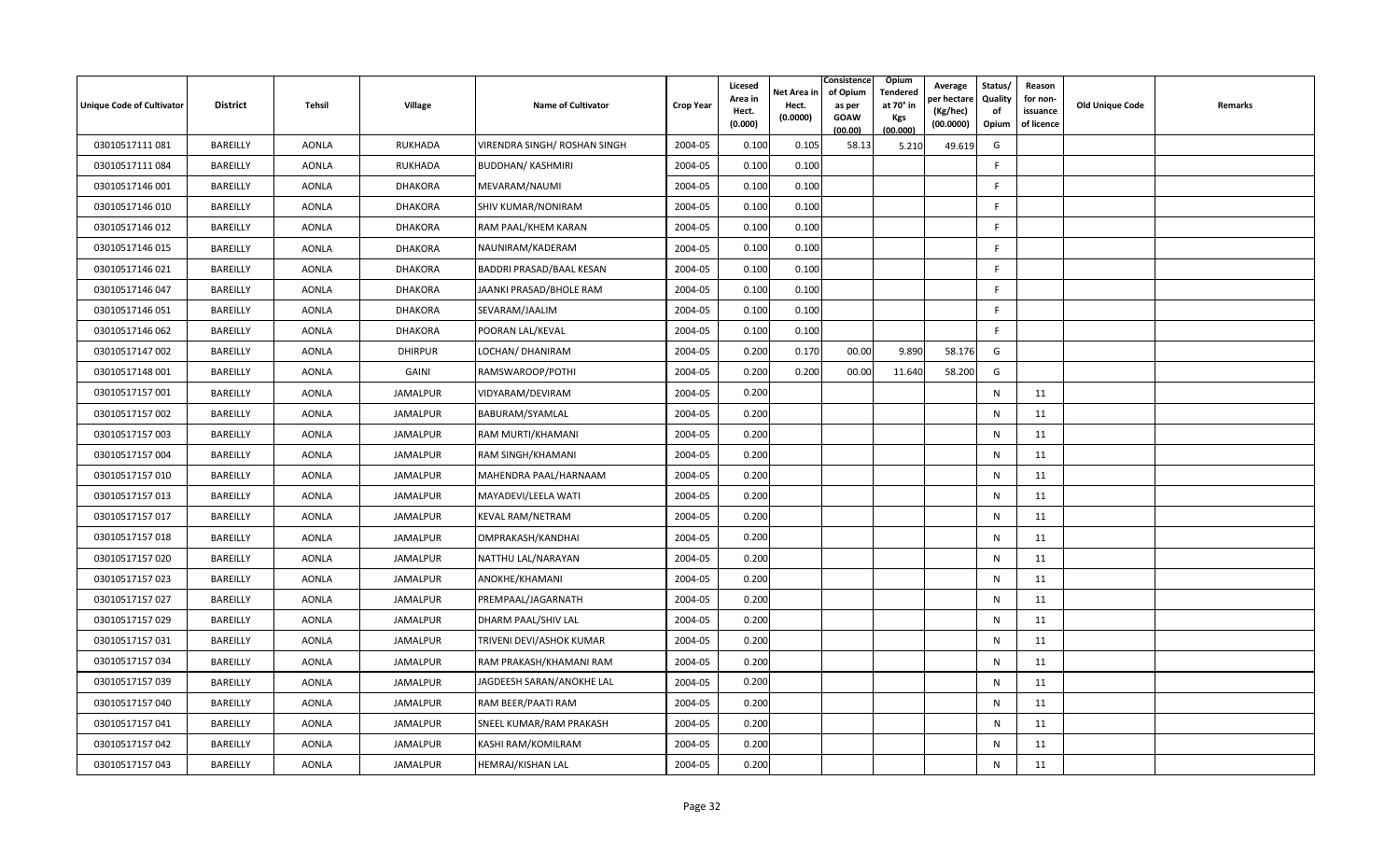| <b>Unique Code of Cultivator</b> | <b>District</b> | Tehsil       | <b>Village</b>  | <b>Name of Cultivator</b>       | <b>Crop Year</b> | Licesed<br>Area in<br>Hect.<br>(0.000) | Net Area in<br>Hect.<br>(0.0000) | Consistence<br>of Opium<br>as per<br><b>GOAW</b><br>(00.00) | <b>Opium</b><br>Tendered<br>at 70 $^{\circ}$ in<br><b>Kgs</b><br>(00.000) | Average<br>วer hectarง<br>(Kg/hec)<br>(00.0000) | Status/<br>Quality<br>of<br>Opium | Reason<br>for non-<br>issuance<br>of licence | <b>Old Unique Code</b> | Remarks |
|----------------------------------|-----------------|--------------|-----------------|---------------------------------|------------------|----------------------------------------|----------------------------------|-------------------------------------------------------------|---------------------------------------------------------------------------|-------------------------------------------------|-----------------------------------|----------------------------------------------|------------------------|---------|
| 03010517157048                   | BAREILLY        | <b>AONLA</b> | <b>JAMALPUR</b> | DORI LAL/LAL SAHAI              | 2004-05          | 0.200                                  |                                  |                                                             |                                                                           |                                                 | ${\sf N}$                         | 11                                           |                        |         |
| 03010517157053                   | BAREILLY        | <b>AONLA</b> | JAMALPUR        | JAI SINGH/HARNAAM               | 2004-05          | 0.200                                  |                                  |                                                             |                                                                           |                                                 | N                                 | 11                                           |                        |         |
| 03010517157071                   | BAREILLY        | <b>AONLA</b> | JAMALPUR        | DAMODAR/VIDYA RAM               | 2004-05          | 0.200                                  |                                  |                                                             |                                                                           |                                                 | N                                 | 11                                           |                        |         |
| 03010517160 002                  | BAREILLY        | <b>AONLA</b> | KHAILAM         | <b>MAULIK RAM/JAUHARI</b>       | 2004-05          | 0.200                                  | 0.200                            | 00.00                                                       | 1.480                                                                     | 7.400                                           |                                   | 02                                           |                        |         |
| 03010517160003                   | BAREILLY        | <b>AONLA</b> | KHAILAM         | INDRA BALI/MANGALI              | 2004-05          | 0.200                                  | 0.200                            | 00.00                                                       | 1.630                                                                     | 8.150                                           |                                   | 02                                           |                        |         |
| 03010517160004                   | BAREILLY        | <b>AONLA</b> | KHAILAM         | RAM DEVI/MEGHNATH               | 2004-05          | 0.200                                  | 0.205                            | 00.00                                                       | 4.450                                                                     | 21.707                                          | G                                 | 04                                           |                        |         |
| 03010517160 005                  | BAREILLY        | <b>AONLA</b> | KHAILAM         | RAM SAHAI/BIHARI                | 2004-05          | 0.200                                  | 0.195                            | 00.00                                                       | 1.050                                                                     | 5.350                                           |                                   | 02                                           |                        |         |
| 03010517160 007                  | BAREILLY        | <b>AONLA</b> | KHAILAM         | VIRENDRA KUMAR/HARDWARI         | 2004-05          | 0.200                                  | 0.190                            | 00.00                                                       | 6.730                                                                     | 35.421                                          |                                   | 02                                           |                        |         |
| 03010517160008                   | BAREILLY        | <b>AONLA</b> | KHAILAM         | JUVEDA HUSAIN/FIDA HUSAIN       | 2004-05          | 0.200                                  | 0.205                            | 00.00                                                       | 8.950                                                                     | 43.658                                          | G                                 | 04                                           |                        |         |
| 03010517160 010                  | BAREILLY        | <b>AONLA</b> | KHAILAM         | AKEEL AHMAD/JAMEEL AHMAD        | 2004-05          | 0.200                                  | 0.200                            | 00.00                                                       | 8.050                                                                     | 40.250                                          | G                                 | 04                                           |                        |         |
| 03010517160018                   | BAREILLY        | <b>AONLA</b> | KHAILAM         | SAMRA/PEERU AHMAD RJA           | 2004-05          | 0.200                                  | 0.200                            | 00.00                                                       | 8.510                                                                     | 42.700                                          | G                                 | 04                                           |                        |         |
| 03010517160 037                  | BAREILLY        | <b>AONLA</b> | KHAILAM         | MANGAL KHAN/VASHEER HAYAN       | 2004-05          | 0.200                                  | 0.205                            | 00.00                                                       | 9.300                                                                     | 45.365                                          | G                                 | 04                                           |                        |         |
| 03010517160038                   | BAREILLY        | <b>AONLA</b> | KHAILAM         | AKHTAR KHAN/SULTAN KHAN         | 2004-05          | 0.200                                  | 0.205                            | 00.00                                                       | 10.630                                                                    | 51.853                                          | G                                 |                                              |                        |         |
| 03010517160 047                  | BAREILLY        | AONLA        | KHAILAM         | MUSBBAR/NEKSU KHAN              | 2004-05          | 0.200                                  | 0.200                            | 00.00                                                       | 8.330                                                                     | 41.650                                          | G                                 | 04                                           |                        |         |
| 03010517160049                   | BAREILLY        | <b>AONLA</b> | KHAILAM         | HARI RAM/KUNDAN                 | 2004-05          | 0.200                                  | 0.196                            | 00.00                                                       | 1.700                                                                     | 8.347                                           |                                   | 02                                           |                        |         |
| 03010517160 057                  | BAREILLY        | AONLA        | KHAILAM         | GANGA SARAN SHARMA/BHUJ CHANDRA | 2004-05          | 0.200                                  | 0.170                            | 00.00                                                       | 5.970                                                                     | 35.117                                          | G                                 | 04                                           |                        |         |
| 03010517160061                   | BAREILLY        | <b>AONLA</b> | KHAILAM         | <b>BHEEM SEN/KOMIL</b>          | 2004-05          | 0.200                                  | 0.200                            | 00.00                                                       | 11.680                                                                    | 58.400                                          | G                                 |                                              |                        |         |
| 03010517160069                   | BAREILLY        | <b>AONLA</b> | KHAILAM         | GIRDHARI/GOVIND                 | 2004-05          | 0.200                                  | 0.200                            | 00.00                                                       | 5.330                                                                     | 26.650                                          | G                                 | 04                                           |                        |         |
| 03010517160 071                  | BAREILLY        | <b>AONLA</b> | KHAILAM         | AMEER BAKSH/RANMASTAR KHAN      | 2004-05          | 0.200                                  | 0.210                            | 00.00                                                       | 6.820                                                                     | 32.476                                          | G                                 | 04                                           |                        |         |
| 03010517160 076                  | BAREILLY        | <b>AONLA</b> | KHAILAM         | MAJIDAN/NASEER                  | 2004-05          | 0.200                                  | 0.210                            | 00.00                                                       | 2.470                                                                     | 11.761                                          | G                                 | 04                                           |                        |         |
| 03010517160083                   | BAREILLY        | AONLA        | KHAILAM         | ROSHAN/YUSUF                    | 2004-05          | 0.200                                  | 0.200                            | 00.00                                                       | 7.690                                                                     | 39.800                                          | G                                 | 04                                           |                        |         |
| 03010517160084                   | BAREILLY        | <b>AONLA</b> | KHAILAM         | SAHJADE/BASHEER KHAN            | 2004-05          | 0.200                                  | 0.200                            | 00.00                                                       | 5.990                                                                     | 29.950                                          |                                   | 02                                           |                        |         |
| 03010517160086                   | BAREILLY        | <b>AONLA</b> | KHAILAM         | <b>TARA CHAND/KHUBI</b>         | 2004-05          | 0.200                                  | 0.210                            | 00.00                                                       | 3.940                                                                     | 18.761                                          | G                                 | 04                                           |                        |         |
| 03010517160093                   | BAREILLY        | <b>AONLA</b> | KHAILAM         | WALI MOHAMMAD/ALIYAR KHAN       | 2004-05          | 0.200                                  | 0.200                            | 00.00                                                       | 10.400                                                                    | 52.000                                          | G                                 |                                              |                        |         |
| 03010517160095                   | BAREILLY        | <b>AONLA</b> | KHAILAM         | PUTTAN/HAMEER                   | 2004-05          | 0.200                                  | 0.205                            | 00.00                                                       | 8.410                                                                     | 41.024                                          | G                                 | 04                                           |                        |         |
| 03010517160097                   | BAREILLY        | AONLA        | KHAILAM         | ALI HAIDAR/MASEEN               | 2004-05          | 0.200                                  | 0.210                            | 00.00                                                       | 1.910                                                                     | 9.095                                           |                                   | 02                                           |                        |         |
| 03010517160 102                  | BAREILLY        | <b>AONLA</b> | KHAILAM         | SHAUKAT ALI/ABDUL RAHMAN        | 2004-05          | 0.200                                  | 0.200                            | 00.00                                                       | 5.050                                                                     | 25.250                                          | G                                 | 04                                           |                        |         |
| 03010517160 108                  | BAREILLY        | AONLA        | KHAILAM         | MUMTAJ AHMAD/SAHAB ALI          | 2004-05          | 0.200                                  | 0.195                            | 00.00                                                       | 10.610                                                                    | 54.410                                          | G                                 |                                              |                        |         |
| 03010517160 109                  | BAREILLY        | <b>AONLA</b> | KHAILAM         | NANIYA BEGAM/AYUB KHAN          | 2004-05          | 0.200                                  | 0.205                            | 00.00                                                       | 5.930                                                                     | 28.927                                          |                                   | 02                                           |                        |         |
| 03010517160 111                  | BAREILLY        | <b>AONLA</b> | KHAILAM         | <b>BADDRI PRASAD/ISVARI</b>     | 2004-05          | 0.200                                  | 0.190                            | 00.00                                                       | 9.660                                                                     | 50.842                                          | G                                 |                                              |                        |         |
| 03010517160 114                  | BAREILLY        | <b>AONLA</b> | KHAILAM         | SHAREEF AHMAD/RAFEEK AHMAD      | 2004-05          | 0.200                                  | 0.205                            | 00.00                                                       | 1.930                                                                     | 9.415                                           |                                   | 02                                           |                        |         |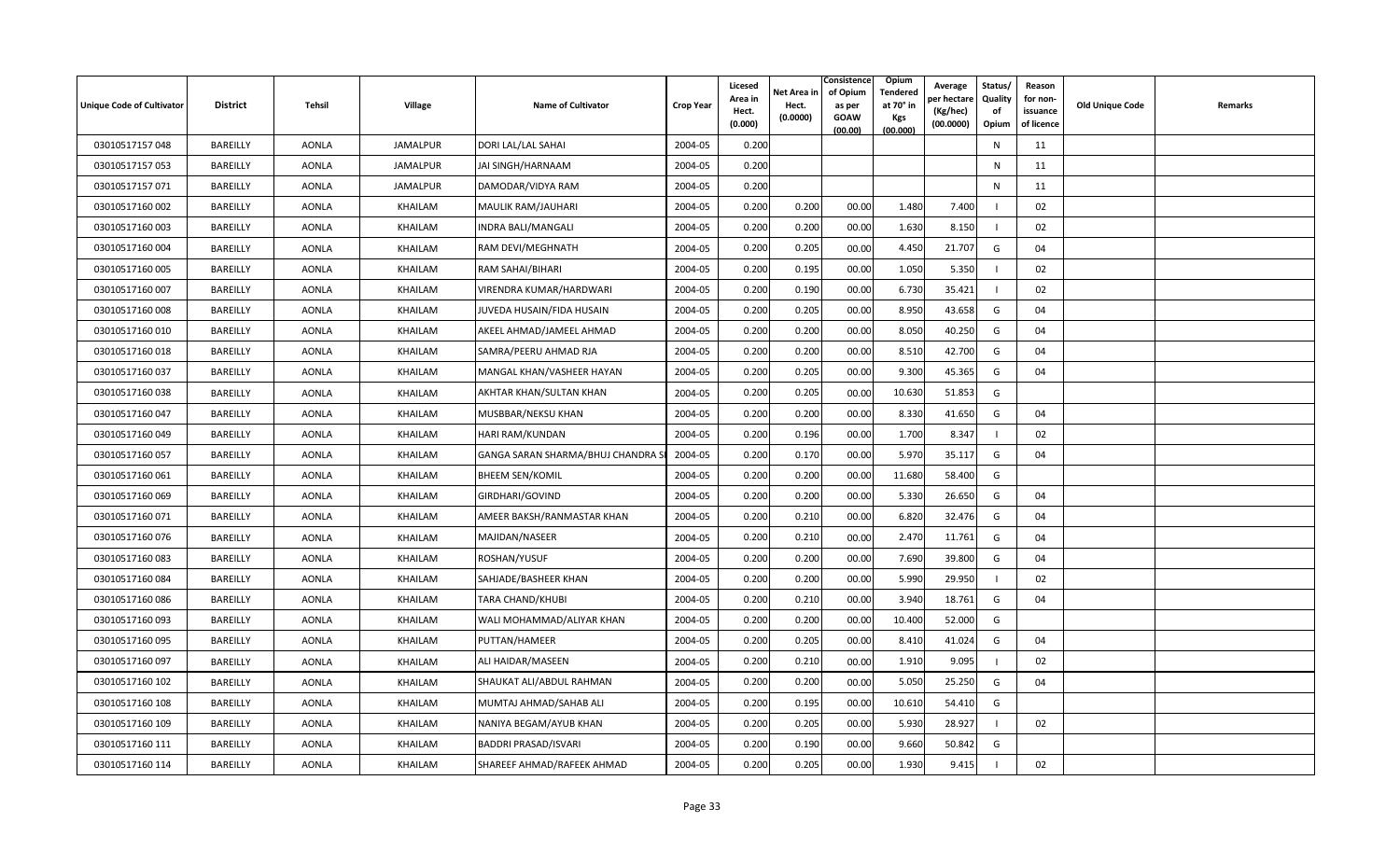| <b>Unique Code of Cultivator</b> | <b>District</b> | Tehsil          | <b>Village</b>   | <b>Name of Cultivator</b>     | <b>Crop Year</b> | Licesed<br>Area in<br>Hect.<br>(0.000) | Net Area in<br>Hect.<br>(0.0000) | Consistence<br>of Opium<br>as per<br><b>GOAW</b><br>(00.00) | <b>Opium</b><br>Tendered<br>at 70° in<br><b>Kgs</b><br>(00.000) | Average<br>er hectar<br>(Kg/hec)<br>(00.0000) | Status/<br>Quality<br>of<br>Opium | Reason<br>for non-<br>issuance<br>of licence | <b>Old Unique Code</b> | Remarks |
|----------------------------------|-----------------|-----------------|------------------|-------------------------------|------------------|----------------------------------------|----------------------------------|-------------------------------------------------------------|-----------------------------------------------------------------|-----------------------------------------------|-----------------------------------|----------------------------------------------|------------------------|---------|
| 03010517160 115                  | BAREILLY        | <b>AONLA</b>    | KHAILAM          | <b>ISVARI PRASAD/BABU RAM</b> | 2004-05          | 0.200                                  | 0.200                            | 00.00                                                       | 10.530                                                          | 52.650                                        | G                                 |                                              |                        |         |
| 03010517160 116                  | BAREILLY        | <b>AONLA</b>    | KHAILAM          | JAMALUDDIN/ABDUL RASEED       | 2004-05          | 0.200                                  | 0.205                            | 00.00                                                       | 3.610                                                           | 17.610                                        |                                   | 02                                           |                        |         |
| 03010517160 122                  | BAREILLY        | <b>AONLA</b>    | KHAILAM          | DEVI/KHAITAN                  | 2004-05          | 0.200                                  | 0.200                            | 00.00                                                       | 9.380                                                           | 46.900                                        | G                                 | 04                                           |                        |         |
| 03010517160 134                  | BAREILLY        | <b>AONLA</b>    | KHAILAM          | NATHU SHAH/MUBARAK SHAH       | 2004-05          | 0.200                                  | 0.200                            | 00.00                                                       | 10.050                                                          | 50.250                                        | G                                 |                                              |                        |         |
| 03010517160 135                  | BAREILLY        | <b>AONLA</b>    | KHAILAM          | ISHRAR MO./NIYAJ MO.          | 2004-05          | 0.200                                  | 0.185                            | 00.00                                                       | 9.440                                                           | 51.027                                        | G                                 |                                              |                        |         |
| 03010517160 140                  | BAREILLY        | <b>AONLA</b>    | KHAILAM          | PREETAM LAL/GOVIND            | 2004-05          | 0.200                                  | 0.190                            | 00.00                                                       | 10.270                                                          | 54.052                                        | G                                 |                                              |                        |         |
| 03010517160 141                  | BAREILLY        | <b>AONLA</b>    | KHAILAM          | SABBIR KHAN/VASHEER KHAN      | 2004-05          | 0.200                                  | 0.200                            | 00.00                                                       | 8.630                                                           | 43.150                                        | G                                 | 04                                           |                        |         |
| 03010517160 142                  | BAREILLY        | <b>AONLA</b>    | KHAILAM          | NAUVATRAM/BEER BAL            | 2004-05          | 0.200                                  | 0.205                            | 00.00                                                       | 3.330                                                           | 16.243                                        | G                                 | 04                                           |                        |         |
| 03010517160 144                  | BAREILLY        | <b>AONLA</b>    | KHAILAM          | SAHIRAN BEGAM/SHER KHAN       | 2004-05          | 0.200                                  | 0.205                            | 00.00                                                       | 5.930                                                           | 28.927                                        |                                   | 02                                           |                        |         |
| 03010517160 149                  | BAREILLY        | <b>AONLA</b>    | KHAILAM          | <b>VASHIRAN/SADIK ALI</b>     | 2004-05          | 0.200                                  | 0.200                            | 00.00                                                       | 8.170                                                           | 40.850                                        | G                                 | 04                                           |                        |         |
| 03010517160 152                  | BAREILLY        | <b>AONLA</b>    | KHAILAM          | CHETRAM/SEVA RAM              | 2004-05          | 0.200                                  | 0.200                            | 00.00                                                       | 9.020                                                           | 45.100                                        | G                                 | 04                                           |                        |         |
| 03010517160 155                  | BAREILLY        | <b>AONLA</b>    | KHAILAM          | PREMA DEVI/SAHABDIN           | 2004-05          | 0.200                                  | 0.205                            | 00.00                                                       | 10.360                                                          | 50.536                                        | G                                 |                                              |                        |         |
| 03010517160 156                  | BAREILLY        | <b>AONLA</b>    | KHAILAM          | NOOR JAHA/MUNNE KHAN          | 2004-05          | 0.200                                  | 0.205                            | 00.00                                                       | 4.420                                                           | 21.560                                        | G                                 | 04                                           |                        |         |
| 03010517160 157                  | BAREILLY        | AONLA           | KHAILAM          | DALLO/GENDAN LAL              | 2004-05          | 0.200                                  | 0.200                            | 00.00                                                       | 9.260                                                           | 46.300                                        | G                                 | 04                                           |                        |         |
| 03010517160 158                  | BAREILLY        | <b>AONLA</b>    | KHAILAM          | AFSARI BEGAM/KAMRUDDIN        | 2004-05          | 0.200                                  | 0.210                            |                                                             |                                                                 |                                               | F.                                |                                              |                        |         |
| 03010517160 180                  | BAREILLY        | <b>AONLA</b>    | KHAILAM          | SHAMIUDDIN/ABDUL RASHEER      | 2004-05          | 0.200                                  | 0.205                            | 00.00                                                       | 10.300                                                          | 50.243                                        | G                                 |                                              |                        |         |
| 03010517160 182                  | BAREILLY        | <b>AONLA</b>    | KHAILAM          | NATHU/BARKAT                  | 2004-05          | 0.200                                  | 0.205                            | 00.00                                                       | 10.140                                                          | 49.463                                        | G                                 |                                              |                        |         |
| 03010517160 185                  | BAREILLY        | <b>AONLA</b>    | KHAILAM          | <b>IKBAL/NAVI KHAN</b>        | 2004-05          | 0.200                                  | 0.205                            | 00.00                                                       | 6.560                                                           | 32.000                                        |                                   | 02                                           |                        |         |
| 03010517160 186                  | BAREILLY        | <b>AONLA</b>    | KHAILAM          | NAFEESHA/VILAYATI KHAN        | 2004-05          | 0.200                                  | 0.200                            | 00.00                                                       | 7.800                                                           | 39.000                                        | G                                 | 04                                           |                        |         |
| 03010517160 187                  | BAREILLY        | <b>AONLA</b>    | KHAILAM          | POORAN LAL/JHAMMAN LAL        | 2004-05          | 0.200                                  | 0.200                            | 00.00                                                       | 10.500                                                          | 52.500                                        | G                                 |                                              |                        |         |
| 03010517192 001                  | BAREILLY        | <b>AONLA</b>    | RAHMANPUR        | SATYVEER/ROOP RAM             | 2004-05          | 0.100                                  | 0.090                            |                                                             |                                                                 |                                               | F                                 |                                              |                        |         |
| 03010517192 007                  | BAREILLY        | <b>AONLA</b>    | <b>RAHMANPUR</b> | RISHI PAAL/ROOPRAM            | 2004-05          | 0.100                                  | 0.100                            |                                                             |                                                                 |                                               | F                                 |                                              |                        |         |
| 03010517192 008                  | BAREILLY        | <b>AONLA</b>    | <b>RAHMANPUR</b> | LADAITI/RAGHUNATH             | 2004-05          | 0.100                                  | 0.100                            |                                                             |                                                                 |                                               | F                                 |                                              |                        |         |
| 03010517192 011                  | BAREILLY        | <b>AONLA</b>    | <b>RAHMANPUR</b> | RAJARAM/ROOP RAM              | 2004-05          | 0.100                                  | 0.100                            |                                                             |                                                                 |                                               | -F                                |                                              |                        |         |
| 03010517192 013                  | BAREILLY        | <b>AONLA</b>    | <b>RAHMANPUR</b> | MAYADEVI/RAM LAL              | 2004-05          | 0.100                                  | 0.100                            |                                                             |                                                                 |                                               | F.                                |                                              |                        |         |
| 03010517192 018                  | BAREILLY        | <b>AONLA</b>    | RAHMANPUR        | VIMLESH GUPTA/BANVARI LAL     | 2004-05          | 0.100                                  | 0.090                            |                                                             |                                                                 |                                               | F                                 |                                              |                        |         |
| 03010517192 029                  | BAREILLY        | <b>AONLA</b>    | <b>RAHMANPUR</b> | <b>TARA CHAND/TEEKARAM</b>    | 2004-05          | 0.100                                  | 0.100                            |                                                             |                                                                 |                                               | F                                 |                                              |                        |         |
| 03010517192 040                  | BAREILLY        | <b>AONLA</b>    | <b>RAHMANPUR</b> | ALLAKI/ BISMILLA              | 2004-05          | 0.100                                  | 0.100                            |                                                             |                                                                 |                                               | E                                 |                                              |                        |         |
| 03010518014 001                  | BAREILLY        | <b>FARIDPUR</b> | PRAHLADPUR       | LALARAM/ MEVARAM              | 2004-05          | 0.200                                  | 0.200                            |                                                             |                                                                 |                                               | -F.                               |                                              |                        |         |
| 03010518014 002                  | BAREILLY        | <b>FARIDPUR</b> | PRAHLADPUR       | ROSHAN LAL/ MOHAN             | 2004-05          | 0.200                                  | 0.100                            | 00.00                                                       | 3.760                                                           | 37.600                                        | G                                 | 04                                           |                        |         |
| 03010518014 004                  | BAREILLY        | <b>FARIDPUR</b> | PRAHLADPUR       | DEVENDRA/ GOKARAN             | 2004-05          | 0.200                                  | 0.100                            | 00.00                                                       | 2.980                                                           | 29.800                                        | G                                 | 04                                           |                        |         |